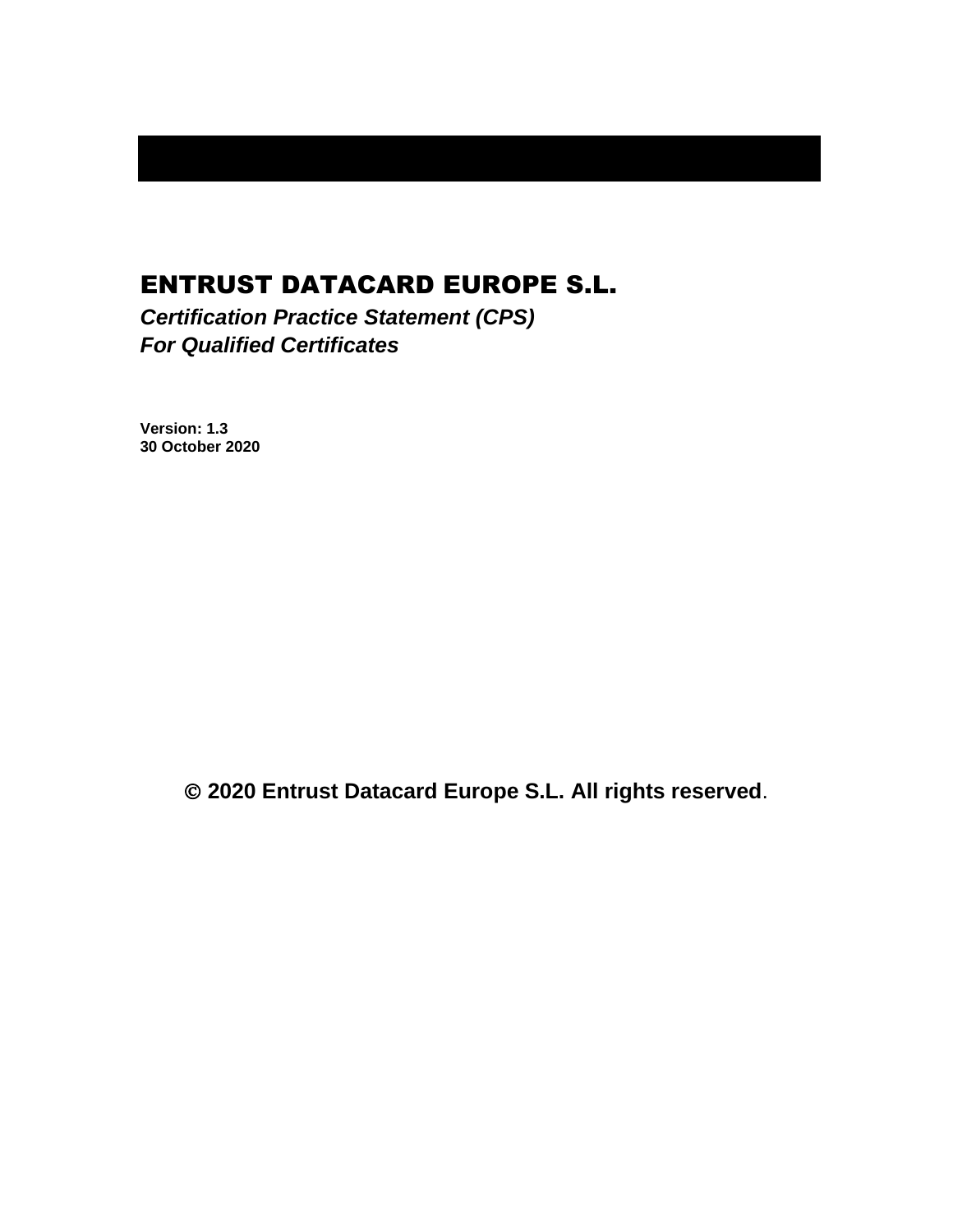# **Revision History**

| Issue | Date             | Changes in this Revision                                                                                                                                                                                                |
|-------|------------------|-------------------------------------------------------------------------------------------------------------------------------------------------------------------------------------------------------------------------|
| 1.0   | 11 December 2019 | Initial version.                                                                                                                                                                                                        |
| 1.1   | 10 June 2020     | Addition of QSeal and QSignature Certificates                                                                                                                                                                           |
| 1.2   | 22 July 2020     | Update 6.6.2 Security Management Controls,<br>update 9.6.4 Relying Party Representations and<br>add AATL extensions to QSignature Certificate<br>Profile                                                                |
| 1.3   | 30 October 2020  | Update Entrust brand, email address for CPR, add<br>Q4 root, implementation of CAB Forum ballots<br>(23, 24, 25, 28, 30, 31 33, and 35), removal of<br>non-inclusive language, and terms and conditions<br>in section 9 |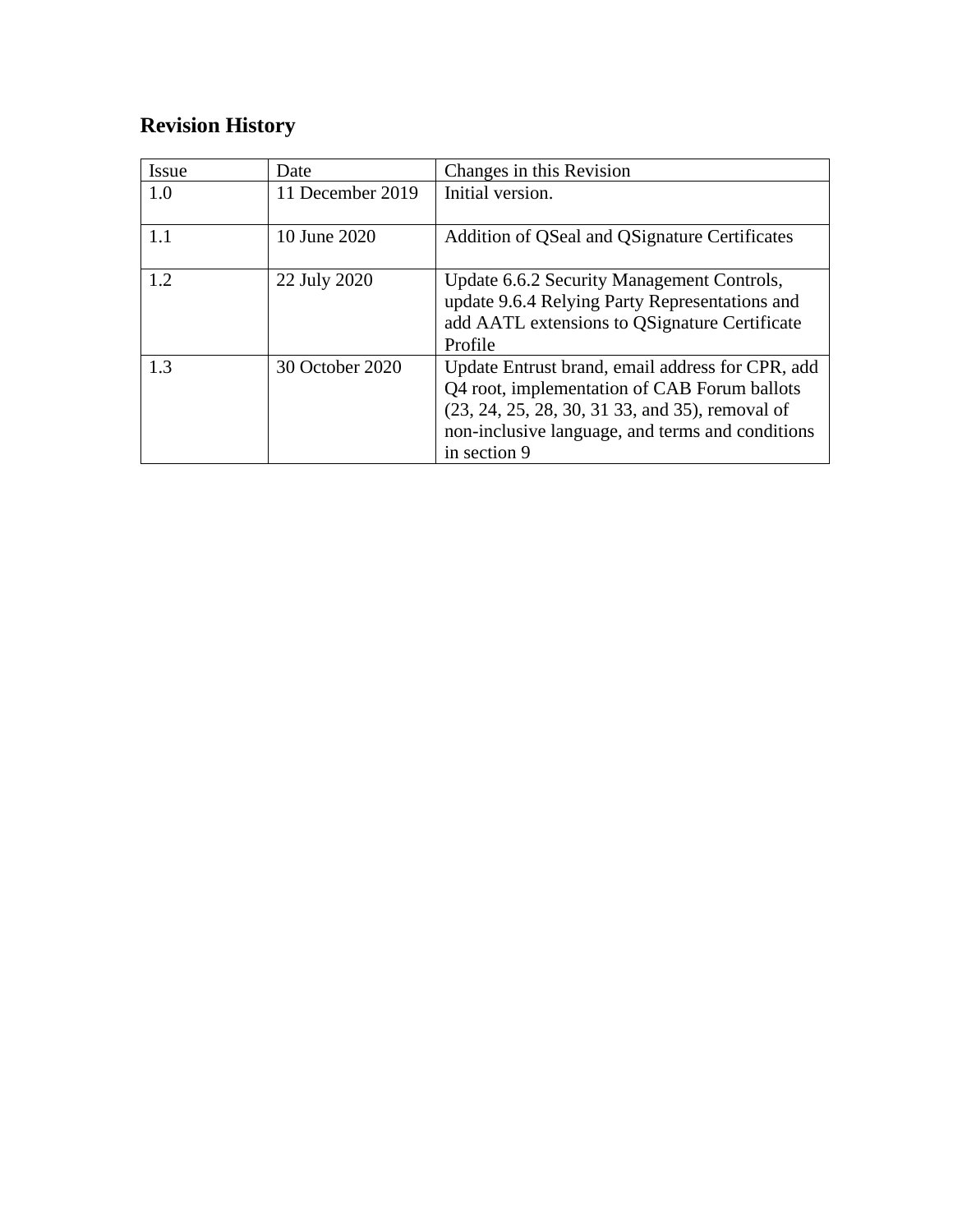# **TABLE OF CONTENTS**

|    | 1.1                                                                                                              |  |
|----|------------------------------------------------------------------------------------------------------------------|--|
|    | 1.2                                                                                                              |  |
|    | 1.3<br>1.3.1<br>1.3.2<br>1.3.3<br>1.3.4<br>1.3.5                                                                 |  |
|    | 1.4<br>1.4.1<br>1.4.2                                                                                            |  |
|    | 1.5<br>1.5.1<br>1.5.2<br>1.5.3<br>1.5.4                                                                          |  |
|    | 1.6<br>1.6.1<br>1.6.2                                                                                            |  |
| 2. |                                                                                                                  |  |
|    | 2.1                                                                                                              |  |
|    |                                                                                                                  |  |
|    | 2.2                                                                                                              |  |
|    |                                                                                                                  |  |
|    | 2.3                                                                                                              |  |
|    | 2.4                                                                                                              |  |
| 3. | 3.1<br>3.1.1<br>3.1.2<br>3.1.3<br>3.1.4<br>3.1.5<br>3.1.6                                                        |  |
|    | 3.2                                                                                                              |  |
|    | 3.2.1<br>3.2.2<br>3.2.2.2<br>3.2.2.3<br>3.2.2.4<br>3.2.2.4.1<br>3.2.2.4.2<br>3.2.2.4.3<br>3.2.2.4.4<br>3.2.2.4.5 |  |

 $\mathbf{i}$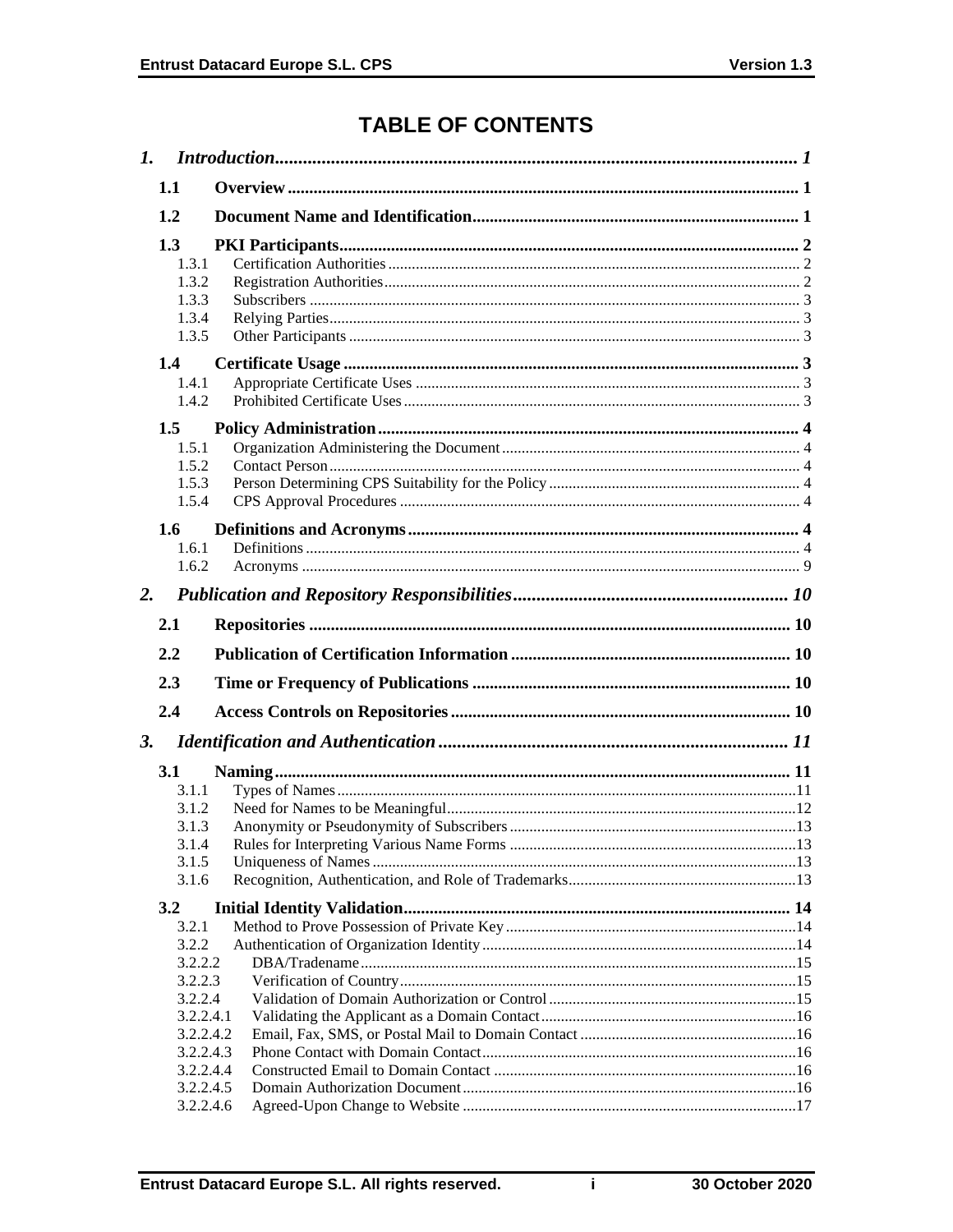| 3.2.2.4.7           |  |
|---------------------|--|
| 3.2.2.4.8           |  |
| 3.2.2.4.9           |  |
| 3.2.2.4.10          |  |
| 3.2.2.4.11          |  |
| 3.2.2.4.12          |  |
| 3.2.2.4.13          |  |
| 3.2.2.4.14          |  |
| 3.2.2.4.15          |  |
| 3.2.2.4.16          |  |
| 3.2.2.4.17          |  |
| 3.2.2.4.18          |  |
| 3.2.2.4.19          |  |
| 3.2.2.5             |  |
| 3.2.2.6             |  |
| 3.2.2.7             |  |
| 3.2.2.8             |  |
| 3.2.2.9<br>3.2.2.10 |  |
| 3.2.3               |  |
| 3.2.4               |  |
| 3.2.5               |  |
| 3.2.6               |  |
|                     |  |
| 3.3                 |  |
| 3.3.1               |  |
| 3.3.2               |  |
| 3.4                 |  |
|                     |  |
| 4.                  |  |
|                     |  |
| 4.1<br>4.1.1        |  |
| 4.1.2               |  |
|                     |  |
| 4.2                 |  |
| 4.2.1               |  |
| 4.2.2               |  |
| 4.2.3               |  |
| 4.2.4               |  |
| 4.3                 |  |
| 4.3.1               |  |
| 4.3.2               |  |
| 4.4                 |  |
| 4.4.1               |  |
| 4.4.2               |  |
| 4.4.3               |  |
|                     |  |
| 4.5                 |  |
| 4.5.1               |  |
| 4.5.2               |  |
| 4.6                 |  |
| 4.6.1               |  |
| 4.6.2<br>4.6.3      |  |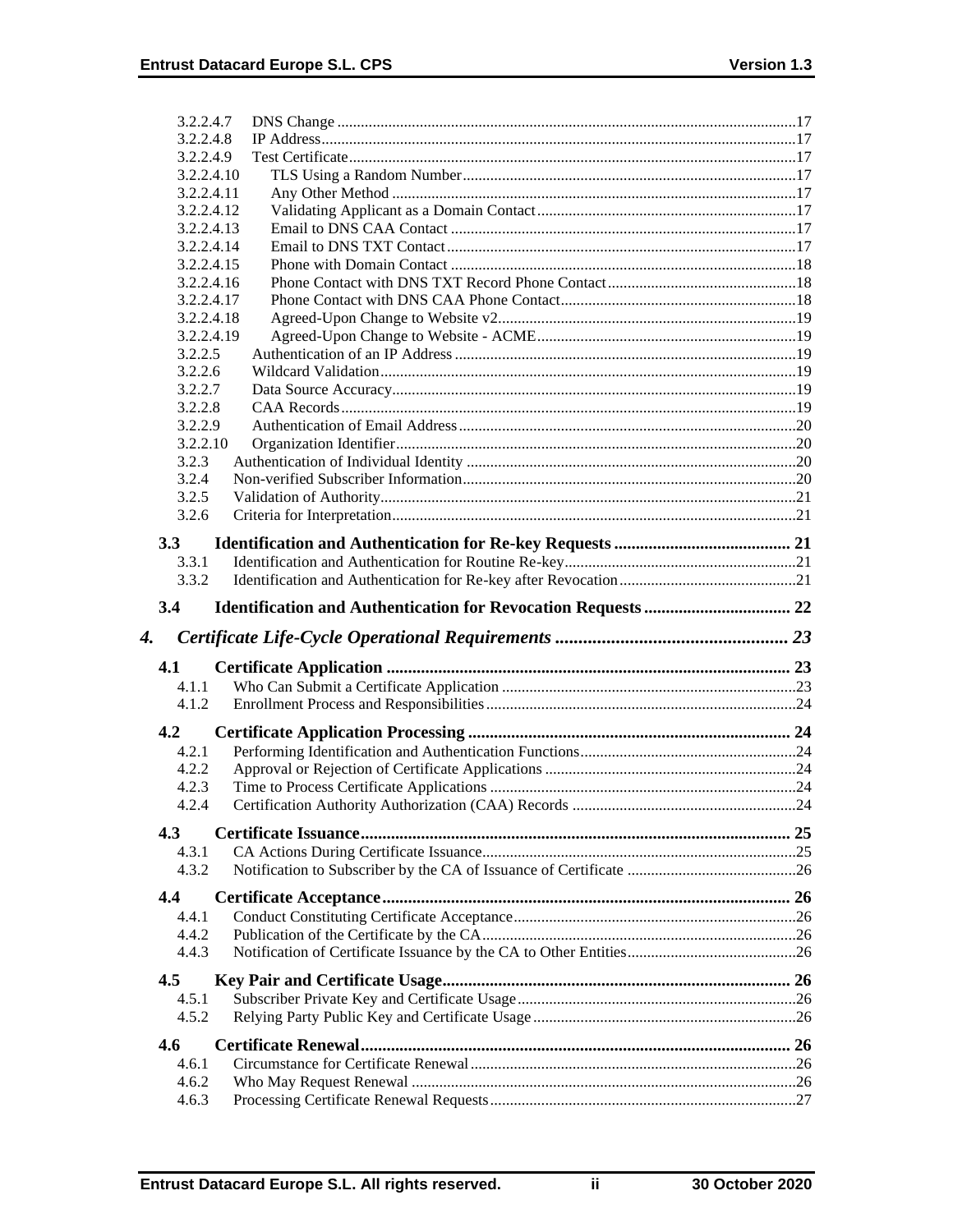|    | 4.6.4            |  |
|----|------------------|--|
|    | 4.6.5            |  |
|    | 4.6.6            |  |
|    | 4.6.7            |  |
|    | 4.7              |  |
|    | 4.7.1            |  |
|    | 4.7.2            |  |
|    | 4.7.3            |  |
|    | 4.7.4            |  |
|    | 4.7.5            |  |
|    | 4.7.6            |  |
|    | 4.7.7            |  |
|    | 4.8              |  |
|    | 4.8.1            |  |
|    | 4.8.2            |  |
|    | 4.8.3            |  |
|    | 4.8.4            |  |
|    | 4.8.5            |  |
|    | 4.8.6            |  |
|    | 4.8.7            |  |
|    |                  |  |
|    | 4.9<br>4.9.1     |  |
|    | 4.9.1.1          |  |
|    | 4.9.1.2          |  |
|    | 4.9.2            |  |
|    | 4.9.3            |  |
|    | 4.9.4            |  |
|    | 4.9.5            |  |
|    | 4.9.6            |  |
|    | 4.9.7            |  |
|    | 4.9.8            |  |
|    | 4.9.9            |  |
|    | 4.9.10           |  |
|    | 4.9.11           |  |
|    | 4.9.12           |  |
|    | 4.9.13           |  |
|    | 4.9.14<br>4.9.15 |  |
|    | 4.9.16           |  |
|    |                  |  |
|    | 4.10             |  |
|    | 4.10.1           |  |
|    | 4.10.2           |  |
|    | 4.10.3           |  |
|    | 4.11             |  |
|    | 4.12             |  |
|    | 4.12.1           |  |
|    | 4.12.2           |  |
|    |                  |  |
| 5. |                  |  |
|    | 5.1              |  |
|    | 5.1.1            |  |
|    | 5.1.2            |  |
|    |                  |  |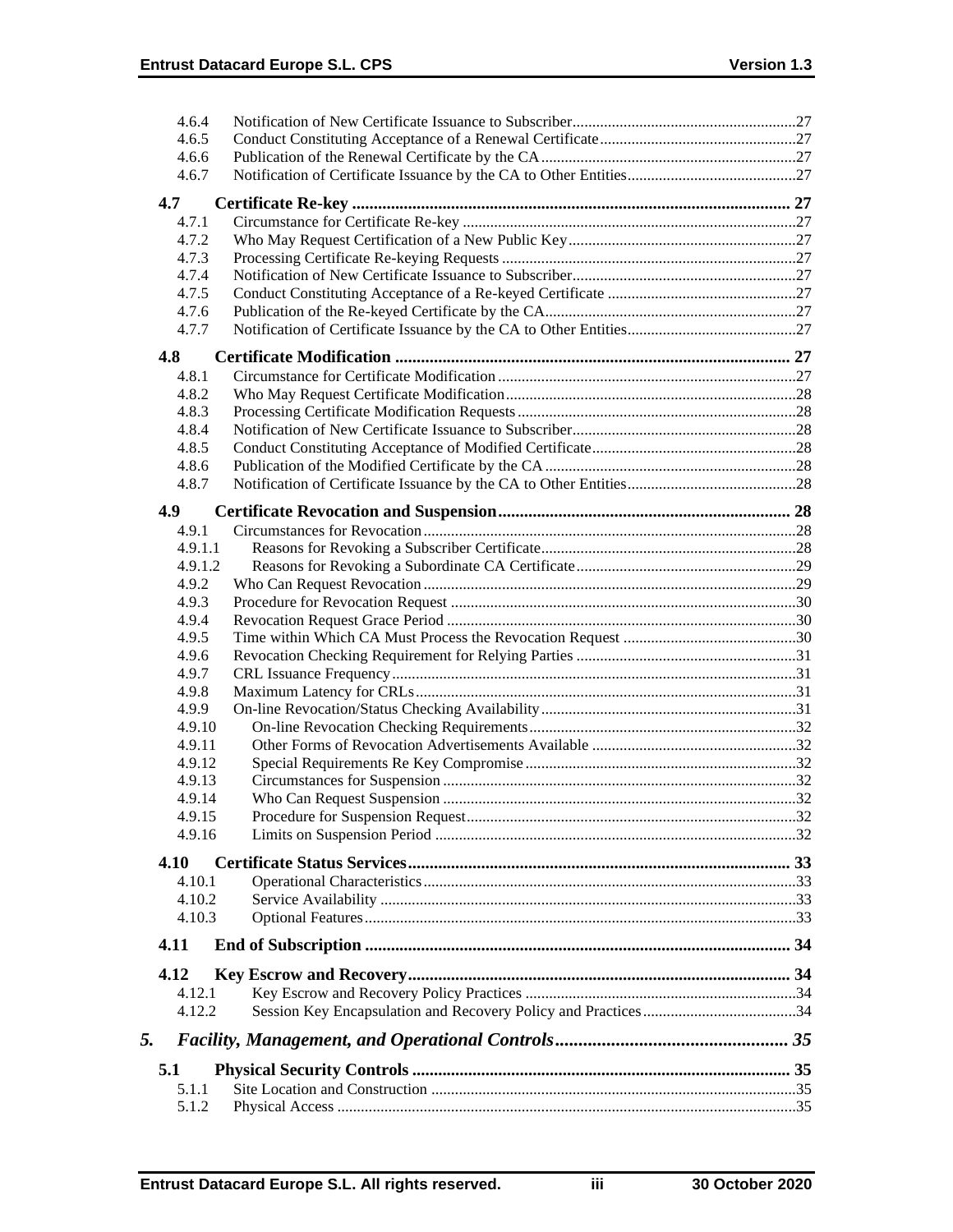|    | 5.1.3 |  |
|----|-------|--|
|    | 5.1.4 |  |
|    | 5.1.5 |  |
|    | 5.1.6 |  |
|    | 5.1.7 |  |
|    | 5.1.8 |  |
|    | 5.2   |  |
|    | 5.2.1 |  |
|    | 5.2.2 |  |
|    | 5.2.3 |  |
|    | 5.2.4 |  |
|    | 5.3   |  |
|    | 5.3.1 |  |
|    | 5.3.2 |  |
|    | 5.3.3 |  |
|    | 5.3.4 |  |
|    | 5.3.5 |  |
|    | 5.3.6 |  |
|    | 5.3.7 |  |
|    | 5.3.8 |  |
|    | 5.4   |  |
|    | 5.4.1 |  |
|    | 5.4.2 |  |
|    | 5.4.3 |  |
|    | 5.4.4 |  |
|    | 5.4.5 |  |
|    | 5.4.6 |  |
|    | 5.4.7 |  |
|    | 5.4.8 |  |
|    | 5.5   |  |
|    | 5.5.1 |  |
|    | 5.5.2 |  |
|    | 5.5.3 |  |
|    | 5.5.4 |  |
|    | 5.5.5 |  |
|    | 5.5.6 |  |
|    | 5.5.7 |  |
|    | 5.6   |  |
|    |       |  |
|    | 5.7   |  |
|    | 5.7.1 |  |
|    | 5.7.2 |  |
|    | 5.7.3 |  |
|    | 5.7.4 |  |
|    | 5.8   |  |
| 6. |       |  |
|    | 6.1   |  |
|    | 6.1.1 |  |
|    | 6.1.2 |  |
|    | 6.1.3 |  |
|    | 6.1.4 |  |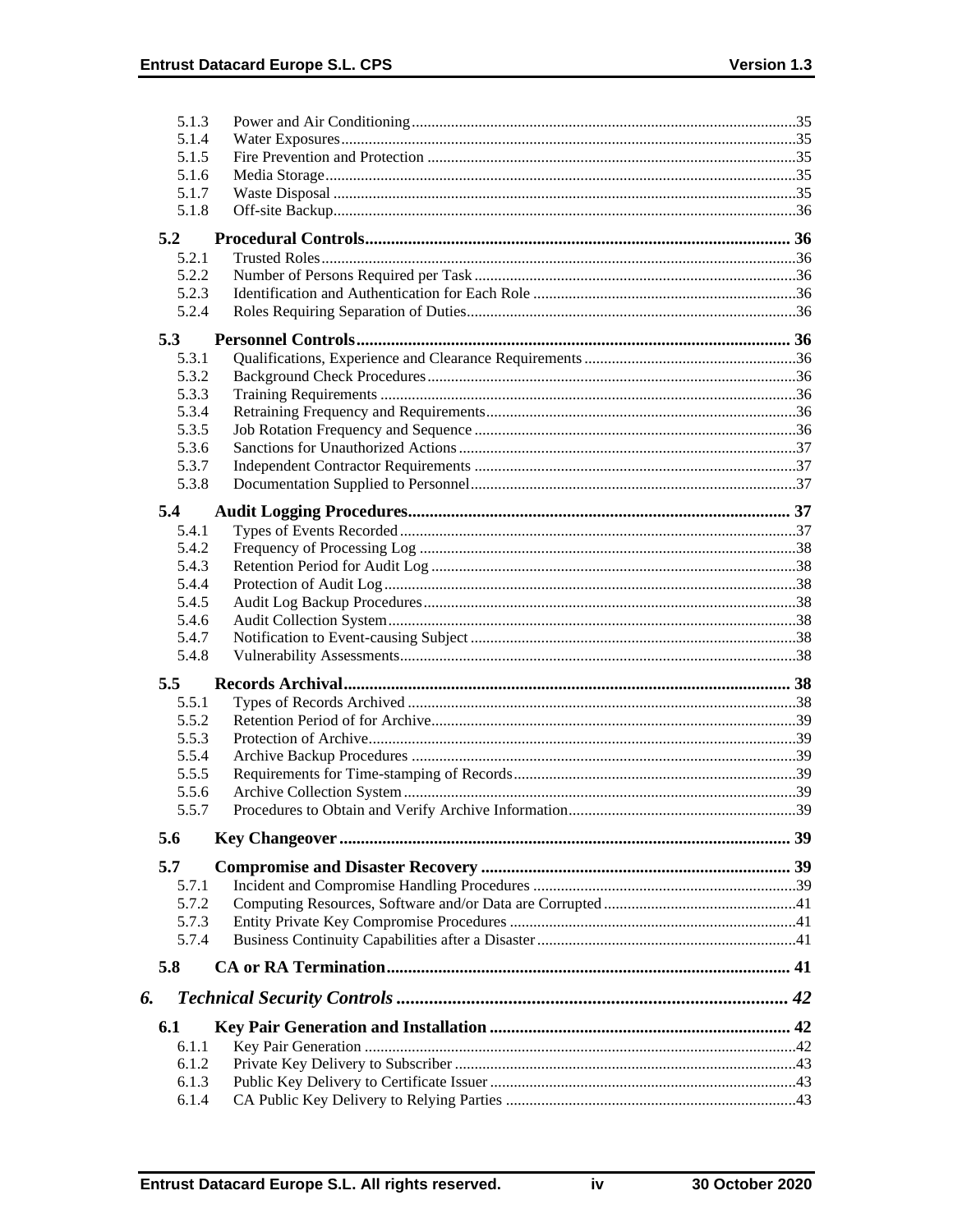|     | 6.1.5                                                                    |  |
|-----|--------------------------------------------------------------------------|--|
|     | 6.1.6                                                                    |  |
|     | 6.1.7                                                                    |  |
| 6.2 | Private Key Protection and Cryptographic Module Engineering Controls  44 |  |
|     | 6.2.1                                                                    |  |
|     | 6.2.2                                                                    |  |
|     | 6.2.3                                                                    |  |
|     | 6.2.4                                                                    |  |
|     | 6.2.5                                                                    |  |
|     | 6.2.6<br>6.2.7                                                           |  |
|     | 6.2.8                                                                    |  |
|     | 6.2.9                                                                    |  |
|     | 6.2.10                                                                   |  |
|     | 6.2.11                                                                   |  |
|     |                                                                          |  |
| 6.3 |                                                                          |  |
|     | 6.3.1<br>6.3.2                                                           |  |
|     |                                                                          |  |
| 6.4 |                                                                          |  |
|     | 6.4.1                                                                    |  |
|     | 6.4.2                                                                    |  |
|     | 6.4.3                                                                    |  |
| 6.5 |                                                                          |  |
|     | 6.5.1                                                                    |  |
|     | 6.5.2                                                                    |  |
| 6.6 |                                                                          |  |
|     | 6.6.1                                                                    |  |
|     | 6.6.2                                                                    |  |
|     | 6.6.3                                                                    |  |
| 6.7 |                                                                          |  |
|     |                                                                          |  |
| 6.8 |                                                                          |  |
| 7.  |                                                                          |  |
| 7.1 |                                                                          |  |
|     | 7.1.1                                                                    |  |
|     | 7.1.2                                                                    |  |
|     | 7.1.3                                                                    |  |
|     | 7.1.4                                                                    |  |
|     | 7.1.5                                                                    |  |
|     | 7.1.6                                                                    |  |
|     | 7.1.7                                                                    |  |
|     | 7.1.8                                                                    |  |
|     | 7.1.9                                                                    |  |
| 7.2 |                                                                          |  |
|     | 7.2.1                                                                    |  |
|     | 7.2.2                                                                    |  |
| 7.3 |                                                                          |  |
|     |                                                                          |  |
|     |                                                                          |  |
|     | 7.3.1<br>7.3.2                                                           |  |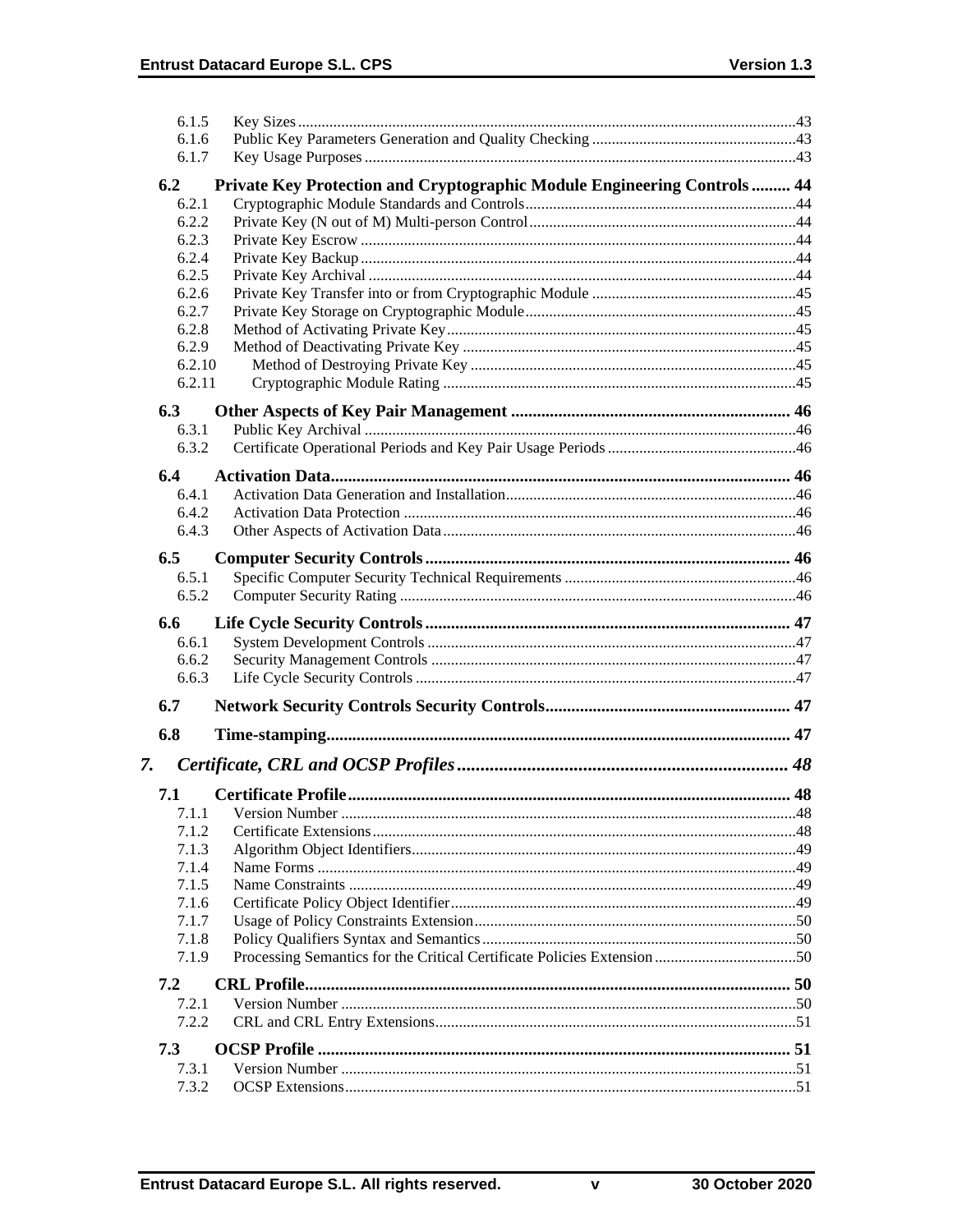| 8. |               |  |
|----|---------------|--|
|    | 8.1           |  |
|    | 8.2           |  |
|    | 8.3           |  |
|    | 8.4           |  |
|    | 8.5           |  |
|    | 8.6           |  |
|    | 8.7           |  |
| 9. |               |  |
|    |               |  |
|    | 9.1           |  |
|    | 9.1.1         |  |
|    | 9.1.2         |  |
|    | 9.1.3         |  |
|    | 9.1.4         |  |
|    | 9.1.5         |  |
|    |               |  |
|    | 9.2           |  |
|    | 9.2.1         |  |
|    | 9.2.2         |  |
|    | 9.2.3         |  |
|    | 9.3           |  |
|    | 9.3.1         |  |
|    |               |  |
|    | 9.3.2         |  |
|    | 9.3.3         |  |
|    | $9.4^{\circ}$ |  |
|    | 9.4.1         |  |
|    | 9.4.2         |  |
|    | 9.4.3         |  |
|    | 9.4.4         |  |
|    |               |  |
|    | 9.4.5         |  |
|    | 9.4.6         |  |
|    | 9.4.7         |  |
|    | 9.5           |  |
|    | 9.6           |  |
|    | 9.6.1         |  |
|    | 9.6.2         |  |
|    | 9.6.3         |  |
|    |               |  |
|    | 9.6.4         |  |
|    | 9.6.5         |  |
|    | 9.7           |  |
|    | 9.8           |  |
|    | 9.9           |  |
|    | 9.9.1         |  |
|    | 9.9.2         |  |
|    | 9.9.3         |  |
|    |               |  |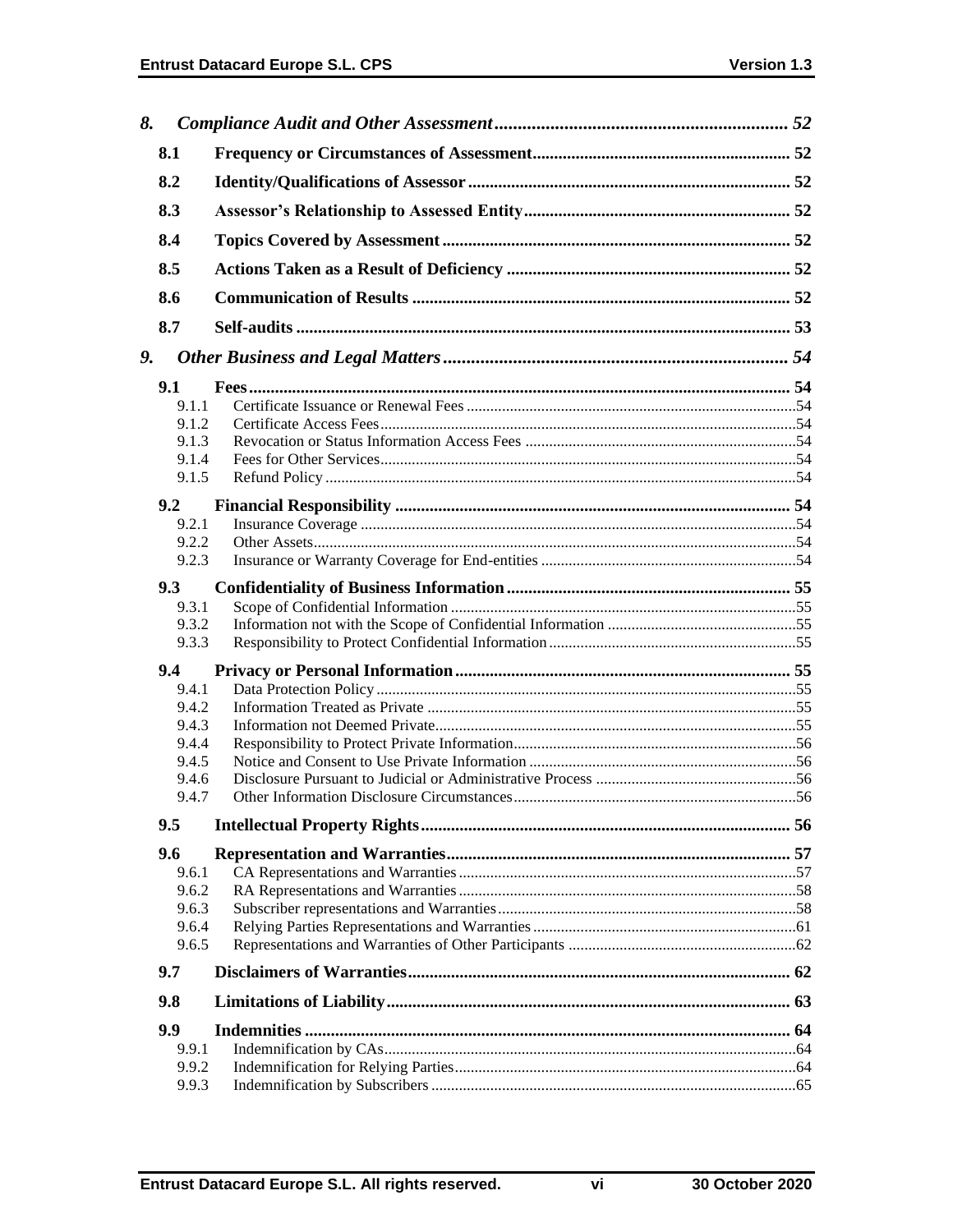| 9.10             |  |
|------------------|--|
| 9.10.1           |  |
| 9.10.2           |  |
| 9.10.3           |  |
| 9.11             |  |
| 9.12             |  |
| 9.12.1           |  |
| 9.12.2           |  |
| 9.12.3           |  |
| 9.13             |  |
| 9.14             |  |
| 9.15             |  |
| 9.16             |  |
| 9.16.1           |  |
| 9.16.2           |  |
| 9.16.3           |  |
| 9.16.4<br>9.16.5 |  |
|                  |  |
| 9.17<br>9.17.1   |  |
| 9.17.2           |  |
| 9.17.3           |  |
| 9.17.4           |  |
|                  |  |
|                  |  |
|                  |  |
|                  |  |
|                  |  |
|                  |  |
|                  |  |
|                  |  |
|                  |  |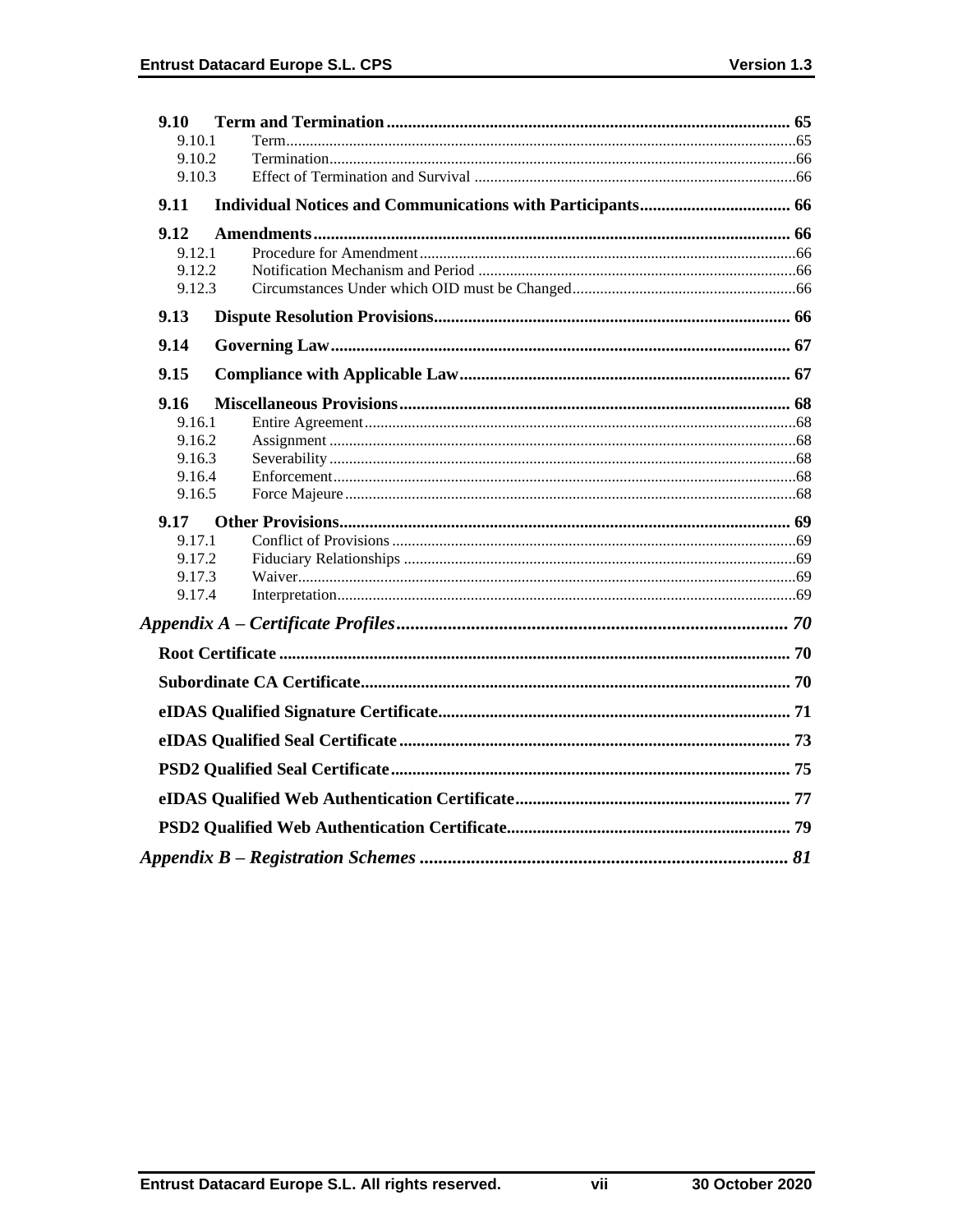# **1. Introduction**

Entrust Datacard Europe S.L. ("Entrust Datacard") uses its suite of software products to provide standards-compliant digital certificates that enable more secure on-line communications.

The Entrust Datacard CAs issue Certificates, which include the following Certificate types:

- eIDAS Qualified Signature Certificate(s) ("eIDAS QSigC(s)")
- eIDAS Qualified Seal Certificate(s) ("eIDAS QSealC(s)")
- PSD2 Qualified Seal Certificate(s) ("PSD2 QSealC(s)")
- eIDAS Qualified Web Authentication Certificate(s) ("eIDAS QWAC(s)")
- PSD2 Qualified Web Authentication Certificate(s) ("PSD2 QWAC(s)")

# **1.1 Overview**

This CPS describes the practices and procedures of (i) the CAs, and (ii) RAs operating under the CAs. This CPS also describes the terms and conditions under which Entrust makes CA and RA services available in respect to Certificates. This CPS is applicable to all persons, entities, and organizations, including, without limitation, all Applicants, Subscribers, Relying Parties, Resellers, Co-marketers and any other persons, entities, or organizations that have a relationship with (i) Entrust in respect to Certificates and/or any services provided by Entrust in respect to Certificates, or (ii) any RAs operating under a CAs, or any Resellers or Co-marketers providing any services in respect to Certificates. This CPS is incorporated by reference into all Certificates issued by Entrust CAs. This CPS provides Applicants, Subscribers, Relying Parties, Resellers, Co-marketers and other persons, entities, and organizations with a statement of the practices and policies of the CAs and also of the RAs operating under the CAs. This CPS also provides a statement of the rights and obligations of Entrust, any third parties that are operating RAs under the CAs, Applicants, Subscribers, Relying Parties, Resellers, Comarketers and any other persons, entities, or organizations that may use or rely on Certificates or have a relationship with a CA or a RA operating under a CA in respect to Certificates and/or any services in respect to Certificates. This CPS is structured in accordance with and includes all the information required by RFC 3647.

In respect to Qualified Certificates, Entrust conforms to Regulation (EU) No 910/2014 of the European Parliament And Of The Council of 23 July 2014 on electronic identification and trust services for electronic transactions in the internal market and repealing Directive 1999/93/EC, including its Annex IV ("eIDAS"). If there is any inconsistency between this document and eIDAS requirements, the eIDAS requirements take precedence over this document.

In respect to PSD2 Certificates, Entrust conforms to Regulation (EU) No 910/2014 of the European Parliament And Of The Council of 23 July 2014 on electronic identification and trust services for electronic transactions in the internal market and repealing Directive 1999/93/EC, including its Annex IV ("eIDAS"); and to Directive (EU) 2015/2366 [i.2] of the European Parliament and of the Council of 25 November 2015 on payment services in the internal market, amending Directives 2002/65/EC, 2009/110/EC and 2013/36/EU and Regulation (EU) No 1093/2010, and repealing Directive 2007/64/EC ("PSD2"). If there is any inconsistency between this document and PSD2 requirements, the PSD2 requirements take precedence over this document.

Additionally, in respect to eIDAS QWACs and PSD2 QWACs, Entrust conforms to the current version of the Guidelines for the Issuance and Management of Extended Validation Certificates published at http://www.cabforum.org. The EV SSL Guidelines describe certain minimum requirements that a CA must meet in order to issue EV SSL Certificates. In the event of any inconsistency between this CPS and the EV SSL Guidelines, the EV SSL Guidelines take precedence over this CPS.

# **1.2 Document Name and Identification**

This document is called the Entrust Datacard Europe S.L. Certification Practice Statement.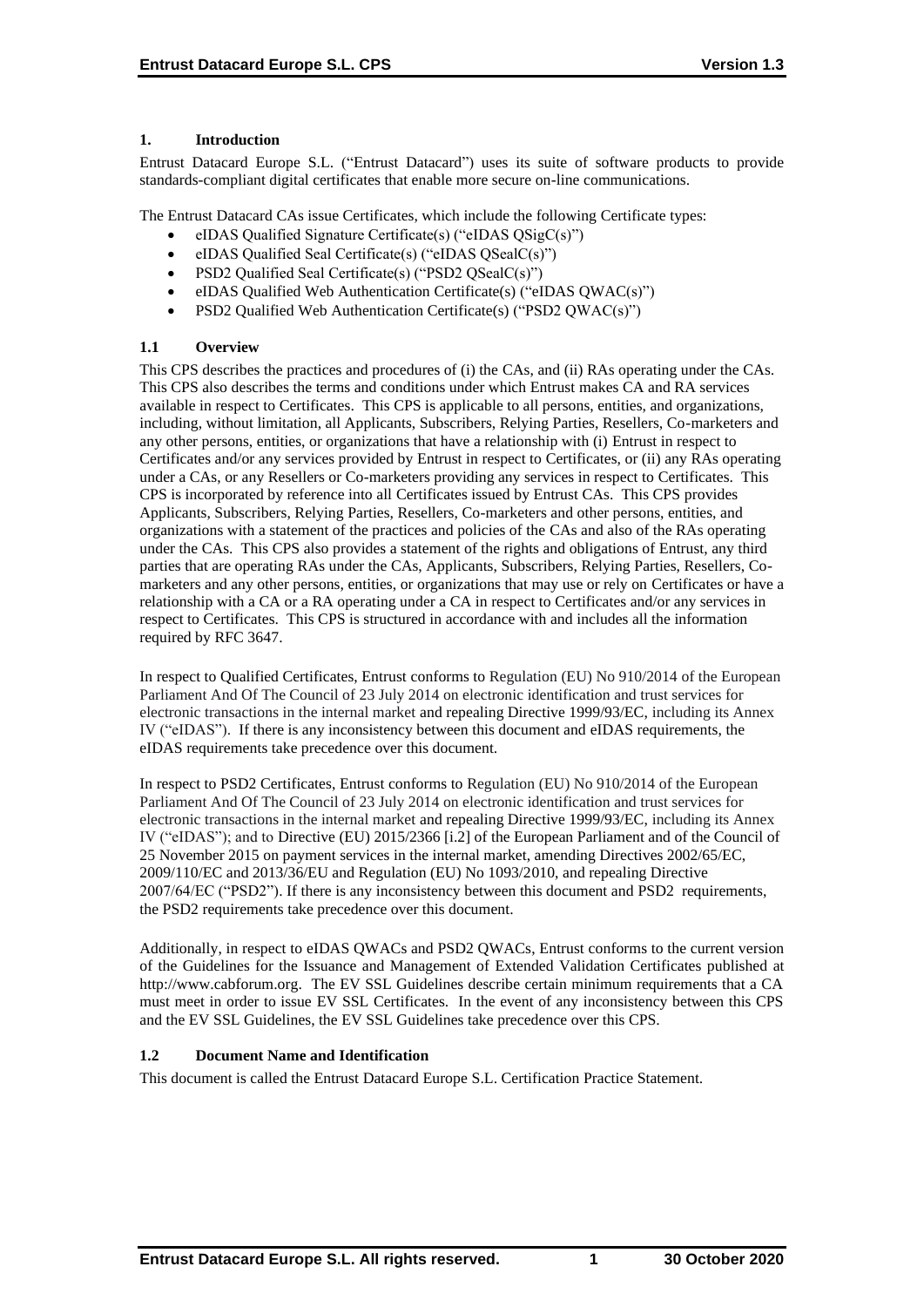# **1.3 PKI Participants**

#### **1.3.1 Certification Authorities**

In the Entrust public-key infrastructure, CAs may accept Certificate Signing Requests (CSRs) and Public Keys from Applicants whose identity has been verified as provided herein by an RA. If a Certificate Application is verified, the verifying RA will send a request to a CA for the issuance of a Certificate. The CA will create a Certificate containing the Public Key and identification information contained in the request sent by the RA to that CA. The Certificate created in response to the request will be digitally signed by the CA.

This CPS covers all Certificates issued and signed by the following CAs. The purpose of these CAs is to enable Entrust to issue the trusted Qualified certificate types listed in Section 1 in accordance with applicable rules and regulations.

# **Root**

CN: Entrust Root Certification Authority – G2 Key Identifier: 6a 72 26 7a d0 1e ef 7d e7 3b 69 51 d4 6c 8d 9f 90 12 66 ab Thumbprint (SHA-1): 8c f4 27 fd 79 0c 3a d1 66 06 8d e8 1e 57 ef bb 93 22 72 d4

#### **Subordinate CA(s) to G2**

CN: Entrust Certification Authority – QTSP1 Subject Key Identifier: 1c ad 3f 9c d7 2d 22 19 a1 9c 4b e9 da f1 2a 33 f7 fb ba 0d Thumbprint (SHA-1): 4c 71 c1 41 51 d1 b0 7b fb fe 69 65 be 66 a7 00 83 7f b7 0d

#### **Root**

CN: Entrust Root Certification Authority – G4 Key Identifier: 9f 38 c4 56 23 c3 39 e8 a0 71 6c e8 54 4c e4 e8 3a b1 bf 67 Thumbprint (SHA-1): 14 88 4e 86 26 37 b0 26 af 59 62 5c 40 77 ec 35 29 ba 96 01

> CN: Entrust Certification Authority – AATL1 Subject Key Identifier: 63:f1:84:dd:03:be:a3:9f:64:fa:76:7a:47:c4:56:7e:c0:6d:a0:20

# **Subordinate CA(s) to AATL1**

CN: Entrust Certification Authority – ES QSeal1 Subject Key Identifier: 56:80:15:23:95:71:7f:e7:2d:90:d0:cd:06:3a:4f:67:63:7d:3d:75

Subordinate CA(s) CN: Entrust Certification Authority – ES QSig1 Subject Key Identifier: 5a:53:08:8a:61:30:a9:0d:ea:d5:43:97:d3:98:3b:95:1e:2e:6d:02

Entrust shall be responsible for ensuring that all Subordinate CAs complies with all applicable policy requirements for the Root "Entrust Root Certification Authority – G2" and "Entrust Root Certification Authority –  $G4$ ".

# **Externally Issued Cross Certificates**

Issuer:  $CN = Microsoft Code Verification Root, O = Microsoft Corporation, L = Redmond,$  $S =$  Washington,  $C = US$ Subject:  $CN =$  Entrust Root Certification Authority - G2,  $OU = (c)$  2009 Entrust, Inc. - for authorized use only,  $OU = See$  www.entrust.net/legal-terms,  $O =$  Entrust, Inc.,  $C = US$ Serial Number: 33 00 00 00 42 00 ba 5e 23 b0 a1 f3 99 00 00 00 00 00 42 Subject Key Identifier: 6a 72 26 7a d0 1e ef 7d e7 3b 69 51 d4 6c 8d 9f 90 12 66 ab Valid until: July 7, 2025 Thumbprint (SHA-1): d8 fc 24 87 48 58 5e 17 3e fb fb 30 75 c4 b4 d6 0f 9d 8d 08

# **1.3.2 Registration Authorities**

RAs under the CA may accept Certificate Applications from Applicants and perform verification of the information contained in such Certificate Applications, according to the procedures established by the Policy Authority. A RA operating under a CA may send a request to such CA to issue a Certificate to the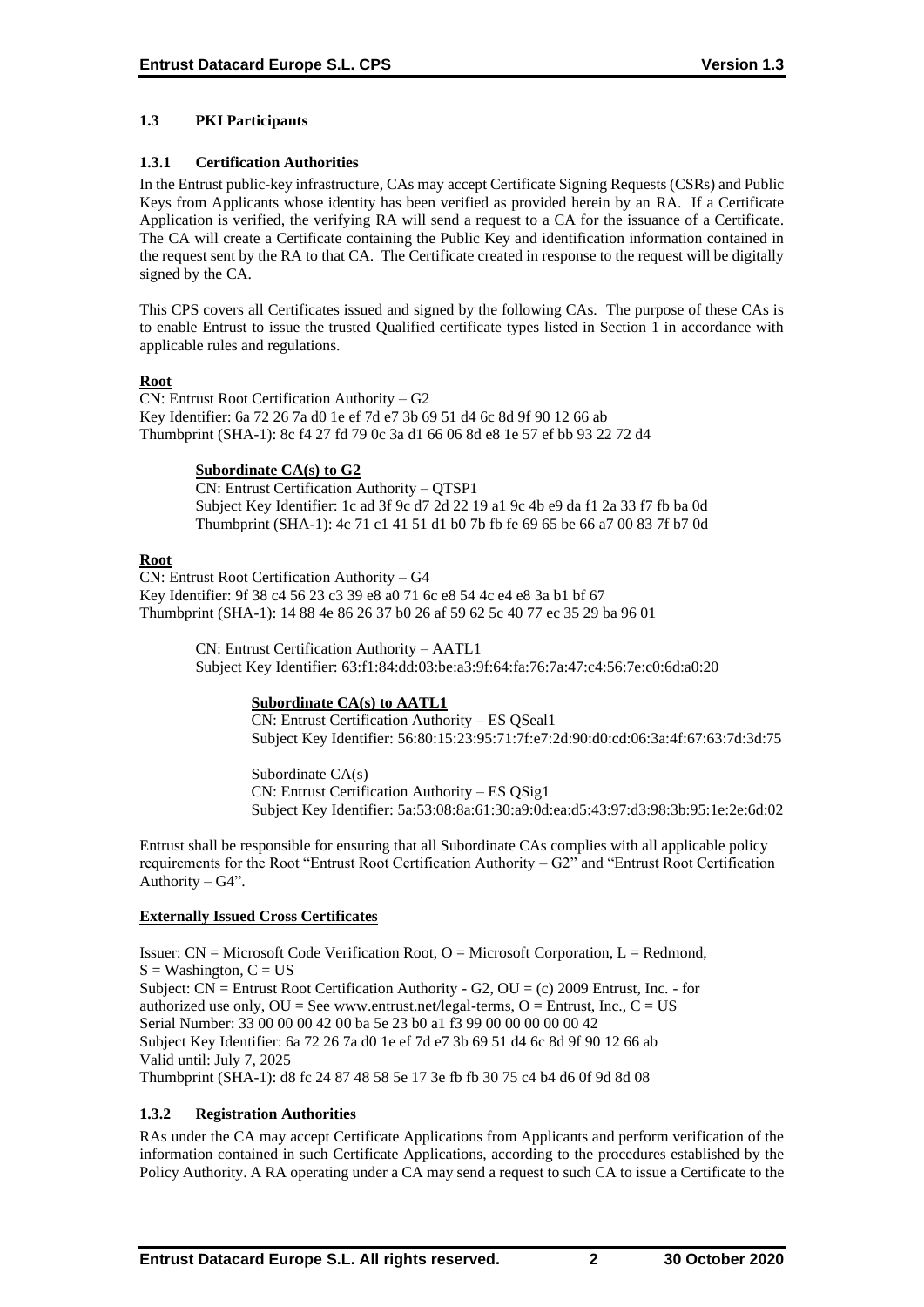Applicant. Only RAs authorized by Entrust are permitted to submit requests to a CA for the issuance of Certificates.

Third Party RAs may not be delegated to validate FQDNs nor IP Addresses per §3.2.2.4 or §3.2.2.5.

The CA may designate an Enterprise RA to verify Certificate requests from the Enterprise RA's own organization or from an organization of which the Enterprise RA is an agent. The requested FQDNs must be within the Enterprise RA's domain namespace.

# **1.3.3 Subscribers**

Subscribers may use CA services to support transactions and communications. The Subject of a Certificate is the party named in the Certificate. A Subscriber, as used herein, may refer to both the Subject of the Certificate and the entity that contracted with the CA for the Certificate's issuance. Prior to verification of identity and issuance of a Certificate, a Subscriber is an Applicant.

Entrust will make its services accessible to all Applicants and Subscribers whose activities fall within its declared field of operation and who agree to abide by all obligations as specified in Entrust's Subscription Agreement and this CPS.

# **1.3.4 Relying Parties**

Relying Parties are entities that act in reliance on a Certificate and/or digital signature. Relying Parties should ensure the Certificate is not expired or revoked before relying on the Certificate or digital signature. Certificate revocation status can be confirmed by checking the appropriate CRL or OCSP response. The location of the CRL distribution point and/or OCSP response is detailed within the Certificate..

# **1.3.5 Other Participants**

The CA may make use of third parties to provide parts of the certification service as described in this CPS. Third parties providing services to support the activities will abide by the current practices declared in this CPS.

# **1.4 Certificate Usage**

# **1.4.1 Appropriate Certificate Uses**

This CPS is applicable to the following Certificate types.

# eIDAS QSigC

eIDAS QSigCs issued under this CPS are aimed to support the advanced electronic signatures based on a qualified certificate defined in articles 26 and 27 of the Regulation (EU) No 910/2014.

# eIDAS QSealC

eIDAS QSealCs issued under this CPS are aimed to support the advanced electronic seals based on a qualified certificate defined in articles 36 and 37 of the Regulation (EU) No 910/2014.

# eIDAS QWAC

eIADS QWACs issued under this CPS are aimed to support website authentication based on a qualified certificate defined in articles 3 (38) and 45 of the Regulation (EU) No 910/2014.

# PSD2 Certificates

PSD2 Certificates issued under this CPS are aimed to support the PSD2 Regulatory Technical Standards for use of qualified certificates as defined in eIDAS (Regulation (EU) No 910/2014), including Annex IV to meet the regulatory requirements of PSD2 (Directive (EU) 2015/2366), including the requirements of ETSI TS 119 495 and related ETSI Guidelines.

# **1.4.2 Prohibited Certificate Uses**

The use of all Certificates issued by the CA shall be for lawful purposes and consistent with applicable laws, including without limitation, applicable export or import laws.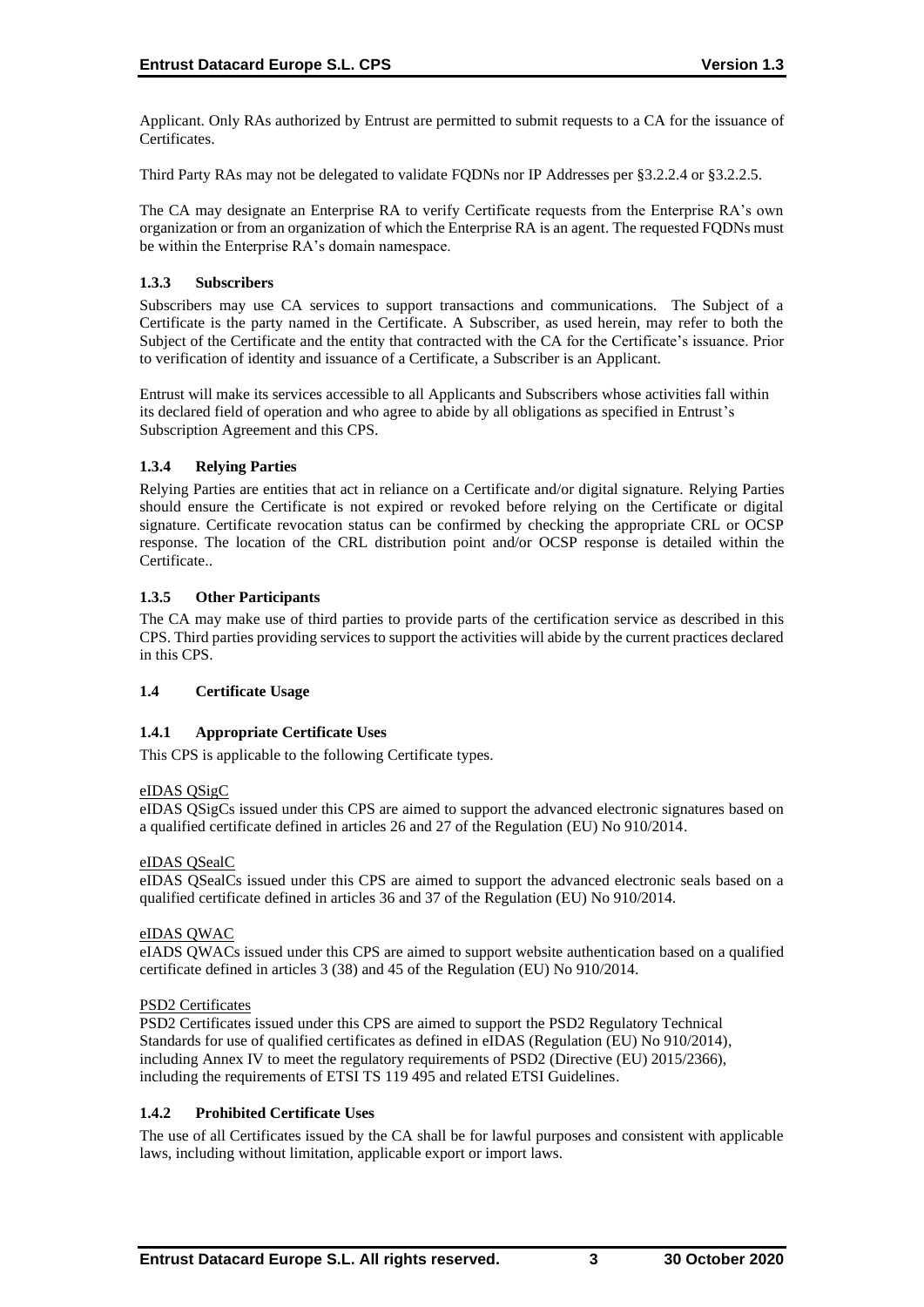Certificates and the services provided by Entrust in respect to Certificates are not designed, manufactured, or intended for use in or in conjunction with hazardous activities or uses requiring failsafe performance, including the operation of nuclear facilities, aircraft navigation or communications systems, air traffic control, medical devices or direct life support machines.

Certificates issued under this CPS may not be used for "traffic management" or "man-in-the-middle" purposes.

#### **1.5 Policy Administration**

#### **1.5.1 Organization Administering the Document**

The CPS is administered by the Policy Authority; it is based on the policies established by Entrust Datacard Europe S.L.

#### **1.5.2 Contact Person**

The contact information for questions about Certificates is:

Entrust Limited 1000 Innovation Drive Ottawa, Ontario Canada K2K 3E7 Attn: Entrust Certificate Services

Tel: 1-866-267-9297 or 1-613-270-2680 Email: [ecs.support@entrust.com](mailto:ecs.support@entrust.com)

Certificate Problem Reports, such as Certificate misuse, vulnerability reports or external reports of key compromise, must be emailed to **ecs.support@entrust.com**.

#### **1.5.3 Person Determining CPS Suitability for the Policy**

The Policy Authority determines the suitability and applicability of this CPS. The Policy Authority shall ensure the CPS meets the requirements of any applicable Certificate Policy.

# **1.5.4 CPS Approval Procedures**

This CPS and any subsequent changes shall be approved by the Policy Authority.

This CPS will be published to the Entrust Repository, where it may be viewed by all Applicants, Subscribers, Relying Parties, and other third parties. After changes to this CPS have been approved by the Policy Authority they will be circulated to those Entrust employees, agents, and third parties who participate in providing the services provided herein and are affected by the changes.

Entrust may (i) revise the terms of this CPS; and/or (ii) change part of the services provided herein at any time. Any such change will be binding and effective immediately upon publication of the change in Entrust's Repository. If you do not agree with the change, you should terminate your use of or reliance on any Entrust Certificate immediately. By continuing to use or rely on any Entrust Certificate after such change, you agree to abide by and be bound thereby. Applicants, Subscribers, Relying Parties, and other third parties should look for updated versions of this CPS from time to time by checking our Repository. These provisions apply to all Applicants, Subscribers, Relying Parties, and other third parties.

#### **1.6 Definitions and Acronyms**

#### **1.6.1 Definitions**

**Affiliate**: means with respect to Entrust a person or entity that directly, or indirectly through one or more intermediaries, controls, is controlled by or is under common control with Entrust, and, with respect to any other party, any corporation or other entity that is directly or indirectly controlled by that party. In this context, a party "controls" a corporation or another entity if it directly or indirectly owns or controls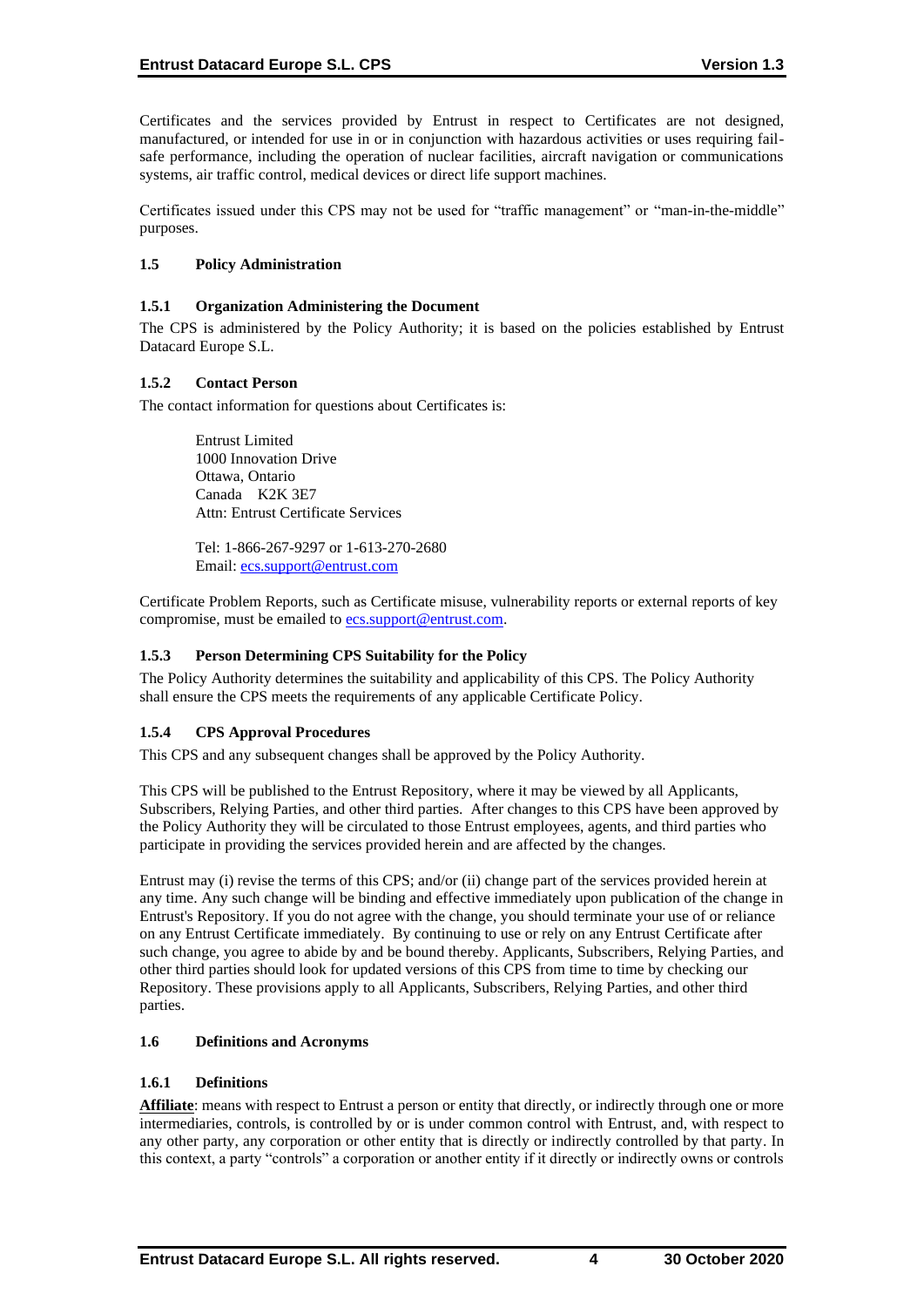fifty percent (50%) or more of the voting rights for the board of directors or other mechanism of control or, in the case of a non-corporate entity, an equivalent interest.

**Applicant**: means a person, entity, or organization applying for a Certificate, but which has not yet been issued a Certificate, or a person, entity, or organization that currently has a Certificate or Certificates and that is applying for renewal of such Certificate or Certificates or for an additional Certificate or Certificates.

**Applicant Representative**: as defined in the Baseline Requirements.

**Application Software Vendor**: means a developer of Internet browser software or other software that displays or uses Certificates.

**Attestation Letter:** as defined in the Baseline Requirements.

**Authorization Domain Name**: as defined in the Baseline Requirements.

**Authorized Port**: as defined in the Baseline Requirements.

**Authorized Representative:** An authorized representative of a legal person.

**Base Domain Name**: as defined in the Baseline Requirements.

**Baseline Requirements**: means the CA/Browser Forum Guidelines Baseline Requirements for the Issuance and Management of Publicly-Trusted Certificates published at http://www.cabforum.org. The Baseline Requirements describe certain minimum requirements that a CA must meet in order to issue SSL Certificates. In the event of any inconsistency between this CPS and the Baseline Requirements, the Baseline Requirements take precedence over this CPS.

**Business Day:** means any day, other than a Saturday, Sunday, statutory or civic holiday in the City of Madrid, Spain.

**CA Key Pair**: as defined in the Baseline Requirements.

**Certificate:** means a digital document issued by the CA that, at a minimum: (a) identifies the CA issuing it, (b) names or otherwise identifies a Subject, (c) contains a Public Key of a Key Pair, (d) identifies its operational period, and (e) contains a serial number and is digitally signed by a CA. Certificate includes, without limitation, the following Certificate types issued by the CA; Qualified Certificate and PSD2 Certificate.

**Certificate Application:** means the form and application information requested by an RA operating under a CA and submitted by an Applicant when applying for the issuance of a Certificate.

**Certificate Approver:** means an employee or agent authorized to approve a request for a Certificate for an organization.

**Certificate Beneficiaries**: means, collectively, all Application Software Vendors with whom Entrust has entered into a contract to include its root Certificate(s) in software distributed by such Application Software Vendors, and all Relying Parties that actually rely on such Certificate during the Operational Period of such Certificate.

**Certificate Requester**: means an employee or agent authorized to request a Certificate for an organization.

**Certificate Revocation List:** means a time-stamped list of the serial numbers of revoked Certificates that has been digitally signed by a CA.

**Certificate Problem Report**: as defined in the Baseline Requirements.

**Certificate Profile**: as defined in the Baseline Requirements.

**Certificate Transparency:** a method for publicly logging Certificates in accordance with IETF RFC 6962.

**Certification Authority:** means a certification authority operated by or on behalf of Entrust for the purpose of issuing, managing, revoking, renewing, and providing access to Certificates. The CA (i) creates and digitally signs Certificates that contain among other things a Subject's Public Key and other information that is intended to identify the Subject, (ii) makes Certificates available to facilitate communication with the Subject identified in the Certificate, and (iii) creates and digitally signs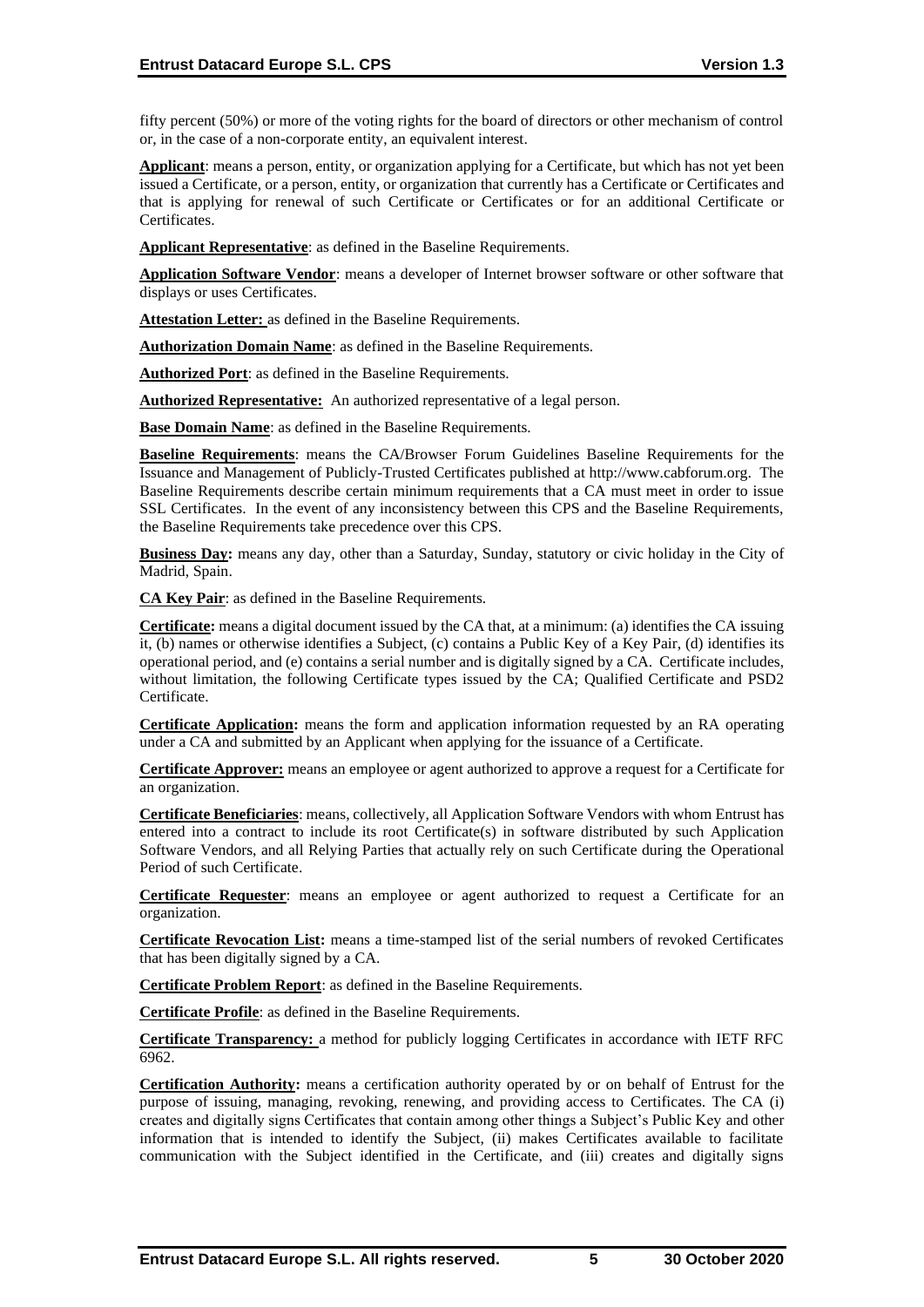Certificate Revocation Lists containing information about Certificates that have been revoked and which should no longer be used or relied upon.

**Certification Authority Authorization**: as defined in the Baseline Requirements.

**Certification Practice Statement:** means this document, which is a statement of the practices that the CA uses in issuing, managing, revoking, renewing, and providing access to Certificates, and the terms and conditions under which the CA makes such services available.

**Co-marketers:** means any person, entity, or organization that has been granted by Entrust or an RA operating under a CA the right to promote Certificates.

**Compromise:** means a suspected or actual loss, disclosure, or loss of control over sensitive information or data.

**Contract Signer:** means an employee or agent authorized to sign the subscription agreement on behalf of the organization.

**Cross Certificate(s)**: as defined in the Baseline Requirements.

**Domain Contact**: as defined in the Baseline Requirements.

**Domain Name Registrant**: as defined in the Baseline Requirements.

**Domain Name Registrar**: as defined in the Baseline Requirements.

**DNS CAA Email Contact:** as defined in the Baseline Requirements.

**DNS CAA Phone Contact:** as defined in the Baseline Requirements.

**DNS TXT Record Email Contact:** as defined in the Baseline Requirements.

**DNS TXT Record Phone Contact:** as defined in the Baseline Requirements.

**Enterprise RA:** as defined in the Baseline Requirements.

**Entrust:** means Entrust Limited.

**Entrust.net**: means Entrust Limited.

**Entrust Datacard:** means Entrust Datacard Europe S.L.

**Entrust Group:** means, collectively Entrust, its Affiliates, its licensors (including for the avoidance of any doubt Microsoft), its resellers, its suppliers, its co-marketers, its subcontractors, its distributors and the directors, officers, employees, agents and independent contractors of any of them.

**Entrust Group Affiliates**: Collectively, Entrust Limited and Affiliates.

**ETSI Guidelines:** Collectively, the ETSI guidelines as contained in ETSI EN 319 411-1 (V1.2.2); ETSI EN 319 411-2 (V2.2.2); ETSI TS 119 495 (V1.3.1) and related documents that apply to Qualified Certificates and PSD2 Certificates.

**EV SSL Certificate:** means an SSL Certificate issued by a CA meeting the requirements of the EV SSL Guidelines.

**EV SSL Guidelines:** means the CA/Browser Forum Guidelines For The Issuance and Management of Extended Validation Certificates published at http://www.cabforum.org. The EV SSL Guidelines describe the requirements that a CA must meet in order to issue EV SSL Certificates. In the event of any inconsistency between this CPS and the EV SSL Guidelines, the EV SSL Guidelines take precedence over this CPS.

**FIPS:** means the Federal Information Processing Standards. These are U.S. Federal standards that prescribe specific performance requirements, practices, formats, communication protocols, and other requirements for hardware, software, data, and telecommunications operation.

**Fully-Qualified Domain Name**: as defined in the Baseline Requirements.

**IETF:** means the Internet Engineering Task Force. The Internet Engineering Task Force is an international community of network designers, operators, vendors, and researchers concerned with the evolution of the Internet architecture and the efficient operation of the Internet.

**Incorporating Agency:** as defined in the EV SSL Guidelines.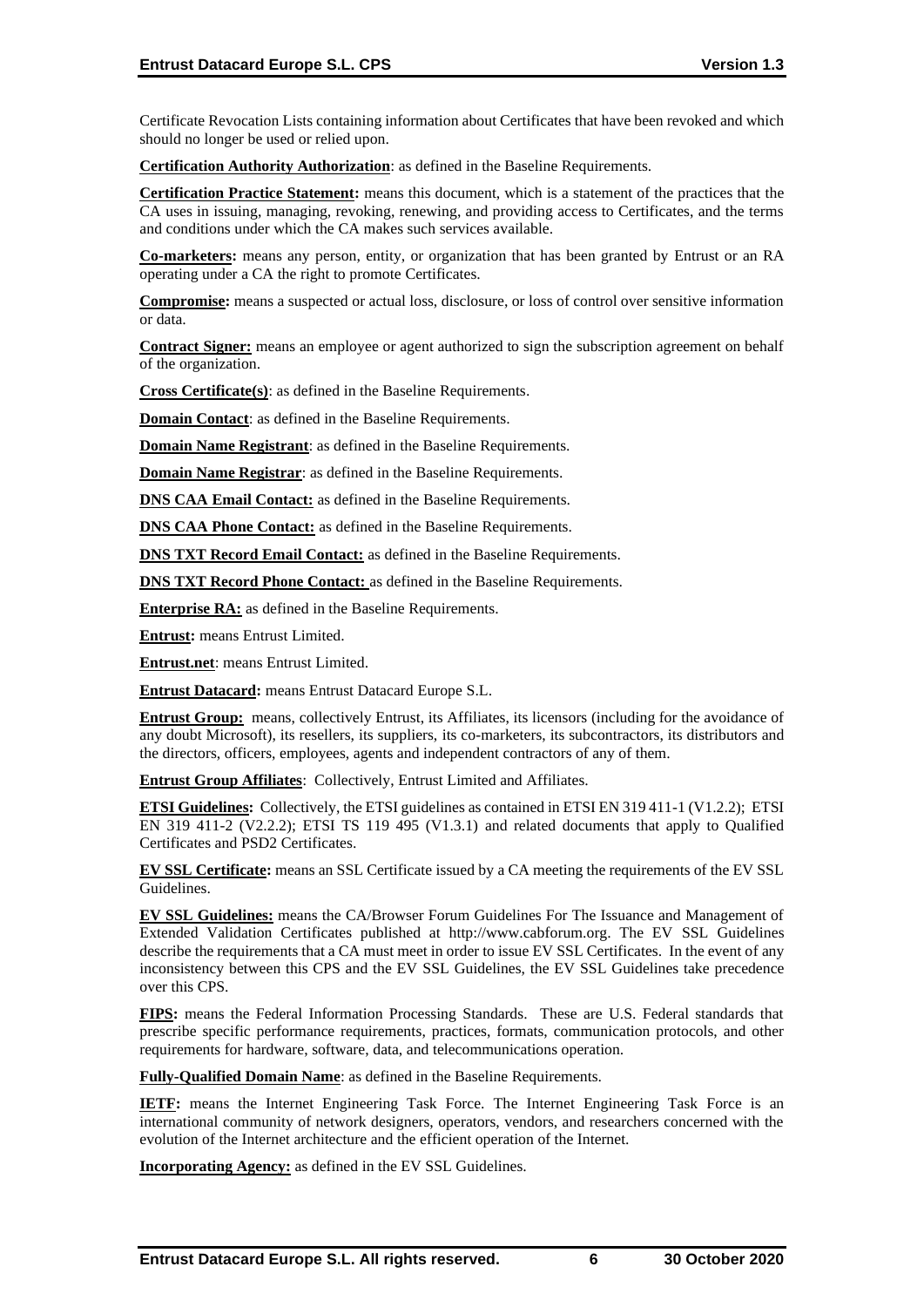**Internal Name:** as defined in the Baseline Requirements.

**IP Address:** as defined in the Baseline Requirements.

**IP Address Contact:** as defined in the Baseline Requirements.

**IP Address Registration Authority:** as defined in the Baseline Requirements.

**Issuing CA:** In relation to a particular Certificate, the CA that issued the Certificate. This could be either a Root CA or a Subordinate CA.

**Key Compromise:** as defined in the Baseline Requirements.

**Key Pair:** means two mathematically related cryptographic keys, having the properties that (i) one key can be used to encrypt a message that can only be decrypted using the other key, and (ii) even knowing one key, it is believed to be computationally infeasible to discover the other key.

**National Competent Authority:** as used under ETSI TS 119 495.

**Object Identifier:** means a specially-formatted sequence of numbers that is registered in accordance with internationally-recognized procedures for object identifier registration.

**Operational Period:** means, with respect to a Certificate, the period of its validity. The Operational Period would typically begin on the date the Certificate is issued (or such later date as specified in the Certificate), and ends on the date and time it expires as noted in the Certificate or earlier if the Certificate is Revoked.

**Parent Company:** as defined in the Baseline Requirements.

**PKIX:** means an IETF Working Group developing technical specifications for PKI components based on X.509 Version 3 Certificates.

**Policy Authority:** means those personnel who work for or on behalf of Entrust Datacard and who are responsible for determining the policies and procedures that govern the operation of the CAs. The Policy Authority is responsible for creating, implementing, and maintaining a statement of the practices and procedures used to address all the requirements identified for the applicable Entrust Datacard policy and its work is supervised by the senior executive management of Entrust Datacard S.L."

**Private Key:** means the key of a Key Pair used to decrypt an encrypted message. This key must be kept secret.

**PSD2 Certificates:** means PSD2 Qualified Web Authentication Certificate(s) and/or PSD2 Qualified Seal Certificate(s).

**PSD2 Qualified Seal Certificate:** means a Qualified Seal Certificate which is additionally issued under the requirements of the PSD2 Regulatory Technical Standards for use of qualified certificates as defined in eIDAS (Regulation (EU) No 910/2014) including Annex IV to meet the regulatory requirements of PSD2 (Directive (EU) 2015/2366), including the requirements of ETSI TS 119 495 and related ETSI Guidelines.

**PSD2 Qualified Web Authentication Certificate:** means a Qualified Web Authentication Certificate which is additionally issued under the requirements of the PSD2 Regulatory Technical Standards for use of qualified certificates as defined in eIDAS (Regulation (EU) No 910/2014) including Annex IV to meet the regulatory requirements of PSD2 (Directive (EU) 2015/2366), including the requirements of ETSI TS 119 495 and related ETSI Guidelines.

**Public Key:** means the key of a Key Pair used to encrypt a message. The Public Key can be made freely available to anyone who may want to send encrypted messages to the holder of the Private Key of the Key Pair. The Public Key is usually made publicly available in a Certificate issued by a CA and is often obtained by accessing a repository or database. A Public Key is used to encrypt a message that can only be decrypted by the holder of the corresponding Private Key.

**Qualified Certificate:** means eIDAS Qualified Web Authentication Certificate(s), eIDAS Qualified Seal Certificate(s) and/or eIDAS Qualified Signature Certificate.

**Qualified Seal Certificate:** means a Certificate issued for use as a qualified seal certificate as defined in eIDAS (Regulation (EU) No 910/2014), including Annex III and the requirements of ETSI EN 319 411-2 and related ETSI Guidelines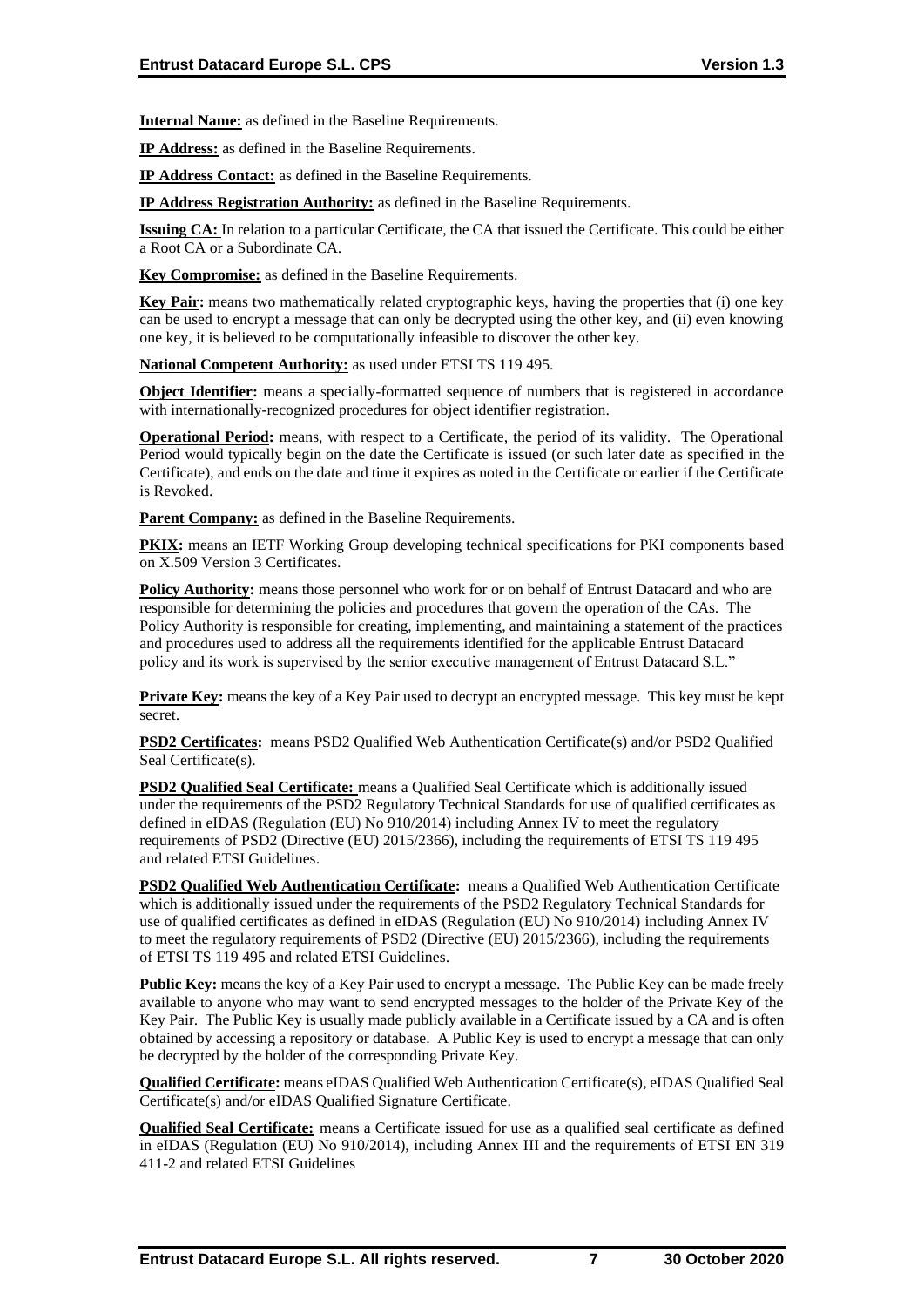**Qualified Signature Certificate:** means a Certificate issued for use as a qualified signature certificate as defined in eIDAS (Regulation (EU) No 910/2014), including Annex I and the requirements of ETSI EN 319 411-2 and related ETSI Guidelines

**Qualified Web Authentication Certificate:** means a Certificate issued for use as a qualified web authentication certificate as defined in eIDAS (Regulation (EU) No 910/2014), including Annex IV and the requirements of ETSI EN 319 411-2 and related ETSI Guidelines.

**Random Value**: as defined in the Baseline Requirements.

**Registration Agency:** as defined in the EV SSL Guidelines.

**Registration Authority:** means an entity that performs two functions: (1) the receipt of information from a Subject to be named in a Certificate, and (2) the performance of verification of information provided by the Subject following the procedures prescribed by the CAs. In the event that the information provided by a Subject satisfies the criteria defined by the CAs, an RA may send a request to a CA requesting that the CA generate, digitally sign, and issue a Certificate containing the information verified by the RA. An RA may be operated by Entrust or by an independent third-party.

**Reliable Data Source:** as defined in the Baseline Requirements.

**Relying Party:** means a person, entity, or organization that relies on or uses a Certificate and/or any other information provided in a Repository under a CA to obtain and confirm the Public Key and identity of a Subscriber. For avoidance of doubt, an ASV is not a "Relying Party" when software distributed by such ASV merely displays information regarding a Certificate.

**Relying Party Agreement:** means the agreement between a Relying Party and Entrust or between a Relying Party and an independent third-party RA or Reseller under a CA in respect to the provision and use of certain information and services in respect to Certificates.

**Repository:** means a collection of databases and web sites that contain information about Certificates issued by a CA including among other things, the types of Certificates and services provided by the CA, fees for the Certificates and services provided by the CA, Certificate Revocation Lists, OCSP responses, descriptions of the practices and procedures of the CA, and other information and agreements that are intended to govern the use of Certificates issued by the CA.

**Request Token:** as defined in the Baseline Requirements.

**Request Value:** as defined in the Baseline Requirements.

**Required Website Content:** as defined in the Baseline Requirements.

**Resellers:** means any person, entity, or organization that has been granted by Entrust or an RA operating under a CA the right to license the right to use Certificates.

**Reserved IP Address:** as defined in the Baseline Requirements.

**Revoke or Revocation:** means, with respect to a Certificate, to prematurely end the Operational Period of that Certificate from a specified time forward.

**Root CA:** mean the top level CAs listed in §1.3.1.

**SSL Certificate:** means a Certificate issued by a CA for use on secure servers.

**Subordinate CA:** means collectively, the subordinate CAs listed in §1.3.1.

**Subordinate CA Certificate**: shall mean a Certificate that (i) includes the Public Key of a Public-Private Key Pair generated by a certification authority; and (ii) includes the digital signature of a Root CA.

**Subject:** means a person, entity, or organization whose Public Key is contained in a Certificate.

**Subscriber:** means a person, entity, or organization that has applied for and has been issued a Certificate.

**Subscription Agreement:** means the agreement between a Subscriber and Entrust (or an Affiliate of Entrust) or between a Subscriber and an independent third-party RA or Reseller under a CA in respect to the issuance, management, and provision of access to a Certificate and the provision of other services in respect to such Certificate.

**Subsidiary Company:** as defined in the Baseline Requirements.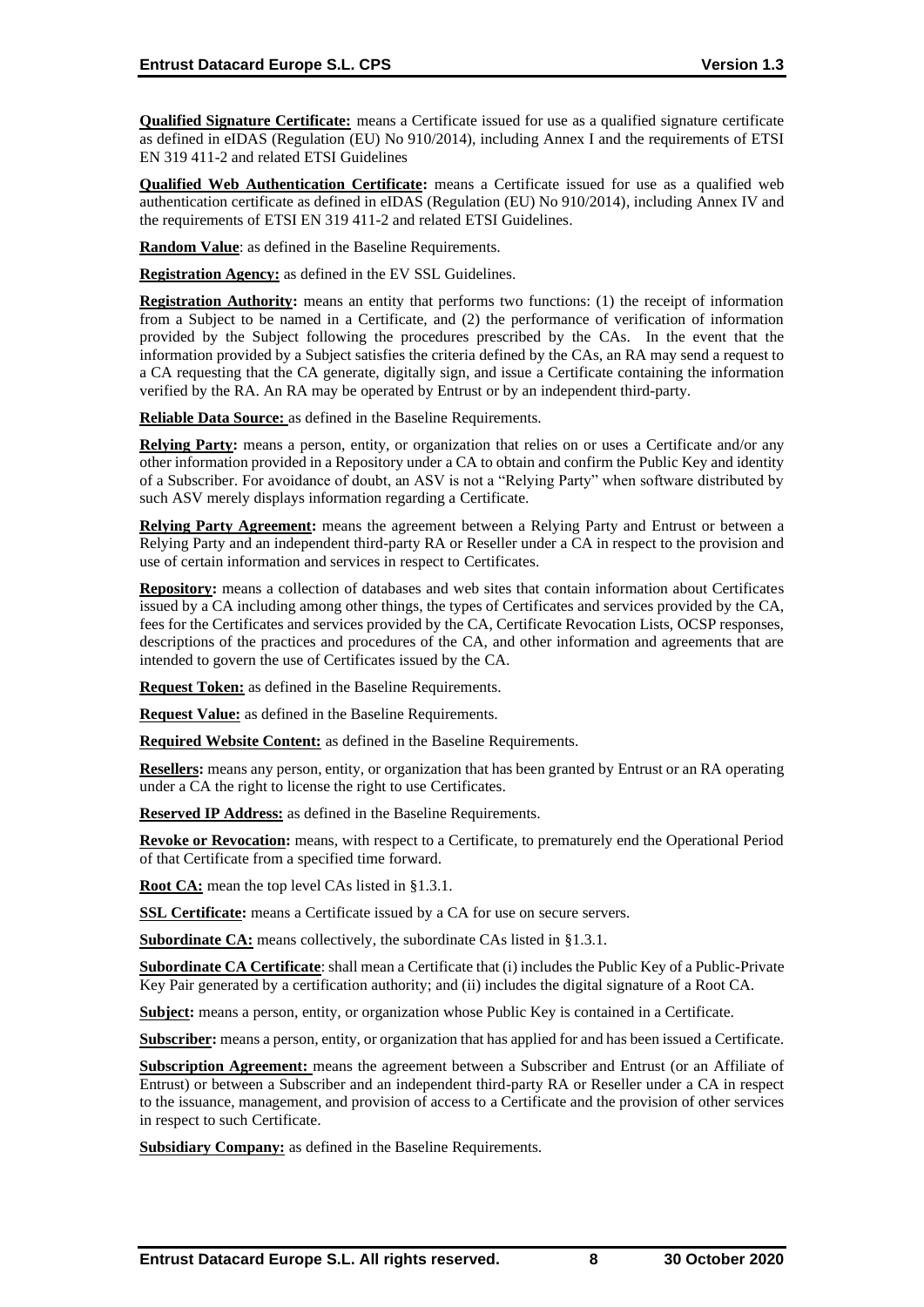**Suspect Code**: means any code or set of instructions that contains malicious functionality or serious vulnerabilities, including spyware, malware and other code that installs without the user's consent and/or resists its own removal, and code that can be exploited in ways not intended by its designers to compromise the trustworthiness of the computing environment on which it executes.

**Technically Constrained Subordinate CA:** as defined in the Baseline Requirements.

**Validation Specialist:** as defined in the Baseline Requirements.

**Wildcard Domain Name:** A Domain Name consisting of a single asterisk character followed by a single full stop character ("\*.") followed by a Fully-Qualified Domain Name.

| 1.6.2            | <b>Acronyms</b>                                                                          |
|------------------|------------------------------------------------------------------------------------------|
| <b>ADN</b>       | <b>Authorization Domain Name</b>                                                         |
| ASV              | <b>Application Software Vendor</b>                                                       |
| CA               | <b>Certification Authority</b>                                                           |
| CAA              | Certification Authority Authorization                                                    |
| <b>CPR</b>       | Certificate Problem Report                                                               |
| <b>CPS</b>       | <b>Certification Practice Statement</b>                                                  |
| <b>CRL</b>       | <b>Certificate Revocation List</b>                                                       |
| <b>CSR</b>       | <b>Certificate Signing Request</b>                                                       |
| CT               | Certificate Transparency                                                                 |
| DBA              | Doing Business As                                                                        |
| DN               | Distinguished Name                                                                       |
| <b>DNS</b>       | Domain Name System                                                                       |
| <b>DNSSEC</b>    | Domain Name System Security Extensions                                                   |
| <b>EAL</b>       | <b>Evaluation Assurance Level</b>                                                        |
| eIDAS            | Electronic Identification, Authentication and Trust Services                             |
| EKU              | <b>Extended Key Usage</b>                                                                |
| <b>ETSI</b>      | European Telecommunications Standards Institute                                          |
| EV               | <b>Extended Validation</b>                                                               |
| <b>FIPS</b>      | (US Government) Federal Information Processing Standard                                  |
| <b>FQDN</b>      | Fully Qualified Domain Name                                                              |
|                  | <b>Hyper Text Transfer Protocol</b>                                                      |
| HTTP             |                                                                                          |
| <b>HTTPS</b>     | <b>Hyper Text Transfer Protocol Secure</b><br><b>Internet Assigned Numbers Authority</b> |
| IANA             |                                                                                          |
| <b>ICANN</b>     | Internet Corporation for Assigned Names and Numbers                                      |
| <b>IETF</b>      | <b>Internet Engineering Task Force</b>                                                   |
| ISO              | International Organization for Standardization                                           |
| <b>ITU-T</b>     | International Telecommunication Union - Telecommunication Standardization Sector         |
| <b>NCA</b>       | National Competent Authority                                                             |
| <b>NIST</b>      | (US Government) National Institute of Standards and Technology                           |
| <b>OCSP</b>      | <b>Online Certificate Status Protocol</b>                                                |
| <b>OID</b>       | Object Identifier                                                                        |
| PA               | Policy Authority                                                                         |
| PSD <sub>2</sub> | (Revised) Payment Services Directive                                                     |
| <b>PDS</b>       | <b>PKI</b> Disclosure Statement                                                          |
| PIN              | Personal Identification Number                                                           |
| PKI              | Public-Key Infrastructure                                                                |
| <b>PSP</b>       | Payment Service Provider                                                                 |
| QSealC           | Qualified Seal Certificate                                                               |
| QSigC            | Qualified Signature Certificate                                                          |
| QWAC             | Qualified Web Authentication Certificate                                                 |
| RA               | <b>Registration Authority</b>                                                            |
| <b>RFC</b>       | <b>Request for Comment</b>                                                               |
| <b>RSA</b>       | Rivest-Shamir-Adleman cryptosystem                                                       |
| SAN              | <b>Subject Alternative Name</b>                                                          |
| SSL              | Secure Sockets Layer                                                                     |
| <b>TLS</b>       | <b>Transport Layer Security</b>                                                          |
| <b>TSA</b>       | <b>Time-Stamp Authority</b>                                                              |
| <b>URL</b>       | Universal Resource Locator                                                               |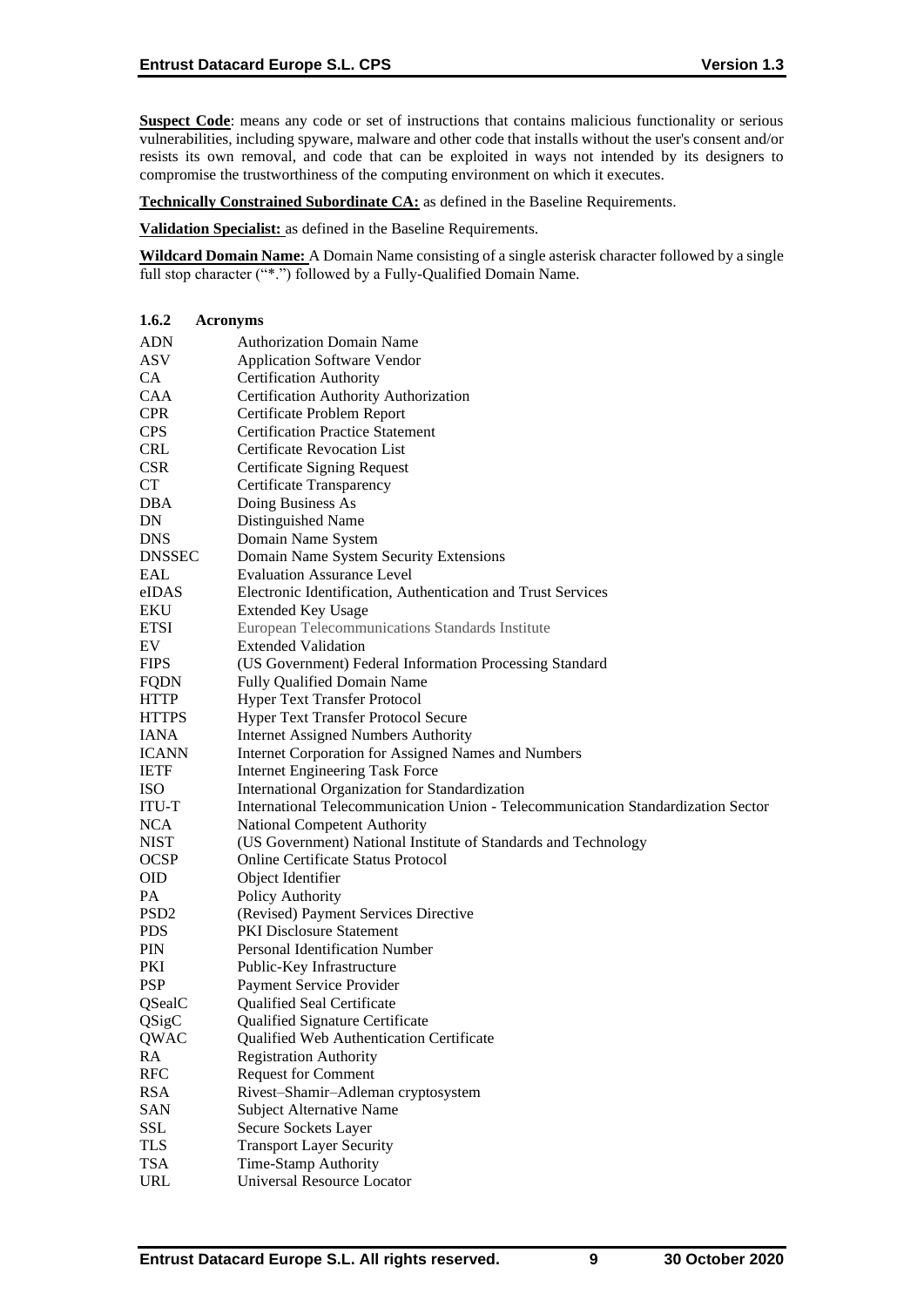# **2. Publication and Repository Responsibilities**

Entrust maintains the Repository to store various information related to Certificates and the operation of the CAs and RAs. The CPS and various other related information is published in the Repository.

#### **2.1 Repositories**

The CAs maintain the Repositories to allow access to Certificate-related and Certificate revocation information. The information in the Repositories is accessible through a web interface, available on a 24x7 basis and is periodically updated as set forth in this CPS. The Repositories are the only approved source for CRL and other information about Certificates.

The CA will adhere to the latest version of the CPS published in the Repository.

The Repository can be accessed at [https://www.entrust.net/CPS.](https://www.entrust.net/CPS)

Web pages that can be used by ASVs to test their software with Certificates that chain up to each publicly trusted Root Certificate are hosted at [https://www.entrust.net/CPS.](https://www.entrust.net/CPS)

#### **2.2 Publication of Certification Information**

The CA publishes its CPS, CA Certificates, Subscription Agreements, PKI Disclosure Statement, Relying Party Agreements, and CRLs in the Repositories.

# **2.3 Time or Frequency of Publications**

The CPS will be re-issued and published at least once per year. The CPS will be updated with an incremented version number and a new date on an annual basis even if no other changes have been made to this document.

CRLs will be updated as per §4.9.7.

OCSP responses will be updated as per §4.9.10.

#### **2.4 Access Controls on Repositories**

Information published in the Repository is public information. Read only access is unrestricted. The CAs have implemented logical and physical controls to prevent unauthorized write access to its Repositories.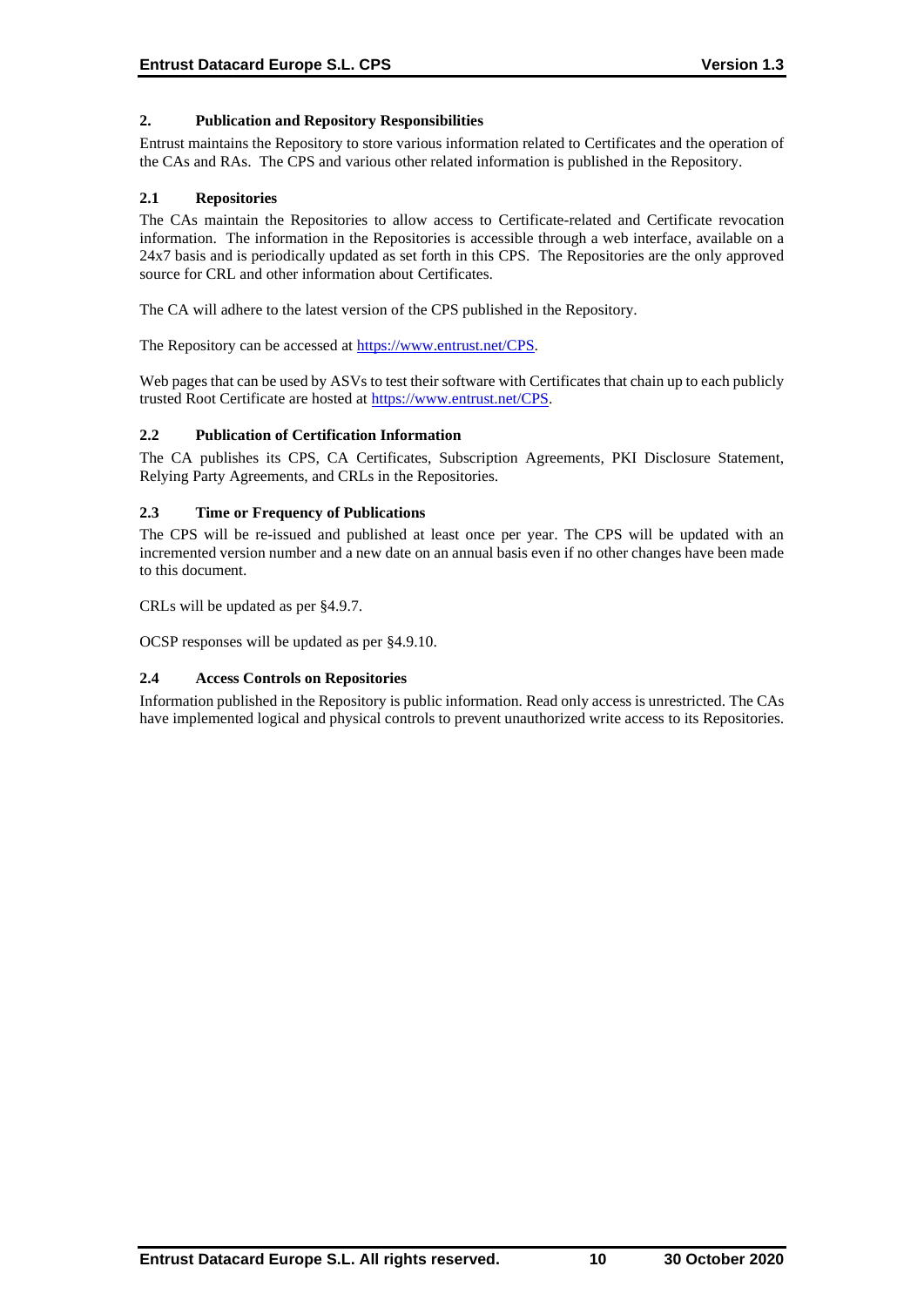#### **3. Identification and Authentication**

The Policy Authority mandates the verification practices for verifying identification and authentication, and may, in its discretion, update such practices.

#### **3.1 Naming**

Before issuing an Certificate, the CAs ensure that all Subject organization information in the Certificate conforms to the requirements of, and has been verified in accordance with the procedures prescribed in this CPS and matches the information confirmed and documented by the RA pursuant to its verification processes.

#### eIDAS QWAC and PSD2 QWAC

The CA and RA must follow the verification procedures in this CPS, the EV SSL Guidelines, and the ETSI Guidelines and match the information confirmed and documented by the RA pursuant to its verification processes. Such verification procedures are intended to accomplish the following:

- (i) Verify the Applicant's existence and identity, including;
	- a. Verify the Applicant's legal existence and identity (as stipulated in the EV SSL Guidelines and ETSI Guidelines),
	- b. Verify the Applicant's physical existence (business presence at a physical address) , and
	- c. Verify the Applicant's operational existence (business activity).
- (ii) Verify the Applicant's authorization for the Certificate, including;
	- a. Verify the name, title, and authority of the Contract Signer, Certificate Approver, and Certificate Requester;
	- b. Verify that Contract Signer signed the Subscription Agreement; and
	- c. Verify that a Certificate Approver has signed or otherwise approved the Certificate request.
- (iii) For PSD2 QWAC, verify the additional information required by ETSI TS 119 495, including the Applicant's organizationIdentifier assigned by an NCA and the Applicant's approved payment service provider roles.

# **3.1.1 Types of Names**

The Subject names in a Certificate comply with the X.501 Distinguished Name (DN) form. The CAs shall use a single naming convention as set forth below.

Qualified Signature Certificates

- (i) "Country Name" (C) which is the two-letter ISO 3166 code for the country in which the Applicant is located;
- (ii) "State" (ST) (if applicable), which is the state or province of the organization's place of business;
- (iii) "Locality" (L), which is the city or locality of the organization's place of business;
- (iv) "Organization Name" (O) which is the name of the organization in the case of a corporation, partnership, or other entity. In the case of a sole proprietorship, the organization name can be the name of the Applicant;
- (v) "Organizational Unit Name" (OU) which is an optional field. The OU field may be used to distinguish between different organizational groups within an organization (for example, to distinguish between human resources, marketing, and development);
- (vi) "Surname" which is the validated surname of the Subject:
- (vii) "First Name" which is the validated first name of the Subject;
- (viii) "Serial Number" which is randomly generated and assigned to the Subject
- (ix) "Common Name" (CN) which is the first name and the surname of the Subject .

Qualified Seal Certificates

- (i) "Country Name" (C) which is the two-letter ISO 3166 code for the country in which the Applicant is located;
- (ii) "State" (ST) (if applicable), which is the state or province of the organization's place of business;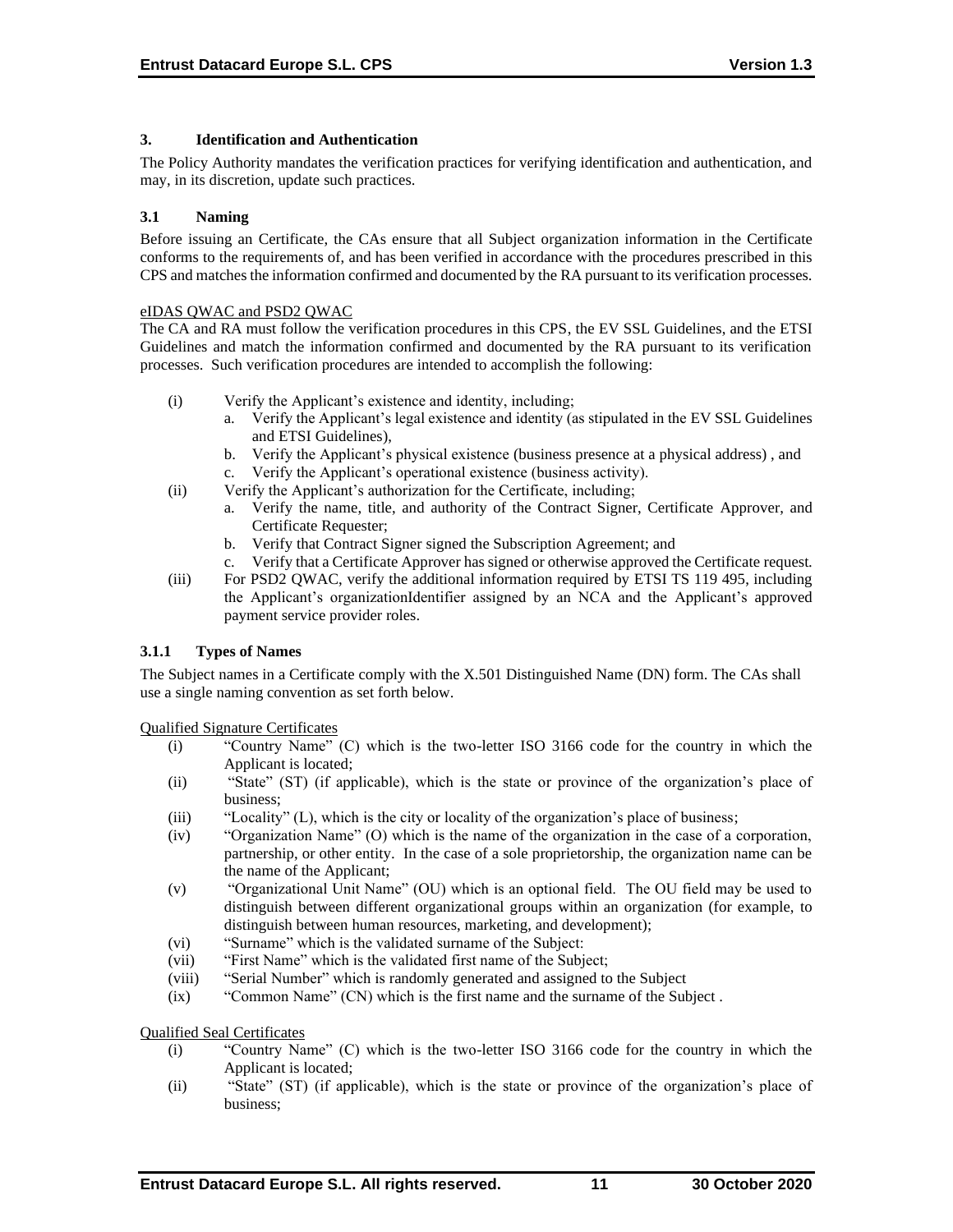- (iii) "Locality" (L), which is the city or locality of the organization's place of business;
- (iv) "Organization Name" (O) which is the name of the organization in the case of a corporation, partnership, or other entity. In the case of a sole proprietorship, the organization name can be the name of the Applicant;
- (v) "Organization Identifier" which is the Organization Identifier;
- (vi) "Organizational Unit Name" (OU) which is an optional field. The OU field may be used to distinguish between different organizational groups within an organization (for example, to distinguish between human resources, marketing, and development);
- (vii) "Common Name" (CN) which is commonly used by the subject to represent itself .

Qualified Web Authentication Certificates

- (i) "Country Name" (C) which is the two-letter ISO 3166 code for the country in which the Applicant is located and plans to host the secure server on which the Applicant is intending to install the Certificate;
- (ii) "Organization Name" (O) which is the name of the organization in the case of a corporation, partnership, or other entity. In the case of a sole proprietorship, the organization name can be the name of the Applicant;
- (iii) "Organizational Unit Name" (OU) which is an optional field. The OU field may be used to distinguish between different organizational groups within an organization (for example, to distinguish between human resources, marketing, and development);
- (iv) "Common Name" (CN) which is the hostname, the fully qualified hostname or path used in the DNS of the secure server on which the Applicant is intending to install the Certificate;
- (v) "Locality" (L), which is the city or locality of the organization's place of business; and
- (vi) "State" (ST) (if applicable), which is the state or province of the organization's place of business.
- (vii) "serialNumber" which is the registration number of Subscriber,
- (viii) "businessCategory" which is the applicable business category clause per the EV SSL Guidelines,
- (ix) "jurisdictionOfIncorporationLocalityName" (if applicable) which is the jurisdiction of registration or incorporation locality of Subscriber,
- (x) "jurisdictionOfIncorporationStateOrProvinceName" (if applicable) which is the jurisdiction of registration or incorporation state or province of Subscriber, and
- (xi) "jurisdictionOfIncorporationCountry" which is the jurisdiction of registration or incorporation country of Subscriber.

# PSD2 Certificates

- (i) Same as Qualified Seal Certificate or Qualified Web Authentication Certificates, plus
- (ii) Applicant's "organizationIdentifier" assigned by an NCA.

# **3.1.2 Need for Names to be Meaningful**

The Certificates issued pursuant to this CPS are meaningful only if the names that appear in the Certificates can be understood and used by Relying Parties. Names used in the Certificates must identify the person or object to which they are assigned in a meaningful way. CAs shall not issue Certificates to the Subscribers that contain domain names, IP Addresses, DN, URL, and/or e-mail addresses that the Subscribers do not legitimately own or control. Examples of fields and extensions where these names appear include subject DN and subject alternative names.

#### eIDAS QSigC

The value of the Common Name to be used in eIDAS QSigC shall be the Subject's first name and surname.

#### eIDAS QSEalC and PSD2 QSealC

The value of the Common Name to be used in eIDAS QSealC and PSD2 QSealC shall be the Applicant's organization name.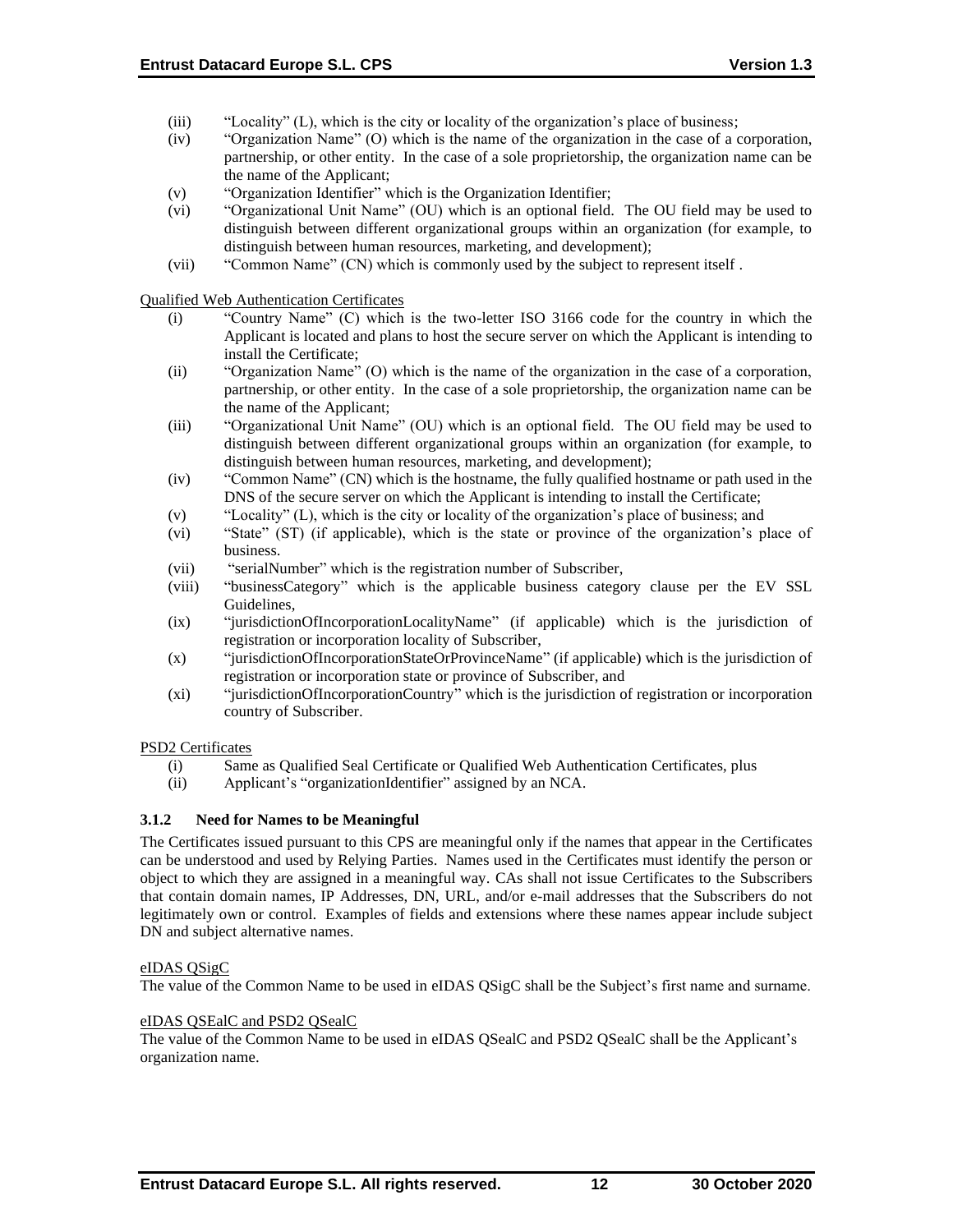#### eIDAS QWAC and PSD2 QWAC

The value of the Common Name to be used in an eIDAS QWAC or PSD2 QWAC shall be the Applicant's FQDN that is used in the DNS of the secure server on which the Applicant is intending to install the Certificate. The FQDN for an eIDAS QWAC or PSD2 QWAC cannot be an IP address or a Wildcard Domain Name.

#### **3.1.3 Anonymity or Pseudonymity of Subscribers**

No stipulation.

#### **3.1.4 Rules for Interpreting Various Name Forms**

No stipulation.

#### **3.1.5 Uniqueness of Names**

Names shall be defined unambiguously for each Subject in a Repository. The Distinguished Name attribute will usually be unique to the Subject to which it is issued. Each Certificate shall be issued a unique serial number within the name space of the Subordinate CA.

#### **3.1.6 Recognition, Authentication, and Role of Trademarks**

The Subject names in Certificates are issued on a "first come, first served" basis. By accepting a Subject name for incorporation into a Certificate, an RA operating under a CA does not determine whether the use of such information infringes upon, misappropriates, dilutes, unfairly competes with, or otherwise violates any intellectual property right or any other rights of any person, entity, or organization. The CAs and any RAs operating under the CAs neither act as an arbitrator nor provide any dispute resolution between Subscribers or between Subscribers and third-party complainants in respect to the use of any information in an Certificate. The CPS does not bestow any procedural or substantive rights on any Subscriber or thirdparty complainant in respect to any information in a Certificate. Neither the CAs nor any RAs operating under the CAs shall in any way be precluded from seeking legal or equitable relief (including injunctive relief) in respect to any dispute between Subscribers or between Subscribers and third-party complainants or in respect to any dispute between Subscribers and a CA or an RA operating under a CA or between a thirdparty complainant and a CA or an RA operating under a CA arising out of any information in an Certificate. The CAs and RAs operating under the CAs shall respectively have the right to revoke and the right to request revocation of Certificates upon receipt of a properly authenticated order from an arbitrator or court of competent jurisdiction requiring the revocation of a Certificate.

A CA or an RA operating under a CA may, in certain circumstances, take action in respect to a Certificate containing information that possibly violates the trademark rights of a third-party complainant. In the event that a third-party complainant provides a CA or an RA operating under a CA with (i) a certified copy that is not more than three (3) months old of a trademark registration from the principal trademark office in any one of the United States, Canada, Japan, Australia or any of the member countries of the European Union, and further provided that such registration is still in full force and effect, and (ii) a copy of a prior written notice to the Subscriber of the Certificate in dispute, stating that the complainant believes that information in the Subscriber's Certificate violates the trademark rights of the complainant, and (iii) a representation by the complainant indicating the means of notice and basis for believing that such notice was received by the Subscriber of the Certificate in dispute, a CA or an RA operating under a CA may initiate the following actions. The CA or the RA operating under a CA may determine whether the issue date of the Subscriber's Certificate predates the registration date on the trademark registration provided by the complainant. If the date of issuance of the Subscriber's Certificate predates the trademark registration date, the CA or the RA operating under the CA will take no further action unless presented with an authenticated order from an arbitrator or court of competent jurisdiction. If the date of issuance of the Certificate is after the registration date on the trademark registration provided by the complainant, the CA or the RA operating under the CA shall request that the Subscriber provide a proof of ownership for the Subscriber's own corresponding trademark registration from the principal trademark office in any one of the United States, Canada, Japan, Australia or any of the member countries of the European Union. If the Subscriber can provide a certified copy, as set forth above, that predates or was issued on the same date as the complainant's trademark registration, the CA or the RA operating under the CA will take no further action unless presented with an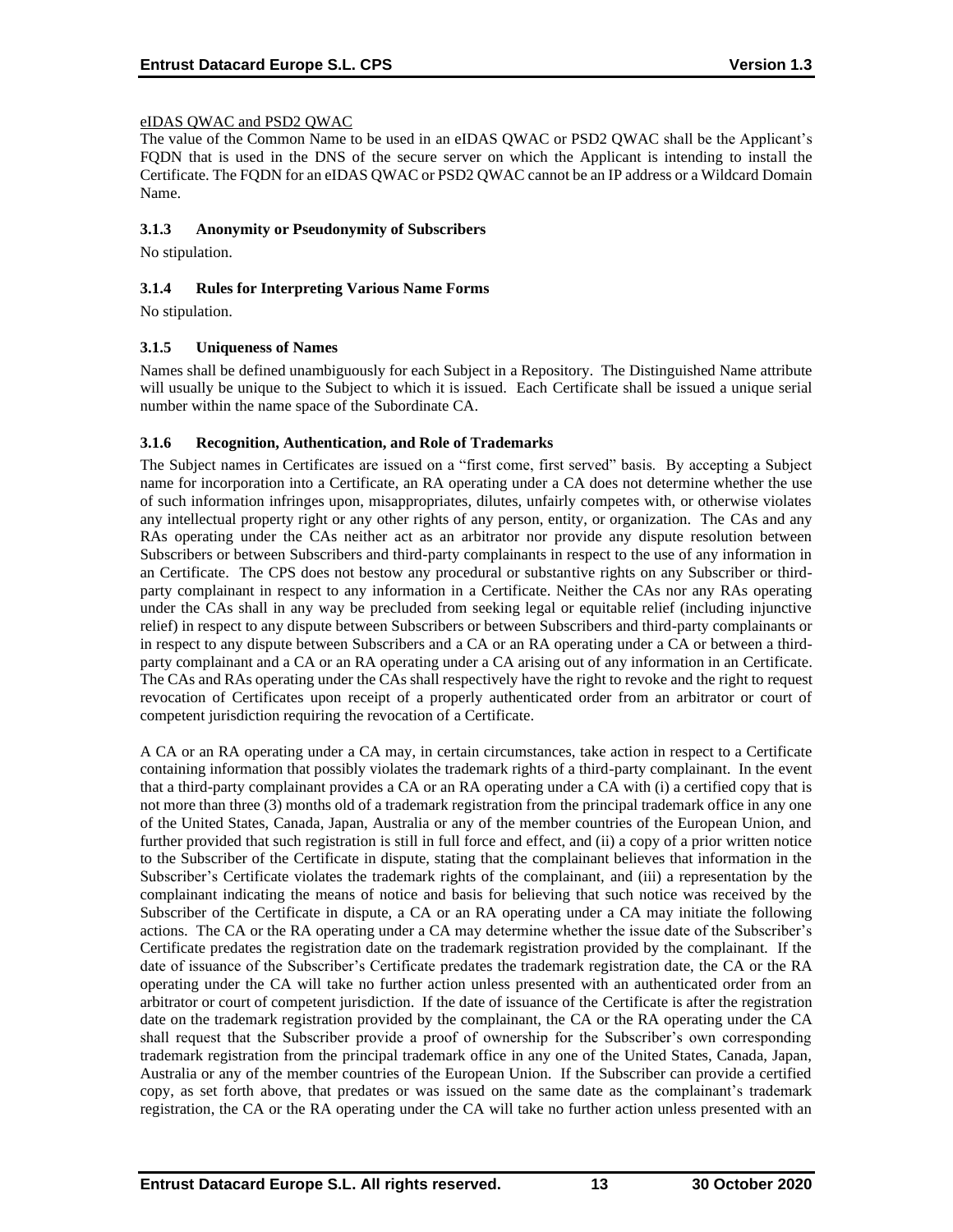authenticated order from an arbitrator or court of competent jurisdiction. If the Subscriber does not respond within ten (10) Business Days, or if the date on the certified copy of the trademark registration provided by the Subscriber postdates the certified copy of the trademark registration provided by the complainant, the CA and the RAs operating under that CA respectively may revoke or may request revocation of the disputed Certificate.

If a Subscriber files litigation against a complainant, or if a complainant files litigation against a Subscriber, and such litigation is related to any information in an issued Certificate, and if the party instigating the litigation provides a CA or an RA operating under a CA with a copy of the file-stamped complaint or statement of claim, the CA will maintain the current status of the Certificate or the RA operating under the CA will request that the CA maintain the current status of the Certificate, subject to any requirements to change the status of such Certificate otherwise provided or required under this CPS, a Subscription Agreement, or any Relying Party Agreement. During any litigation, a CA will not revoke and an RA operating under a CA will not request revocation of a Certificate that is in dispute unless ordered by an arbitrator or a court of competent jurisdiction or as otherwise provided or required under this CPS, a Subscription Agreement, or any Relying Party Agreement. In the event of litigation as contemplated above, the CAs and RAs operating under the CAs will comply with any directions by a court of competent jurisdiction in respect to a Certificate in dispute without the necessity of being named as a party to the litigation. If named as a party in any litigation in respect to a Certificate, Entrust and/or any third party operating an RA under a CA shall be entitled to take any action that it deems appropriate in responding to or defending such litigation. Any Subscriber or Relying Party that becomes involved in any litigation in respect to a Certificate shall remain subject to all of the terms and conditions of the CPS, the Subscriber's Subscription Agreement, and the Relying Party's Relying Party Agreement.

RAs operating under a CA shall notify the CA of any disputes of which such RA is aware and which relate to any information contained in a Certificate whose issuance was requested by such RA.

# **3.2 Initial Identity Validation**

# **3.2.1 Method to Prove Possession of Private Key**

For Key Pairs generated by the Applicant, the CAs perform proof of possession tests for CSRs created using reversible asymmetric algorithms (such as RSA) by validating the signature on the CSR submitted by the Applicant with the Certificate Application.

# **3.2.2 Authentication of Organization Identity**

# **3.2.2.1 Identity**

RAs operating under the CAs shall perform verification of any organizational identities that are submitted by an Applicant or Subscriber in accordance with the practices mandated by the Policy Authority. RAs operating under the CAs shall determine whether the organizational identity, address, and domain name provided with a Certificate Application are consistent with information contained in third-party databases and/or governmental sources. The information and sources used for the verification of Certificate Applications may vary depending on the jurisdiction of the Applicant or Subscriber.

In the case of organizational identities that are not registered with any governmental sources, RAs operating under the CAs shall use commercially reasonable efforts to confirm the existence of the organization. Such commercially reasonable efforts may include site visits or third-party attestation letter.

#### eIDAS QWAC and PSD2 QWAC

The CA or RA will identify the organization and, if applicable, any specific attributes of the organization, will be verified by an Authorized Representative.

#### eIDAS QWAC

RAs operating under the CAs shall also determine:

(i) Business Category;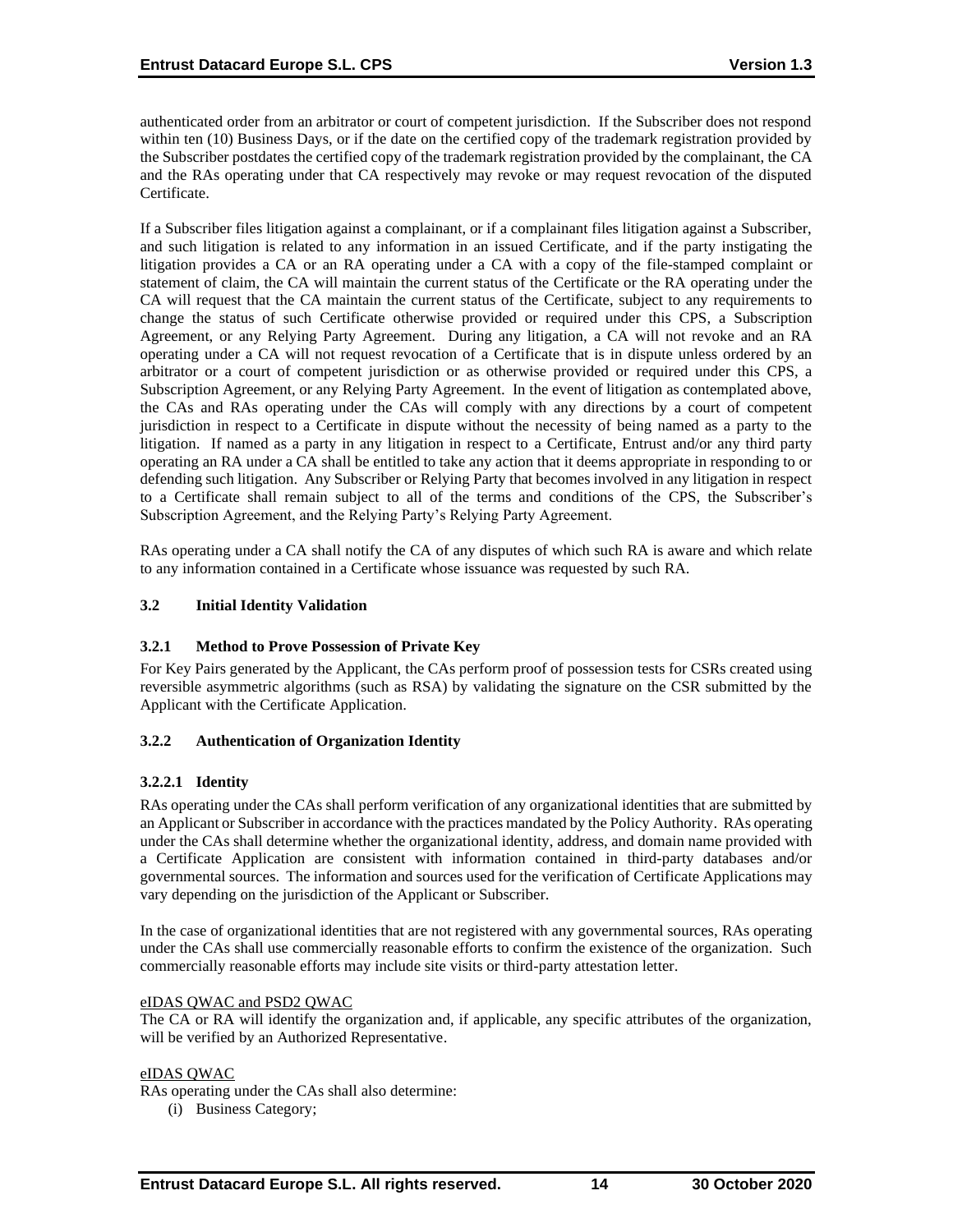- (ii) Jurisdiction of Incorporation or Registration;
- (iii) Registration Number;
- (iv) Physical address of Place of Business; and
- (v) Operational Existence.

Prior to the use of an Incorporating Agency or Registration Agency to fulfill these verification requirements, the agency information about the Incorporating Agency or Registration Agency will be disclosed at [https://www.entrust.com/legal-compliance/approved-incorporating-agencies.](https://www.entrust.com/legal-compliance/approved-incorporating-agencies)

This agency information includes the following:

- (vi) Sufficient information to unambiguously identify the Incorporating Agency or Registration Agency (such as a name, jurisdiction, and website);
- (vii)The accepted value or values for each of the
	- subject:jurisdictionLocalityName (OID: 1.3.6.1.4.1.311.60.2.1.1), subject:jurisdictionStateOrProvinceName (OID: 1.3.6.1.4.1.311.60.2.1.2), and subject:jursidictionCountryName (OID: 1.3.6.1.4.1.311.60.2.1.3) fields, when a Certificate is issued using information from that Incorporating Agency or Registration Agency, indicating the jurisdiction(s) that the agency is appropriate for; and,
- (viii) A revision history that includes a unique version number and date of publication for any additions, modifications, and/or removals from this list.

#### PSD2 Certificates

RAs operating under the CAs shall also determine:

- (ix) Applicable NCA;
- (x) organizationIdentifier assigned by the NCA; and
- (xi) Payment service provider roles approved by the NCA.
- Note: RAs shall conform to the specific NCA rules for verifying these attributes.

# **3.2.2.2 DBA/Tradename**

If the subject identity information is to include a DBA or tradename, the RA must verify the Applicant's right to use the DBA/tradename using at least one of the following:

- (i) The RA may verify the assumed name through use of a Qualified Government Information Source operated by, or on behalf of, an appropriate government agency in the jurisdiction of the Applicant's Place of Business, or by direct contact with such government agency in person or via mail, e-mail, Web address, or telephone; or
- (ii) The RA may verify the assumed name through use of a Qualified Independent Information Source provided that the QIIS has verified the assumed name with the appropriate government agency.
- (iii) The RA may rely on a Verified Professional Letter that indicates the assumed name under which the Applicant conducts business, the government agency with which the assumed name is registered, and that such filing continues to be valid.

# **3.2.2.3 Verification of Country**

Verification of country will be done in accordance with the methods of § 3.2.2.1.

#### **3.2.2.4 Validation of Domain Authorization or Control**

The CA shall confirm that prior to issuance, the CA or the RA validated each Fully-Qualified Domain Name (FQDN) listed in the Certificate using at least one of the methods listed below.

Completed validations of Applicant authority may be used for the issuance of multiple Certificates over time. For purposes of domain validation, the term Applicant includes the Applicant's Parent Company, Subsidiary Company, or Affiliate.

The CA shall maintain a record of which domain validation method was used to validate every domain.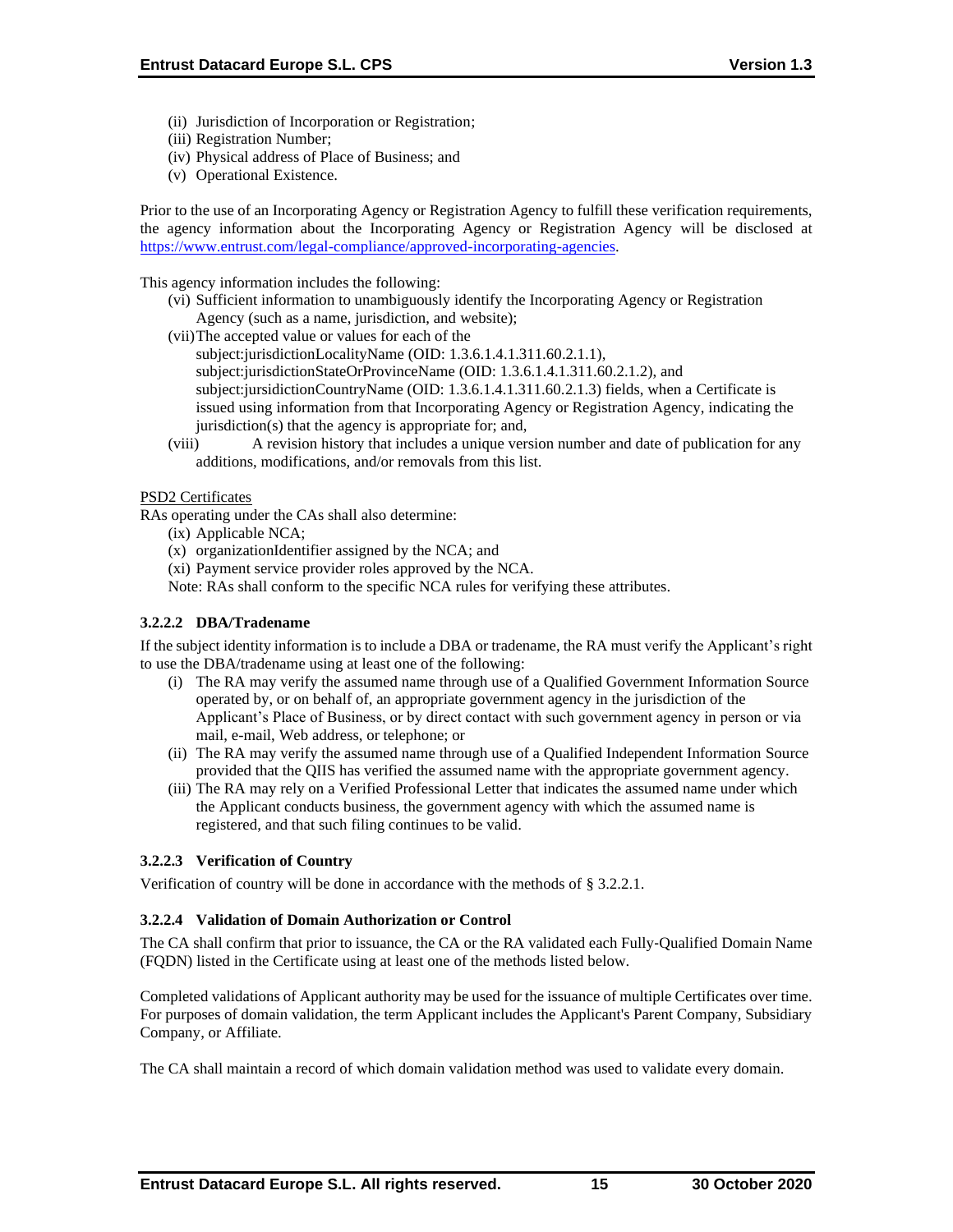# **3.2.2.4.1 Validating the Applicant as a Domain Contact**

This method of domain validation is not used.

#### **3.2.2.4.2 Email, Fax, SMS, or Postal Mail to Domain Contact**

Confirm the Applicant's control over the FQDN by sending a Random Value via email, fax, SMS, or postal mail and then receiving a confirming response utilizing the Random Value. The Random Value must be sent to an email address, fax/SMS number, or postal mail address identified as a Domain Contact.

Each email, fax, SMS, or postal mail may confirm control of multiple ADNs.

The CA or RA may send the email, fax, SMS, or postal mail identified under this section to more than one recipient provided that every recipient is identified by the Domain Name Registrar as representing the Domain Name Registrant for every FQDN being verified using the email, fax, SMS, or postal mail.

The Random Value is unique in each email, fax, SMS, or postal mail.

The CA or RA may resend the email, fax, SMS, or postal mail in its entirety, including re-use of the Random Value, provided that the communication's entire contents and recipient(s) remain unchanged.

The Random Value will remain valid for use in a confirming response for no more than 30 days from its creation.

#### **3.2.2.4.3 Phone Contact with Domain Contact**

Confirm the Applicant's control over the FQDN by calling the Domain Name Registrant's phone number and obtaining a response confirming the Applicant's request for validation of the FQDN. The CA or RA shall place the call to a phone number identified by the Domain Name Registrar as the Domain Contact.

Each phone call shall be made to a single number and may confirm control of multiple FQDNs, provided that the phone number is identified by the Domain Registrar as a valid contact method for every Base Domain Name being verified using the phone call.

This method will not be re-used after May 31, 2019.

#### **3.2.2.4.4 Constructed Email to Domain Contact**

Confirm the Applicant's control over the FQDN by (i) sending an email to one or more addresses created by using 'admin', 'administrator', 'webmaster', 'hostmaster', or 'postmaster' as the local part, followed by the atsign ("@"), followed by an ADN, (ii) including a Random Value in the email, and (iii) receiving a confirming response utilizing the Random Value.

Each email may confirm control of multiple FQDNs, provided the ADN used in the email is an ADN for each FQDN being confirmed.

The Random Value shall be unique in each email.

The email may be re-sent in its entirety, including the re-use of the Random Value, provided that its entire contents and recipient shall remain unchanged.

The Random Value shall remain valid for use in a confirming response for no more than 30 days from its creation.

#### **3.2.2.4.5 Domain Authorization Document**

This method of domain validation is not used.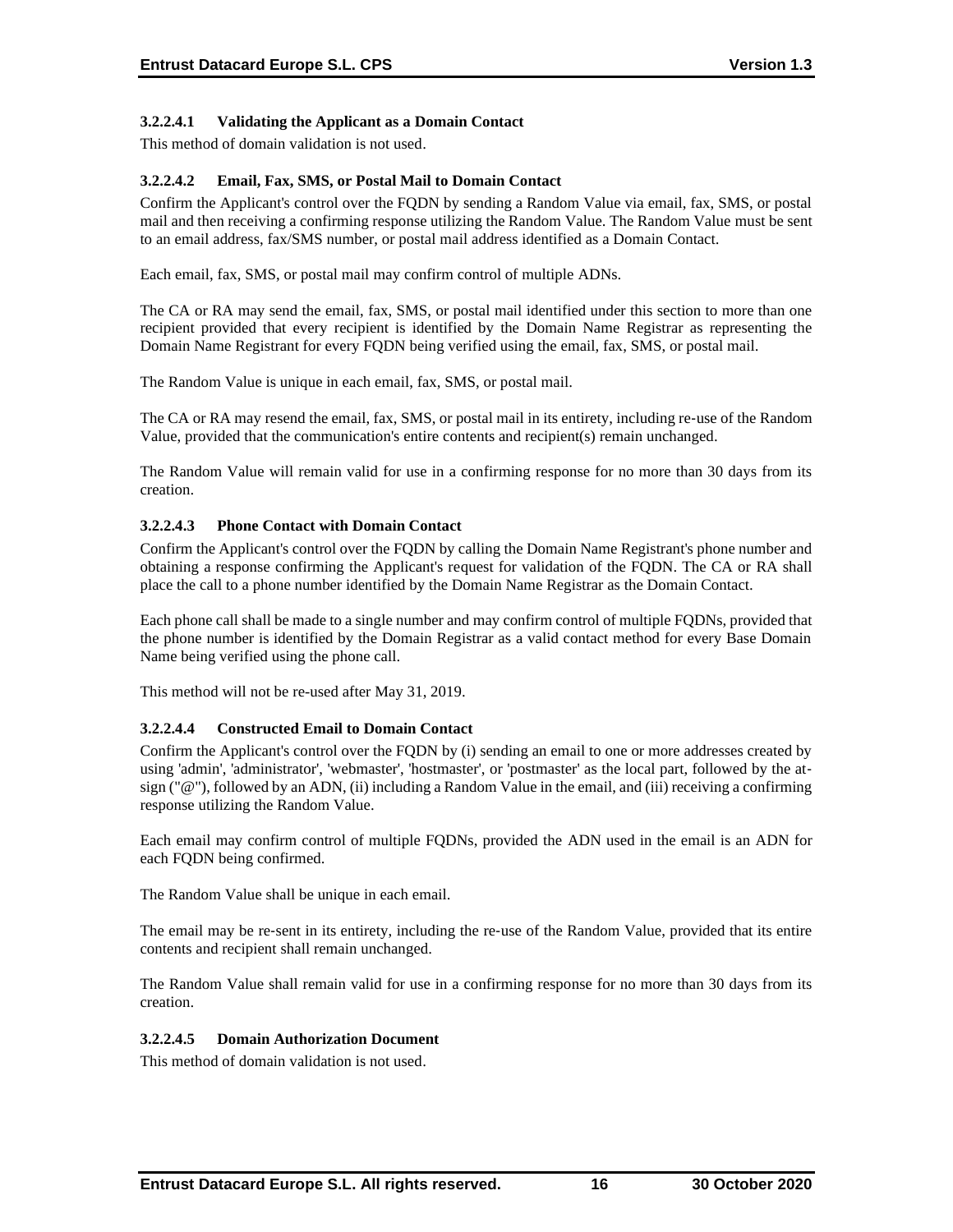# **3.2.2.4.6 Agreed-Upon Change to Website**

This method of domain validation is not used.

# **3.2.2.4.7 DNS Change**

Confirm the Applicant's control over the FQDN by confirming the presence of a Random Value in a DNS CNAME, TXT or CAA record for an ADN or an ADN that is prefixed with a label that begins with an underscore character.

If a Random Value is used, the CA or RA shall provide a Random Value unique to the Certificate request and shall not use the Random Value after (i) 30 days or (ii) if the Applicant submitted the Certificate request, the timeframe permitted for reuse of validated information relevant to the Certificate.

# **3.2.2.4.8 IP Address**

Confirming the Applicant's control over the FQDN by confirming that the Applicant controls an IP Address returned from a DNS lookup for A or AAAA records for the FQDN in accordance with § 3.2.2.5.

Once the FQDN has been validated using this method, the CA MAY NOT also issue Certificates for FQDNs for higher level domain levels that end in the validated FQDN unless the CA performs a separate validation for that FQDN using an authorized method. This method is NOT suitable for validating Wildcard Domain Names.

# **3.2.2.4.9 Test Certificate**

This method of domain validation is not used.

# **3.2.2.4.10 TLS Using a Random Number**

This method of domain validation is not used.

# **3.2.2.4.11 Any Other Method**

This method of domain validation is not used.

# **3.2.2.4.12 Validating Applicant as a Domain Contact**

This method of domain validation is not used.

# **3.2.2.4.13 Email to DNS CAA Contact**

Confirm the Applicant's control over the FQDN by sending a Random Value via email and then receiving a confirming response utilizing the Random Value. The Random Value will be sent to a DNS CAA Email Contact. The relevant CAA Resource Record Set will be found using the search algorithm defined in RFC 8659 Section 3.

Each email may confirm control of multiple FQDNs, provided that each email address is a DNS CAA Email Contact for each ADN Name being validated. The same email may sent to multiple recipients as long as all recipients are the DNS CAA Email Contacts for each ADN being validated.

The Random Value shall be unique in each email. The email may be re-sent in its entirety, including the reuse of the Random Value, provided that its entire contents and recipient(s) remain unchanged. The Random Value shall remain valid for use in a confirming response for no more than 30 days from its creation.

# **3.2.2.4.14 Email to DNS TXT Contact**

Confirm the Applicant's control over the FQDN by sending a Random Value via email and then receiving a confirming response utilizing the Random Value. The Random Value will be sent to a DNS TXT Record Email Contact for the ADN selected to validate the FQDN.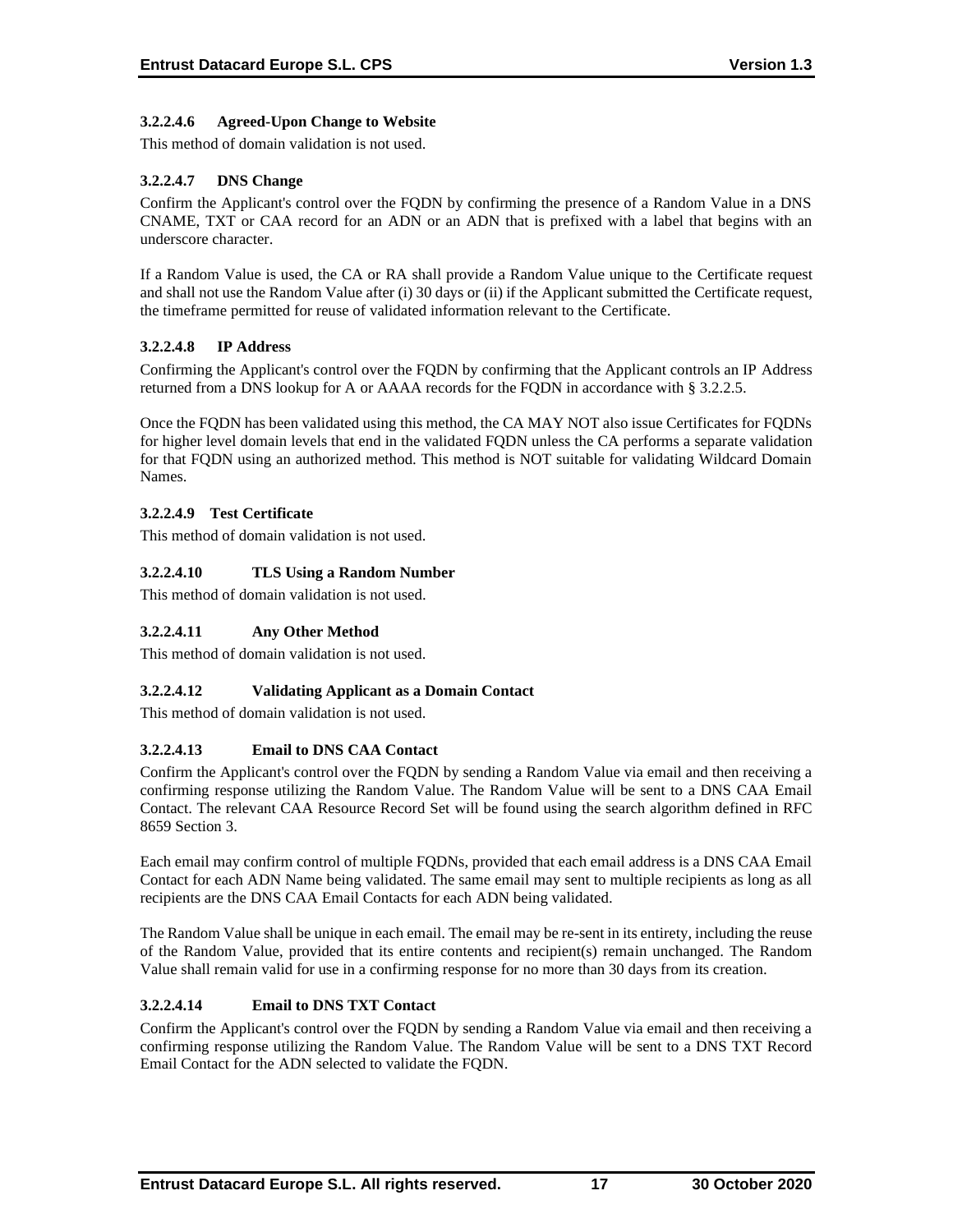Each email may confirm control of multiple FQDNs, provided that each email address is DNS TXT Record Email Contact for each ADN being validated. The same email may be sent to multiple recipients as long as all recipients are the DNS TXT Record Email Contacts for each ADN being validated.

The Random Value shall be unique in each email. The email may be re-sent in its entirety, including the reuse of the Random Value, provided that its entire contents and recipient(s) remain unchanged. The Random Value shall remain valid for use in a confirming response for no more than 30 days from its creation.

# **3.2.2.4.15 Phone with Domain Contact**

Confirm the Applicant's control over the FQDN by calling the Domain Contact's phone number and obtain a confirming response to validate the ADN. Each phone call may confirm control of multiple ADNs provided that the same Domain Contact phone number is listed for each ADN being verified and they provide a confirming response for each ADN.

In the event that someone other than a Domain Contact is reached, the CA may request to be transferred to the Domain Contact.

In the event of reaching voicemail, the CA may leave the Random Value and the ADN(s) being validated. The Random Value must be returned to the CA to approve the request.

The Random Value shall remain valid for use in a confirming response for no more than 30 days from its creation.

# **3.2.2.4.16 Phone Contact with DNS TXT Record Phone Contact**

Confirm the Applicant's control over the FQDN by calling the DNS TXT Record Phone Contact's phone number and obtain a confirming response to validate the ADN. Each phone call may confirm control of multiple ADNs provided that the same DNS TXT Record Phone Contact phone number is listed for each ADN being verified and they provide a confirming response for each ADN.

The CA may not knowingly be transferred or request to be transferred as this phone number has been specifically listed for the purposes of domain validation.

In the event of reaching voicemail, the CA may leave the Random Value and the ADN(s) being validated. The Random Value must be returned to the CA to approve the request.

The Random Value shall remain valid for use in a confirming response for no more than 30 days from its creation.

# **3.2.2.4.17 Phone Contact with DNS CAA Phone Contact**

Confirm the Applicant's control over the FQDN by calling the DNS CAA Phone Contact's phone number and obtain a confirming response to validate the ADN. Each phone call may confirm control of multiple ADNs provided that the same DNS CAA Phone Contact phone number is listed for each ADN being verified and they provide a confirming response for each ADN. The relevant CAA Resource Record Set must be found using the search algorithm defined in RFC 8659 Section 3.

The CA may not knowingly be transferred or request to be transferred as this phone number has been specifically listed for the purposes of domain validation.

In the event of reaching voicemail, the CA may leave the Random Value and the ADN(s) being validated. The Random Value must be returned to the CA to approve the request.

The Random Value shall remain valid for use in a confirming response for no more than 30 days from its creation.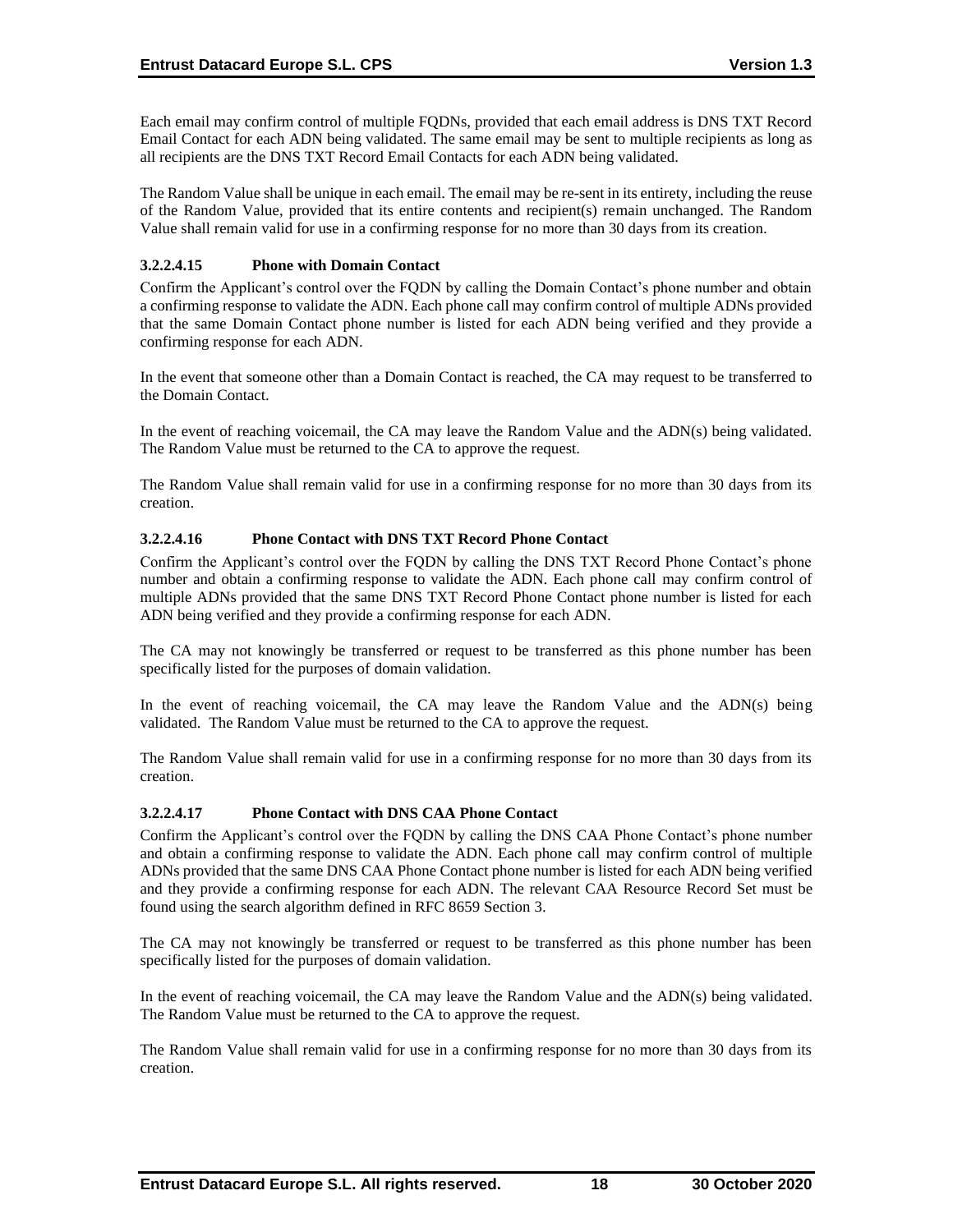#### **3.2.2.4.18 Agreed-Upon Change to Website v2**

Confirm the Applicant's control over the FQDN by verifying that the Request Token or Random Value is contained in the contents of a file.

- (i) The entire Request Token or Random Value must not appear in the request used to retrieve the file, and
- (ii) the CA MUST receive a successful HTTP response from the request (meaning a 2xx HTTP status code must be received).

The file containing the Request Token or Random Number:

- (iii) Must be located on the Authorization Domain Name, and
- (iv) Must be located under the "/.well-known/pki-validation" directory, and
- (v) Must be retrieved via either the "http" or "https" scheme, and
- (vi) Must be accessed over an Authorized Port.

If the CA follows redirects the following apply:

- (vii) Redirects must be initiated at the HTTP protocol layer (e.g. using a 3xx status code).
- (viii) Redirects must be the result of an HTTP status code result within the 3xx Redirection class of status codes, as defined in RFC 7231, Section 6.4.
- (ix) Redirects must be to resource URLs with either via the "http" or "https" scheme.
- (x) Redirects must be to resource URLs accessed via Authorized Ports.

If a Random Value is used, then:

- (xi) The CA must provide a Random Value unique to the certificate request.
- (xii)The Random Value must remain valid for use in a confirming response for no more than 30 days from its creation. The CPS MAY specify a shorter validity period for Random Values, in which case the CA must follow its CPS.

Note: Once the FQDN has been validated using this method, the CA may also issue Certificates for other FQDNs that end with all the labels of the validated FQDN. This method is suitable for validating Wildcard Domain Names.

# **3.2.2.4.19 Agreed-Upon Change to Website - ACME**

This method of domain validation is not used.

#### **3.2.2.4.20 TLS Using ALPN**

This method of domain validation is not used.

#### **3.2.2.5 Authentication of an IP Address**

IP addresses are not permitted for Certificates.

#### **3.2.2.6 Wildcard Validation**

Wildcards are not permitted for eIDAS QWAC or PSD2 QWAC.

#### **3.2.2.7 Data Source Accuracy**

Prior to using any data source as a Reliable Data Source, the RA shall evaluate the source for its reliability, accuracy, and resistance to alteration or falsification.

#### **3.2.2.8 CAA Records**

Entrust policy on CAA records is stated in §4.2.4.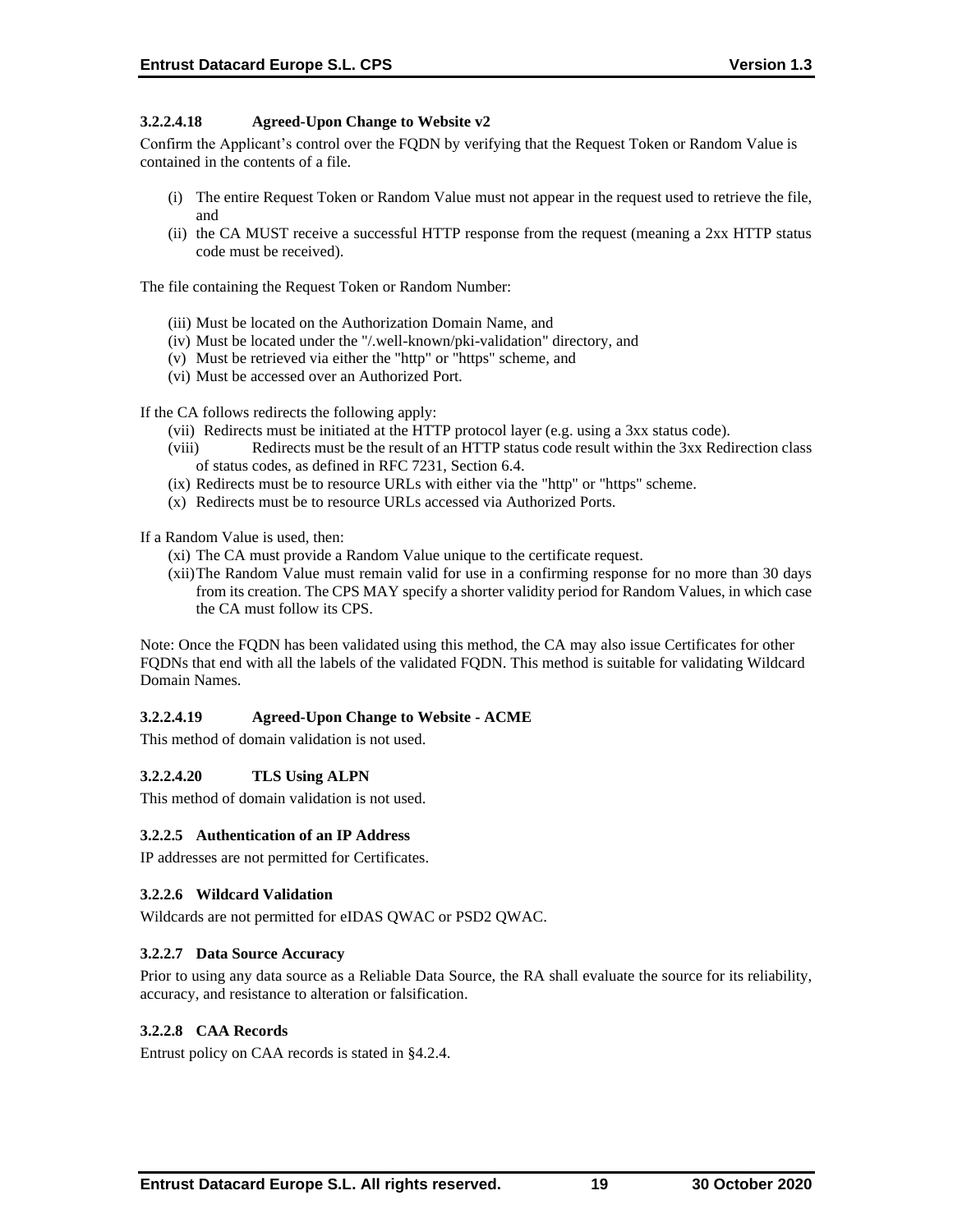#### **3.2.2.9 Authentication of Email Address**

The CA uses one of the following methods to confirm that the Applicant has control of or right to use email addresses:

- (i) Sending a URL including a random value to the email address and then receiving an acknowledgement click-through with passphrase on the web page utilizing the random value URL; or
- (ii) Using a domain validation process from §3.2.2.4 to demonstrate control over or right to use an FQDN. Once verified, the Enterprise RA can approve issuance of Certificates containing email addresses under that FQDN or associated Base Domain Name.

#### **3.2.2.10 Organization Identifier**

The organization identifier must contain a registration reference for a legal entity assigned in accordance to the identified registration scheme.

The registration scheme must be identified using the using the following structure in the presented order:

- (i) 3 character registration scheme identifier;
- (ii) 2 character ISO 3166 country code for the nation in which the registration scheme is operated, or if the
- (iii) scheme is operated globally ISO 3166 code "XG" shall be used;
- (iv) For the NTR registration scheme identifier, if required, a 2 character ISO 3166-2 identifier for the subdivision (state or province) of the nation in which the registration scheme is operated, preceded by plus "+" (0x2B (ASCII), U+002B (UTF-8));
- (v) a hyphen-minus "-"  $(0x2D (ASCII), U+002D (UTF-8));$
- (vi) Registration Reference allocated in accordance with the identified Registration Scheme

Note: Registration references may contain hyphens, but registration schemes, ISO 3166 country codes, and ISO 3166-2 identifiers do not. Therefore if more than one hyphen appears in the structure, the leftmost hyphen is a separator, and the remaining hyphens are part of the registration reference.

The CA or RA shall:

- (vii) Confirm that the organization represented by the registration reference is the same as the organization named within the context of the Subject's jurisdiction per §3.2.2.1;
- (viii) Further verify the registration reference matches other information verified in accordance with §3.2.2;
- (ix) Take appropriate measures to disambiguate between different organizations as described in Appendix B for each registration scheme;
- (x) Apply the validation rules relevant to the registration scheme as specified in Appendix B.

# **3.2.3 Authentication of Individual Identity**

RAs operating under the CAs shall use the methods set out below to verify any individual identities that are submitted by an Applicant or Subscriber.

The CA or RA will verify the Authorized Representative or Subject by:

- (i) Physical presence; or
- (ii) Means of a Certificate of a qualified electronic signature or of a qualified electronic seal.

#### eIDAS QWAC and PSD2 QWAC

RAs operating under the CAs shall perform a verification of the identity and authority of the Contract Signer, the Certificate Approver, and the Certificate Requestor associated with Certificate Applications that are submitted by an Applicant or Subscriber. In order to establish the accuracy of an individual identity, the RA operating under a CA shall perform identity and authority verification consistent with the requirements set forth in the EV SSL Guidelines published by the CA/Browser Forum and the ETSI Guidelines.

# **3.2.4 Non-verified Subscriber Information**

No stipulation.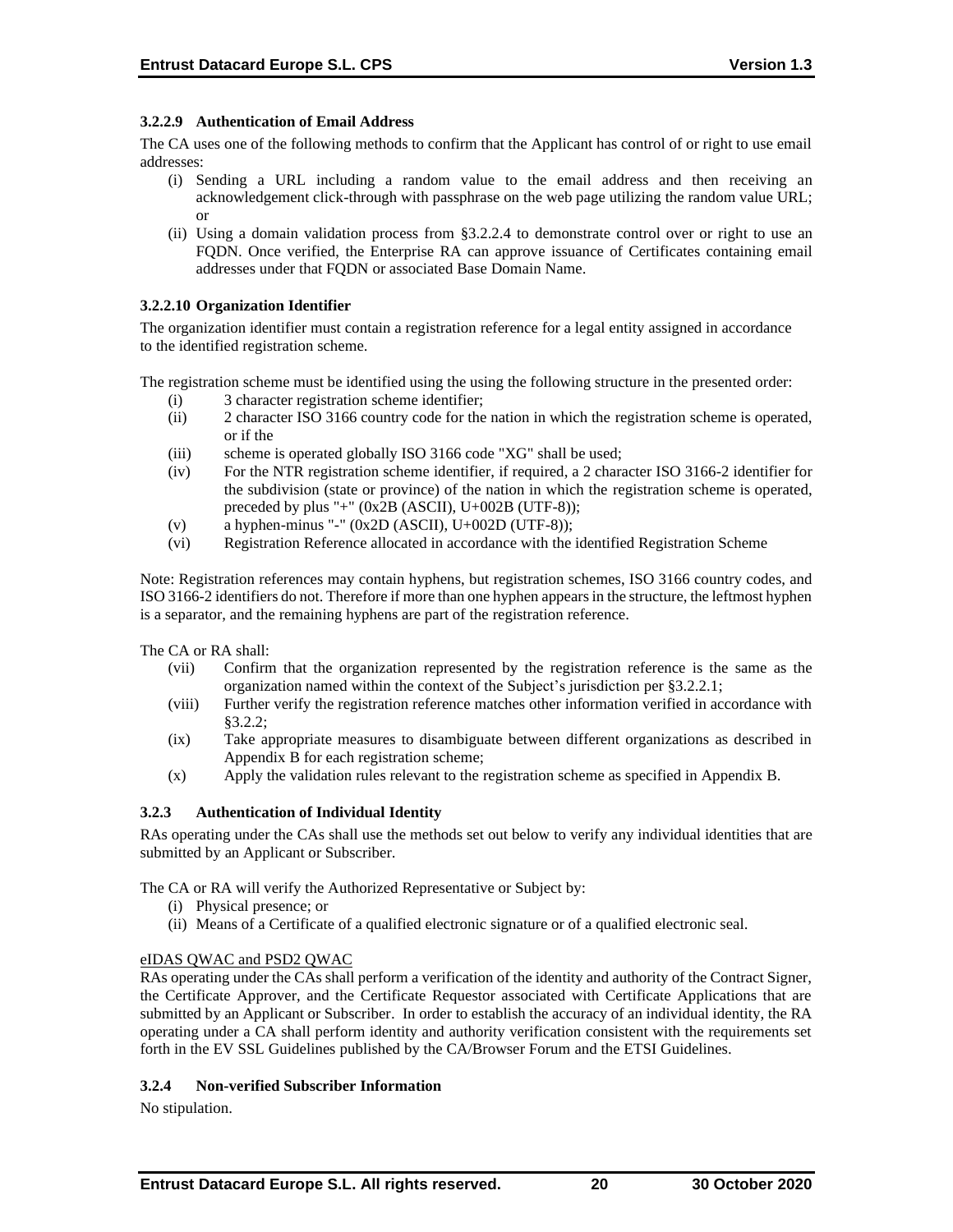# **3.2.5 Validation of Authority**

If the Applicant for a Certificate containing subject identity information is an organization, the RA will use a reliable method of communication to verify the authenticity of the Applicant representative's Certificate request.

The RA may use the sources listed in §3.2.2.1 to verify the reliable method of communication. Provided that the RA uses a reliable method of communication, the RA may establish the authenticity of the Certificate request directly with the Applicant representative or with an authoritative source within the Applicant's organization, such as the Applicant's main business offices, corporate offices, human resource offices, information technology offices, or other department that the RA deems appropriate.

The CA allows a Subscriber to specify the individuals who may request Certificates and will not accept any Certificate requests that are outside this specification. The CAs will provide a Subscriber with a list of its authorized Certificate Requesters upon the Subscriber's verified written request.

#### eIDAS QWAC and PSD2 QWAC

The CA or RA must verify the identity and authority of the Contract Signer and Certificate Approver in accordance with EV SSL Guidelines section 11.8.

#### **3.2.6 Criteria for Interpretation**

Externally issued Cross Certificates that identify Entrust as the subject are disclosed in §1.3.1, provided that Entrust arranged for or accepted the establishment of the trust relationship (i.e. the Cross Certificate at issue).

#### **3.3 Identification and Authentication for Re-key Requests**

#### **3.3.1 Identification and Authentication for Routine Re-key**

Each Certificate shall contain a Certificate expiration date. The reason for having an expiration date for a Certificate is to minimize the exposure of the Key Pair associated with the Certificate. For this reason, when processing a new Certificate Application, the CA recommends that a new Key Pair be generated and that the new Public Key of this Key Pair be submitted with the Applicant's Certificate Application. If a Subscriber wishes to continue to use a Certificate beyond the expiry date for the current Certificate, the Subscriber must obtain a new Certificate and replace the Certificate that is about to expire. Subscribers submitting a new Certificate Application will be required to complete the initial application process, as described in §4.1. The RA may reuse documents and data provided in §3.2 to verify Certificate information per §4.2.1.

The RA that processed the Subscriber's Certificate Application shall make a commercially reasonable effort to notify Subscribers of the pending expiration of their Certificate by sending an email to the technical contact listed in the corresponding Certificate Application. Upon expiration of a Certificate, the Subscriber shall immediately cease using such Certificate and shall remove such Certificate from any devices and/or software in which it has been installed.

#### eIADS QWAC and PSD2 QWAC

The Subscriber may request a replacement Certificate using an existing key pair.

#### **3.3.2 Identification and Authentication for Re-key after Revocation**

The CAs and RAs operating under the CAs do not renew Certificates that have been revoked. If a Subscriber wishes to use a Certificate after revocation, the Subscriber must apply for a new Certificate and replace the Certificate that has been revoked. In order to obtain another Certificate, the Subscriber shall be required to complete the initial application process, as described in §4.1. Upon revocation of a Certificate, the Subscriber shall immediately cease using such Certificate and shall remove such Certificate from any devices and/or software in which it has been installed.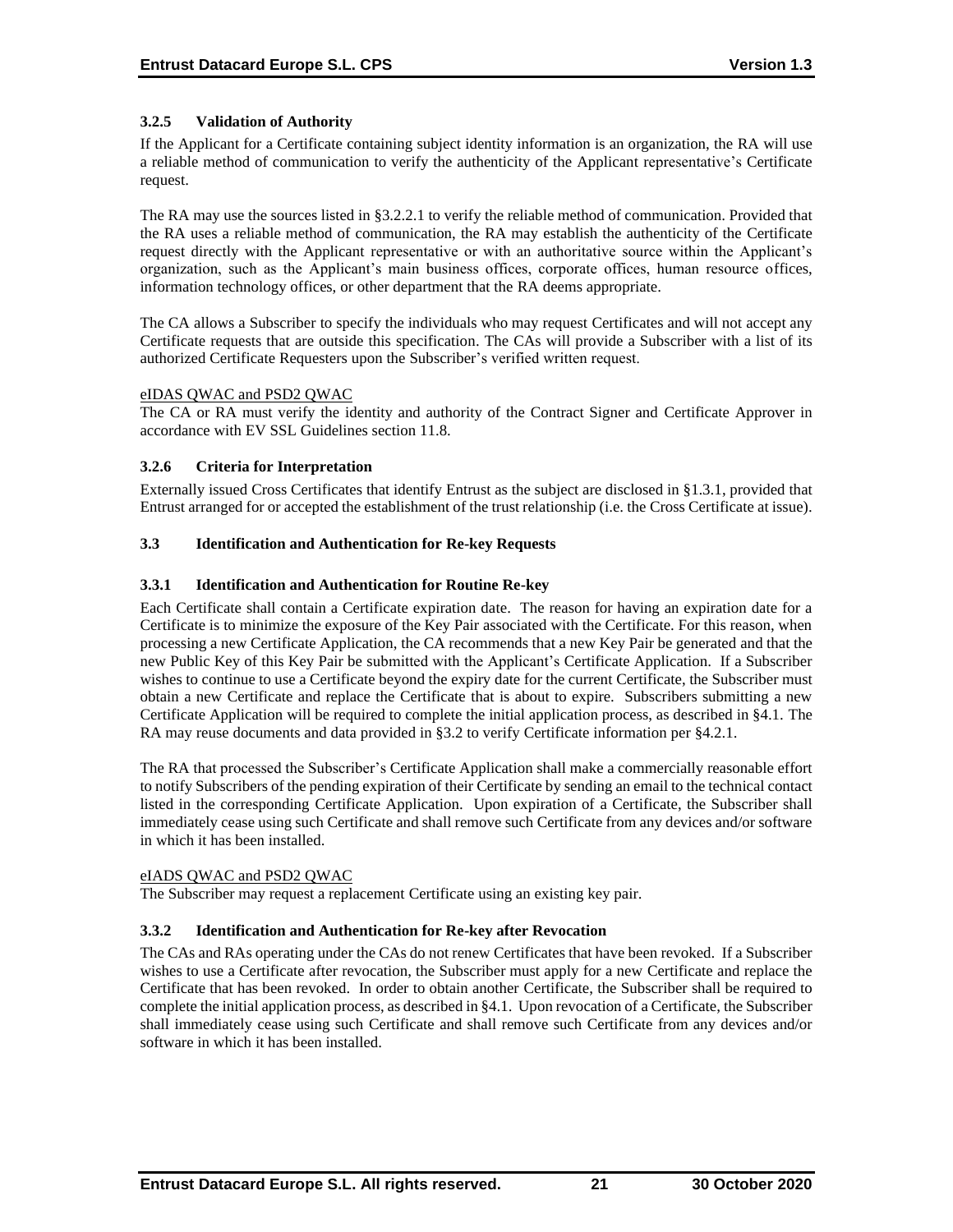# **3.4 Identification and Authentication for Revocation Requests**

A Subscriber may request revocation of their Certificate at any time provided that the Subscriber can validate to the RA that processed the Subscriber's Certificate Application that the Subscriber is the person, organization, or entity to whom the Certificate was issued. The RA shall authenticate a request from a Subscriber for revocation of their Certificate by authenticating the Subscriber or confirming authorization of the Subscriber through a reliable method of communication. Upon receipt and confirmation of such information, the RA shall then process the revocation request as stipulated in §4.9.

An Enterprise RA may use multi-factor authentication to request revocation of a Certificate.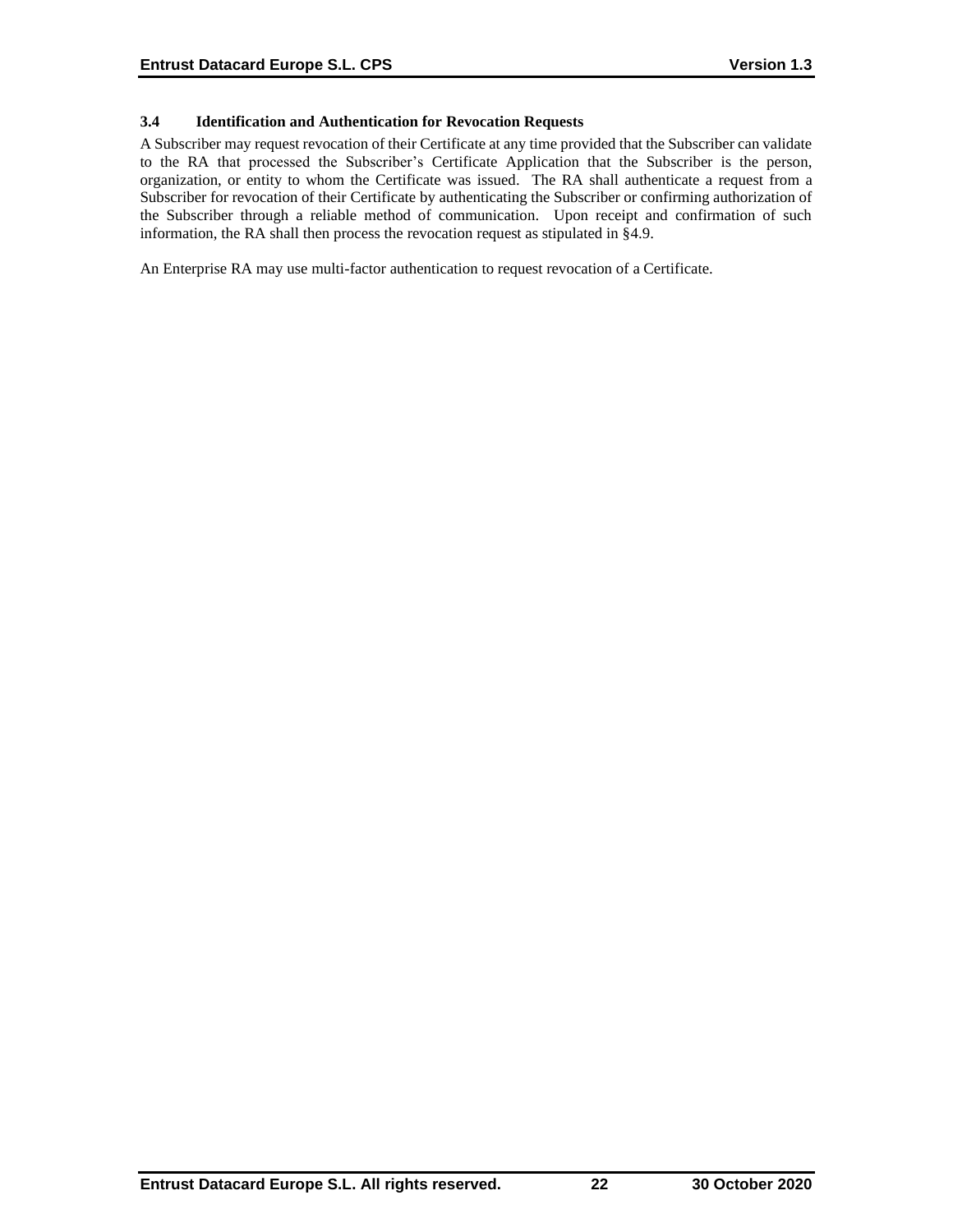# **4. Certificate Life-Cycle Operational Requirements**

#### **4.1 Certificate Application**

To obtain a Certificate, an Applicant must:

- (i) generate a secure and cryptographically sound Key Pair, if not generated by a CA
- (ii) agree to all of the terms and conditions of the CPS and the Subscription Agreement, and
- (iii) complete and submit a Certificate Application, providing all information requested by an RA without any errors, misrepresentation, or omissions.

If the Applicant is not the same as the Subject of the Certificate being requested by the Applicant, then both the Applicant and the Subject must agree to all of the terms and conditions of the CPS and the Subscription Agreement.

To avoid any conflicts of interests, the Subscriber and Entrust shall be separate entities. The only exception is Entrust running all or part of the RA tasks when subscribing a certificate for itself or for persons identified in association with Entrust as the Subject.

Upon an Applicant's completion of the Certificate Application and acceptance of the terms and conditions of this CPS and the Subscription Agreement, an RA shall follow the procedures described in §3.2 to perform verification of the information contained in the Certificate Application. If the verification performed by an RA is successful, the RA may, in its sole discretion, request the issuance to the Applicant of a Certificate from a CA. If an RA refuses to request the issuance of a Certificate, the RA shall (i) use commercially reasonable efforts to notify the Applicant by email of any reasons for refusal, and (ii) promptly refund any amounts that have been paid in connection with the Certificate Application.

In the event of successful verification of a Certificate Application, the RA shall submit a request to a CA for the issuance of a Certificate and shall notify the Applicant. The CA will provide the Certificate pickup through either email, URL link or through the API.

#### eIDAS QWAC and PSD2 QWAC

- (iv) Certificate Requester The Certificate request must be signed and submitted by an authorized Certificate Requester.
- (v) Certificate Approver The Certificate request must be reviewed and approved by an authorized Certificate Approver.
- (vi) Contract Signer A Subscription Agreement applicable to the requested Certificate must be signed by an authorized Contract Signer.

One person may be authorized by the Applicant to fill one, two, or all three of these roles. An Applicant may also authorize more than one person to fill each of these roles.

# **4.1.1 Who Can Submit a Certificate Application**

Either the Applicant or an individual authorized to request Certificates on behalf of the Applicant may submit Certificate requests. Applicants are responsible for any data that the Applicant or an agent of the Applicant supplies to the RA.

The CAs shall identify subsequent suspicious Certificate requests in accordance with the high risk process per §4.2.1.

The CAs do not issue Certificates to any persons or entities on a government denied list maintained by Spain and Canada or that is located in a country with which the laws of Spain or Canada prohibit doing business.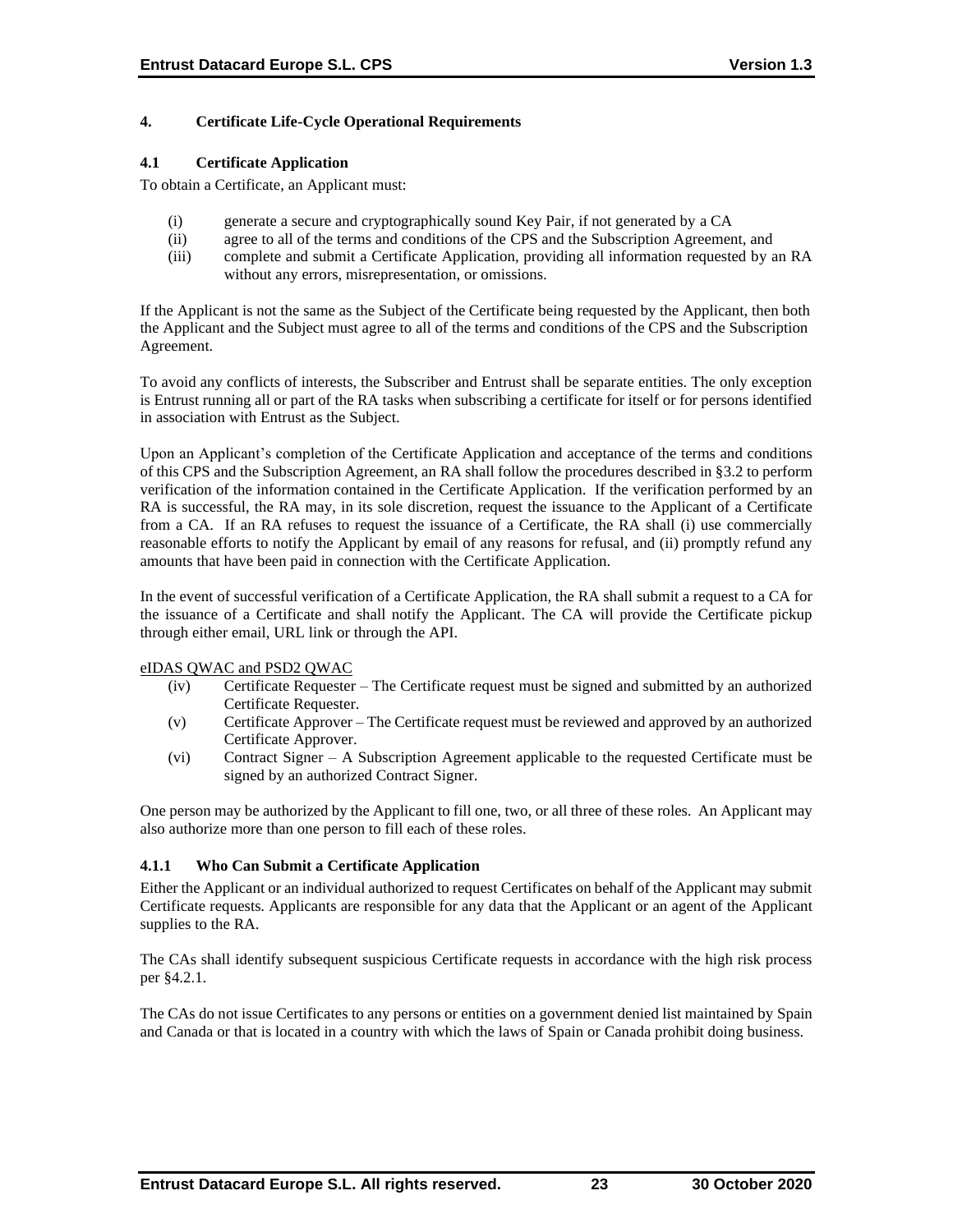# **4.1.2 Enrollment Process and Responsibilities**

The CAs require each Applicant to submit a Certificate request and application information prior to issuing a Certificate. The CAs or RAs authenticates all communication from an Applicant and protects communication from modification.

Generally, Applicants request a Certificate by completing the request forms online. Applicants are solely responsible for submitting a complete and accurate Certificate request for each Certificate.

The enrollment process includes:

- (i) Agreeing to the applicable Subscription Agreement,
- (ii) Paying any applicable fees,
- (iii) Submitting a complete Certificate application,
- (iv) Generating a key pair, and
- (v) Delivering the public key of the key pair to the CA.

By executing the Subscription Agreement, Subscribers warrant that all of the information contained in the Certificate request is correct.

The Subscription Agreement may be signed in either of the following two methods:

- If the Subscription Agreement is in electronic form, it will be signed with an online click-through process.
- In the alternative, Subscribers may print and sign a signature page referring to the Subscription Agreement, and email or upload the signed document to Entrust.

#### **4.2 Certificate Application Processing**

#### **4.2.1 Performing Identification and Authentication Functions**

The CAs and RAs may use the documents and data provided in §3.2 to verify Certificate information.

The CAs maintain procedures to identify high risk Certificate requests that require additional verification activity prior to Certificate issuance. High risk certificate procedures include processes to verify high risk domain names and/or evaluate deceptive domain names.

#### eIDAS QWAC and PSD2 QWAC

With the exception of PSD2 specific attributes, reuse of previous validation data or documentation obtained from a source specified under §3.2 may be used no more than 13 months after such data or documentation was validated.

#### PSD2 Certificates

PSD2 specific attributes shall only be used for 30 days after validation is completed.

#### **4.2.2 Approval or Rejection of Certificate Applications**

The CAs shall not issue Certificates containing Internal Names.

#### **4.2.3 Time to Process Certificate Applications**

No stipulation.

#### **4.2.4 Certification Authority Authorization (CAA) Records**

Prior to issuing eIDAS QWAC or PSD2 QWAC, the CA checks for certification authority authorization (CAA) records for each dNSName in the subjectAltName extension of the Certificate to be issued, according to the procedure in RFC 8659, following the processing instructions set down in RFC 8659 for any records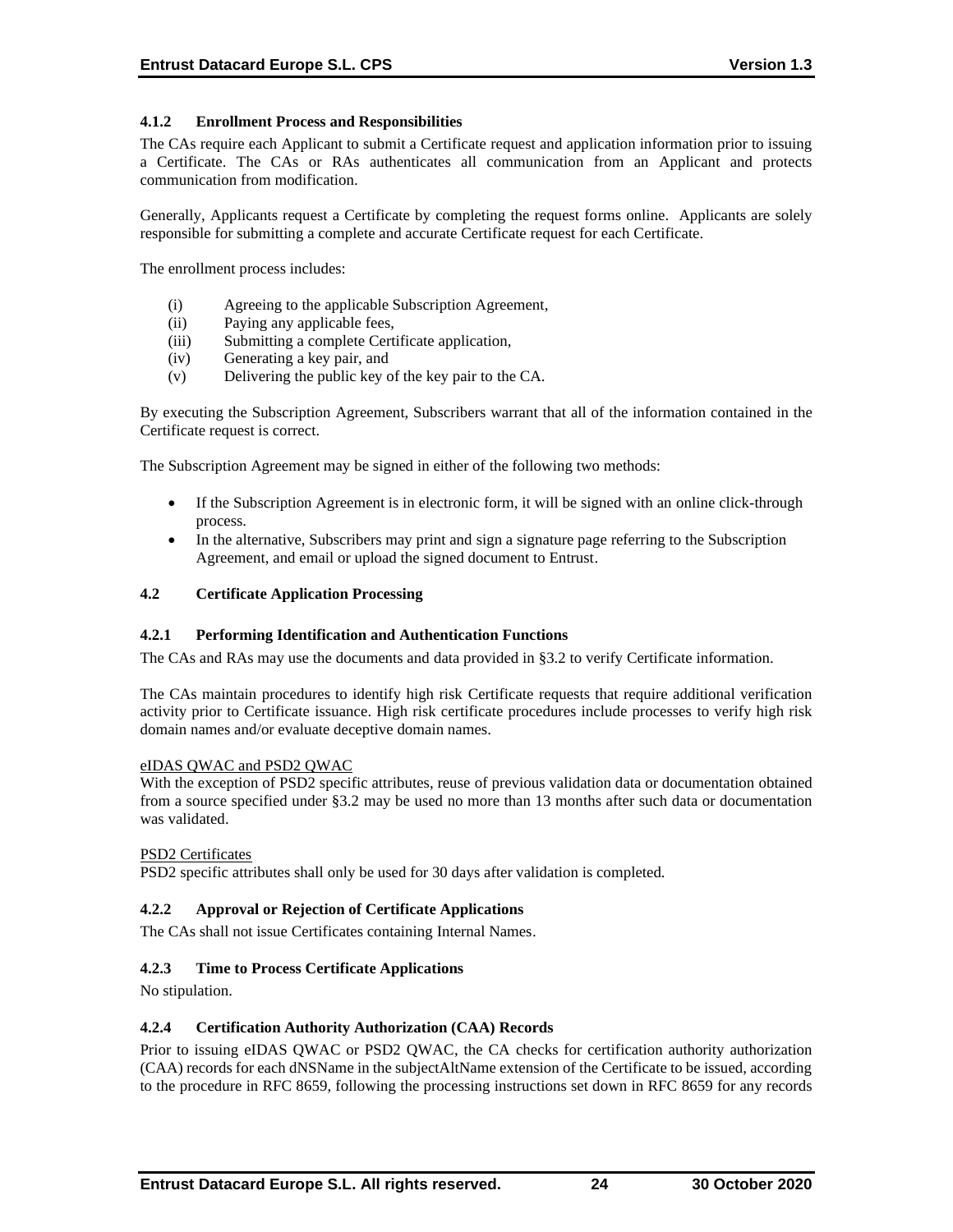found. If the Certificate is issued, it will be issued within the TTL of the CAA record, or 8 hours, whichever is greater.

When processing CAA records, the CAs process the issue, issuewild, and iodef property tags as specified in RFC 8659. The CA may not act on the contents of the iodef property tag. The CAs respect the critical flag and will not issue a Certificate if they encounter an unrecognized property with this flag set.

The CAs may not check CAA records for the following exceptions:

- (i) For Certificates for which a Certificate Transparency pre‐certificate was created and logged in at least two public logs, and for which CAA was checked.
- (ii) For Certificates issued by a Technically Constrained Subordinate CA Certificate as set out in Baseline Requirements section 7.1.5, where the lack of CAA checking is an explicit contractual provision in the contract with the Applicant.
- (iii) If the CA or an Affiliate of the CA is the DNS Operator (as defined in RFC 7719) of the domain's DNS.

The CA treats a record lookup failure as permission to issue if:

- (iv) the failure is outside the CA's infrastructure; and
- (v) the lookup has been retried at least once; and
- (vi) the domain's zone does not have a DNSSEC validation chain to the ICANN root.

The CA documents potential issuances that were prevented by a CAA record in sufficient detail to provide feedback to the CAB Forum on the circumstances, and will dispatch reports of such issuance requests to the contact(s) stipulated in the CAA iodef record(s), if present. The CAs support mailto: and https: URL schemes in the iodef record.

Entrust CAA identifying domain is '**entrust.net**'.

#### **4.3 Certificate Issuance**

After performing verification of the information provided by an Applicant with a Certificate Application, an RA operating under a CA may request that a CA issue a Certificate. Upon receipt of a request from an RA operating under a CA, the CA may generate and digitally sign an Certificate in accordance with the Certificate profile described in §7. An Enterprise RA can approve issuance of Certificates and submit the certificate request to an RA.

Entrust shall not issue certificates whose lifetime exceeds that of the CA's Certificate.

Upon issuance of a Certificate, neither Entrust nor any independent third-party RA operating under a CA, nor any Resellers or Co-marketers, or any subcontractors, distributors, agents, suppliers, employees, or directors of any of the foregoing shall have any obligation to perform any ongoing monitoring, investigation, or verification of the information provided in a Certificate Application.

#### eIDAS QWAC and PSD2 QWAC

The CA assigns a person who is not responsible for the collection of information to review all of the information and documentation assembled in support of the Certificate Application and look for discrepancies or other details requiring further explanation. Upon successful completion of this final crosscorrelation and due diligence step, the CA may generate and digitally sign a Certificate.

# **4.3.1 CA Actions During Certificate Issuance**

Certificate issuance by the Root CA shall require an individual authorized by the CA (i.e. the CA system operator, system officer, or PKI administrator) to deliberately issue a direct command in order for the Root CA to perform a certificate signing operation.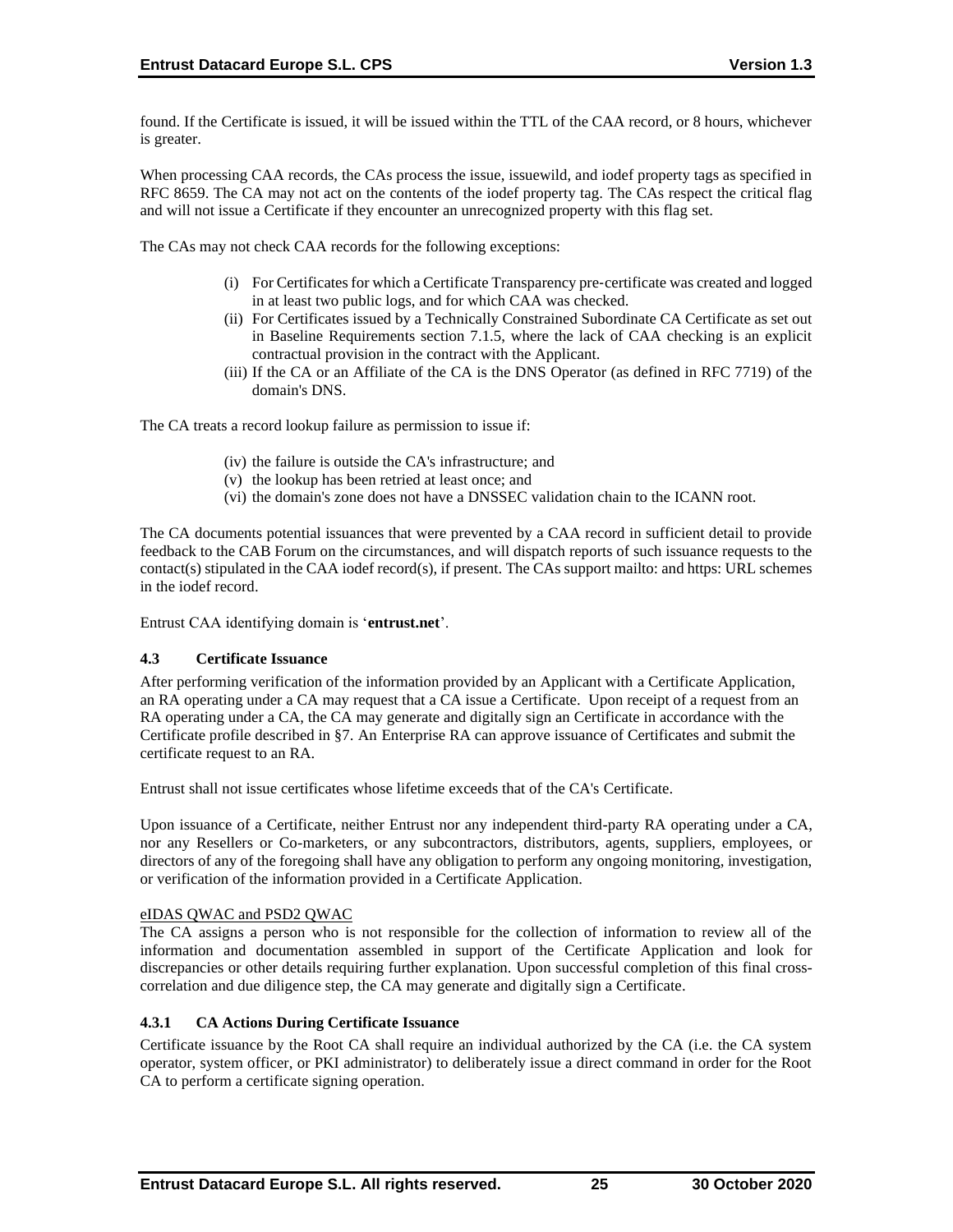#### eIDAS QSigC

If the CA generated the Key Pair, the secure cryptographic device containing the Private Key shall be securely delivered to the registered Subject or, in the case of the CA managing the Private Key on behalf of the Subject, the CA shall ensure that the Subject has sole control over its Private Key.

#### **4.3.2 Notification to Subscriber by the CA of Issuance of Certificate**

Once a Certificate has been generated and placed in a Repository, the RA that requested the issuance of the Certificate shall use commercially reasonable efforts to notify the Applicant by email that the Applicant's Certificate is available. The email may contain a URL for use by the Applicant to retrieve the Certificate.

#### **4.4 Certificate Acceptance**

# **4.4.1 Conduct Constituting Certificate Acceptance**

No stipulation.

#### **4.4.2 Publication of the Certificate by the CA**

No stipulation.

#### **4.4.3 Notification of Certificate Issuance by the CA to Other Entities**

#### Subordinate CA Certificates

Subordinate CA Certificates shall be disclosed in the CA Common Database (i.e., https://ccadb.force.com) within one week of Certificate issuance.

#### eIDAS QWAC and PSD2 QWAC

eIDAS QWAC and PSD2 QWAC will include two or more signed certificate timestamps (SCT) from ASV approved independent Certificate Transparency logs.

#### PSD2 Certificates

If the NCA provides an email address where the CA can inform the NCA identified in a newly issued Certificate then the CA shall send to that email address information on the content of the Certificate in plain text including the Certificate serial number in hexadecimanl, the subject distinguished name, the issuer distinguished name, the Certificate validity period, as well as contact information and instructions for revocation requests and a copy of the Certificate file.

#### **4.5 Key Pair and Certificate Usage**

#### **4.5.1 Subscriber Private Key and Certificate Usage**

Subscriber shall conform to §9.6.3.

# **4.5.2 Relying Party Public Key and Certificate Usage**

No stipulation.

#### **4.6 Certificate Renewal**

# **4.6.1 Circumstance for Certificate Renewal**

In accordance with the Subscription Agreement, CAs or RAs will provide a Certificate lifecycle monitoring service which will support Certificate renewal.

#### **4.6.2 Who May Request Renewal**

Subscribers or Subscriber agents may request renewal of Certificates.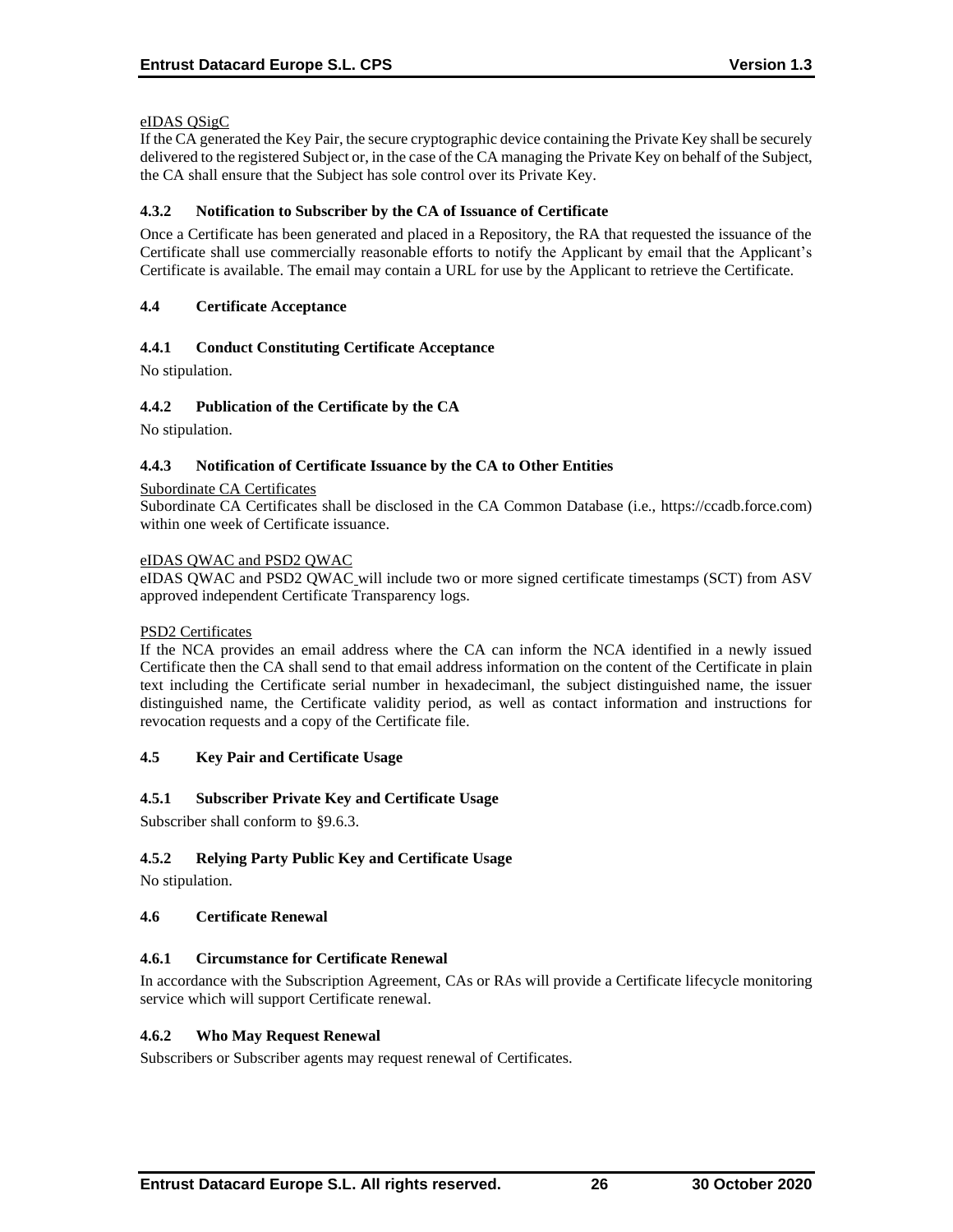#### **4.6.3 Processing Certificate Renewal Requests**

CAs or RAs will process Certificate renewal requests with validated verification data. Previous verification data may be used as specified in §4.2.1.

Certificates may be renewed using the previously accepted Public Key, if the Public Key meets the key size requirements of §6.1.5.

#### **4.6.4 Notification of New Certificate Issuance to Subscriber**

CAs or RAs will provide Certificate renewal notification to the Subscriber or Subscriber agents through an Internet link or by email.

Subscribers or Subscriber agents may request that email renewal notices are not sent for their expiring Certificates.

#### **4.6.5 Conduct Constituting Acceptance of a Renewal Certificate**

No stipulation.

#### **4.6.6 Publication of the Renewal Certificate by the CA**

CAs or RAs will provide the Subscriber with a Certificate through an Internet link.

#### **4.6.7 Notification of Certificate Issuance by the CA to Other Entities**

No stipulation.

#### **4.7 Certificate Re-key**

#### **4.7.1 Circumstance for Certificate Re-key**

No stipulation.

# **4.7.2 Who May Request Certification of a New Public Key**

No stipulation.

# **4.7.3 Processing Certificate Re-keying Requests**

No stipulation.

# **4.7.4 Notification of New Certificate Issuance to Subscriber**

No stipulation.

# **4.7.5 Conduct Constituting Acceptance of a Re-keyed Certificate**

No stipulation.

# **4.7.6 Publication of the Re-keyed Certificate by the CA**

No stipulation.

**4.7.7 Notification of Certificate Issuance by the CA to Other Entities** No stipulation.

#### **4.8 Certificate Modification**

# **4.8.1 Circumstance for Certificate Modification**

No stipulation.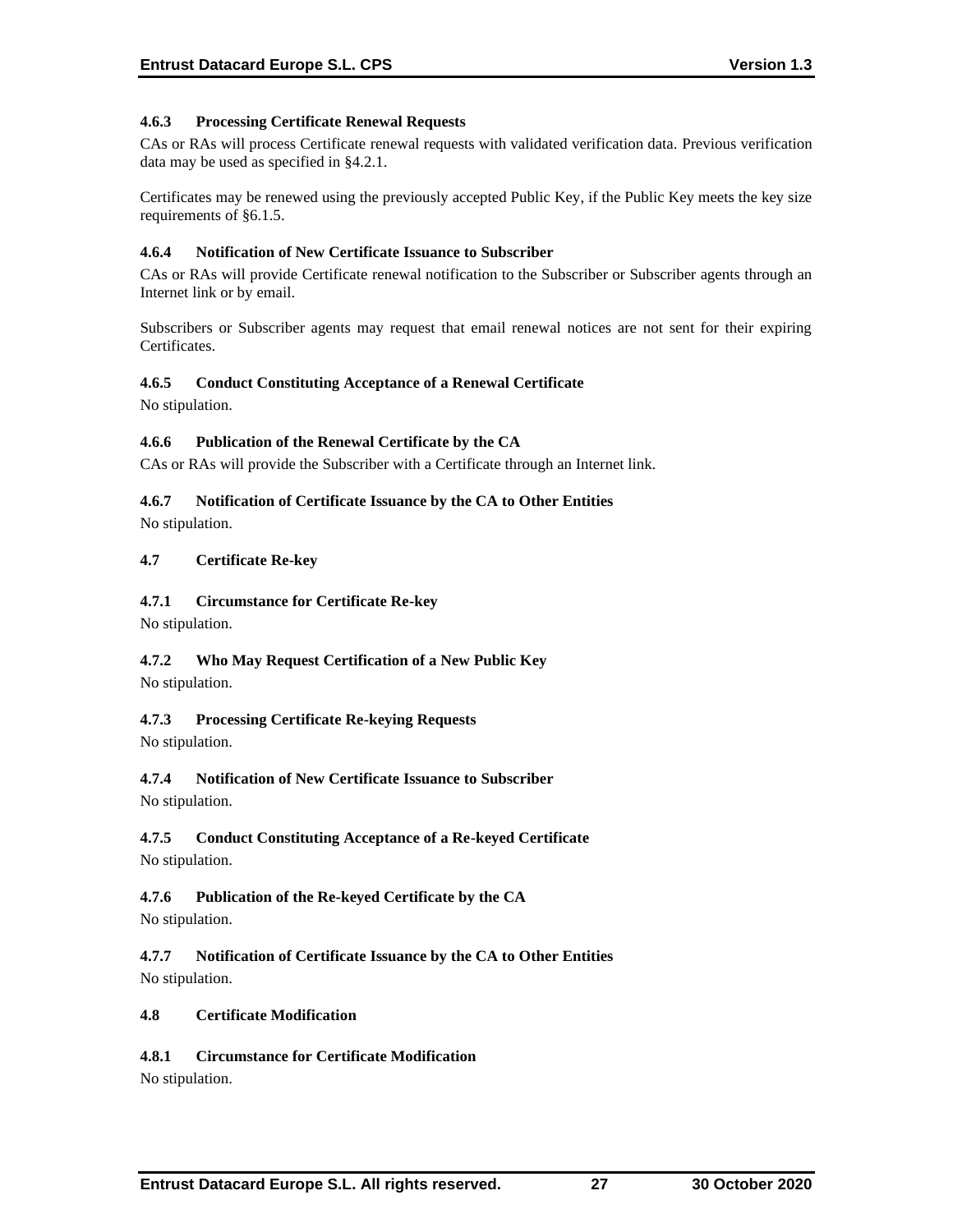## **4.8.2 Who May Request Certificate Modification**

No stipulation.

# **4.8.3 Processing Certificate Modification Requests**

No stipulation.

# **4.8.4 Notification of New Certificate Issuance to Subscriber**

No stipulation.

## **4.8.5 Conduct Constituting Acceptance of Modified Certificate** No stipulation.

# **4.8.6 Publication of the Modified Certificate by the CA**

No stipulation.

# **4.8.7 Notification of Certificate Issuance by the CA to Other Entities**

No stipulation.

## **4.9 Certificate Revocation and Suspension**

The CA shall revoke a Certificate after receiving a valid revocation request from an RA operating under such CA. An RA operating under a CA shall be entitled to request and may request that a CA revoke a Certificate after such RA receives a valid revocation request from the Subscriber for such Certificate. An RA operating under a CA shall be entitled to request and shall request that a CA revoke a Certificate if such RA becomes aware of the occurrence of any event that would require a Subscriber to cease to use such Certificate.

CAs do not support the suspension of Certificates.

# **4.9.1 Circumstances for Revocation**

## **4.9.1.1 Reasons for Revoking a Subscriber Certificate**

The CA shall be entitled to revoke and may revoke, and an RA operating under a CA shall be entitled to request revocation of and shall request revocation of, a Subscriber's Certificate if the CA or RA has knowledge of or a reasonable basis for believing that of any of the events listed in this section have occurred.

The CA will revoke a Certificate within 24 hours if one or more of the following occurs:

- (i) The Subscriber requests in writing that the CA revoke the Certificate;
- (ii) The Subscriber notifies the CA that the original Certificate request was not authorized and does not retroactively grant authorization;
- (iii) The CA obtains evidence that the Subscriber's Private Key corresponding to the Public Key in the Certificate suffered a Key Compromise;
- (iv) The CA is made aware of a demonstrated or proven method that can easily compute the Subscriber's Private Key based on the Public Key in the Certificate (such as a Debian weak key, see [https://wiki.debian.org/SSLkeys\)](https://wiki.debian.org/SSLkeys); or
- (v) The CA obtains evidence that the validation of the domain authorization or control for any FQDN or IP Address in the Certificate should not be relied upon.

The CA should revoke a Certificate within 24 hours and must revoke a Certificate within 5 days if one or more of the following occurs:

- (vi) The Certificate no longer complies with the requirements of Sections 6.1.5 and 6.1.6;
- (vii) The CA obtains evidence that the Certificate was misused;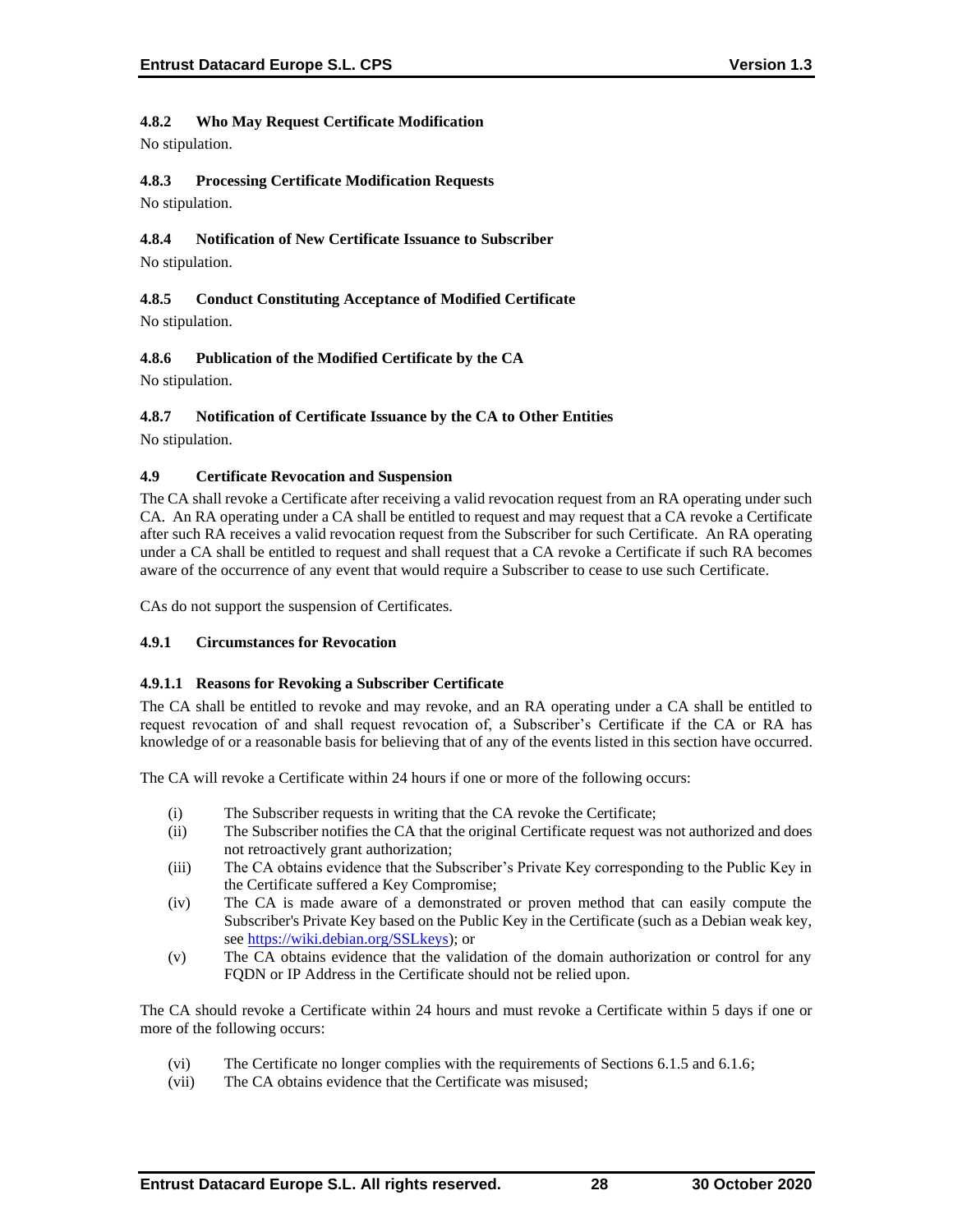- (viii) The CA is made aware that a Subscriber has violated one or more of its material obligations under the Subscription Agreement;
- (ix) The CA is made aware of any circumstance indicating that use of a FQDN or IP Address in the Certificate is no longer legally permitted (e.g. a court or arbitrator has revoked a Domain Name Registrant's right to use the Domain Name, a relevant licensing or services agreement between the Domain Name Registrant and the Applicant has terminated, or the Domain Name Registrant has failed to renew the Domain Name);
- (x) The CA is made aware that a Certificate with a Wildcard Domain Name has been used to authenticate a fraudulently misleading subordinate FQDN;
- (xi) The CA is made aware of a material change in the information contained in the Certificate;
- (xii) The CA is made aware that the Certificate was not issued in accordance with this CPS;
- (xiii) The CA determines that any of the information appearing in the Certificate is inaccurate;
- (xiv) The CA's right to issue Certificates under this CPS expires or is revoked or terminated, unless the CA has made arrangements to continue maintaining the CRL/OCSP Repository;
- (xv) Revocation is required by any other section in this CPS;
- (xvi) The CA is made aware of a demonstrated or proven method that exposes the Subscriber's Private Key to compromiseor if there is clear evidence that the specific method used to generate the Private Key was flawed;
- (xvii) The technical content or format of the Certificate presents an unacceptable risk to ASVs or Relying Parties;
- (xviii) A Certificate is used to digitally sign hostile code, including spyware or other malicious software (malware); or
- (xix) Any other reason that may be reasonably expected to affect the integrity, security, or trustworthiness of a Certificate or CA.

### **4.9.1.2 Reasons for Revoking a Subordinate CA Certificate**

The Issuing CA shall revoke a Subordinate CA Certificate within seven (7) days if one or more of the following occurs:

- (i) The Subordinate CA requests revocation in writing;
- (ii) The Subordinate CA notifies the Issuing CA that the original Certificate request was not authorized and does not retroactively grant authorization;
- (iii) The Issuing CA obtains evidence that the Subordinate CA's Private Key corresponding to the Public Key in the Certificate suffered a Key Compromise or no longer complies with the requirements of §6.1.5 and §6.1.6,
- (iv) The Issuing CA obtains evidence that the Certificate was misused;
- (v) The Issuing CA is made aware that the Certificate was not issued in accordance with or that Subordinate CA has not complied with the Baseline Requirements, EV SSL Guidelines, or this CPS;
- (vi) The Issuing CA determines that any of the information appearing in the Certificate is inaccurate or misleading;
- (vii) The Issuing CA or Subordinate CA ceases operations for any reason and has not made arrangements for another CA to provide revocation support for the Certificate;
- (viii) The Issuing CA's or Subordinate CA's right to issue Certificates under the Baseline Requirements expires or is revoked or terminated, unless the Issuing CA has made arrangements to continue maintaining the CRL/OCSP Repository; or
- (ix) Revocation is required by the Issuing CA's CPS.

## **4.9.2 Who Can Request Revocation**

CAs, RAs and Subscribers may initiate revocation.

A Subscriber or another appropriately authorized party (such as an administrative contact, a Contract Signer, Certificate Approver, or Certificate Requester) may request revocation of their Certificate at any time for any reason. If a Subscriber requests revocation of their Certificate, the Subscriber must be able to validate themselves as set forth in §3.4 to the RA that processed the Subscriber's Certificate Application. The CAs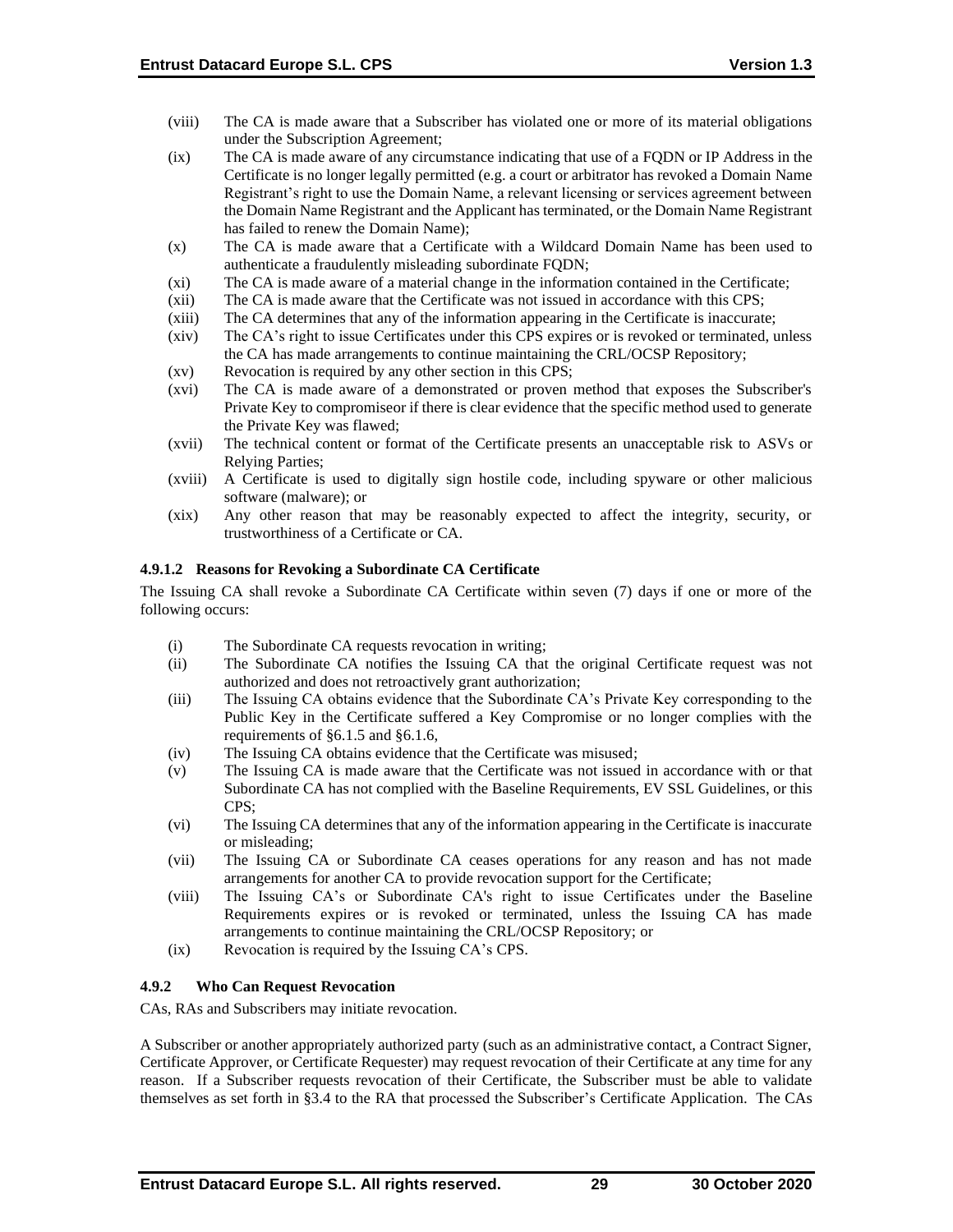shall not be required to revoke and the RAs operating under the CAs shall not be required to request revocation of an Certificate until a Subscriber can properly validate themselves as set forth in §4.9.3. A CA shall be entitled to revoke and shall revoke, and an RA operating under a CA shall be entitled to request revocation of and shall request revocation of, a Subscriber's Certificate at any time for any of the reasons set forth in §4.9.1.

Subscribers, Relying Parties, ASVs, Anti-Malware Organizations and other third parties may submit CPRs informing the CA of a reasonable cause to revoke the Certificate.

### **4.9.3 Procedure for Revocation Request**

A Subscriber shall request revocation of their Certificate if the Subscriber has a suspicion or knowledge of or a reasonable basis for believing that of any of the following events have occurred:

- (i) Compromise of the Subscriber's Private Key;
- (ii) Knowledge that the original Certificate request was not authorized and such authorization will not be retroactively granted;
- (iii) Change in the information contained in the Subscriber's Certificate;
- (iv) Change in circumstances that cause the information contained in Subscriber's Certificate to become inaccurate, incomplete, or misleading.

A Subscriber request for revocation of their Certificate may be verified by (i) Subscriber authentication credentials, or (ii) authorization of the Subscriber through a reliable method of communication.

If a Subscriber's Certificate is revoked for any reason, the Subscriber shall be notified by sending an email to the technical and security contacts listed in the Certificate Application. Revocation of a Certificate shall not affect any of the Subscriber's contractual obligations under this CPS, the Subscriber's Subscription Agreement, or any Relying Party Agreements.

Subscribers, Relying Parties, ASVs, Anti-Malware Organizations and other third parties may submit a CPR by notification through the contact information specified in §1.5.2. If a CPR is received, the CA shall:

- (v) Log the CPR as high severity into a ticketing system for tracking purposes;
- (vi) Review the CPR and engage the necessary parties to verify the CPR, draft a CPR investigation report and provide the CPR investigation report to the Subscriber and the party that provided the CPR within 24 hours from receipt of the CPR;
- (vii) Determine if there was Certificate mis-issuance. In the case of Certificate miss-issuance, the incident must be 1) escalated to the policy authority team and to service management and 2) a Certificate mis-issuance report must be publicly post within one business day;
- (viii) If Certificate revocation is required, perform revocation in accordance with the requirements of §4.9.1.1;
- (ix) Update Certificate mis-issuance report within 5 days from receipt of CPR; and
- (x) Complete the CPR investigation report when the incident is closed and provide to the Subscriber and the party that provided the CPR.

#### PSD2 Certificates

Additional provisions concerning revocation of PSD2 Certificates are addressed in §4.9.17.

#### **4.9.4 Revocation Request Grace Period**

In the case of Private Key Compromise, or suspected Private Key Compromise, a Subscriber shall request revocation of the corresponding Certificate immediately upon detection of the Compromise or suspected Compromise. Revocation requests for other required reasons shall be made as soon as reasonably practicable.

#### **4.9.5 Time within Which CA Must Process the Revocation Request**

Within 24 hours after receiving a CPR, the CA will investigate the facts and circumstances related to the CPR and provide a preliminary report to both the Subscriber and the entity who filed the CPR.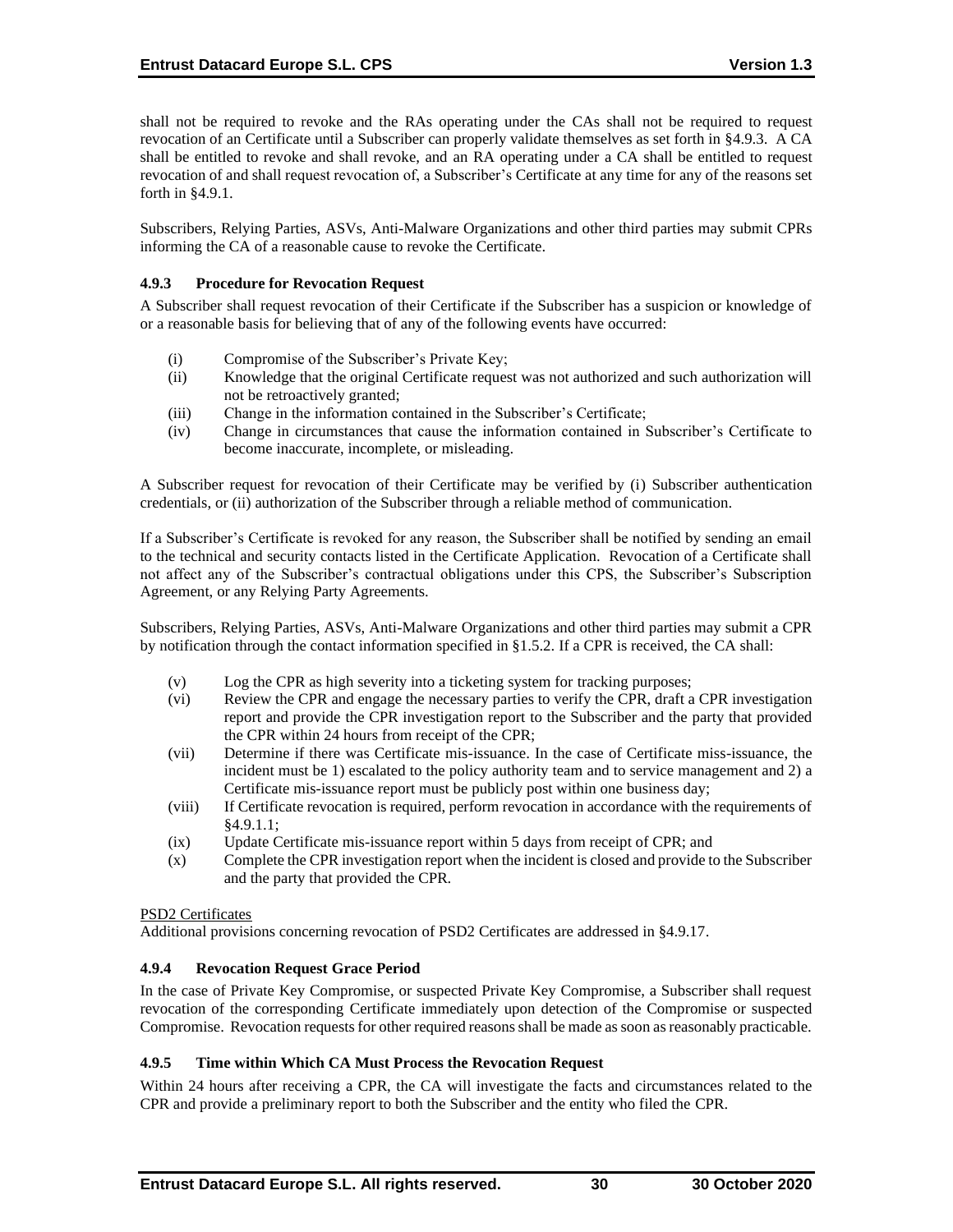After reviewing the facts and circumstances, the CA will work with the Subscriber and any entity reporting the CPR or other revocation-related notice to establish whether or not the Certificate will be revoked, and if so, a date which the CA will revoke the Certificate. The period from receipt of the CPR or revocation-related notice to published revocation will not exceed the timeframe set forth in §4.9.1.1. The date selected by the CA will consider the following criteria:

- (i) The nature of the alleged problem (scope, context, severity, magnitude, risk of harm);
- (ii) The consequences of revocation (direct and collateral impacts to Subscribers and Relying Parties);
- (iii) The number of CPRs received about a particular Certificate or Subscriber;
- (iv) The entity making the complaint (for example, a complaint from a law enforcement official that a Web site is engaged in illegal activities should carry more weight than a complaint from a consumer alleging that they didn't receive the goods they ordered); and
- (v) Relevant legislation.

The maximum time between the confirmation of the revocation of a certificate to become effective and the actual change of the status information of the certificate in Entrust's revocation services shall be at most 60 minutes. Entrust synchronizes its system time at least every 24 hours using a real time value distributed by a recognized UTC(k) laboratory or National Measurement Institute.

### **4.9.6 Revocation Checking Requirement for Relying Parties**

A Relying Party shall check whether the Certificate that the Relying Party wishes to rely on has been revoked. A Relying Party shall check the Certificate Revocation Lists maintained in the appropriate Repository or perform an on-line revocation status check using OCSP to determine whether the Certificate that the Relying Party wishes to rely on has been revoked. In no event shall the Entrust Group be liable for any damages whatsoever due to (i) the failure of a Relying Party to check for revocation or expiration of a Certificate, or (ii) any reliance by a Relying Party on a Certificate that has been revoked or that has expired.

## **4.9.7 CRL Issuance Frequency**

The CAs shall issue CRLs as follows:

- (i) CRLs for Certificates issued to Subordinate CAs shall be issued at least once every twelve months or within 24 hours after revoking a Subordinate CA Certificate. The next CRL update shall not be more than twelve months from the last update.
- (ii) CRLs for Certificates shall be issued within 60 minutes of revocation of a certificate, and at least once every 24 hours. The next CRL update is 24 hours from the last update.
- (iii) Revocation status information for a Certificate shall be made available beyond the validity period of the certificate. Revoked Certificates will not be removed from the CRL after they have expired and the CRL shall include the X.509 "ExpiredCertsOnCRL" extension.
- (iv) A last CRL will not be issued until all certificates in the scope of the CRL are either expired or revoked. If Entrust decides or is required to terminate a CRL, Entrust will issue and publish at the corresponding CRL Distribution Point a last CRL with a nextUpdate field value in the CRL set to "99991231235959Z";
- (v) CRLs and OCSP services shall be consistent over time taking into account different delays in updating the status information for both methods. The revocation status information shall be publicly and internationally available.

## **4.9.8 Maximum Latency for CRLs**

No stipulation.

## **4.9.9 On-line Revocation/Status Checking Availability**

On-line revocation/status checking of Certificates is available on a continuous basis by CRL or On-line Certificate Status Protocol (OCSP).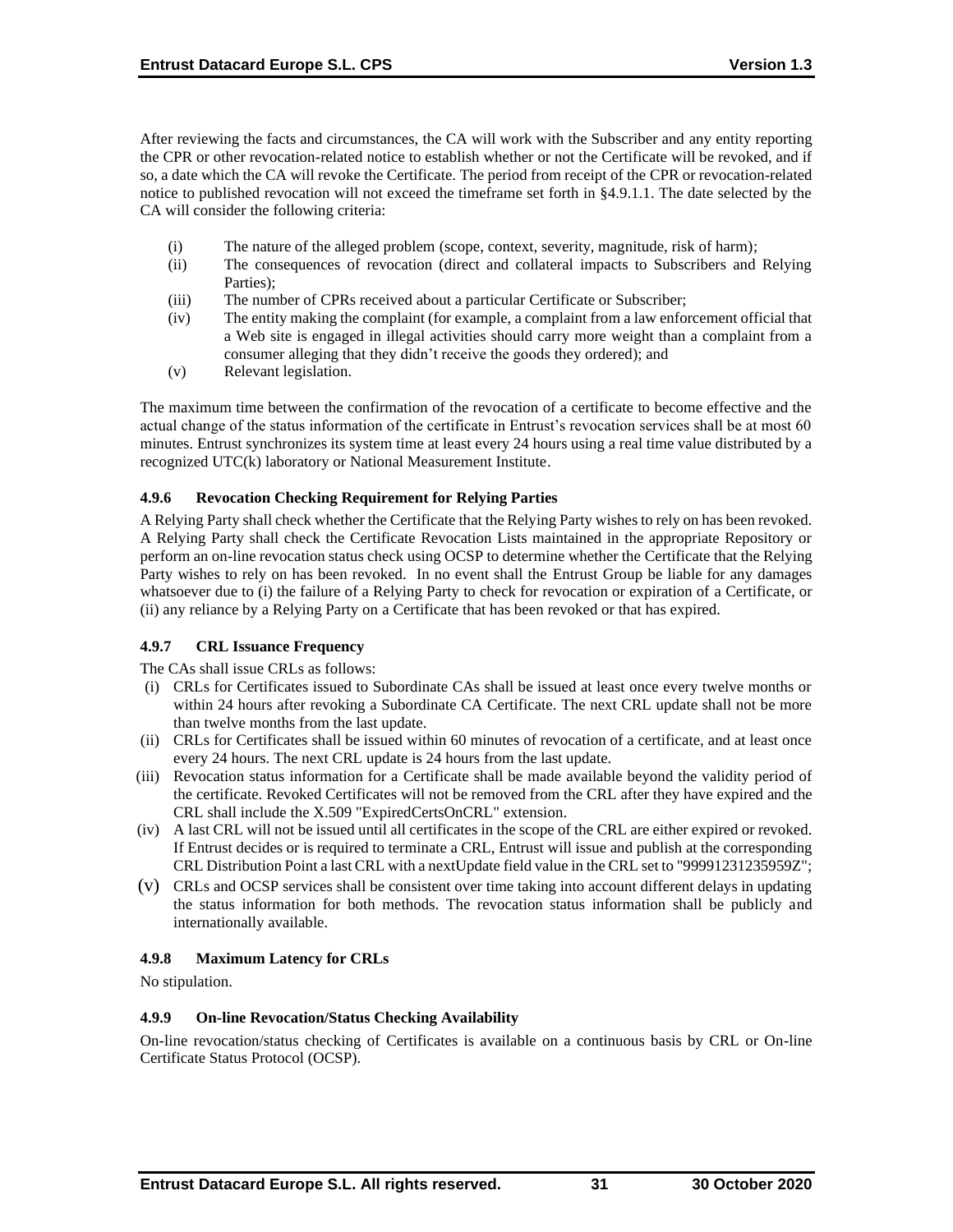OCSP responses are signed by an OCSP responder whose Certificate is signed by the CA that issued the Certificate whose revocation status is being checked. The OCSP signing Certificate contains an extension of type id-pkix-ocsp-nocheck, as defined by RFC6960.

### **4.9.10 On-line Revocation Checking Requirements**

The CAs support an OCSP capability using the GET and POST methods for Certificates issued in accordance with this CPS.

The CAs shall sign and make available OCSP as follows:

- (i) OCSP responses for Certificates issued to Subordinate CAs shall be issued at least once every twelve months or within 24 hours after revoking a Subordinate CA Certificate.
- (ii) OCSP responses for Subscriber Certificates shall be issued within 60 minutes of revocation of a certificate, and at least once every 24 hours. OCSP responses will have a maximum expiration time of seven days.
- (iii) The OCSP responder will use the ArchiveCutOff extension as specified in IETF RFC 6960, with the archiveCutOff date set to the CA's certificate "notBefore" time and date value. Entrust's issuing certificate is about to expire, the Entrust will compute a last OCSP answer for each and every issued certificate (whether revoked or not), with the "nextUpdate" field set to "99991231235959Z.

If the OCSP responder receives a request for status of a Certificate serial number that is "unused", then the responder will not respond with a "good" status.

The on-line locations of the CRL and the OCSP response are included in the Certificate to support software applications that perform automatic Certificate status checking. A Relying Party can also be check Certificate revocation status directly with the Repository at [https://www.entrust.net/CPS.](https://www.entrust.net/CPS) 

### **4.9.11 Other Forms of Revocation Advertisements Available**

No stipulation.

## **4.9.12 Special Requirements Re Key Compromise**

If a Subscriber suspects or knows that the Private Key corresponding to the Public Key contained in the Subscriber's Certificate has been Compromised, the Subscriber shall immediately notify the RA that processed the Subscriber's Certificate Application, using the procedures set forth in §3.4, of such suspected or actual Compromise. The Subscriber shall immediately stop using such Certificate and shall remove such Certificate from any devices and/or software in which such Certificate has been installed. The Subscriber shall be responsible for investigating the circumstances of such Compromise or suspected Compromise and for notifying any Relying Parties that may have been affected by such Compromise or suspected Compromise.

#### **4.9.13 Circumstances for Suspension**

The Repository will not include entries that indicate that a Certificate has been suspended.

#### **4.9.14 Who Can Request Suspension**

Not applicable.

#### **4.9.15 Procedure for Suspension Request**

Not applicable.

#### **4.9.16 Limits on Suspension Period**

Not applicable.

#### **4.9.17 Additional Provisions for PSD2 Certificates**

The following additional provisions concerning revocation shall apply to PSD2 Certificates: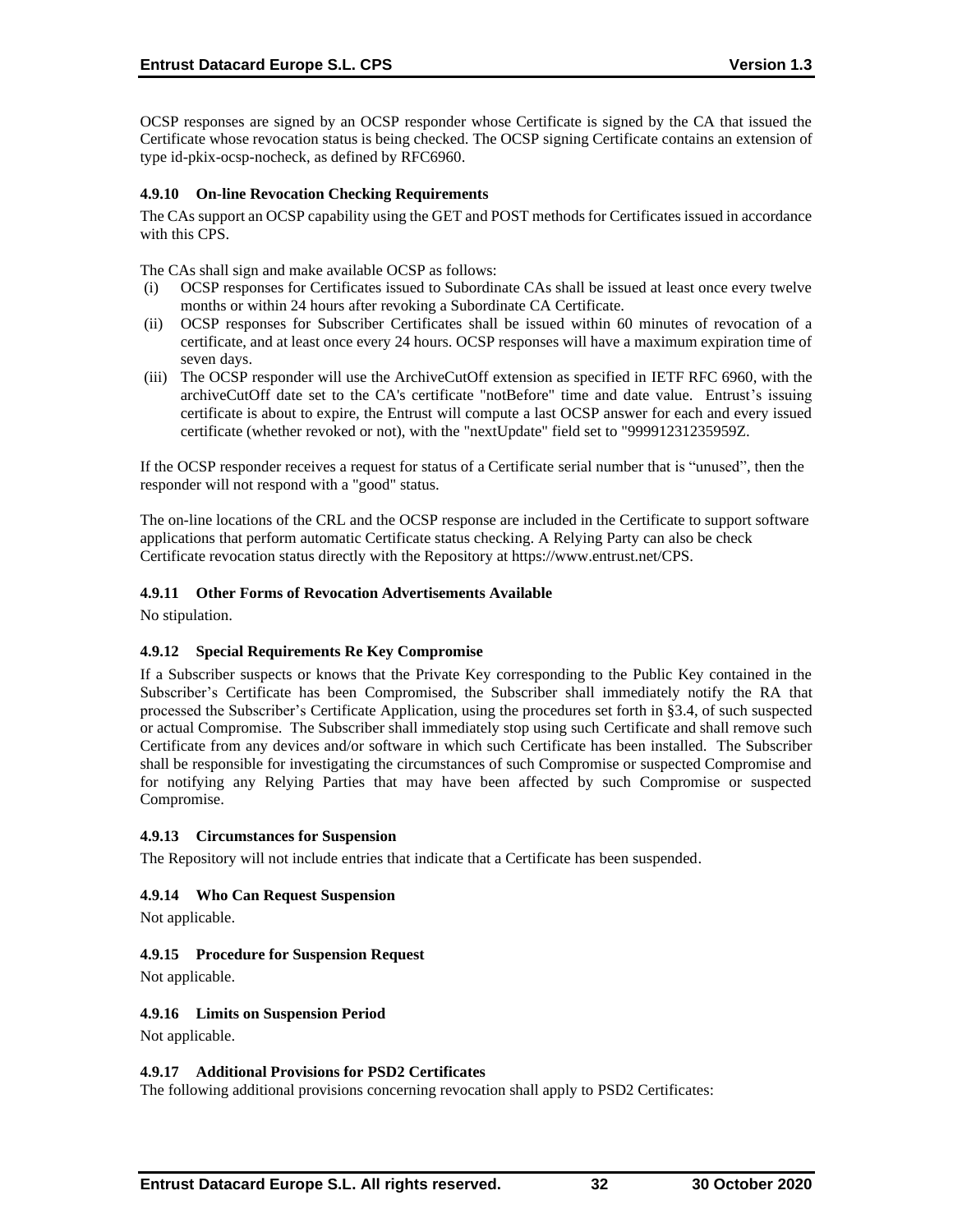Certificate revocation requests by NCAs may be submitted by email to [nca@entrust.com.](mailto:nca@entrustdatacard.com) Entrust will check the authenticity of all certificate revocation requests submitted by NCAs using either of the following methods of authentication of the NCA's revocation request as selected by the NCA:

- a shared secret if it was provided by Entrust to the NCA for revocation purposes, or
- a digital signature supported by a certificate issued to the NCA by Entrust compliant with a qualified certificate policy.

If Entrust is notified of an email address where it can contact the respective NCA then Entrust will inform the NCA, using this email address, how the NCA can authenticate itself in revocation requests.

Entrust shall allow the NCA, as the owner of the PSD2 specific information, to request certificate revocation by the following procedure. The NCA may specify a reason, which can be descriptive rather than in a standard form, for the revocation. Entrust shall process such requests, and shall validate their authenticity. If it is not clearly indicated or implied why the revocation is requested or the reason is not in the area of responsibility of the NCA then the Entrust may decide to not take action. Based on an authentic request from an NCA, the Entrust shall revoke the certificate in a timely manner, and in any event within 24 hours after the receipt of the acceptable revocation request, if any of the following conditions holds (in addition to any general requirements of Section 4.9 of this CPS):

- the authorization of the Subscriber has been revoked, or
- any PSP role included in the certificate has been revoked.

If the NCA as the owner of the PSD2 specific information notifies Entrust that information has changed which can affect the validity of the certificate, but without a properly authenticated request with an acceptable reason for why the certificate should be revoked, Entrust shall investigate this notification regardless of its content and format, and shall revoke the affected certificate(s) if necessary. This notification need not be processed within 24 hours.

NCAs may send notifications about changes of relevant PSD2 regulatory information of the PSP which can affect the validity of the certificate to the following email address: [nca@entrust.com.](mailto:nca@entrust.com) The content and format of these notifications may be agreed between the NCA and Entrust. However, Entrust shall investigate this notification regardless of its format. If Entrust is notified of an email address where it can inform the NCA identified in a revoked certificate then Entrust shall send to that email address information about the certificate revocation.

## **4.10 Certificate Status Services**

#### **4.10.1 Operational Characteristics**

Revocation entries on a CRL or OCSP response are not removed until after the expiration of the issuing CA.

#### **4.10.2 Service Availability**

The CA operates and maintains its CRL and OCSP capability with resources sufficient to provide a response time of ten seconds or less under normal operating conditions.

The CA maintains an online 24x7 Repository that application software can use to automatically check the current status of all unexpired Certificates issued by the CA.

The CA maintains a continuous 24x7 ability to respond internally to a high-priority CPR. Where appropriate, the CA forwards such a complaint to law enforcement authorities, and/or revokes a Certificate that is the subject of such a complaint.

## **4.10.3 Optional Features**

No stipulation.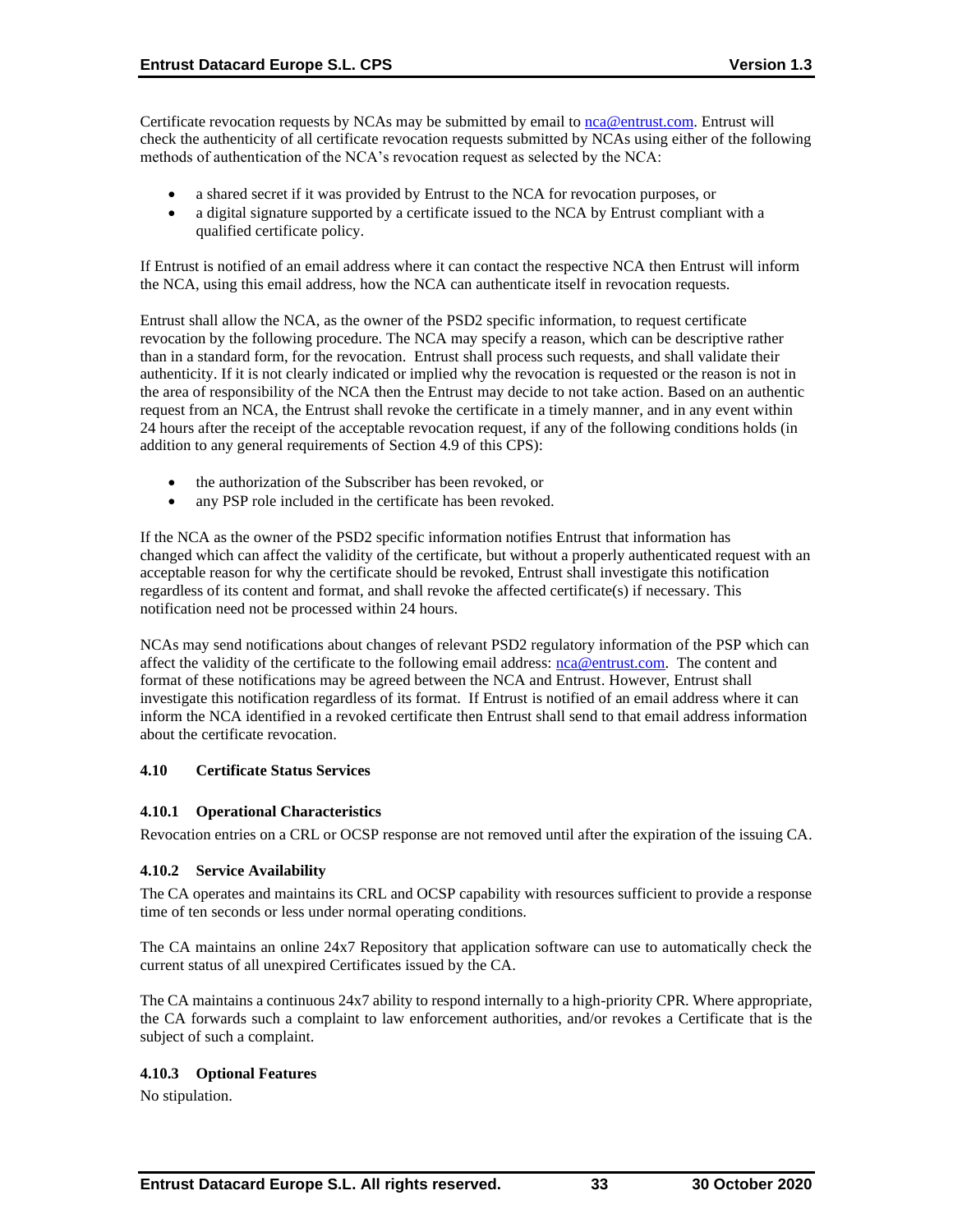# **4.11 End of Subscription**

No stipulation.

## **4.12 Key Escrow and Recovery**

### **4.12.1 Key Escrow and Recovery Policy Practices**

No stipulation.

# **4.12.2 Session Key Encapsulation and Recovery Policy and Practices**

No stipulation.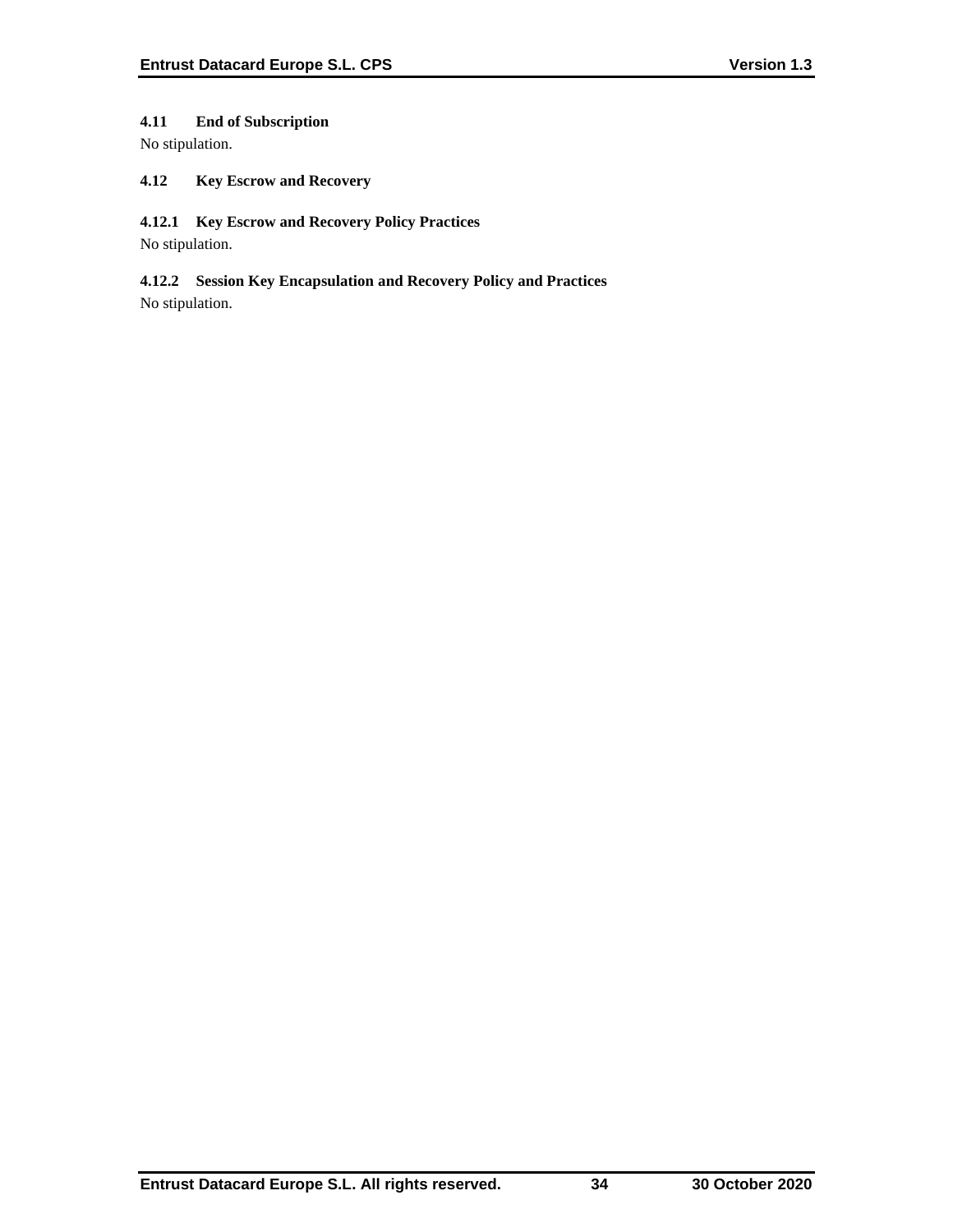### **5. Facility, Management, and Operational Controls**

The CA/Browser Forum's Network and Certificate System Security Requirements are incorporated by reference as if fully set forth herein. Entrust retains overall responsibility for conformance with the procedures prescribed in its information security policy even as to those policies whose functionality is undertaken by outsourcers.

### **5.1 Physical Security Controls**

#### **5.1.1 Site Location and Construction**

The computing facilities that host the CA services are located in Ottawa, Canada. The CA equipment is located in a security zone that is physically separated from Entrust's other systems to restrict access to personnel in trusted roles. The security zone is constructed with privacy and secured with slab-to-slab and wire mesh. The security zone is protected by electronic control access systems, alarmed doors and is monitored via a 24 x7 recorded security camera and motion detector system.

### **5.1.2 Physical Access**

The room containing the CA software is designated a two (2) person zone, and controls are used to prevent a person from being in the room alone. Alarm systems are used to notify security personnel of any violation of the rules for access to a CA.

### **5.1.3 Power and Air Conditioning**

The Security zone is equipped with:

- Filtered, conditioned, power connected to an appropriately sized UPS and generator;
- Heating, ventilation, and air conditioning appropriate for a commercial data processing facility; and
- Emergency lighting.

The environmental controls conform to local standards and are appropriately secured to prevent unauthorized access and/or tampering with the equipment. Temperature control alarms and alerts are activated upon detection of threatening temperature conditions.

#### **5.1.4 Water Exposures**

No liquid, gas, exhaust, etc. pipes traverse the controlled space other than those directly required for the area's HVAC system and for the pre-action fire suppression system. Water pipes for the pre-action fire suppression system are only filled on the activation of multiple fire alarms.

#### **5.1.5 Fire Prevention and Protection**

The CA facility is fully wired for fire detection, alarm and suppression. Routine, frequent inspections of all systems are made to assure adequate operation.

#### **5.1.6 Media Storage**

All media is stored away from sources of heat and from obvious sources of water or other obvious hazards. Electromagnetic media (e.g. tapes) are stored away from obvious sources of strong magnetic fields. Archived material is stored in a room separate from the CA equipment until it is transferred to the archive storage facility.

Entrust employs media management procedures to protect against obsolescence and deterioration of media within the period of time that records are required to be retained.

#### **5.1.7 Waste Disposal**

Waste is removed or destroyed in accordance with industry best practice. Media used to store sensitive data is destroyed, such that the information is unrecoverable, prior to disposal.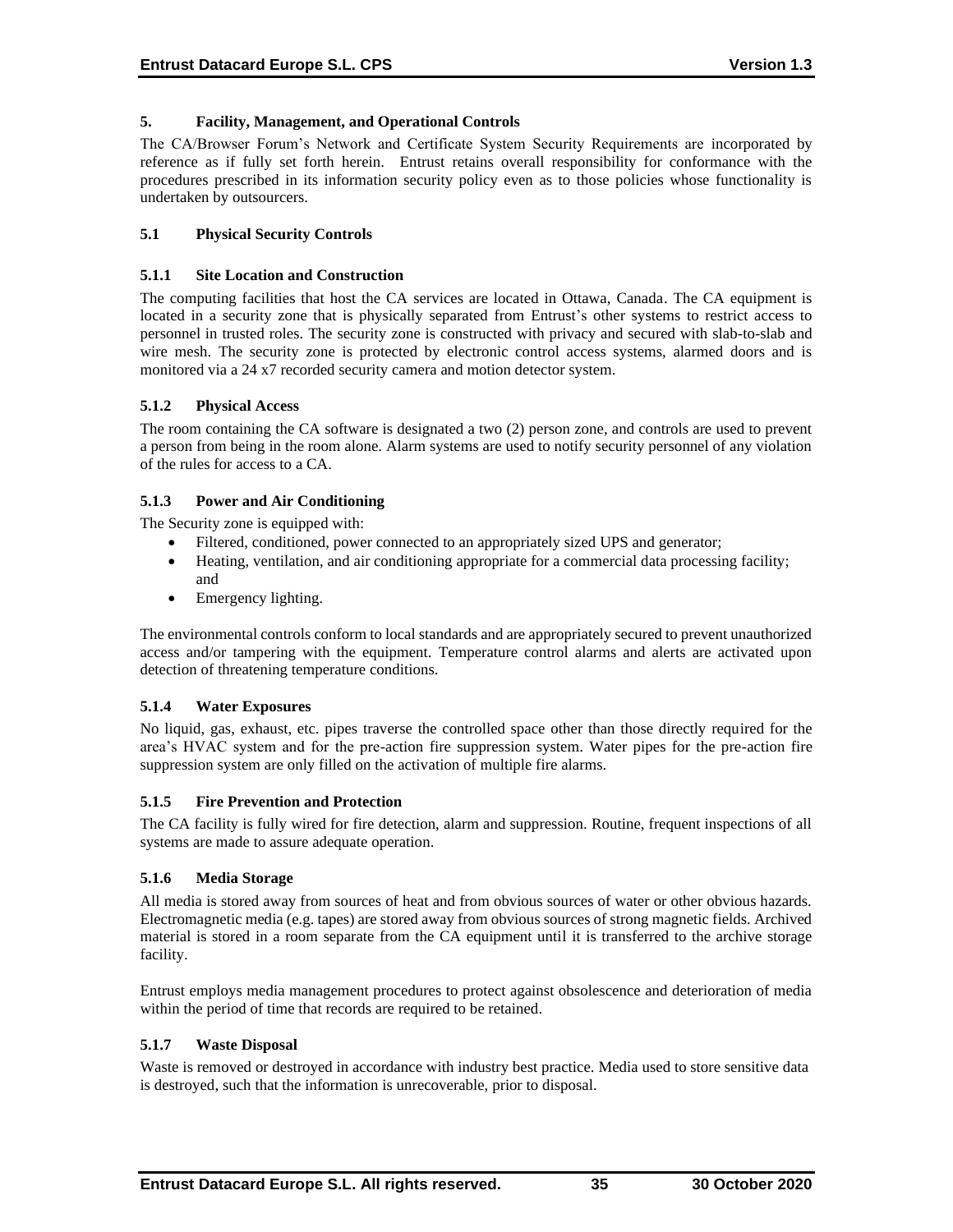## **5.1.8 Off-site Backup**

As stipulated in §5.5.

## **5.2 Procedural Controls**

### **5.2.1 Trusted Roles**

The CAs have a number of trusted roles for sensitive operations of the CA software.

### **5.2.2 Number of Persons Required per Task**

CA operations related to changing CA policy settings require more than one person with a trusted role to perform the operation.

The CA Private Keys are backed up, stored, and recovered only by personnel in trusted roles using dual control in a physically secured environment.

### **5.2.3 Identification and Authentication for Each Role**

Personnel in trusted roles must undergo background investigations and must be trained for their specific role.

## **5.2.4 Roles Requiring Separation of Duties**

No stipulation.

### **5.3 Personnel Controls**

Operational personnel for a CA will not be assigned other responsibilities that conflict with their operational responsibilities for the CA. The privileges assigned to operational personnel for a CA will be limited to the minimum required to carry out their assigned duties.

### **5.3.1 Qualifications, Experience and Clearance Requirements**

Prior to the engagement of any person in the Certificate management process, the CA or RA shall verify the identity and trustworthiness of such person.

## **5.3.2 Background Check Procedures**

No stipulation.

## **5.3.3 Training Requirements**

CAs or RAs must provide a trusted role of Validation Specialist to perform information verification duties with skills-training that covers basic PKI knowledge, authentication and vetting policies and procedures (including this CPS), common threats to the information verification process (including phishing and other social engineering tactics), and the Baseline Requirements.

Validation Specialists receive skills-training prior to commencing their job role and are required them to pass an examination on the applicable information verification requirements.

CAs maintain records of such training and ensures that personnel entrusted with Validation Specialist duties maintain an appropriate skill level.

## **5.3.4 Retraining Frequency and Requirements**

CAs and RAs provide refresher training and informational updates sufficient to ensure that all personnel in trusted roles retain the requisite degree of expertise.

## **5.3.5 Job Rotation Frequency and Sequence**

No stipulation.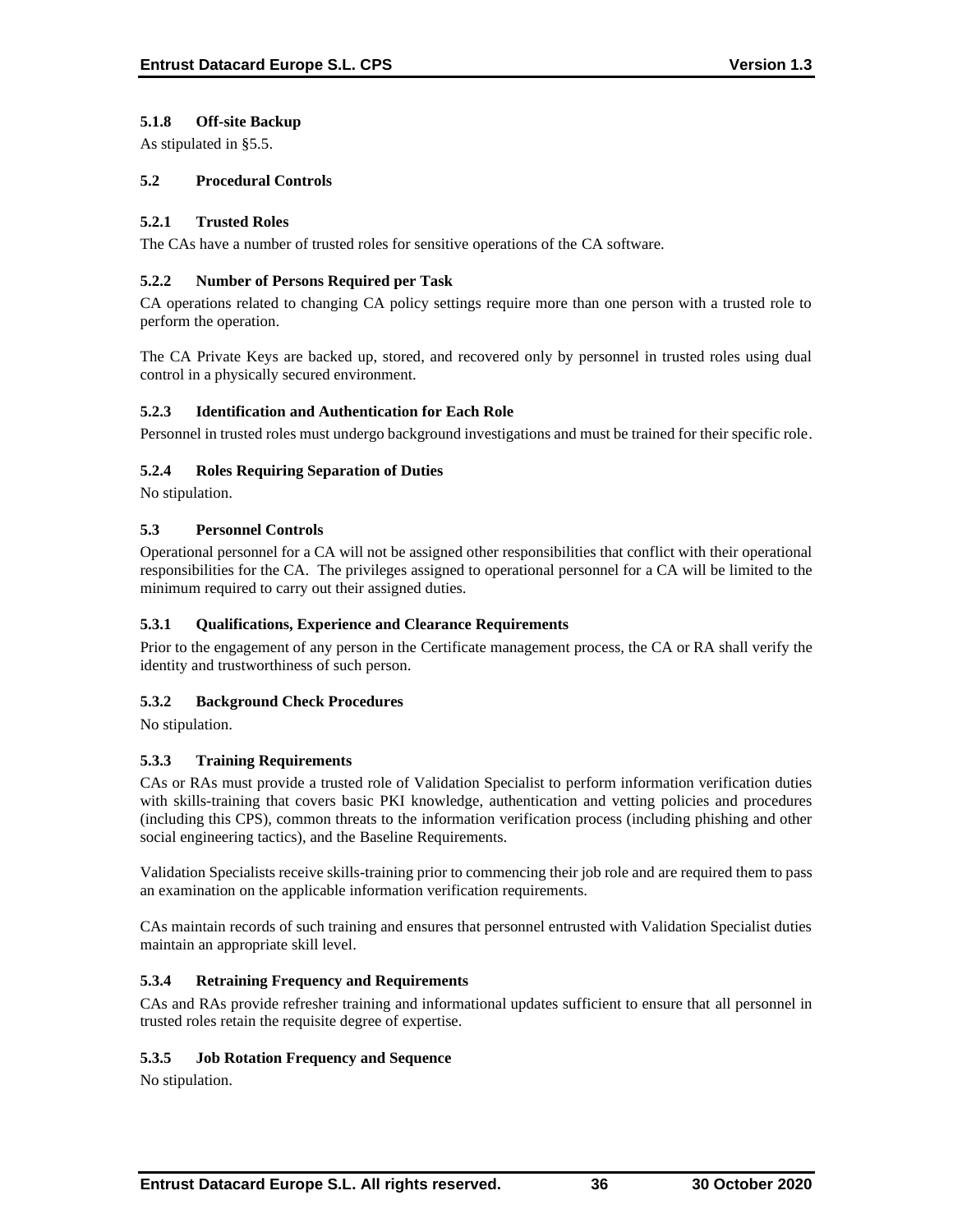## **5.3.6 Sanctions for Unauthorized Actions**

No stipulation.

### **5.3.7 Independent Contractor Requirements**

Third Party RAs personnel involved in the issuance of a Certificate shall meet the training and skills requirements of §5.3.3 and the document retention and event logging requirements of §5.4.1.

### **5.3.8 Documentation Supplied to Personnel**

No stipulation.

### **5.4 Audit Logging Procedures**

Significant security events in the CAs are automatically time-stamped and recorded as audit logs in audit trail files. The audit trail files are processed (reviewed for policy violations or other significant events) on a regular basis. Audit trail files are archived periodically. All files including the latest audit trail file are moved to backup media and stored in a secure archive facility.

Entrust synchronizes its system time at least every 24 hours using a real time value distributed by a recognized UTC(k) laboratory or National Measurement Institute.

### **5.4.1 Types of Events Recorded**

The CAs and all RAs operating under a CA record in detail every action taken to process an Certificate request and to issue an Certificate, including all information generated or received in connection with an Certificate request, and every action taken to process the Request, including time, date, and personnel involved in the action.

The foregoing record requirements include, but are not limited to, an obligation to record the following events:

- (i) CA Certificate key lifecycle events, including:
	- a. Key generation, backup, storage, recovery, archival, and destruction;
	- b. Certificate requests, renewal and re-key requests, and revocation:
	- c. Approval and rejection of Certificate requests;
	- d. Cryptographic device lifecycle management events;
	- e. Generation of CRLs and OCSP entries; and
	- f. Introduction of new Certificate Profiles and retirement of existing Certificate Profiles.
- (ii) Subscriber Certificate lifecycle management events, including:
	- g. Certificate requests, renewal and re-key requests, and revocation;
	- h. All verification activities required by this CPS;
	- i. Approval and rejection of Certificate requests;
	- j. Issuance of Certificates; and
	- k. Generation of CRLs and OCSP entries.
- (iii) Security events, including:
	- l. Successful and unsuccessful PKI system access attempts;
	- m. PKI and security system actions performed;
	- n. Security profile changes;
	- o. System crashes, hardware failures, and other anomalies;
	- p. Firewall and router activities; and
	- q. Entries to and exits from the CA facility.

Log entries include the following elements:

- r. Date and time of record;
- s. Identity of the person making the journal record; and
- t. Description of record.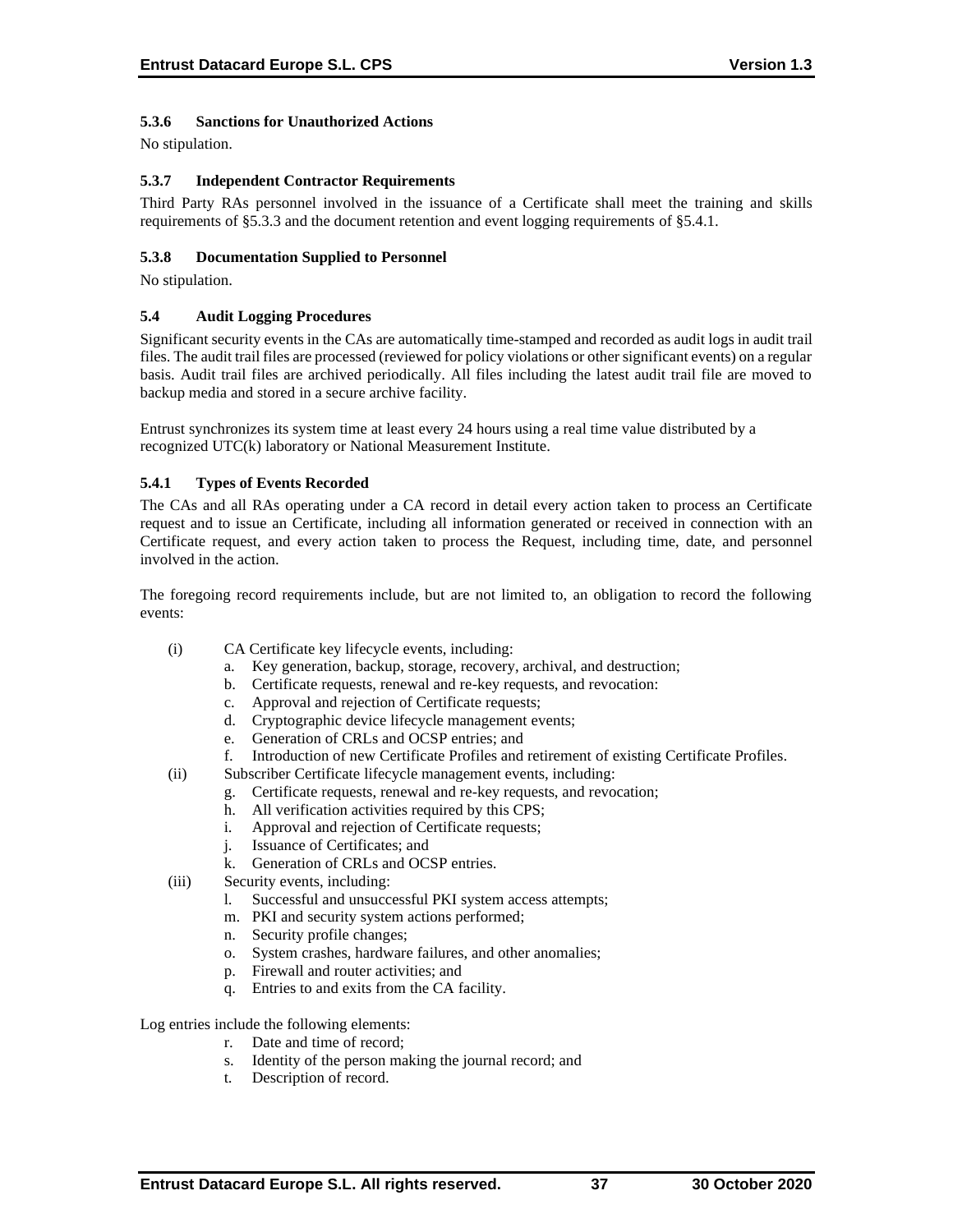# **5.4.2 Frequency of Processing Log**

No stipulation

## **5.4.3 Retention Period for Audit Log**

The CA will retain for at least two years:

- (i) CA Certificate and key lifecycle management event records, as set forth in §5.4.1(i), after either: the destruction of the CA key, or the revocation or expiration of the CA Certificate, whichever occurs later;
- (ii) Subscriber Certificate lifecycle management event records, as set forth in Section §5.4.1(ii), after the revocation or expiration of the Subscriber Certificate; and
- (iii) Any security event records, as set forth in §5.4.1(iii), after the event occurred.

## **5.4.4 Protection of Audit Log**

Only trusted roles have access to read or archive the logs. Audit logs are protected from destruction prior to the end of the audit log retention period and are retained securely on-site until transferred to an off-site storage location. The off-site storage location is a safe and secure location that is separate from the location where the data was generated.

### **5.4.5 Audit Log Backup Procedures**

No stipulation.

## **5.4.6 Audit Collection System**

No stipulation.

### **5.4.7 Notification to Event-causing Subject**

No stipulation.

#### **5.4.8 Vulnerability Assessments**

CAs annually perform a risk assessment that:

- (i) Identifies foreseeable internal and external threats that could result in unauthorized access, disclosure, misuse, alteration, or destruction of any Certificate data or Certificate management processes;
- (ii) Assesses the likelihood and potential damage of these threats, taking into consideration the sensitivity of the Certificate data and Certificate management processes; and
- (iii) Assesses the sufficiency of the policies, procedures, information systems, technology, and other arrangements that the CA has in place to counter such threats.

Based on the risk assessment, a security plan is developed, implemented, and maintained consisting of security procedures, measures, and products designed to achieve the objectives set forth above and to manage and control the risks identified during the risk assessment. The security plan includes administrative, organizational, technical, and physical safeguards appropriate to the sensitivity of the Certificate data and Certificate management processes. The security plan also takes into account then-available technology and the cost of implementing the specific measures, and implements a reasonable level of security appropriate to the harm that might result from a breach of security and the nature of the data to be protected.

## **5.5 Records Archival**

#### **5.5.1 Types of Records Archived**

The audit trail files, databases and revocation information for the CAs are archived.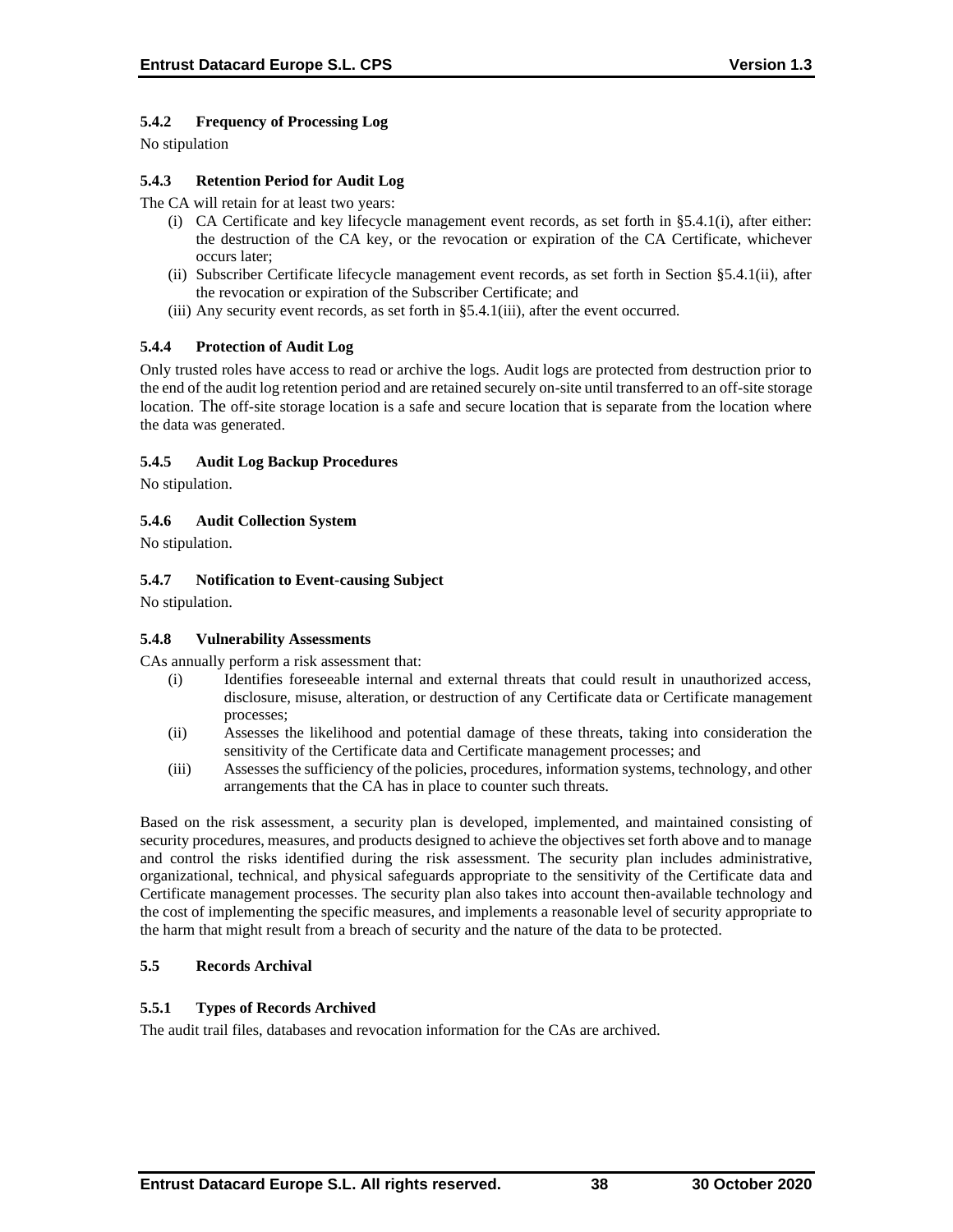### **5.5.2 Retention Period of for Archive**

The CA will retain all documentation relating to certificate requests and the verification thereof, and all Certificates and revocation thereof, for at least seven years after any Certificate based on that documentation ceases to be valid.

#### **5.5.3 Protection of Archive**

The databases for CAs are protected by encryption. The archive media is protected through storage in a restricted-access facility to which only Entrust-authorized personnel have access. Archive files are backed up as they are created. Originals are stored on-site and housed with a CA system. Backup files are stored at a secure and separate geographic location.

### **5.5.4 Archive Backup Procedures**

No stipulation.

### **5.5.5 Requirements for Time-stamping of Records**

No stipulation.

### **5.5.6 Archive Collection System**

No stipulation.

### **5.5.7 Procedures to Obtain and Verify Archive Information**

No stipulation.

### **5.6 Key Changeover**

CAs' key pairs will be retired from service at the end of their respective lifetimes as defined in §6.3. New CA key pairs will be created as required to support the continuation of CA Services. Each CA will continue to publish CRLs signed with the original key pair until all Certificates issued using that original key pair have expired. The CA key changeover process will be performed such that it causes minimal disruption to Subscribers and Relying Parties.

Specifically, before expiration of any Certificate which is used for signing subject keys (for example as indicated by expiration of any Certificate), in case of continuing with the service:

- (i) Entrust shall generate a new Certificate for signing subject key pairs, and shall apply all necessary actions to avoid disruption to the operations of any entity that may rely on the Certificate;
- (ii) the new CA Certificate shall also be generated and distributed in accordance with the present document.

Subsections (i) and (ii) will be performed with a suitable interval between Certificate expiry date and the last Certificate signed to allow all parties that have relationships with Entrust (subjects, subscribers, relying parties, CAs higher in the CA hierarchy, etc.) to be aware of this key changeover and to implement the required operations to avoid inconveniences and malfunctions. The minimum changeover period will be two years before the Certificate expiry date. This does not apply if Entrust will cease its operations before its own Certificate-signing Certificate expiration date.

#### **5.7 Compromise and Disaster Recovery**

#### **5.7.1 Incident and Compromise Handling Procedures**

CAs have a security incident response plan, a disaster recovery plan, and a business continuity plan to provide for timely recovery of services in the event of a security incident, breach of security, loss of system integrity, or system outage. The address the following: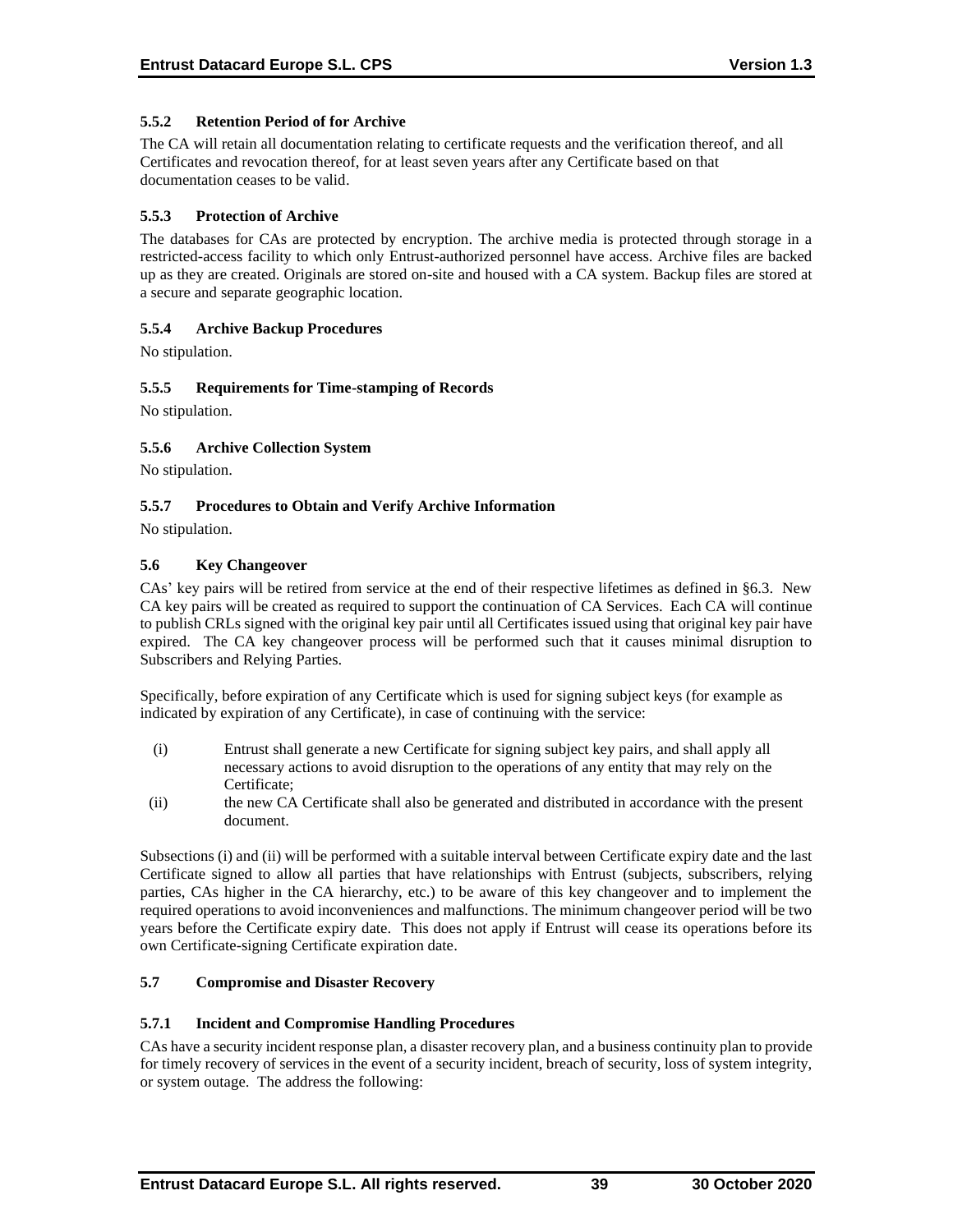- (i) the conditions for activating the plans;
- (ii) resumption procedures;
- (iii) a maintenance schedule for the plan;
- (iv) awareness and education requirements;
- (v) the responsibilities of the individuals;
- (vi) recovery point objective (RPO) of fifteen minutes;
- (vii) recovery time objective (RTO) of 72 hours for essential CA operations which include Certificate revocation, and issuance of Certificate revocation status; and
- (viii) testing of recovery plans.

In order to mitigate the event of a disaster, the CAs have implemented the following:

- (ix) secure on-site and off-site storage of backup HSMs containing copies of all CA Private Keys
- (x) secure on-site and off-site storage of all requisite activation materials
- (xi) regular synchronization of critical data to the disaster recovery site
- (xii) regular incremental and daily backups of critical data within the primary site
- (xiii) weekly backup of critical data to a secure off-site storage facility
- (xiv) secure off-site storage of disaster recovery plan and disaster recovery procedures
- (xv) environmental controls as described in §5.1
- (xvi) high availability architecture for critical systems

Entrust has implemented a secure disaster recovery facility that is greater than 250 km from the primary secure CA facilities.

In the event of any security incident, breach of security, loss of system integrity, or system outage affecting Subscribers, ASVs, Relying Parties, or other entities with which Entrust has agreements or other form of established relations, Entrust shall inform them within 24 hours of the problem being identified by sending one or more email messages to Subscribers, ASVs and other entities with which Entrust has agreements or other form of established relations based on records of current email addresses, and will post one or more messages to Relying Parties on its website describing the nature of the problem.

If appropriate, Entrust will notify all parties that certificates and revocation status information issued using this CA key may no longer be valid include a recommendation that Subscribers replace all certificates affected by the problem, that all ASVs, other entities with which Entrust has agreements or other form of established relations, and that Relying Parties cease to rely on all certificates affected by the problem. These communications will be made by the Computer Security Incident Response Team established by Entrust's Security Incident Response Plan and according to the procedures established in such Plan, together with assistance from such other Entrust staff as may be required by the Computer Security Incident Response Team to send such notifications. Following any disaster, any security incident, breach of security, loss of system integrity, or system outage, Entrust shall, where practical, take steps to avoid repetition of the problem. Entrust shall revoke any CA certificate that has been issued for the compromised CA when Entrust is informed of the compromise of another CA (e.g., for cross-certificates).

Upon system failure, service or other factors which are not under the control of Entrust, we shall apply our commercially reasonable endeavors to ensure that the service is not unavailable for longer than a maximum period of 72 hours.

Entrust requires rigorous security controls to maintain the integrity of the CAs. The Compromise of the Private Key used by a CA is viewed by Entrust as being very unlikely; however, Entrust has policies and procedures that will be employed in the event of such a Compromise. At a minimum, all Subscribers, ASVs, and Relying Parties shall be informed as soon as practicable of such a Compromise and information shall be posted in the Repository. To inform these parties in the event of key compromise, Entrust will send one or more email messages to Subscribers and ASVs based on records of current email addresses and will post one or more messages to Relying Parties on its website describing the nature of the key compromise, stating that certificates and revocation status information issued using this CA key may no longer be valid, and recommending that Subscribers replace all certificates issued from the CA that was subject to key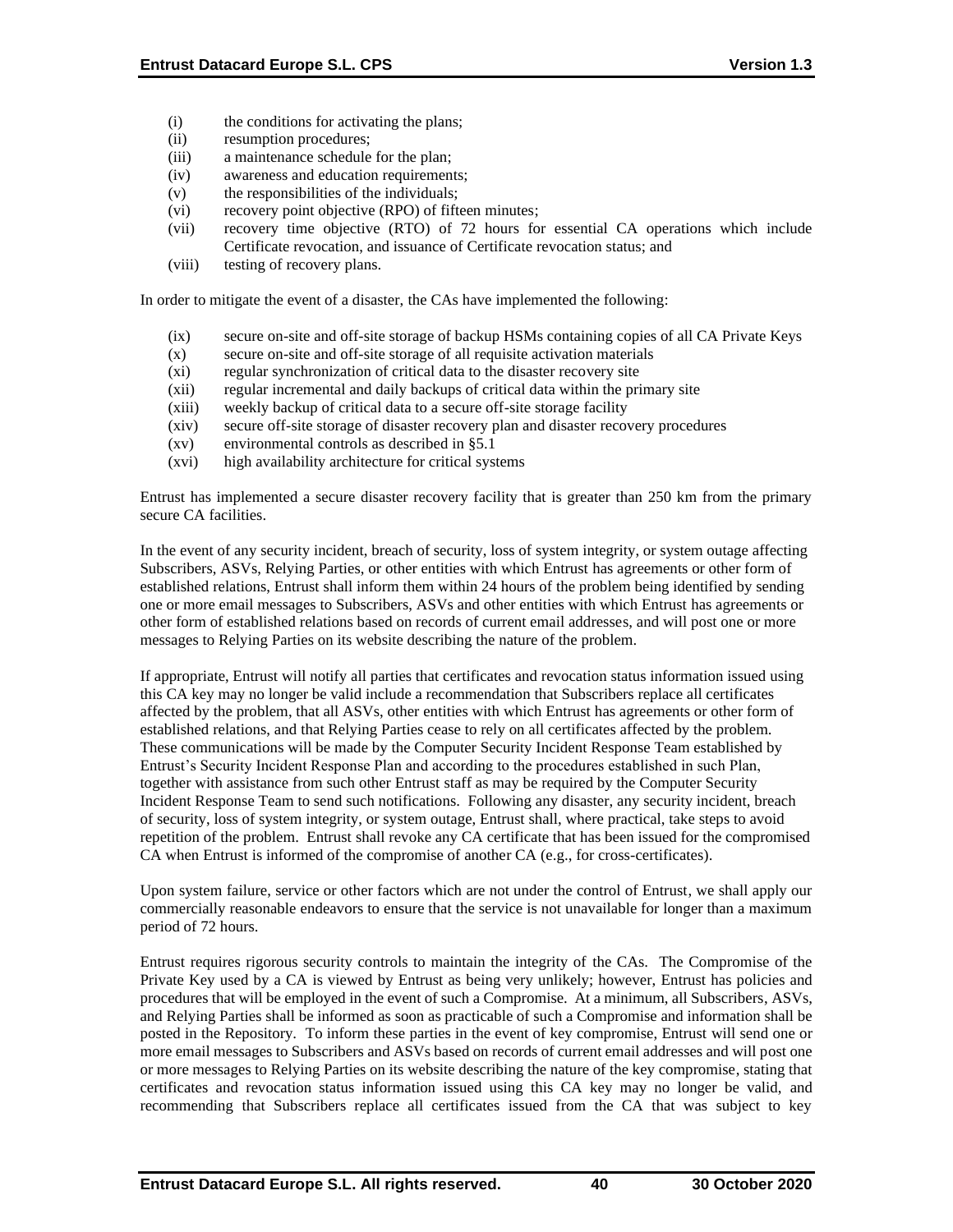compromise and that all ASVs and Relying Parties cease to rely on all certificates issued from the CA that was subject to key compromise.

## **5.7.2 Computing Resources, Software and/or Data are Corrupted**

No stipulation.

## **5.7.3 Entity Private Key Compromise Procedures**

No stipulation.

## **5.7.4 Business Continuity Capabilities after a Disaster**

No stipulation.

### **5.8 CA or RA Termination**

In the event of CA termination, Entrust will:

- (i) Provide notice and information about the CA termination by sending notice to Subscribers with unrevoked unexpired Certificates, Application Software Vendors and Relying Parties and by posting such information in the Repository and sending informational emails; and
- (ii) Transfer all responsibilities to a qualified successor entity.

If a qualified successor entity does not exist, Entrust will:

- (iii) Transfer those functions capable of being transferred to a reliable third party and arrange to preserve all relevant records with a reliable third party or a government, regulatory, or legal body with appropriate authority;
- (iv) Revoke all Certificates that are still unrevoked or unexpired on a date as specified in the notice and publish final CRLs;
- (v) Destroy all CA Private Keys; and
- (vi) Make other necessary arrangements that are in accordance with this CPS.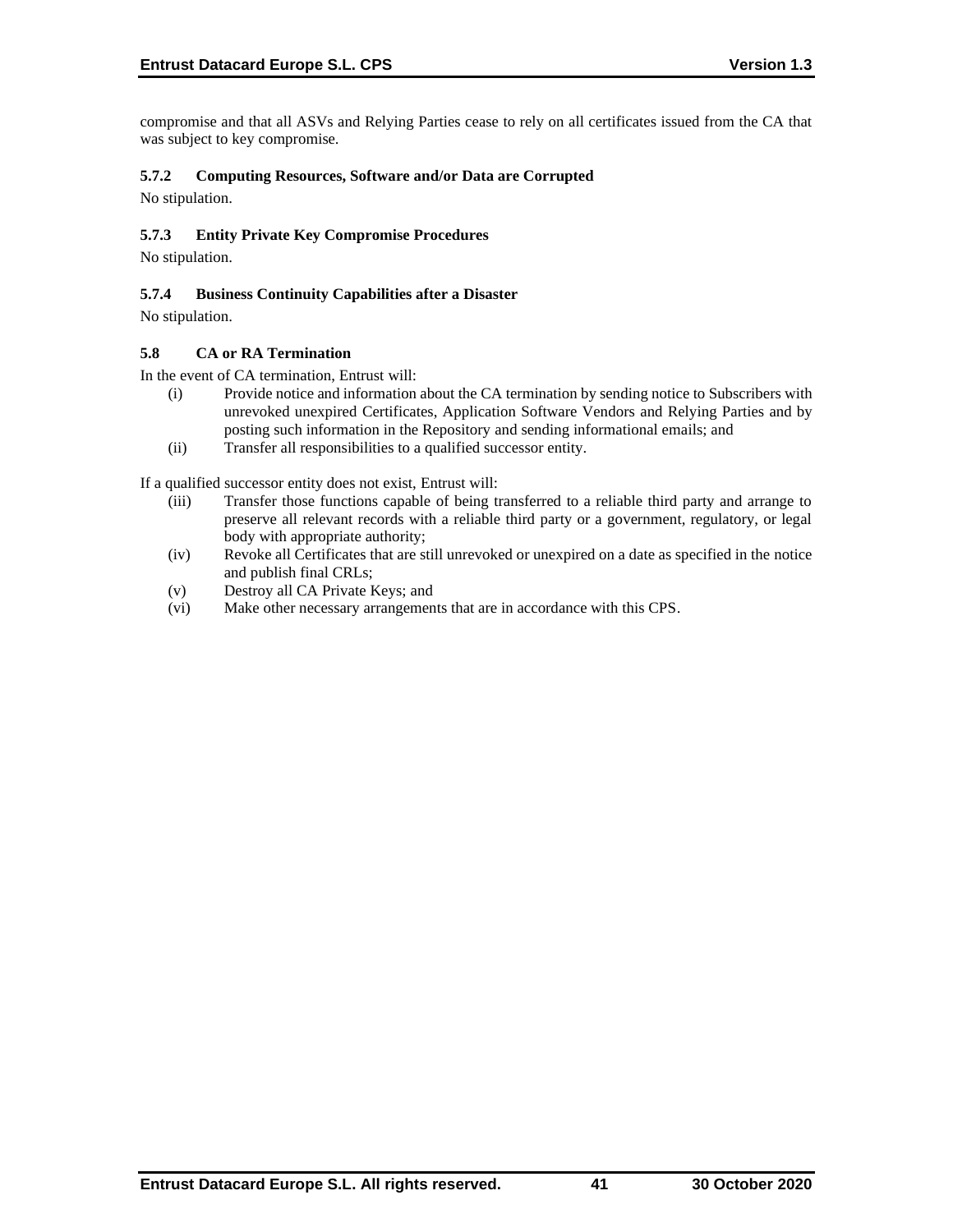## **6. Technical Security Controls**

### **6.1 Key Pair Generation and Installation**

#### **6.1.1 Key Pair Generation**

### **6.1.1.1 CA Key Pair Generation**

The CAs will perform the following when generating a CA Key Pair:

- (i) Prepare and follow a Key Pair generation script;
- (ii) Have a qualified auditor witness the CA Key Pair generation process;
- (iii) Have a qualified auditor issue a report opining that the CA followed its CA Key Pair generation ceremony during its key generation process and the controls to ensure the integrity and confidentiality of the CA Key Pair;
- (iv) Generate the CA Key Pair in a physically secured environment;
- (v) Generate the CA Key Pair using personnel in trusted roles under the principles of multiple person control and split knowledge;
- (vi) Generate the CA Key Pair within cryptographic modules meeting the applicable requirements of §6.2.11;
- (vii) Log its CA Key Pair generation activities; and
- (viii) Maintain effective controls to provide reasonable assurance that the Private Keys was generated and protected in conformance with the procedures described in this CPS and (if applicable) its CA Key Pair generation script.

### CA Administrators

Keys Pairs for CA administrators must be generated and protected on a cryptographic module that meets or exceeds the requirements as defined in §6.2.11. The cryptographic modules are prepared using the software provided by the module vendor. The cryptographic modules are personalized for the administrator by giving the card an identity and a password known by the administrator. The Key Pair is generated by creating the administrator as a user in the CA and performing an enrollment process which is authenticated with the administrator's module password.

## **6.1.1.2 RA Key Pair Generation**

No stipulation.

## **6.1.1.3 Subscriber Key Pair Generation**

The Applicant or Subscriber is required to generate or initiate a new, secure, and cryptographically sound Key Pair to be used in association with the Subscriber's Certificate or Applicant's Certificate Application.

The CA will reject a Certificate request if one or more of the following conditions are met:

- (i) The Key Pair does not meet the requirements set forth in §6.1.5 and/or §6.1.6;
- (ii) There is clear evidence that the specific method used to have generate the Private Key was flawed;
- (iii) The CA is aware of a demonstrated or proven method that exposes the Private Key to compromise;
- (iv) The CA has previously been made aware that the Private Key has suffered a Key Compromise, such as through the provisions of Section 4.9.1.1;
- (v) The CA is aware of a demonstrated or proven method to easily compute the Private Key based on the Public Key (such as a Debian weak key, see https://wiki.debian.org/SSLkeys).

## eIDAS QWAC and PSD2 QWAC

The CA will not generate a Key Pair on behalf of a Subscriber, and will not accept a Certificate request using a Key Pair previously generated by the CA.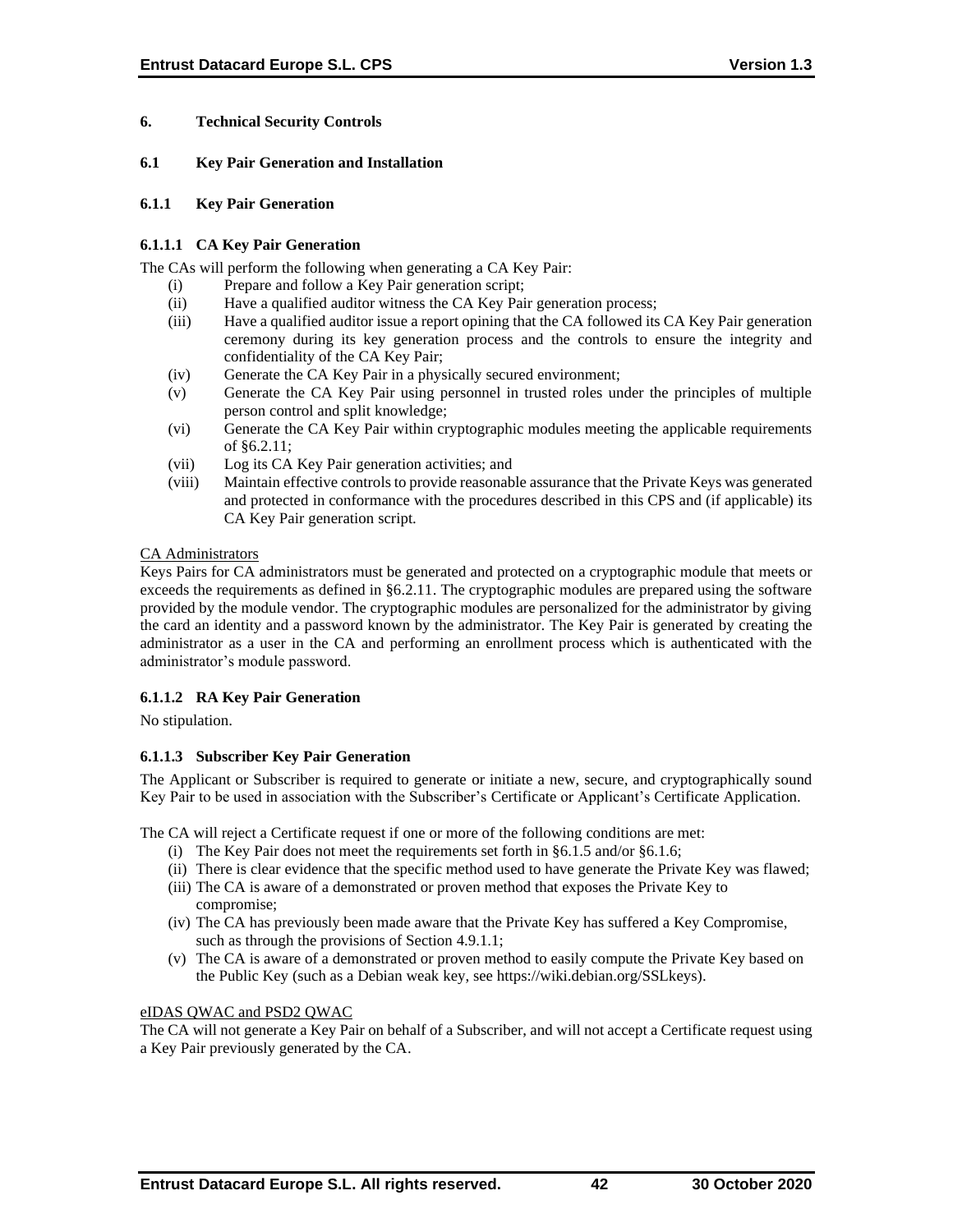### eIDAS QSigC

Subscriber Key Pairs must be generated in a manner that ensures that the Private Key is not known to or accessible by anybody other than the Subscriber or a Subscriber's authorized representative. Subscriber Key Pairs must be generated in a cryptographic module that prevents exportation or duplication and that meets or exceed the requirements as defined in §6.2.11.

### **6.1.2 Private Key Delivery to Subscriber**

If the CA generates the Subscriber's Key Pair, the CA will have a secure process to generate the Key Pair on a secure cryptographic device. The CA will securely store and/or distribute the secure cryptographic device.

### **6.1.3 Public Key Delivery to Certificate Issuer**

The Public Key to be included in a Certificate is delivered to the CA in a signed Certificate Signing Request (CSR) as part of the Certificate Application process. The signature on the CSR will be verified by the CA prior to issuing the Certificate.

### **6.1.4 CA Public Key Delivery to Relying Parties**

The Public-Key Certificate for CAs are made available to Subscribers and Relying parties through inclusion in third party software as distributed by the applicable software manufacturers. The Public Key Certificate for cross certified Subordinate CAs is provided to the Subscriber with the Subscriber certificate.

Public Key Certificates for CAs are also available for download from the Repository.

### **6.1.5 Key Sizes**

For RSA Key Pairs the CA shall ensure that the modulus size, when encoded, is at least 2048 bits, and that the modulus size, in bits, is evenly divisible by 8.

### CA Key Size

For CAs using RSA keys, the key size shall be 2048, 3072 or 4096-bits.

#### Qualified Certificates and PSD2 Certificates

The RSA key sizes supported are 2048, 3072 and 4096-bits.

## **6.1.6 Public Key Parameters Generation and Quality Checking**

For RSA public keys, CAs shall confirm that the value of the public exponent is an odd number equal to 3 or more. Additionally, the public exponent will be in the range between  $2^{16}+1$  and  $2^{256}$ -1. The modulus will also have the following characteristics: an odd number, not the power of a prime, and have no factors smaller than 752.

Should any of the algorithms, or associated parameters, used by the CA or its Subscribers become insufficient for its remaining intended usage then the CA shall inform all Subscribers and Relying Parties with whom the CA has agreement or other form of established relations. The CA will also post this information to make available to other relying parties. Should any of the algorithms, or associated parameters, used by the CA or its Subscribers become insufficient for its remaining intended usage then the CA shall schedule a revocation of any affected certificate.

## **6.1.7 Key Usage Purposes**

Root CA Private Keys must not be used to sign Certificates except in the following cases:

- (i) Self-signed Certificates to represent the Root CA itself;
- (ii) Certificates for Subordinate CAs and Cross Certificates;
- (iii) Certificates for infrastructure purposes (e.g. administrative role certificates, internal CA operational device certificates, and OCSP Response verification Certificates); and
- (iv) Certificates issued solely for the purpose of testing products with Certificates issued by a Root CA.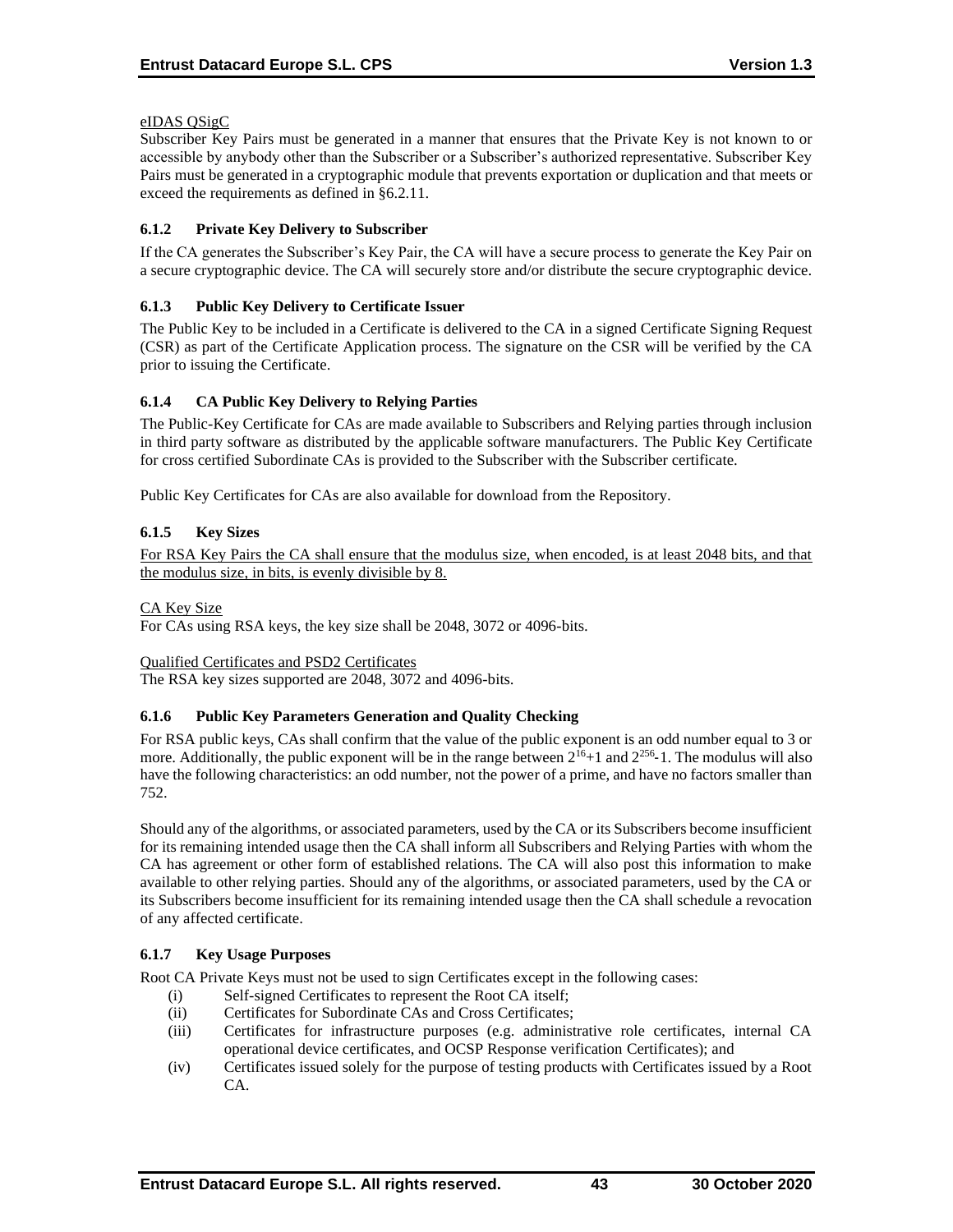### **6.2 Private Key Protection and Cryptographic Module Engineering Controls**

The CAs have implemented physical and logical safeguards to prevent unauthorized Certificate issuance. Protection of the CA Private Key outside the validated system consist of physical security, encryption, or a combination of both, implemented in a manner that prevents disclosure of the CA Private Key. The CA encrypts its Private Key with an algorithm and key-length that are capable of withstanding cryptanalytic attacks for the residual life of the encrypted key.

## **6.2.1 Cryptographic Module Standards and Controls**

#### CA Private Keys

CA Private Keys must be stored and protected on cryptographic modules that meet or exceed the requirements as defined in §6.2.11. Private Keys on cryptographic modules are held in secure facilities under two-person control. RA Private Keys must be stored and protected on cryptographic modules that meet or exceed the requirements defined in §6.2.11.

If the CA generates the Key Pair on behalf of the Subject or Subscriber, the keys will be generated in a confidential process.

### eIDAS QSigC

eIDAS QSigC Private Keys must be generated, stored and protected on a secure cryptographic device that meets or exceeds the requirements defined in §6.2.11.

### **6.2.2 Private Key (N out of M) Multi-person Control**

A minimum of two-person control shall be established on any CA Private Key for all purposes including activation and backup, and may be implemented as a combination of technical and procedural controls. Persons involved in management and use of the CA Private Keys shall be designated as authorized by the CA for this purpose. The names of the parties used for two-person control shall be maintained on a controlled list.

#### **6.2.3 Private Key Escrow**

Entrust does not escrow the CAs' Private Keys.

## **6.2.4 Private Key Backup**

#### CA Private Keys

CA Private Keys shall be backed up under the two-person control used to create the original version of the Private Keys. All copies of the CA Private Key shall be securely protected.

#### Subscriber Private Keys

Subscribers are responsible for protecting the Private Key associated with the Public Key in the Subscriber's Certificate.

# **6.2.5 Private Key Archival**

#### CA Private Keys

Upon retirement of a CA, the Private Keys will be archived securely using hardware cryptographic modules that meet the requirements §6.2.11. The Key Pairs shall not be used unless the CA has been removed from retirement or the keys are required temporarily to validate historical data. Private Keys required for temporary purposes shall be removed from archive for a short period of time.

The archived CA Private Keys will be reviewed on an annual basis. After the minimum period of 5 years, the CA Private Keys may be destroyed according to the requirements in §6.2.10. The CA Private Keys must not be destroyed if they are still required for business or legal purposes.

Third parties will not archive CA Private Keys.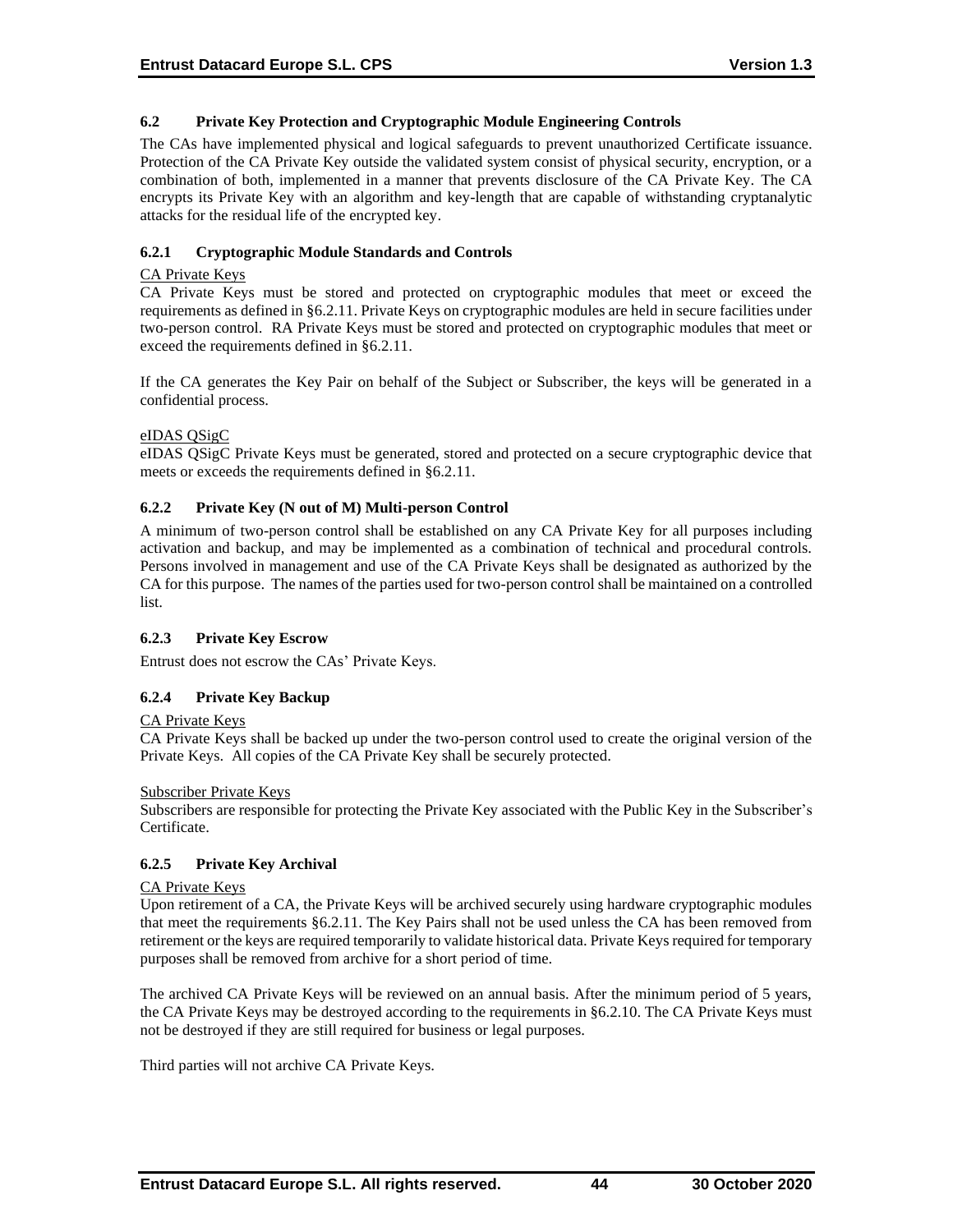## **6.2.6 Private Key Transfer into or from Cryptographic Module**

CA Private Keys shall be generated by and secured in a cryptographic module. In the event that a Private Key is to be transported from one cryptographic module to another, the Private Key must be migrated using the secure methodology supported by the cryptographic module.

If the Private Key of a Subordinate CA is communicated to an unauthorized third party, then the Subordinate CA shall revoke all Certificates corresponding to Private Key.

### **6.2.7 Private Key Storage on Cryptographic Module**

CA Private Keys are stored on a cryptographic module are secured in cryptographic module as defined in §6.2.11.

### **6.2.8 Method of Activating Private Key**

#### CA Private Keys

CA Private Keys shall be activated under two-person control using the methodology provided with the cryptographic module.

#### Subscriber Private Keys

Subscriber Private Keys shall be activated by the Subscriber to meet the requirements of the security software used for their applications. Subscribers shall protect their Private Keys corresponding to the requirements in §9.6.3.

## **6.2.9 Method of Deactivating Private Key**

#### CA Private Keys

CA Private Keys shall be deactivated when the CA is not required for active use. Deactivation of the Private Keys shall be done in accordance with the methodology provided with the cryptographic module.

#### CA Administrators

The administrator's identity is deactivated in the CA and the administrator's Certificate is revoked.

## **6.2.10 Method of Destroying Private Key**

#### CA Private Keys

CA Private Keys destruction will be two-person controlled and may be accomplished by executing a "zeroize" command or by destruction of the cryptographic module. Destruction of CA Private Keys must be authorized by the Policy Authority.

If the CA is removing a cryptographic module from service, then all Private Keys must be removed from the module. If the CA cryptographic module is intended to provide tamper-evident characteristics is removed from service, then the device will be destroyed.

#### CA Administrators

The administrator's Private Key is destroyed by reinitializing the cryptographic module.

## **6.2.11 Cryptographic Module Rating**

#### CA Key Pairs

CA Key Pairs must be generated and protected on a cryptographic module that is compliant to at least FIPS 140-2 Level 3 certification standards.

#### CA Administrators

Key Pairs for CA administrators must be generated and protected on a cryptographic module that is compliant to at least FIPS 140-2 Level 2 certification standards.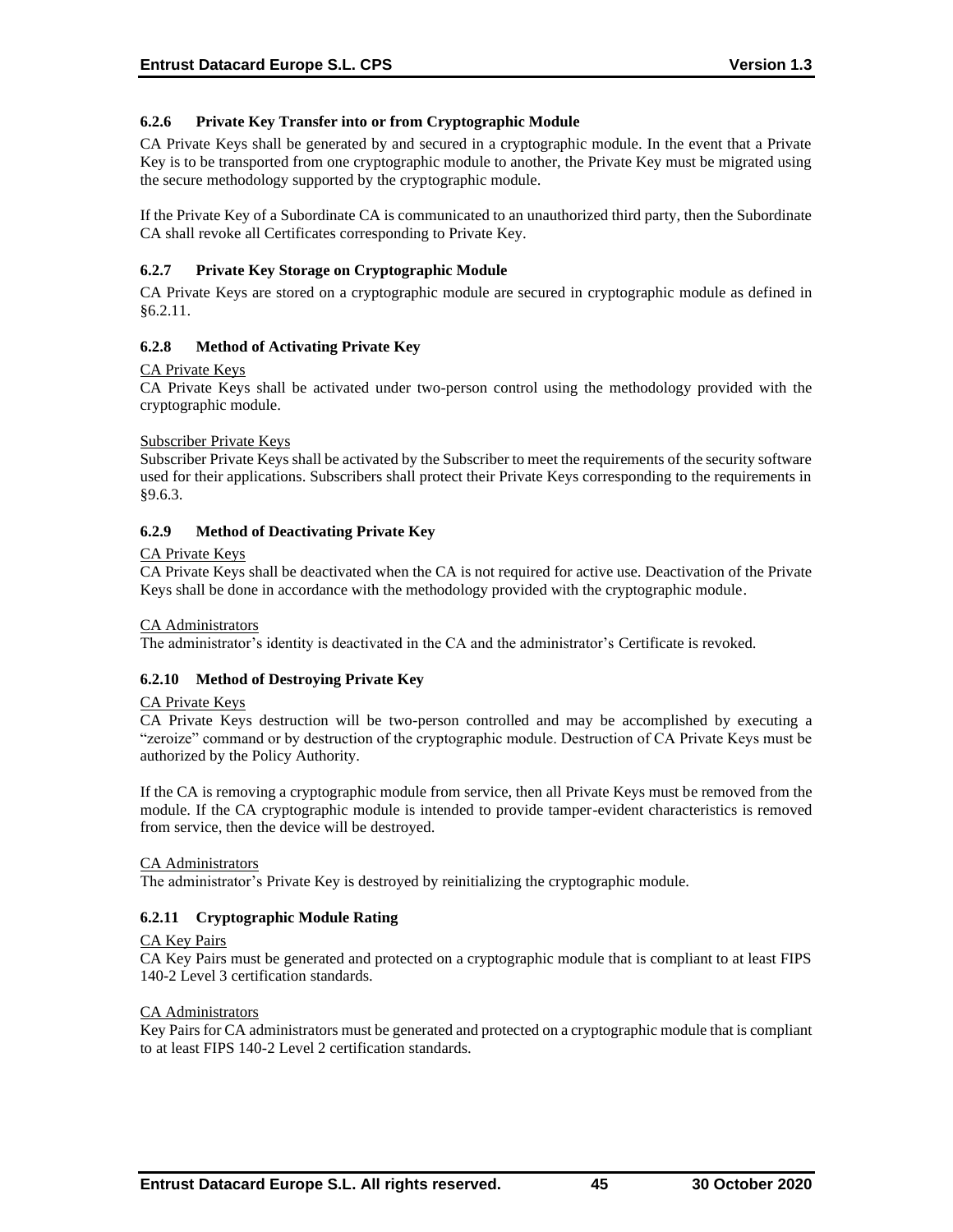### eIDAS QSigC

Key Pairs must be generated and protected on a secure cryptographic device that is compliant to at least Common Criteria EAL 4+ certification standards or equivalent.

#### **6.3 Other Aspects of Key Pair Management**

### **6.3.1 Public Key Archival**

No stipulation.

### **6.3.2 Certificate Operational Periods and Key Pair Usage Periods**

CA Key Pairs

CA 2048-bit RSA Key Pairs may have a validity period expiring no later than 31 December 2030.

### eIDAS QWAC and PSD2 QWAC

eIDAS QWAC and PSD2 QWAC may have a validity period of up to, but no more than, 825-days. Effective 1 September 2020, eIDAS QWAC and PSD2 QWAC may have a validity period of up to, but no more than, 398-days.

#### eIDAS QSealC, PSD2 QSealC and eIDAS QSigC

eIDAS QSealC, PSD2 QSealC and eIDAS QSigC may have a validity period of up to, but no more than, 3 years.

### **6.4 Activation Data**

## **6.4.1 Activation Data Generation and Installation**

No stipulation.

## **6.4.2 Activation Data Protection**

No stipulation.

## **6.4.3 Other Aspects of Activation Data**

No stipulation.

## **6.5 Computer Security Controls**

## **6.5.1 Specific Computer Security Technical Requirements**

The workstations on which the CAs operate are physically secured as described in §5.1. The operating systems on the workstations on which the CAs operate enforce identification and authentication of users. Access to CA software databases and audit trails is restricted as described in this CPS. All operational personnel that are authorized to have access to the CAs are required to use hardware tokens in conjunction with a PIN to gain access to the physical room that contains the CA software being used for such CAs.

The CA enforces multi-factor authentication for all accounts capable of directly causing Certificate issuance.

For Subscriber accounts, the CA has implemented technical controls to restrict Certificate issuance to a limited set of pre-approved domains.

## **6.5.2 Computer Security Rating**

No stipulation.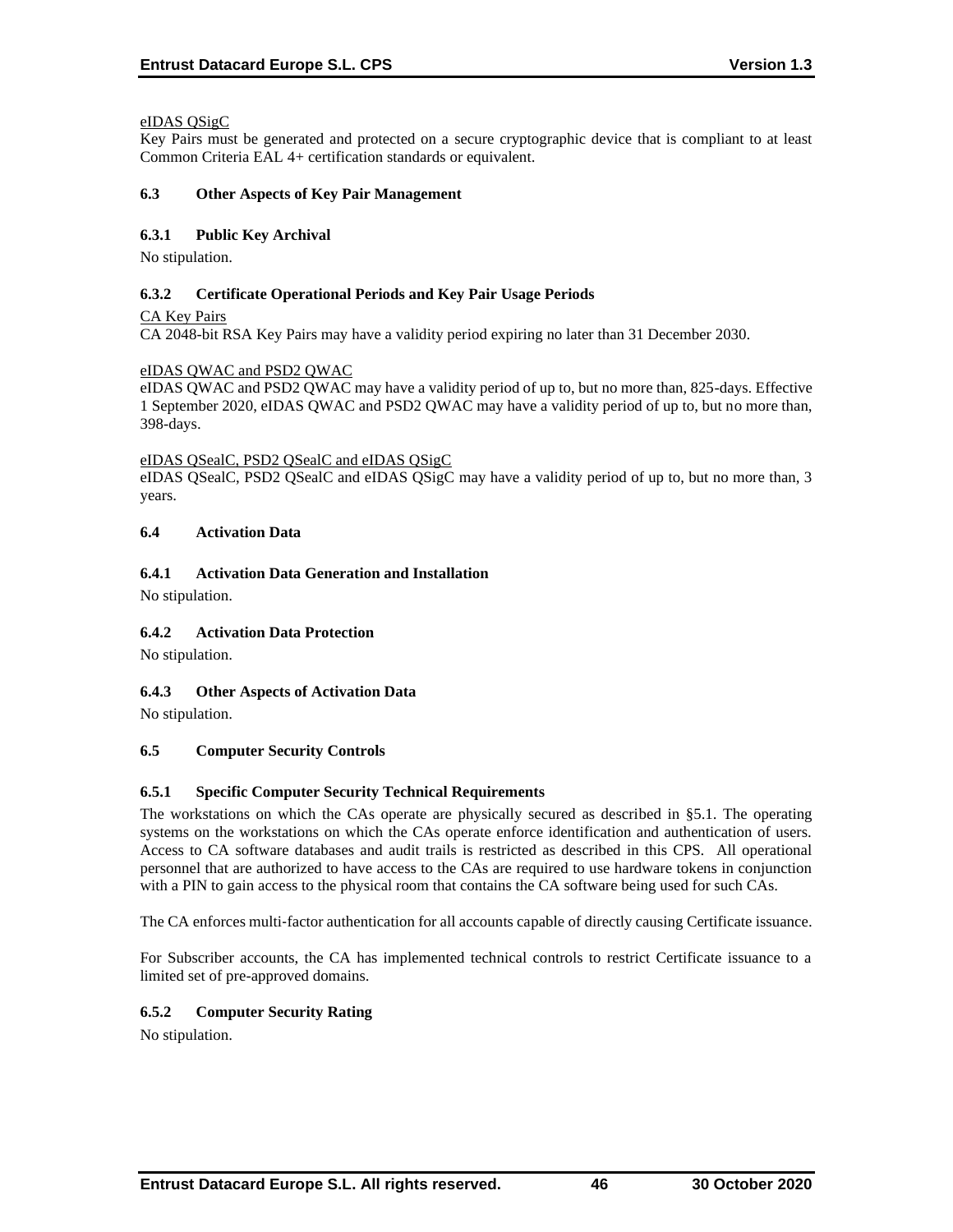### **6.6 Life Cycle Security Controls**

### **6.6.1 System Development Controls**

The CA makes use of Commercial Off The Shelf (COTS) products for the hardware, software, and network components. Systems developed by the CA are deployed in accordance with Entrust software lifecycle development standards.

### **6.6.2 Security Management Controls**

The configuration of the CA system as well as any modifications and upgrades are documented and controlled. Methods of detecting unauthorized modifications to the CA equipment and configuration are in place to ensure the integrity of the security software, firmware, and hardware for correct operation. A formal configuration management methodology is used for installation and ongoing maintenance of Entrust's trusted services and CA systems. Quarterly reviews are performed to confirm compliance to security policies.

When first loaded, the CA software is verified as being that supplied from the vendor, with no modifications, and be the version intended for use.

### **6.6.3 Life Cycle Security Controls**

No stipulation.

### **6.7 Network Security Controls Security Controls**

Remote access to CA application via the Administration software interface is secured.

### **6.8 Time-stamping**

No stipulation.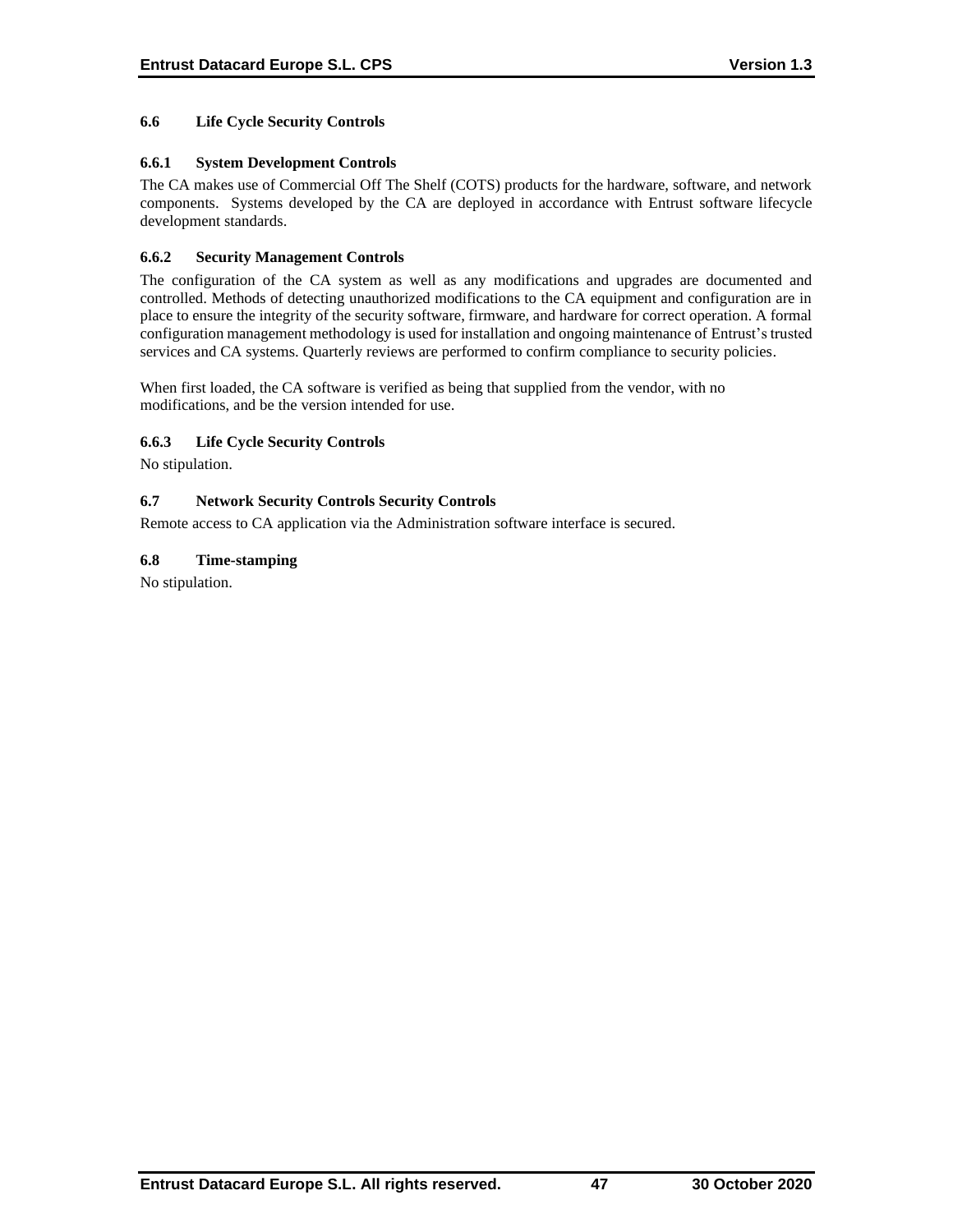## **7. Certificate, CRL and OCSP Profiles**

The profile for the Certificates and Certificate Revocation List (CRL) issued by a CA conform to the specifications contained in the IETF RFC 5280 Internet X.509 PKI Certificate and Certificate Revocation List (CRL) Profile.

### **7.1 Certificate Profile**

CAs issue Certificates in accordance with the X.509 version 3. Certificate profiles for Root CA Certificate, Subordinate CA Certificates, and Subscriber Certificates are described in Appendix A and the sections below.

Certificates have a serial number greater than zero (0) that contains at least 64 unpredictable bits.

### **7.1.1 Version Number**

All Certificates issued by the CAs are X.509 version 3 certificates.

### **7.1.2 Certificate Extensions**

### **7.1.2.1 Root CA Certificate**

Certificate extensions are as set as stipulated in IETF RFC 5280 and in accordance with Appendix A.

### **7.1.2.2 Subordinate CA Certificate**

Certificate extensions are as set as stipulated in IETF RFC 5280 and in accordance with Appendix A.

The extension requirements for extended key usage are:

- (i) Must contain an EKU extension,
- (ii) Must not include the anyExtendedKeyUsage EKU, and
- (iii) Must not include either id-kp-serverAuth, id-kp-emailProtection, id-kp-codeSigning or id-kptimeStamping EKUs in the same certificate.

## **7.1.2.3 Subscriber Certificate**

Certificate extensions are as set as stipulated in IETF RFC 5280 and in accordance with Appendix A.

#### Qualified Certificates

Qualified Certificates shall include qcStatements as required by ETSI EN 319 412-5.

#### PSD2 Certificates

PSD2 Certificates shall include the PSD2 qcStatement as required by ETSI EN 319 495 and include the role of the payment service provider, which maybe one or more of the following:

- (i) account servicing (PSP\_AS);
- (ii) payment initiation (PSP\_PI);
- (iii) account information (PSP\_AI);
- (iv) issuing of card-based payment instruments (PSP\_IC).

## **7.1.2.4 All Certificates**

All other fields and extensions MUST be set in accordance with RFC 5280.

#### **7.1.2.5 Application of RFC 5280**

For purposes of clarification, a precertificate, as described in RFC 6962 (Certificate Transparency), shall not be considered to be a "certificate" subject to the requirements of RFC 5280.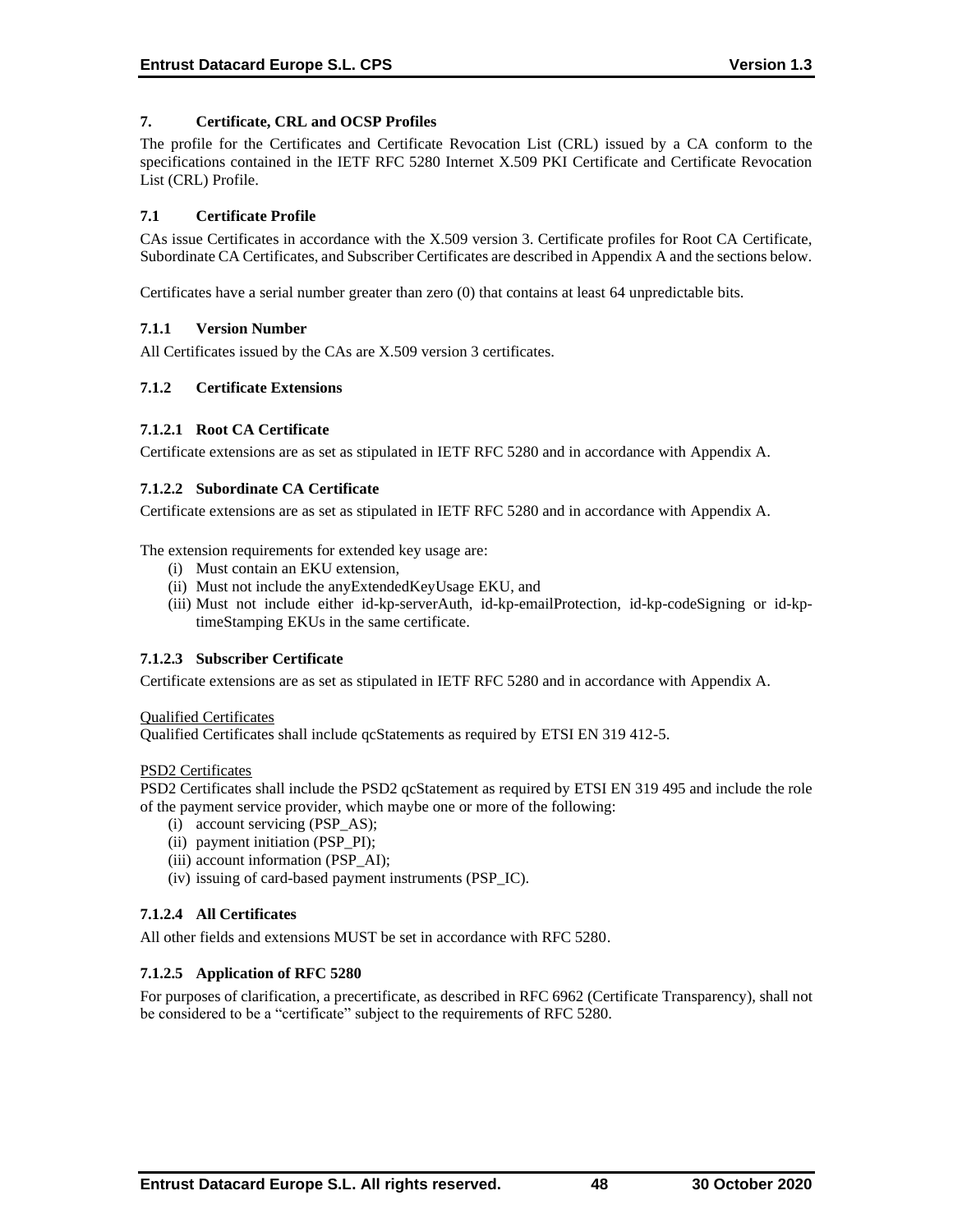## **7.1.3 Algorithm Object Identifiers**

## **7.1.3.1 SubjectPublicKeyInfo**

For RSA, the CA will indicate an RSA key using the rsaEncryption (OID: 1.2.840.113549.1.1.1) algorithm identifier. The parameters must be present and must be explicit NULL.

## **7.1.3.2 SignatureAlgorithmIdentifier**

All objects signed by a CA Private Key must conform to these requirements on the use of the AlgorithmIdentifier or AlgorithmIdentifier-derived type in the context of signatures.

For RSA, the CA must use one of the following signature algorithms and encodings.

- (i) RSASSA-PKCS1-v1\_5 with SHA-256
- (ii) RSASSA-PKCS1-v1\_5 with SHA-384
- (iii) RSASSA-PKCS1-v1\_5 with SHA-512

### **7.1.4 Name Forms**

### **7.1.4.1 Name Encoding**

For every valid Certification Path (as defined by RFC 5280, Section 6) for all Certificate and Subordinate CA Certificate, the following must be met:

- (i) For each Certificate in the Certification Path, the encoded content of the issuer distinguished name field a Certificate shall be byte-for-byte identical with the encoded form of the Subject distinguished name field of the issuing CA certificate.
- (ii) For each CA Certificate in the Certification Path, the encoded content of the Subject distinguished name field of a Certificate shall be byte-for-byte identical among all Certificates whose Subject distinguished names can be compared as equal according to RFC 5280, Section 7.1, and including expired and revoked Certificates

## **7.1.4.2 Subject Information – Subscriber Certificates**

Subject information must meet the requirements stated in Appendix A.

Name forms for Subscriber Certificates are as stipulated in §3.1.1. All other optional attributes must contain information that has been verified by the CA or RA. Optional attributes will not contain only metadata such as '.', '-', and ' ' (i.e. space) characters, and/or any other indication that the value is absent, incomplete, or not applicable.

Entries in the dNSName are in the "preferred name syntax" as specified in IETF RFC 5280 and thus do not contain underscore characters.

#### eIDAS QWAC and PSD2 QWAC

CAs shall not issue a Certificate with a domain name containing a Reserved IP Address or Internal Name

#### **7.1.4.3 Subject Information – Root Certificates and Subordinate CA Certificates**

Subject information must meet the requirements stated in Appendix A.

#### **7.1.5 Name Constraints**

CAs do not support the issuance of technically constrained Subordinate CA Certificates.

#### **7.1.6 Certificate Policy Object Identifier**

## **7.1.6.1 Reserved Certificate Policy Identifiers**

Subscriber Certificates must include one or more of the following reserved Certificate Policy Identifiers, if the CA is asserting the Certificate meets the associated policy: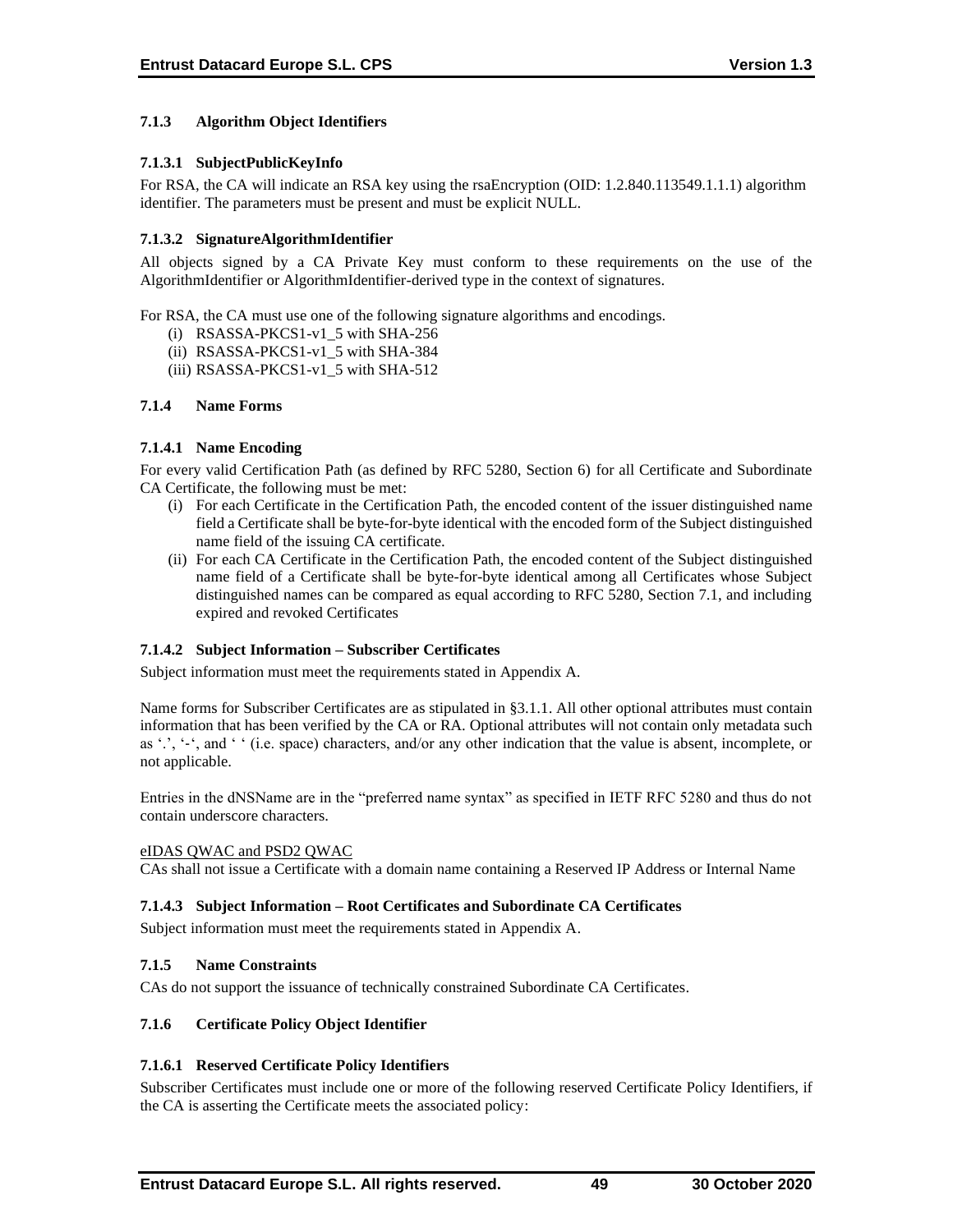| Extended Validation (EV) SSL Certificates        | 2.23.140.1.1     |
|--------------------------------------------------|------------------|
| <b>Qualified Signature Certificates</b>          | 0.4.0.194112.1.0 |
| <b>Oualified Seal Certificates</b>               | 0.4.0.194112.1.1 |
| <b>Qualified Web Authentication Certificates</b> | 0.4.0.194112.1.4 |
| <b>PSD2</b> Certificates                         | 0.4.0.19495.3.1  |

### **7.1.6.2 Root CA Certificates**

Root CA Certificates do not contain the certificate policy object identifiers.

## **7.1.6.3 Subordinate CA Certificates**

### Subordinate CA

Subordinate CA Certificates must include either the "any policy" certificate policy object identifier or one or more explicit certificate policy object identifiers that indicates compliance with a specific certificate policy. Certificate policy object identifiers are listed in §7.1.6.4.

## **7.1.6.4 Subscriber Certificates**

Certificates include one or more of the following certificate policy identifiers:

| Extended Validation (EV) SSL Certificates        | 2.16.840.1.114028.10.1.2    |
|--------------------------------------------------|-----------------------------|
| Document Signing Certificates (AATL)             | 2.16.840.1.114028.10.1.6    |
| <b>Qualified Signature Certificates</b>          | 2.16.840.1.114028.10.1.12.0 |
| <b>Qualified Seal Certificates</b>               | 2.16.840.1.114028.10.1.12.1 |
| <b>Qualified Web Authentication Certificates</b> | 2.16.840.1.114028.10.1.12.4 |
| <b>PSD2</b> Qualified Seal Certificates          | 2.16.840.1.114028.10.1.12.5 |
| PSD2 Qualified Web Authentication Certificates   | 2.16.840.1.114028.10.1.12.6 |
|                                                  |                             |

### **7.1.7 Usage of Policy Constraints Extension**

No stipulation.

## **7.1.8 Policy Qualifiers Syntax and Semantics**

CAs include policy qualifiers in all Subscriber Certificates as stipulated in Appendix A.

## **7.1.9 Processing Semantics for the Critical Certificate Policies Extension**

Certificate policies extension is marked Not Critical

## **7.2 CRL Profile**

The following fields of the X.509 version 2 CRL format are used by the CAs:

- version: set to v2
- signature: identifier of the algorithm used to sign the CRL
- issuer: the full Distinguished Name of the CA issuing the CRL
- this update: time of CRL issuance
- next update: time of next expected CRL update
- revoked Certificates: list of revoked Certificate information

## **7.2.1 Version Number**

No stipulation.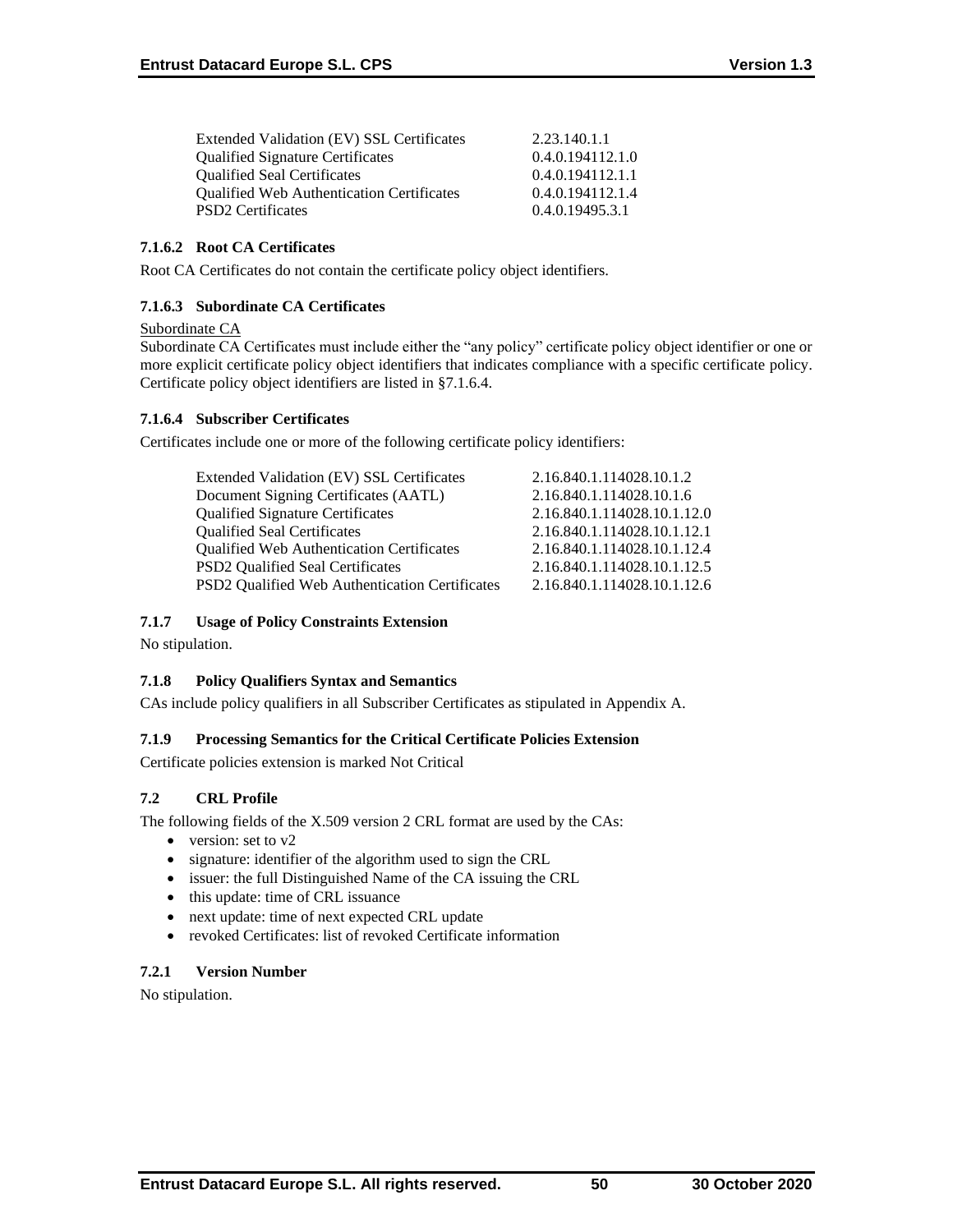## **7.2.2 CRL and CRL Entry Extensions**

#### reasonCode (OID 2.5.29.21)

The CRLReason code extension is used for all revoked Certificates. The CRLReason indicated must not be unspecified (0) or certificateHold (6). This extension must not be marked critical. The most appropriate reason must be selected by the Subscriber or the CA from one the following:

- (i) keyCompromise (1), if the key to the certificate has been or is suspected to be compromised
- (ii) cACompromise (2), if the CA has been or is suspected to be compromised
- (iii) affiliationChanged (3), if verified information in the Certificate has changed and as such the Relying Parties should no longer trust the Certificate
- (iv) superseded (4), if the Certificate has been reissued, rekeys or renewed by another Certificate
- (v) cessationOfOperation (5), if the application or device is no longer in service

## **7.3 OCSP Profile**

The profile for the Online Certificate Status Protocol (OCSP) messages issued by a CA conform to the specifications contained in the IETF RFC 6960 Internet X.509 PKI Online Certificate Status Protocol (OCSP) Profile.

Effective 2020-09-30, if an OCSP response is for a Root CA or Subordinate CA Certificate, including Cross Certificates, and that certificate has been revoked, then the revocationReason field within the RevokedInfo of the CertStatus shall be present.

Effective 2020-09-30, the CRLReason indicated shall contain a value permitted for CRLs, as specified in §7.2.2.

### **7.3.1 Version Number**

No stipulation.

### **7.3.2 OCSP Extensions**

The singleExtensions of an OCSP response shall not contain the reasonCode (OID 2.5.29.21) CRL entry extension.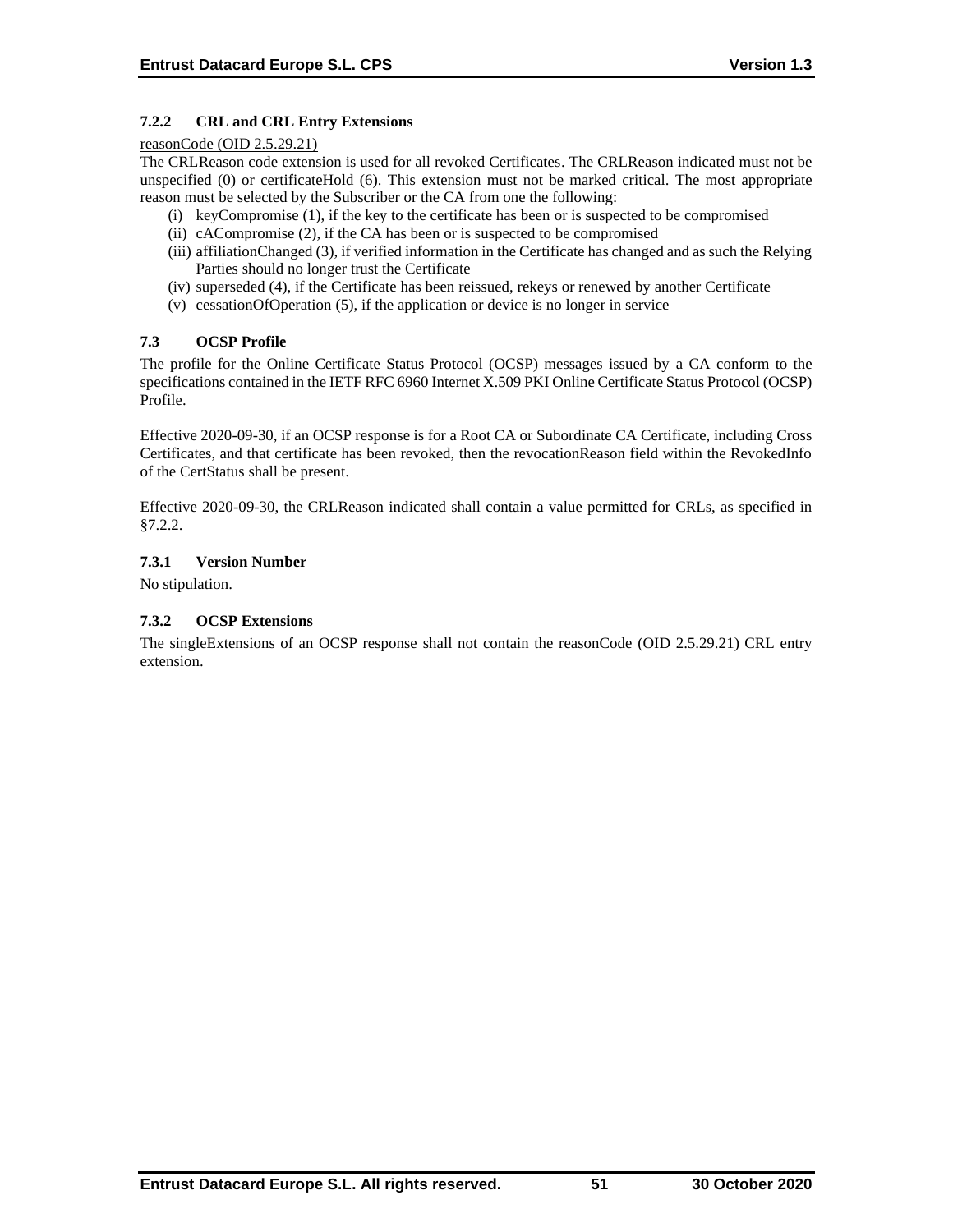### **8. Compliance Audit and Other Assessment**

#### **8.1 Frequency or Circumstances of Assessment**

The CAs and RAs shall be audited for compliance with the practices and procedures set forth in the CPS. The period during which the CA issues Certificates will be divided into an unbroken sequence of audit periods. An audit period will not exceed one year in duration.

### **8.2 Identity/Qualifications of Assessor**

The compliance audit of the CAs shall be performed by an auditor which possesses the following qualifications and skills:

- i. Independence from the subject of the audit;
- ii. Ability to conduct an audit that addresses the criteria of the audit schemes specified in §8.4;
- iii. Employs individuals who have proficiency in examining PKI technology, information security tools and techniques, information technology and security auditing, and the third-party attestation function;
- iv. Performed by a licensed conformity assessment body accredited in accordance with ISO 17065 applying the requirements specified in ETSI EN 319 403;
- v. Bound by law, government regulation, or professional code of ethics; and
- vi. Maintains professional liability/errors and omissions insurance policy limits of at least one million US dollars coverage.

### **8.3 Assessor's Relationship to Assessed Entity**

The certified public accounting firm selected to perform the compliance audit for the CAs and RAs shall be independent from the entity being audited.

#### **8.4 Topics Covered by Assessment**

The compliance audit shall test compliance of the CAs and RAs against the policies and procedures set forth, as applicable in:

- i. This CPS;
- ii. ETSI EN 319 411-2 and related standards documents;
- iii. ETSI TS 119 495 and related standards documents.

### **8.5 Actions Taken as a Result of Deficiency**

Upon receipt of a compliance audit that identifies any deficiencies, the audited CA or RA shall use commercially reasonable efforts to correct any such deficiencies in an expeditious manner.

#### **8.6 Communication of Results**

The results of all compliance audits shall be communicated to the Policy Authority and to any third party entities which are entitled by law or regulation to receive a copy of the audit results.

The results of the most recent compliance audit will be posted within three months from the end of the audit period to the Repository. In the event of a delay greater than three months, the CA will provide an explanatory letter signed by the qualified auditor.

The audit report shall contain at least the following information:

- (i) name of the organization being audited;
- (ii) name and address of the organization performing the audit;
- (iii) the SHA-256 fingerprint of all Roots and Subordinate CA Certificates, including Cross Certificates, that were in-scope of the audit, where the fingerprint uses uppercase letters and does not contain colons, spaces or line feeds;
- (iv) audit criteria, with version number(s), that were used to audit each of the certificates (and associated keys);
- (v) a list of the CA policy documents, with version numbers, referenced during the audit;
- (vi) whether the audit assessed a period of time or a point in time;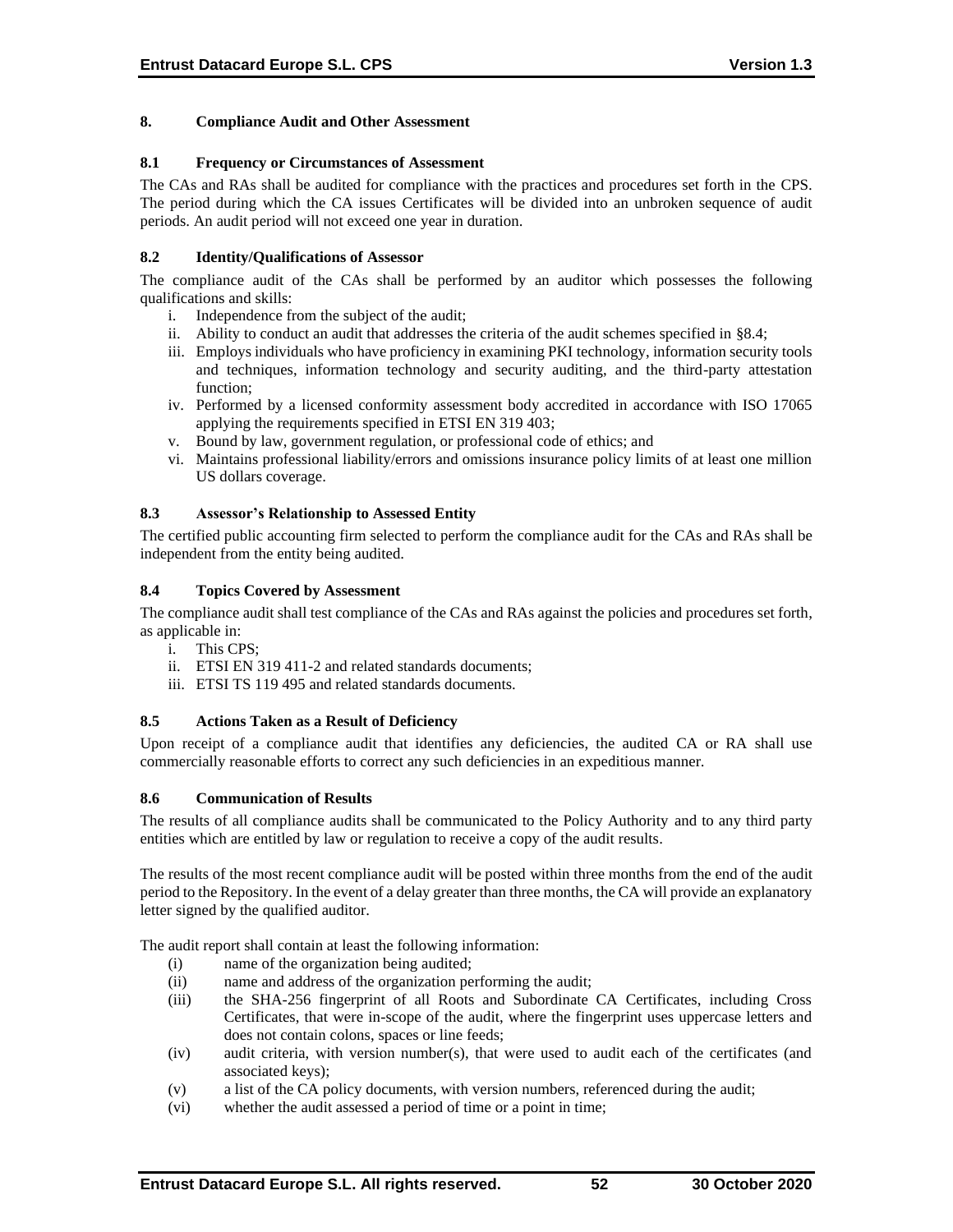- (vii) the start date and end date of the Audit Period, for those that cover a period of time;
- (viii) the point in time date, for those that are for a point in time;
- (ix) the date the report was issued, which will necessarily be after the end date or point in time date;
- (x) (for audits conducted in accordance with any of the ETSI standards) a statement to indicate if the audit was a full audit or a surveillance audit, and which portions of the criteria were applied and evaluated, e.g. DVCP, OVCP, NCP, NCP+, LCP, EVCP, EVCP+, QCP-w, Part 1 (General Requirements), and/or Part 2 (Requirements for Trust Service Providers); and
- (xi) (for audits conducted in accordance with any of the ETSI standards) a statement to indicate that the auditor referenced the applicable CA/Browser Forum criteria, such as this document, and the version used.

The authoritative version of the audit report must be English language, available as a PDF and text searchable for all required information.

### eIDAS QWAC and PSD2 QWAC

The audit results will also be posted to the CA Common Database (i.e., https://ccadb.force.com).

#### **8.7 Self-audits**

### eIDAS QWAC and PSD2 QWAC

The CA will monitor adherences to this CPS, ETSI Guidelines, and the Baseline Requirements and strictly control its service quality by performing self-audits on at least a quarterly basis against a randomly selected sample of the greater of one Certificate or at least three percent of the Certificates issued by it during the period commencing immediately after the previous self-audit sample was taken.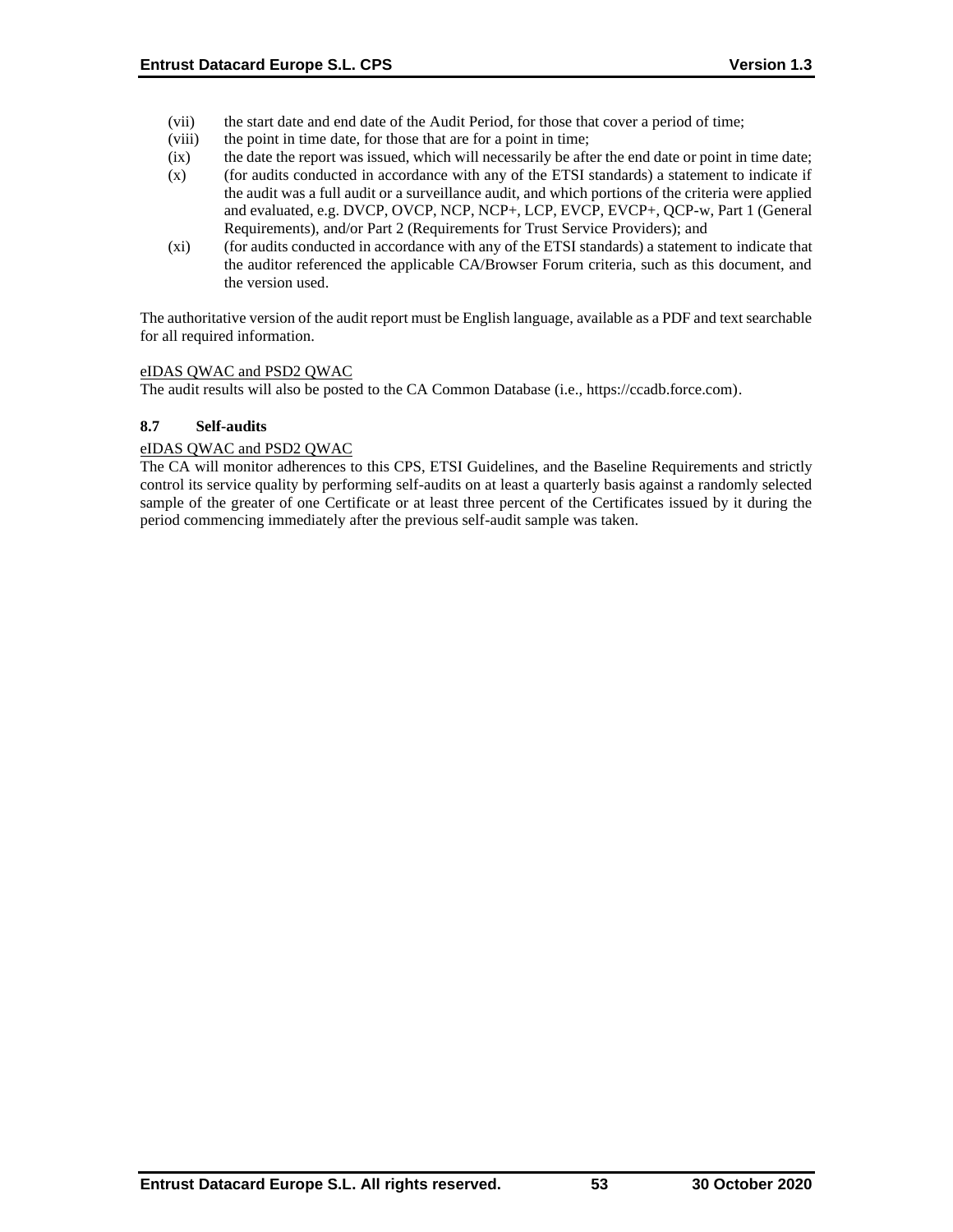### **9. Other Business and Legal Matters**

#### **9.1 Fees**

Unless otherwise set out in a Subscription Agreement, the fees for services provided by Entrust with respect to Certificates are set forth on the websites operated by Entrust. Unless otherwise set out in a Subscription Agreement, these fees are subject to change, and any such changes shall become effective immediately after posting on such websites. The fees for services provided by independent third-party RAs, Resellers and Comarketers in respect to Certificates are set forth on the web sites operated by such RAs, Resellers and Comarketers. These fees are subject to change, and any such changes shall become effective immediately after posting on such web sites.

### **9.1.1 Certificate Issuance or Renewal Fees**

No stipulation.

## **9.1.2 Certificate Access Fees**

No stipulation.

### **9.1.3 Revocation or Status Information Access Fees**

No stipulation.

## **9.1.4 Fees for Other Services**

No stipulation.

### **9.1.5 Refund Policy**

Except for a formal written Entrust refund policy, if any, neither Entrust Datacard nor any RAs operating under the CAs nor any Resellers or Co-Marketers provide any refunds for Certificates or services provided in respect to Certificates.

#### **9.2 Financial Responsibility**

Subscribers and Relying Parties shall be responsible for the financial consequences to such Subscribers, Relying Parties, and to any other persons, entities, or organizations for any transactions in which such Subscribers or Relying Parties participate and which use Certificates or any services provided in respect to Certificates. Entrust makes no representations and gives no warranties or conditions regarding the financial efficacy of any transaction completed utilizing an Certificate or any services provided in respect to Certificates and the Entrust Datacard Group shall have no liability except as explicitly set forth herein in respect to the use of or reliance on an Certificate or any services provided in respect to Certificates.

#### **9.2.1 Insurance Coverage**

Entrust maintains (a) Commercial General Liability insurance with policy limits of at least two million US dollars (US\$2,000,000.00) in coverage; and (b) Professional Liability/Errors and Omissions insurance, with policy limits of at least five million US dollars (US\$5,000,000.00) in coverage. Such insurance policies will be carried with companies rated no less than A- as to Policy Holder's Rating in the current edition of Best's Insurance Guide.

#### **9.2.2 Other Assets**

No stipulation.

#### **9.2.3 Insurance or Warranty Coverage for End-entities**

No stipulation.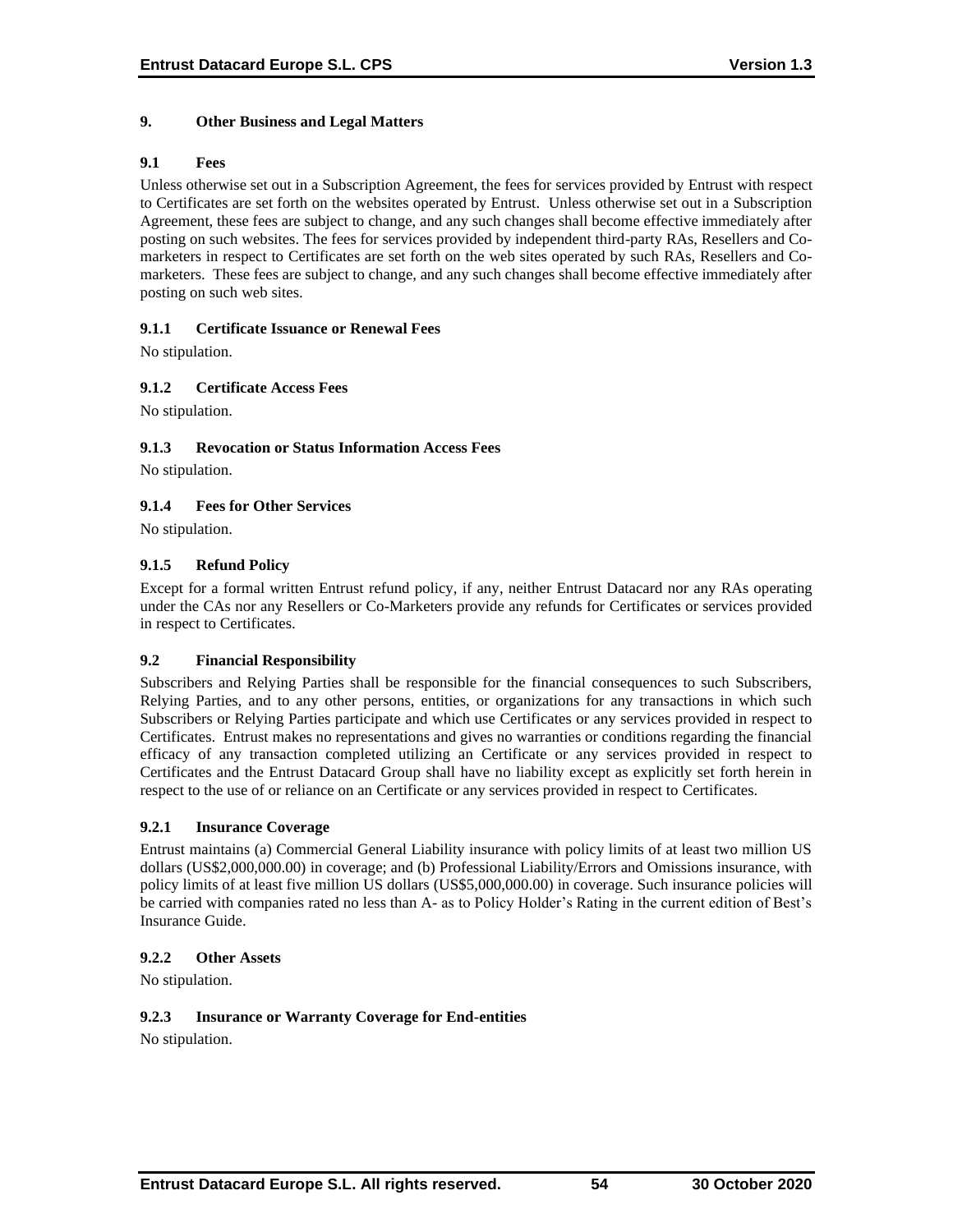## **9.3 Confidentiality of Business Information**

Neither Entrust nor any independent third-party RAs operating under the CAs, nor any Resellers or Co-Marketers shall disclose or sell Applicant or Subscriber names (or other information submitted by an Applicant or Subscriber when applying for a Certificate), except in accordance with this CPS, a Subscription Agreement, or a Relying Party Agreement. Entrust and all independent third-party RAs operating under the CAs, and all Resellers and Co-Marketers shall use a commercially reasonable degree of care to prevent such information from being used or disclosed for purposes other than those set forth in the CPS, a Subscription Agreement, or a Relying Party Agreement. Notwithstanding the foregoing, Applicants and Subscribers acknowledge that some of the information supplied with a Certificate Application is incorporated into Certificates and that Entrust and all independent third-party RAs operating under the CAs, and all Resellers and Co-Marketers shall be entitled to make such information publicly available.

### **9.3.1 Scope of Confidential Information**

Information that is supplied by Applicants, Subscribers, or Relying Parties for the subscription for, use of, or reliance upon an Certificate, and which is not included in the information described in §9.3.2 below, shall be considered to be confidential. Entrust and RAs shall be entitled to disclose such information to any subcontractors or agents that are assisting in the verification of information supplied in Certificate Applications or that are assisting in the operation of the CAs or Entrust RAs. Information considered to be confidential shall not be disclosed unless compelled pursuant to legal, judicial, or administrative proceedings, or otherwise required by law. Entrust and independent third-party RAs shall be entitled to disclose information that is considered to be confidential to legal and financial advisors assisting in connection with any such legal, judicial, administrative, or other proceedings required by law, and to potential acquirers, legal counsel, accountants, banks and financing sources and their advisors in connection with mergers, acquisitions, or reorganizations.

### **9.3.2 Information not with the Scope of Confidential Information**

Information that is included in a Certificate or a Certificate Revocation List, including without limitation personal information, shall not be considered confidential. Information contained in the CPS shall not be considered confidential. Without limiting the foregoing, information that (i) was or becomes known through no fault of Entrust, an independent third-party RA under a CA, a Reseller, or a Co-marketer, (ii) was rightfully known or becomes rightfully known to Entrust, an independent third-party RA under the CA, a Reseller, or a Co-marketer without confidential or proprietary restriction from a source other than the Subscriber, (iii) is independently developed by Entrust, an independent third-party RA under a CA, a Reseller, or a Co-marketer, or (iv) is approved by a Subscriber for disclosure, shall not be considered confidential.

## **9.3.3 Responsibility to Protect Confidential Information**

Entrust's employees, agents, and contractors are responsible for protecting confidential information and are contractually obligated to do so. Entrust systems are configured to protect confidential information.

#### **9.4 Privacy of Personal Information**

## **9.4.1 Privacy Plan**

Entrust follows the policies, statements and practices available at https://www.entrust.com/legalcompliance/privacy ("Privacy Plan") when handling personal information.

## **9.4.2 Information Treated as Private**

Entrust treats all personal information about an individual as personal information in accordance with the Data Protection Plan.

#### **9.4.3 Information not Deemed Private**

Certificates, CRLs, and OCSP and the personal or corporate information appearing in them are not considered confidential information.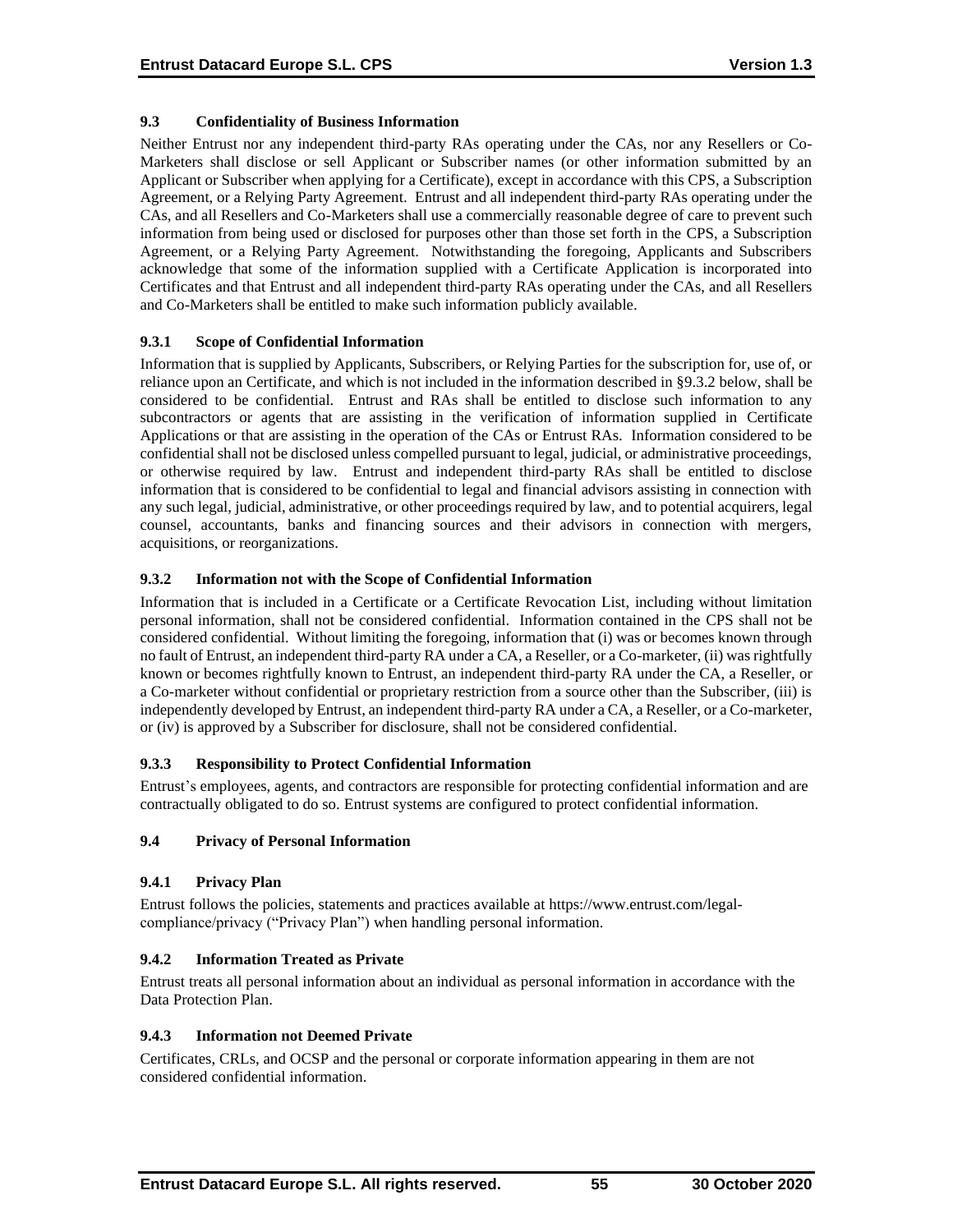## **9.4.4 Responsibility to Protect Private Information**

Entrust personnel are required to protect personal information in accordance with the Data Protection Policy.

### **9.4.5 Notice and Consent to Use Private Information**

Unless otherwise stated in the CPS, Data Protection Plan or other agreement (such as a Subscription Agreement or Relying Party Agreement), personal information will not be used without the consent of the subject of such personal information. Notwithstanding the foregoing, personal information contained in a Certificate may be published in online public repositories and all Subscribers consent to the global transfer of any personal data contained in the Certificate.

### **9.4.6 Disclosure Pursuant to Judicial or Administrative Process**

Entrust, independent third-party RAs under a CA, Resellers, and Co-marketers shall have the right to release information that is considered to be personal and/ or confidential to law enforcement officials in compliance with applicable law.

Entrust, independent third-party RAs under a CA, Resellers, and Co-marketers may disclose information that is considered confidential during the course of any arbitration, litigation, or any other legal, judicial, or administrative proceeding relating to such information. Any such disclosures shall be permissible provided that Entrust, the independent third-party RA, Reseller, or Co-marketer uses commercially reasonable efforts to obtain a court-entered protective order restricting the use and disclosure of any such information to the extent reasonably required for the purposes of such arbitration, litigation, or any other legal, judicial, or administrative proceeding.

### **9.4.7 Other Information Disclosure Circumstances**

Entrust, independent third-party RAs under a CA, Resellers, and Co-marketers may disclose information provided to Entrust, such RA, Reseller or Co-marketer, by an Applicant, a Subscriber, or a Relying Party upon request of such Applicant, Subscriber, or Relying Party.

If a Certificate is revoked by a CA, a serial number will be included in the Certificate Revocation List entry for the revoked Certificate.

## **9.5 Intellectual Property Rights**

Entrust retains all right, title, and interest (including all intellectual property rights), in, to and under all Certificates, except for any information that is supplied by an Applicant or a Subscriber and that is included in an Certificate, which information shall remain the property of the Applicant or Subscriber. All Applicants and Subscribers grant to Entrust and any RAs operating under the CAs a non-exclusive, worldwide, paid-up, royalty-free license to use, copy, modify, publicly display, and distribute such information, by any and all means and through any and all media whether now known or hereafter devised for the purposes contemplated under the CPS, the Subscriber's Subscription Agreement, and any Relying Party Agreements. Entrust and any RAs operating under the CAs shall be entitled to transfer, convey, or assign this license in conjunction with any transfer, conveyance, or assignment as contemplated in §9.16.2. Entrust grants to Subscribers and Relying Parties a non-exclusive, non-transferable license to use, copy, and distribute Certificates, subject to such Certificates being used as contemplated under the CPS, the Subscriber's Subscription Agreement, and any Relying Party Agreements, and further provided that such Certificates are reproduced fully and accurately and are not published in any publicly available database, repository, or directory without the express written permission of Entrust. Except as expressly set forth herein, no other right is or shall be deemed to be granted, whether by implication, estoppel, inference or otherwise. Subject to availability, Entrust may in its discretion make copies of one or more Subordinate CA Certificate(s) available to Subscribers for use solely with the Certificate issued to such Subscribers. Entrust retains all right, title, and interest (including all intellectual property rights), in, to and under the Subordinate CA Certificate(s).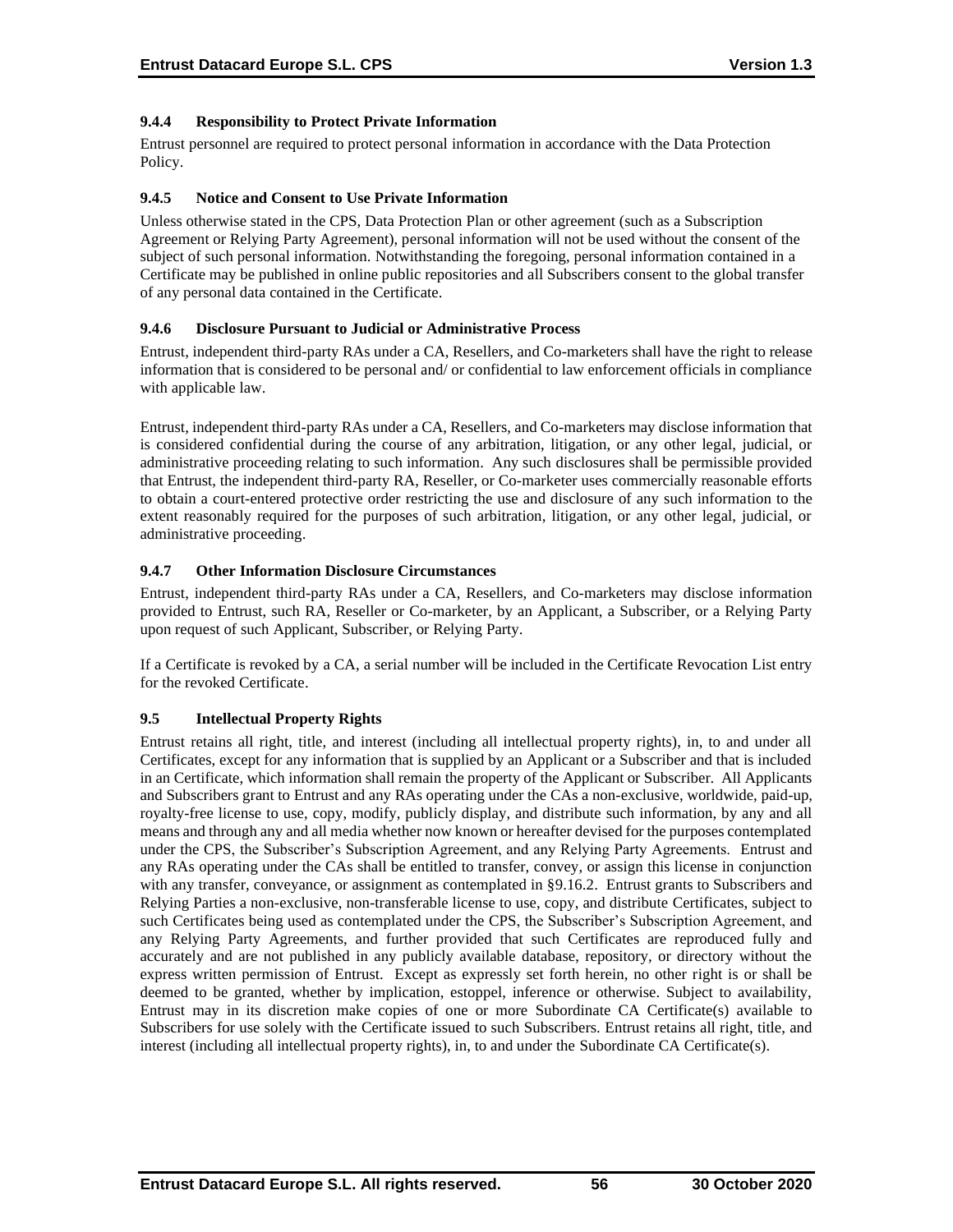Entrust grants permission to reproduce the CPS provided that (i) the copyright notice on the first page of this CPS is retained on any copies of the CPS, and (ii) the CPS is reproduced fully and accurately. Entrust retains all right, title, and interest (including all intellectual property rights), in, to and under the CPS.

Unless otherwise set out in a Subscription Agreement, in no event shall the Entrust Group be liable to any Applicants, Subscribers, or Relying Parties or any other third parties for any losses, costs, liabilities, expenses, damages, claims, or settlement amounts arising from or relating to claims of infringement, misappropriation, dilution, unfair competition, or any other violation of any patent, trademark, copyright, trade secret, or any other intellectual property or any other right of person, entity, or organization in any jurisdiction arising from or relating to any Certificate or arising from or relating to any services provided in relation to any Certificate.

### **9.6 Representation and Warranties**

### **9.6.1 CA Representations and Warranties**

A CA shall:

- (i) provide CA services in accordance with the terms and conditions of the CPS;
- (ii) upon receipt of a request from an RA operating under such CA, issue an Certificate in accordance with the terms and conditions of the CPS;
- (iii) make available Certificate revocation information by issuing Certificates and by issuing and making available Certificate CRLs in an Repository in accordance with the terms and conditions of the CPS;
- (iv) issue and publish Certificate CRLs on a regular schedule in accordance with the terms and conditions of the CPS; and
- (v) upon receipt of a revocation request from an RA operating under such CA, revoke the specified Certificate in accordance with the terms and conditions of the CPS.

In operating the CAs, Entrust may use one or more representatives or agents to perform its obligations under the CPS, any Subscription Agreements, or any Relying Party Agreements, provided that Entrust shall remain responsible for its performance.

#### **9.6.1.1 Warranties and Limitations on Warranties**

Entrust makes the following limited warranties to Subscribers with respect to the operation of the CAs:

- (i) CAs shall provide Repository services consistent with the practices and procedures set forth in this CPS;
- (ii) CAs shall perform Certificate issuance consistent with the procedures set forth in this CPS; and
- (iii) CAs shall provide revocation services consistent with the procedures set forth in this CPS.

Notwithstanding the foregoing, in no event does the Entrust Group make any representations, or provide any warranties, or conditions to any Applicants, Subscribers, Relying Parties, or any other persons, entities, or organizations with respect to (i) the techniques used in the generation and storage of the Private Key corresponding to the Public Key in an Certificate, including, whether such Private Key has been Compromised or was generated using sound cryptographic techniques, (ii) the reliability of any cryptographic techniques or methods used in conducting any act, transaction, or process involving or utilizing an Certificate, (iii) any software whatsoever, or (iv) non-repudiation of any Certificate or any transaction facilitated through the use of an Certificate, since such determination is a matter of applicable law.

Applicants, Subscribers, and Relying Parties acknowledge and agree that operations in relation to Certificates and Certificate Applications are dependent on the transmission of information over communication infrastructures such as, without limitation, the Internet, telephone and telecommunications lines and networks, servers, firewalls, proxies, routers, switches, and bridges ("Telecommunication Equipment") and that this Telecommunication Equipment is not under the control of Entrust. The Entrust Group shall not be liable for any error, failure, delay, interruption, defect, or corruption in relation to a Certificate, a Certificate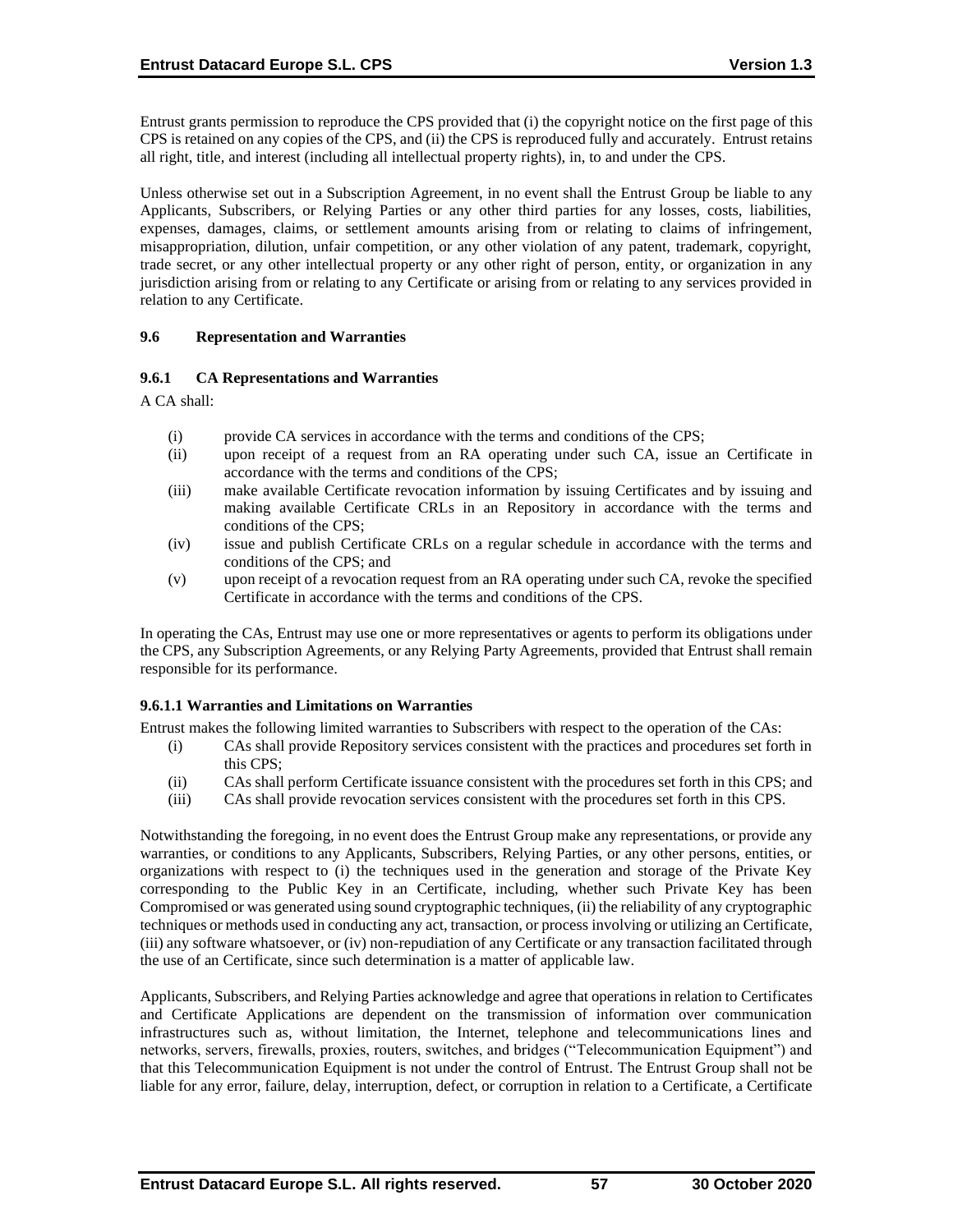CRL, OCSP message, or a Certificate Application to the extent that such error, failure, delay, interruption, defect, or corruption is caused by such Telecommunication Equipment.

### **9.6.2 RA Representations and Warranties**

RAs operating under a CA shall:

- (i) receive Certificate Applications in accordance with the terms and conditions of the CPS;
- (ii) perform, log and secure verification of information submitted by Applicants when applying for Certificates, and if such verification is successful, submit a request to a CA for the issuance of a Certificate, all in accordance with the terms and conditions of the CPS;
- (iii) receive and verify requests from Subscribers for the revocation of Certificates, and if the verification of a revocation request is successful, submit a request to a CA for the revocation of such Certificate, all in accordance with the terms and conditions of the CPS;
- (iv) notify Subscribers, in accordance with the terms and conditions of the CPS, that an Certificate has been issued to them; and
- (v) notify Subscribers, in accordance with the terms and conditions of the CPS that and Certificate issued to them has been revoked or will soon expire.

Entrust may use one or more representatives or agents to perform its obligations in respect of an Entrust RA under the CPS, any Subscription Agreements, or any Relying Party Agreements, provided that Entrust shall remain responsible for the performance of such representatives or agents under the CPS, any Subscription Agreements, or any Relying Party Agreements. Entrust may appoint independent third parties to act as RAs under a CA. Such independent third-party RAs shall be responsible for their performance under the CPS, any Subscription Agreements, or any Relying Party Agreements. Entrust shall not be responsible for the performance of such independent third-party RAs. Independent third-party RAs may use one or more representatives or agents to perform their obligations when acting as an RA under a CA. Independent thirdparty RAs shall remain responsible for the performance of such representatives or agents under the CPS, any Subscription Agreements, or any Relying Party Agreements. Entrust may appoint Resellers and Comarketers for (i) Certificates, and (ii) services provided in respect to Certificates. Such Resellers and Comarketers shall be responsible for their performance under the CPS, any Subscription Agreements, or any Relying Party Agreements. Entrust shall not be responsible for the performance of any such Resellers and Co-marketers. Resellers and Co-marketers may use one or more representatives or agents to perform their obligations under the CPS, any Subscription Agreements, or any Relying Party Agreements. Resellers and Co-marketers shall remain responsible for the performance of such representatives or agents under the CPS, any Subscription Agreements, or any Relying Party Agreements. Independent third-party RAs, Resellers, and Co-marketers shall be entitled to receive all of the benefit of all (i) disclaimers of representations, warranties, and conditions, (ii) limitations of liability, (iii) representations and warranties from Applicants, Subscribers, and Relying Parties, and (iv) indemnities from Applicants, Subscribers, and Relying Parties, set forth in this CPS, any Subscription Agreements, and any Relying Party Agreements.

The same liability provisions that apply in §9.6.1 with respect to the CAs shall apply with respect to RAs.

## **9.6.3 Subscriber representations and Warranties**

As a condition of having any Certificate issued to or for Subscriber, each Subscriber (in this section, "Subscriber" includes "Applicant" when referring to any time prior to issuance of the Certificate) makes, on its own behalf and if applicable on behalf of its principal or agent under a subcontractor or hosting service relationship, the following representations, commitments, affirmations and warranties for the benefit of Certificate Beneficiaries, Entrust and any of Entrust's Affiliates that will issue Certificates to or for Subscriber:

**9.6.3.1** If Subscriber is applying for a Certificate to be issued to or for another Person, such Person has authorized Subscriber to act on its behalf, including to request Certificates on behalf of such Person, and to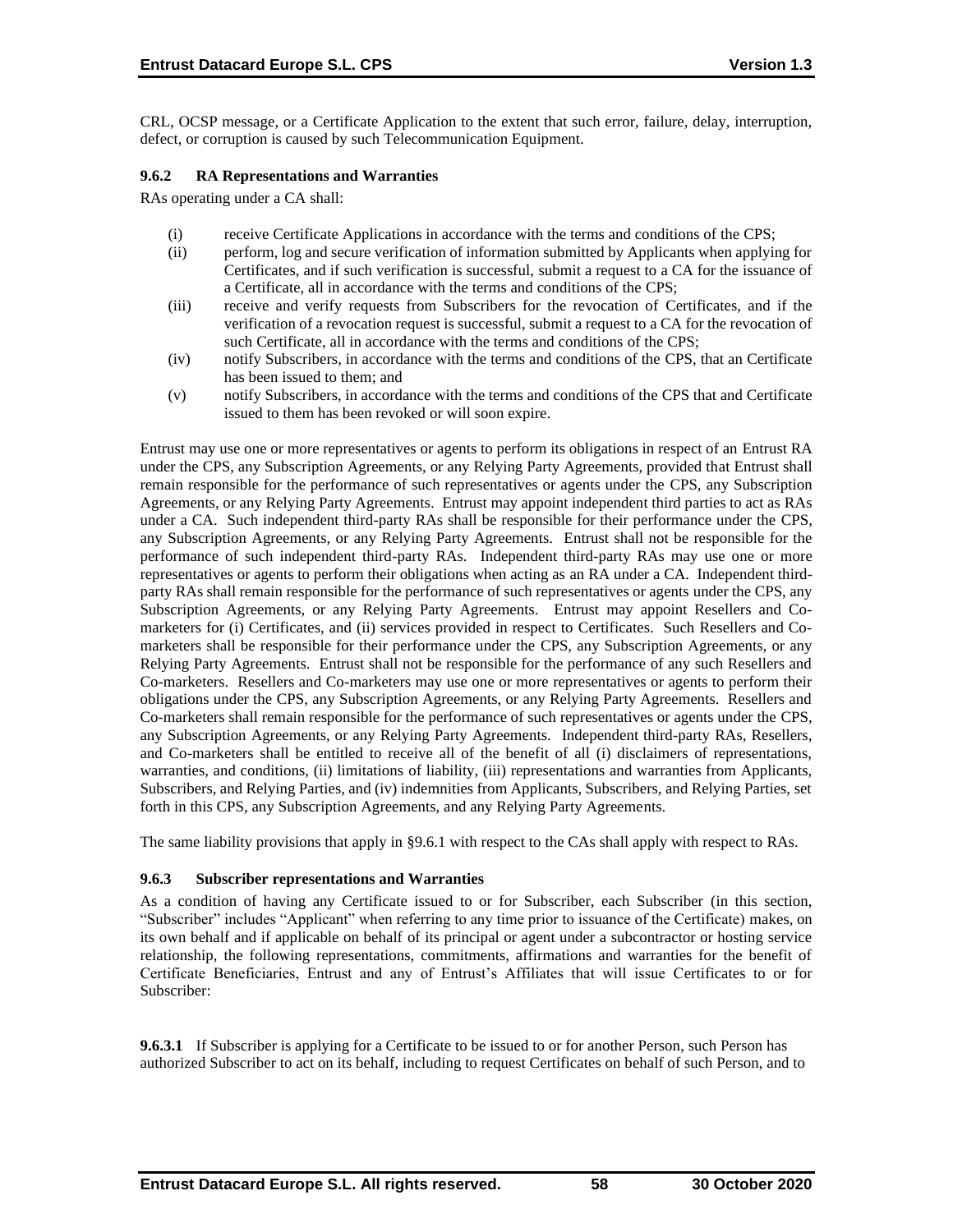make the representations, commitments, affirmations and warranties in this §9.6.3 on behalf of such Person as well as on Subscriber's own behalf.

**9.6.3.2** Subscriber will generate (in a cryptographic module if and as required in the CPS) a new, secure, and cryptographically sound key pair to be used in association with the Certificate. For clarity, Key Pairs for eIDAS QSigC are required to be generated in a cryptographic module that prevents exportation or duplication and that meets or exceed the requirements as defined in §6.2.11.

**9.6.3.3** All information provided, and all representations made, at all times, by Subscriber in relation to any Certificate Services, including in the Certificate request and otherwise in connection with Certificate issuance, are and will be complete, correct and accurate, including that any legal entity Subject legally exists as a valid entity in the jurisdiction of incorporation or registration specified in the Certificate (and such information and representations will be promptly updated from time to time as necessary to maintain such completeness, correctness and accuracy), and does not infringe, misappropriate, dilute, unfairly compete with, or otherwise violate the intellectual property, or other rights of any person, entity, or organization in any jurisdiction. For clarity, in submitting any request for a Certificate using pre-qualified information, a Subscriber is deemed to be making anew the representations, commitments, affirmations and warranties set out in this §9.6.3, and Entrust will have no obligation to issue any Certificate containing prequalified information if such information is subsequently found to have changed or to be in any way inaccurate, incorrect, or misleading.

**9.6.3.4** The private key corresponding to the public key submitted to Entrust with the Certificate request was created using sound cryptographic techniques and all reasonable measures have been taken to, at all times, assure control of, keep confidential, properly protect, and prohibit unauthorized use of, the private key (and any associated access or activation data or device, e.g., password or token).

**9.6.3.5** Any device storing private keys will be operated and maintained in a secure manner.

**9.6.3.6** A Certificate will not be installed or used until Subscriber has reviewed and verified that the content of the Certificate is accurate and correct.

**9.6.3.7** In the case of all eIDAS QWACs and PSD2 QWACs, the Certificate will be installed only on servers that are accessible at the domain name (subjectAltName(s)) listed in the Certificate.

**9.6.3.8** Certificates and the private key corresponding to the public key listed in such Certificate will only be used in compliance with all applicable laws and solely for authorized company business in accordance with the Agreement, and will only be used on behalf of the organization listed as the Subject in such Certificates.

**9.6.3.9** The contents of Certificates will not be improperly modified.

**9.6.3.10** Subscriber will notify Entrust, cease all use of the Certificate and the private key corresponding to the public key in the Certificate, and request the revocation of the Certificate,

9.6.3.10.1 promptly, if any information included in the Certificate or the application for a Certificate changes, is or becomes incorrect or inaccurate, or if any change in any circumstances would make the information in the Certificate misleading.

9.6.3.10.2 immediately, if there is any actual or suspected loss, theft, misuse or compromise of the private key (or key activation data) corresponding to the public key in the Certificate, including if the value of the private key has been disclosed to an unauthorized person or an unauthorized person has had access to it ("Key Compromise"), or if control over the private key has been lost for other reasons.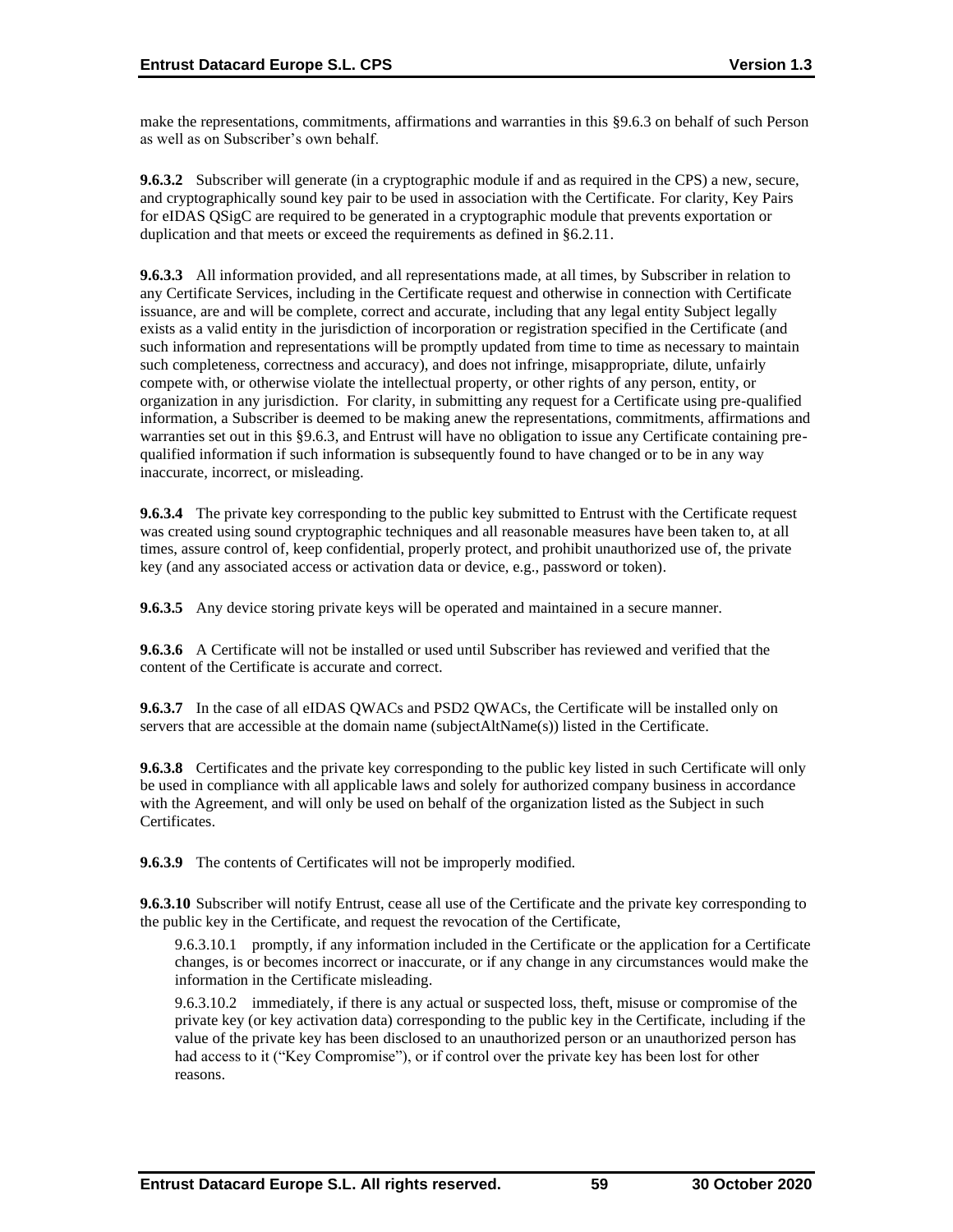**9.6.3.11** Subscriber will promptly cease all use of the Certificate and the private key corresponding to the public key in such Certificate, and will remove such Certificate from the device(s) and/or software in which it was installed, upon expiration or revocation of such Certificate.

**9.6.3.12** Subscriber will immediately respond to Entrust's instructions concerning any Key Compromise or misuse or suspected misuse of a Certificate.

**9.6.3.13** Subscriber acknowledges and agrees that Entrust is entitled to revoke a Certificate immediately if:

9.6.3.13.1 Customer breaches this Agreement.

9.6.3.13.2 Entrust discovers that there has been a Key Compromise of the Certificate's private key.

9.6.3.13.3 Entrust discovers that a Certificate is being used to enable criminal activities, including phishing attacks, fraud and/or the distribution of Suspect Code.

9.6.3.13.4 Entrust discovers that a Certificate or the private key corresponding to the public key in the Certificate has been used to digitally sign Suspect Code.

**9.6.3.14** Where the Subject named in the Certificate(s) is a separate entity from the Subscriber, the Subject has authorized the inclusion of the Subject's information in the Certificate.

**9.6.3.15** Subscriber owns, controls, or has the exclusive right to use the domain name or email address listed in Certificate.

**9.6.3.16** Subscriber acknowledges and agrees that Entrust is entitled to modify the Agreement when necessary to comply with any changes in Industry Standards.

**9.6.3.17** Subscriber will use appropriate judgment about whether it is appropriate, given the level of security and trust provided by Certificate, to use the Certificate in any given circumstance.

**9.6.3.18** In addition, in the case of Qualified Certificates and PSD2 Certificates,

9.6.3.18.1 Subscriber will comply with any requirements in the CPS for it to use a secure cryptographic device, and if so required:

9.6.3.18.1.1 the Subject's private key(s) will only be used for cryptographic functions within the secure cryptographic device.

9.6.3.18.1.2 if the Subject's keys are generated under control of the Subscriber or Subject, the Subject's keys will be generated within the secure cryptographic device.

9.6.3.18.2 Subscriber consents to Entrust's keeping of a record of information used in registration, subject device provision, including whether this is to the Subscriber or to the Subject where they differ, and any subsequent revocation, the identity and any specific attributes placed in the Certificate, and the passing of this information to third parties under the same conditions as required by Industry Standards in the case of Entrust terminating its services.

9.6.3.18.3 Subscriber requires the publication of the Certificate in the manner and in accordance with the conditions set out in the CPS and will obtain, where applicable, the Subject's consent to such publication.

9.6.3.18.4 The private key and corresponding public key associated with the Certificate will only be used in accordance with the limitations notified to the Subscriber, including in the CPS.

9.6.3.18.5 If the Subscriber or Subject generates the Subject's keys:

9.6.3.18.5.1 the Subject keys will be generated using an algorithm as specified in the Industry Standards for the uses of the certified key as identified in the CPS.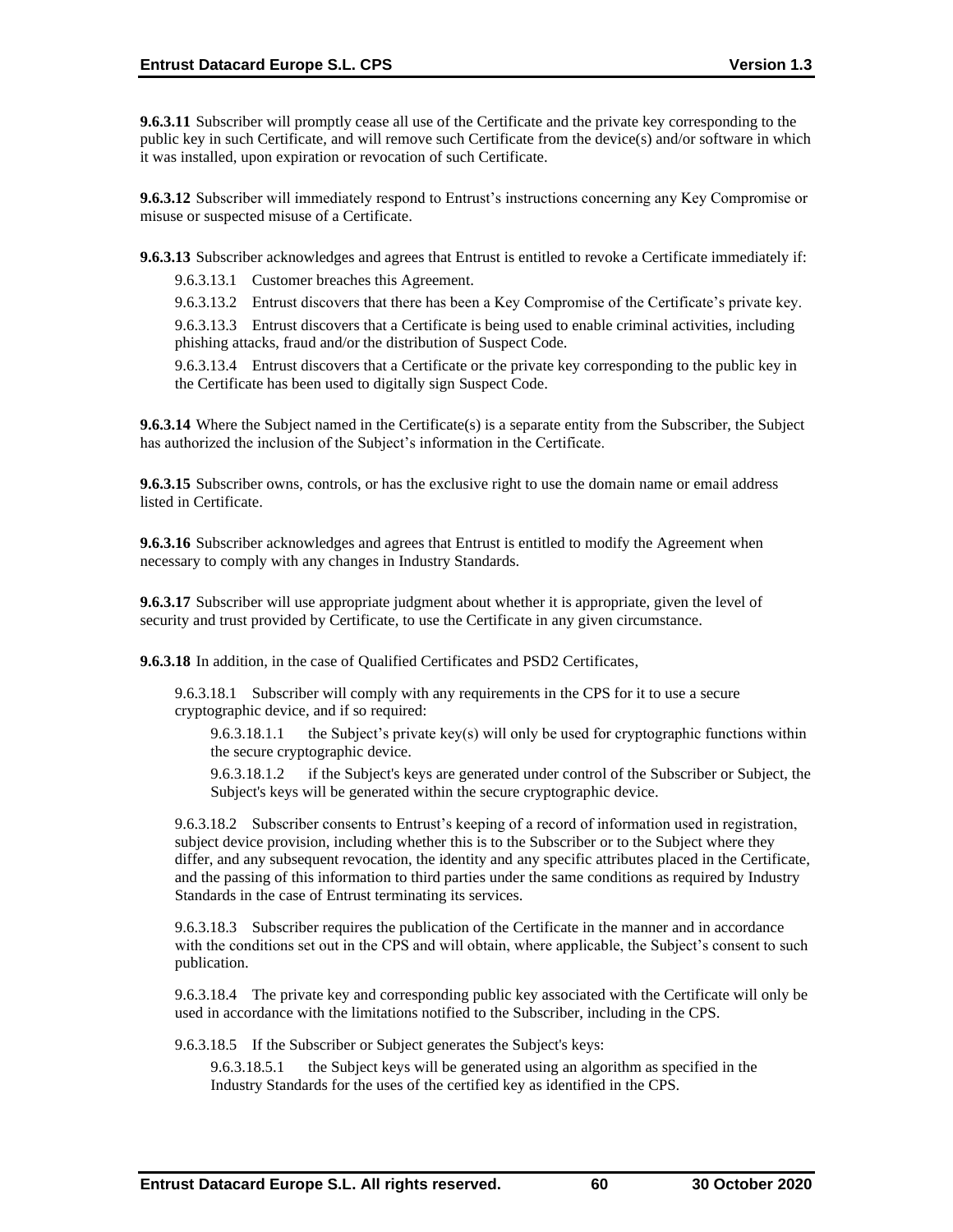9.6.3.18.5.2 the key length and algorithm will be as specified in the Industry Standards for the uses of the certified key as identified in the CPS during the validity time of the Certificate.

9.6.3.18.5.3 and the Subject is an individual, the Subject's private key will be maintained under the Subject's sole control.

9.6.3.18.5.4 and the Subject is a Person other than an individual, the Subject's private key will be maintained under the Subject's control.

9.6.3.18.6 Upon being informed that the Subject's Certificate has been revoked, or that the issuing CA has been compromised, Subscriber will ensure that the private key corresponding to the public key in the Certificate is no longer used by the Subject.

9.6.3.18.7 In respect to eIDAS QSigC, Subscribers and Applicants represent and warrant to Entrust Datacard and to all Certificate Beneficiaries, that Key Pairs shall only be used for electronic signatures.

9.6.3.18.8 In respect to eIDAS QSealC and PSD2 QSealC, Subscribers and Applicants represent and warrant to Entrust Datacard and to all Certificate Beneficiaries, that Key Pairs shall only be used for electronic seals.

### **9.6.4 Relying Parties Representations and Warranties**

Each Relying Party makes the following representations, commitments, affirmations and warranties:

**9.6.4.1** The Relying Party shall understand and, if necessary, receive proper education in the use of Public-Key cryptography and Certificates including Certificates.

**9.6.4.2** The Relying Party shall read and agree to all terms and conditions of the CPS and the Relying Party Agreement.

**9.6.4.3** The Relying Party shall verify Certificates, including use of CRLs, in accordance with the certification path validation procedure specified in ITU-T Rec. X.509:2005 | ISO/IEC 9594-8 (2005), taking into account any critical extensions and approved technical corrigenda as appropriate.

**9.6.4.4** The Relying Party shall trust and make use of a Certificate only if the Certificate has not expired or been revoked and if a proper chain of trust can be established to a trustworthy Root.

**9.6.4.5** The Relying Party shall properly validate a Certificate before making a determination about whether to rely on such Certificate, including confirmation that the Certificate has not expired or been revoked and that a proper chain of trust can be established to a trustworthy root.

**9.6.4.6 T**he Relying Party shall not rely on a Certificate that cannot be validated back to a trust anchor, which is on the EU trusted list;

**9.6.4.7** The Relying Party shall make its own judgment and rely on a Certificate only if such reliance is reasonable in the circumstances, including determining whether such reliance is reasonable given the nature of the security and trust provided by a Certificate and the value of any transaction that may involve the use of a Certificate.

**9.6.4.8** The Relying Party shall exercise its own judgment in determining whether it is reasonable under the circumstances to rely on a Certificate, including determining whether such reliance is reasonable given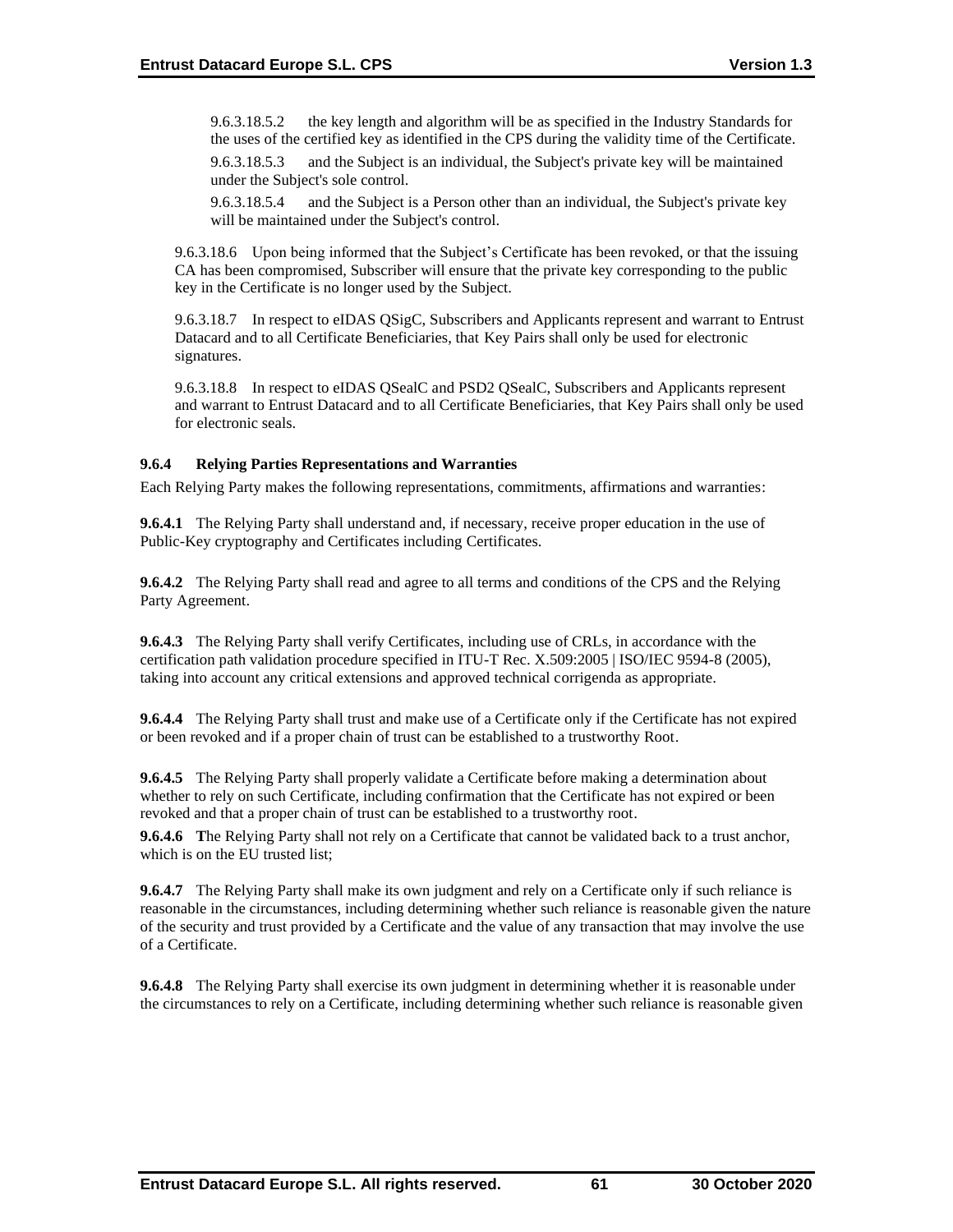the nature of the security and trust provided by an Certificate and the value of any transaction that may involve the use of a Certificate.

**9.6.4.9** The Relying Party shall not use a Certificate for any hazardous or unlawful (including tortious) activities.

**9.6.4.10** The Relying Party shall trust and make use of a Certificate only if the Certificate has not expired or been revoked and if a proper chain of trust can be established to a trustworthy root, and the Relying Party shall not rely on a revoked or expired Certificate.

## **9.6.5 Representations and Warranties of Other Participants**

Third parties performing Certificate services shall provide those services in accordance with the requirements of the CPS.

#### **9.7 Disclaimers of Warranties**

EXCEPT FOR THE LIMITED WARRANTY DESCRIBED IN §9.6.1 AND §9.6.1.1 ABOVE, EXCEPT AS OTHERWISE PROVIDED IN THE SUBSCRIPTION AGREEMENT, ENTRUST AND ENTRUST GROUP AFFILIATES EXPRESSLY DISCLAIMS AND MAKES NO REPRESENTATION, WARRANTY OR COVENANT OF ANY KIND, WHETHER EXPRESS OR IMPLIED, EITHER IN FACT OR BY OPERATION OF LAW, WITH RESPECT TO THIS CPS OR ANY CERTIFICATE ISSUED HEREUNDER, INCLUDING WITHOUT LIMITATION, ALL WARRANTIES OF QUALITY, MERCHANTABILITY, NON-INFRINGEMENT, TITLE AND FITNESS FOR A PARTICULAR PURPOSE, AND ALL WARRANTIES, REPRESENTATIONS, CONDITIONS, UNDERTAKINGS, TERMS AND OBLIGATIONS IMPLIED BY STATUTE OR COMMON LAW, TRADE USAGE, COURSE OF DEALING OR OTHERWISE ARE HEREBY EXCLUDED TO THE FULLEST EXTENT PERMITTED BY LAW. EXCEPT FOR THE LIMITED WARRANTY DESCRIBED ABOVE, ENTRUST AND ENTRUST GROUP AFFILIATES FURTHER DISCLAIM AND MAKES NO REPRESENTATION, WARRANTY OR COVENANT OF ANY KIND, WHETHER EXPRESS OR IMPLIED, EITHER IN FACT OR BY OPERATION OF LAW, TO ANY APPLICANT, SUBSCRIBER OR ANY RELYING PARTY THAT (A) THE SUBSCRIBER TO WHICH IT HAS ISSUED A CERTIFICATE IS IN THE FACT THE PERSON, ENTITY OR ORGANIZATION IT CLAIMS TO HAVE BEEN (B) A SUBSCRIBER IS IN FACT THE PERSON, ENTITY OR ORGANIZATION LISTED IN THE CERTIFICATE, OR (C) THAT THE INFORMATION CONTAINED IN THE CERTIFICATES OR IN ANY CERTIFICATE STATUS MECHANISM COMPILED, PUBLISHED OR OTHERWISE DISSEMINATED BY ENTRUST, OR THE RESULTS OF ANY CRYPTOGRAPHIC METHOD IMPLEMENTED IN CONNECTION WITH THE CERTIFICATES IS ACCURATE, AUTHENTIC, COMPLETE OR RELIABLE.

IT IS AGREED AND ACKNOWLEDGED THAT APPLICANTS AND SUBSCRIBERS ARE LIABLE FOR ANY MISREPRESENTATIONS MADE TO ENTRUST AND RELIED UPON BY A RELYING PARTY. ENTRUST AND ENTRUST GROUP AFFILIATES DO NOT WARRANT OR GUARANTEE UNDER ANY CIRCUMSTANCES THE "NON-REPUDIATION" BY A SUBSCRIBER AND/OR RELYING PARTY OF ANY TRANSACTION ENTERED INTO BY THE SUBSCRIBER AND/OR RELYING PARTY INVOLVING THE USE OF OR RELIANCE UPON A CERTIFICATE.

IT IS UNDERSTOOD AND AGREED UPON BY SUBSCRIBERS AND RELYING PARTIES THAT IN USING AND/OR RELYING UPON A CERTIFICATE THEY ARE SOLELY RESPONSIBLE FOR THEIR RELIANCE UPON THAT CERTIFICATE AND THAT SUCH PARTIES MUST CONSIDER THE FACTS, CIRCUMSTANCES AND CONTEXT SURROUNDING THE TRANSACTION IN WHICH THE CERTIFICATE IS USED IN DETERMINING SUCH RELIANCE.

THE SUBSCRIBERS AND RELYING PARTIES AGREE AND ACKNOWLEDGE THAT CERTIFICATES HAVE A LIMITED OPERATIONAL PERIOD AND MAY BE REVOKED AT ANY TIME. SUBSCRIBERS AND RELYING PARTIES ARE UNDER AN OBLIGATION TO VERIFY WHETHER A CERTIFICATE IS EXPIRED OR HAS BEEN REVOKED. ENTRUST AND ENTRUST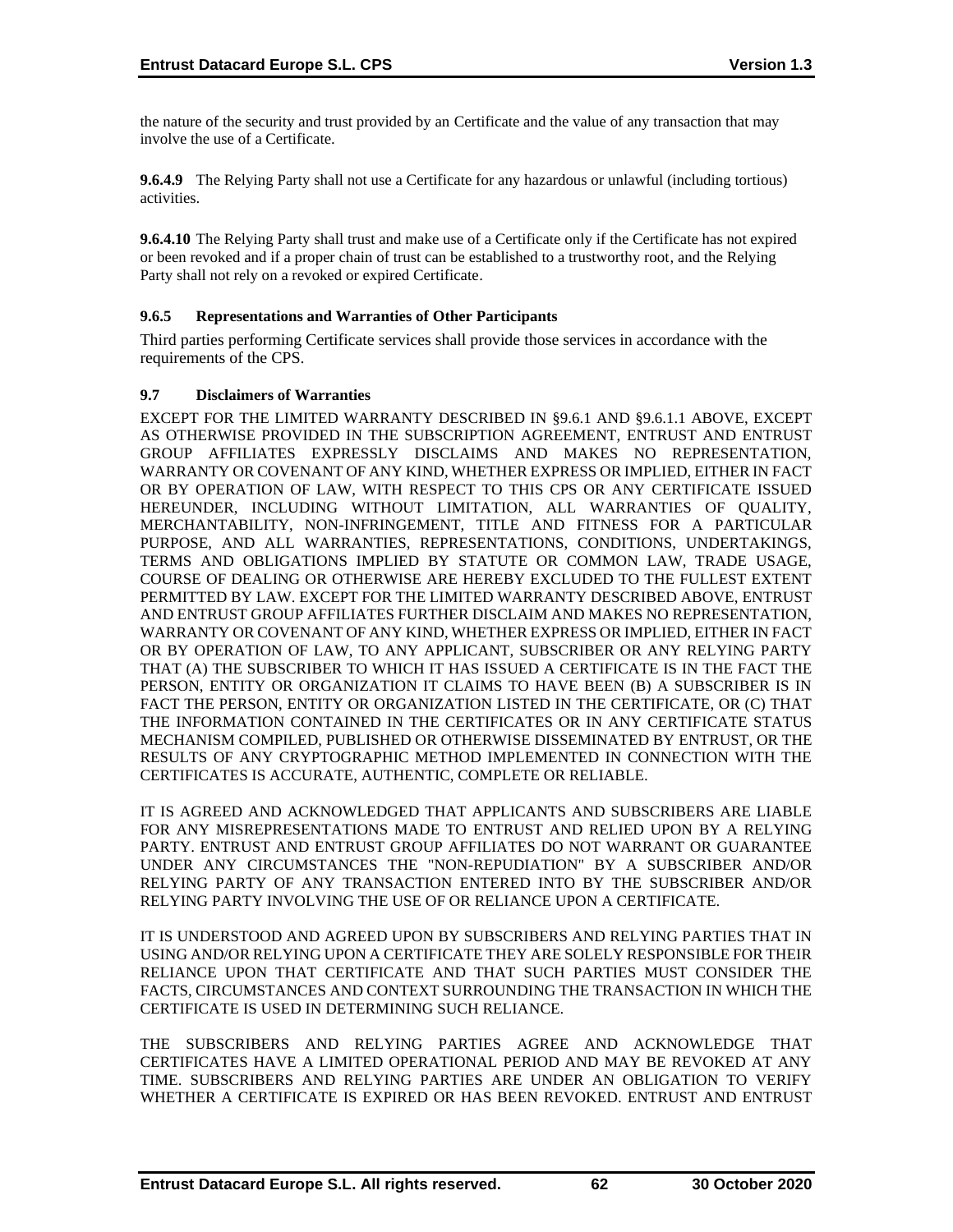GROUP AFFILIATES HEREBY DISCLAIM ANY AND ALL LIABILITY TO SUBSCRIBERS AND RELYING PARTIES WHO DO NOT FOLLOW SUCH PROCEDURES. MORE INFORMATION ABOUT THE SITUATIONS IN WHICH A CERTIFICATE MAY BE REVOKED CAN BE FOUND IN §4.9.3 OF THIS CPS.

### **9.8 Limitations of Liability**

9.8.1 IN RESPECT TO APPLICANT'S, SUBSCRIBERS AND RELYING PARTIES, THE ENTRUST GROUP'S ENTIRE LIABILITY UNDER THE CPS IS SET FORTH IN THE APPLICABLE SUBSCRIPTION AGREEMENT(S) AND/OR RELYING PARTY AGREEMENT(S). THE ENTRUST GROUP'S ENTIRE LIABILITY TO ANY OTHER PARTY IS SET OUT IN THE AGREEMENT(S) BETWEEN ENTRUST AND SUCH OTHER PARTY. TO THE EXTENT ENTRUST HAS ISSUED THE CERTIFICATE IN COMPLIANCE WITH THE CPS, THE ENTRUST GROUP SHALL HAVE NO LIABILITY TO THE SUBSCRIBER, RELYING PARTY OR ANY OTHER PARTY FOR ANY CLAIMS, DAMAGES OR LOSSES SUFFERED AS THE RESULT OF THE USE OF OR RELIANCE ON SUCH CERTIFICATE.

FOR GREATER CERTAINTY, ENTRUST GROUP'S ENTIRE LIABILITY UNDER THIS CPS TO: (I) AN APPLICANT OR SUBSCRIBER IS SET OUT IN THE SUBSCRIPTION AGREEMENT BETWEEN ENTRUST (OR AN AFFILIATE OF ENTRUST) AND SUCH SUBSCRIBER; AND (II) A RELYING PARTY IS SET OUT IN THE RELYING PARTY AGREEMENT POSTED IN THE REPOSITORY ON THE DATE THE RELYING PARTY RELIES ON SUCH CERTIFICATE.

9.8.2 TO THE EXTENT ENTRUST HAS ISSUED THE CERTIFICATE(S) IN COMPLIANCE WITH THE CPS, THE ENTRUST GROUP SHALL HAVE NO LIABILITY TO THE SUBSCRIBER, RELYING PARTY OR ANY OTHER PARTY FOR ANY CLAIMS, DAMAGES OR LOSSES SUFFERED AS THE RESULT OF THE USE OF OR RELIANCE ON SUCH CERTIFICATE.

SUBJECT TO THE FOREGOING AND IF §9.8.1 ABOVE DOES NOT APPLY:

9.8.2.1 IN NO EVENT WILL ENTRUST GROUP BE LIABLE FOR, AND CUSTOMER WAIVES ANY RIGHT IT MAY HAVE TO, ANY CONSEQUENTIAL, INDIRECT, SPECIAL, INCIDENTAL, PUNITIVE OR EXEMPLARY DAMAGES OR FOR ANY LOSS OF BUSINESS, OPPORTUNITIES, CONTRACTS, REVENUES, PROFITS, SAVINGS, GOODWILL, REPUTATION, USE, OR DATA, OR COSTS OF REPROCUREMENT OR BUSINESS INTERRUPTION, OR ANY LOSS OR DAMAGE THAT IS NOT DIRECTLY ATTRIBUTABLE TO THE USE OR RELIANCE ON A CERTIFICATE OR THE CERTIFICATE SERVICES PROVIDED UNDER THIS AGREEMENT AND THE CPS INCLUDING ANY LOSS OR DAMAGE RESULTING FROM THE COMBINATION OR INTEGRATION OF THE CERTIFICATE OR CERTIFICATE SERVICES WITH ANY SOFTWARE OR HARDWARE NOT PROVIDED BY ENTRUST IF THE LOSS OR DAMAGE WOULD NOT HAVE OCCURRED AS A RESULT OF USE OF THE CERTIFICATE OR CERTIFICATE SERVICES ALONE.

9.8.2.2 IN NO EVENT WILL ENTRUST GROUP'S TOTAL AGGREGATE LIABILITY ARISING OUT OF OR RELATED TO THIS AGREEMENT, THE CPS AND THE USE AND PERFORMANCE OF ANY PRODUCTS AND SERVICES PROVIDED HEREUNDER EXCEED THE GREATER OF ONE THOUSAND UNITED STATES DOLLARS (\$1,000.00 U.S.), OR (2) THE FEES PAID BY SUCH PARTY TO ENTRUST UNDER THIS CPS DURING THE TWELVE MONTHS PRIOR TO THE INITIATION OF THE CLAIM TO A MAXIMUM OF ONE HUNDRED THOUSAND DOLLARS (\$100,000.00) ) (EXCEPT THAT FOR ANY EIDAS QUALIFIED WEB AUTHENTICATION CERTIFICATES OR PSD2 QUALIFIED WEB AUTHENTICATION CERTIFICATES ISSUED UNDER THIS CPS, ENTRUST AND ITS ENTITIES' AGGREGATE LIABILITY TO ANY SUBSCRIBER OR RELYING PARTY IS LIMITED TO TWO THOUSAND U.S. DOLLARS (US\$2,000.00) PER EV SSL CERTIFICATE, UP TO A MAXIMUM OF ONE HUNDRED THOUSAND U.S. DOLLARS (US\$100,000.00).

9.8.2.3 THE EXCLUSIONS AND LIMITS IN THIS SECTION (LIMITATIONS OF LIABILITY) APPLY: (A) REGARDLESS OF THE FORM OF ACTION, WHETHER IN CONTRACT (INCLUDING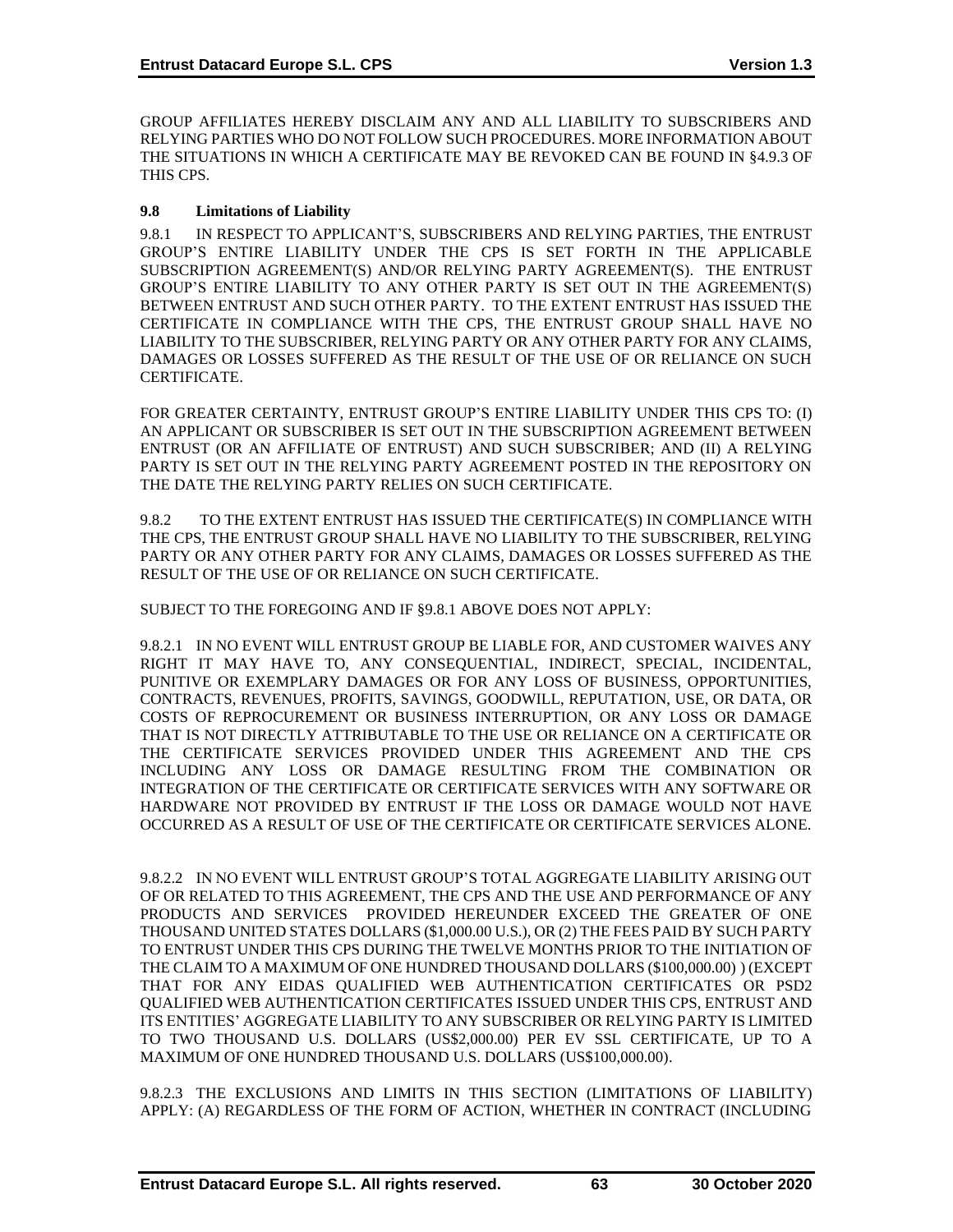FUNDAMENTAL BREACH), TORT (INCLUDING NEGLIGENCE), WARRANTY, BREACH OF STATUTORY DUTY, MISREPRESENTATION, STRICT LIABILITY, STRICT PRODUCT LIABILITY, OR OTHERWISE; (B) ON AN AGGREGATE BASIS, REGARDLESS OF THE NUMBER OF CLAIMS, TRANSACTIONS, DIGITAL SIGNATURES OR CERTIFICATES; (C) EVEN IF THE POSSIBILITY OF THE DAMAGES IN QUESTION WAS KNOWN OR COMMUNICATED IN ADVANCE AND EVEN IF SUCH DAMAGES WERE FORESEEABLE; AND (D) EVEN IF THE REMEDIES FAIL OF THEIR ESSENTIAL PURPOSE. ENTRUST HAS SET ITS PRICES AND PROVIDES CERTIFICATES IN RELIANCE ON THE EXCLUSIONS AND LIMITS IN THIS SECTION (LIMITATIONS OF LIABILITY), WHICH FORM AN ESSENTIAL BASIS OF THE AGREEMENT..

9.8.2.4 In no event will Entrust or its Affiliates be liable to Subscribers, Relying Parties or any other person, entity or organization for any losses, costs, expenses, liabilities, damages, claims, or settlement amounts arising out of or related to the use or misuse of, or reliance on any Certificate issued under this CPS that: (i) has expired or been revoked; (ii) has been used for any purpose other than as set forth in this CPS or an applicable Subscription Agreement; (iii) has been tampered with; (iv) with respect to which the key pair underlying such Certificate or the cryptography algorithm used to generate such Certificate's key pair, has been compromised by the action of any party other than Entrust or its Affiliates (including without limitation the Subscriber or Relying Party); or (v) is the subject of misrepresentations or other misleading acts or omissions of any other party, including but not limited to Subscribers and Relying Parties. Except to the extent expressly provided in this CPS or an applicable Subscription Agreement or Relying Party Agreement, in no event shall Entrust or its Affiliates be liable to the Subscriber, Relying Party or other party for damages arising out of any claim that the content of a Certificate infringes any patent, trademark, copyright, trade secret or other intellectual property right of any party.

9.8.2.5 Notwithstanding anything to the contrary in this Section (Limitation of Liability) or elsewhere in the Agreement, to the extent required by applicable law Entrust neither excludes nor limits its liability for: (i) death or bodily injury caused by its own negligence; (ii) its own fraud or fraudulent misrepresentation; or (iii) other matters for which liability cannot be excluded or limited under applicable law.

## **9.9 Indemnities**

## **9.9.1 Indemnification by CAs**

Entrust will defend, indemnify, and hold harmless each Application Software Vendor for any and all third party claims, damages, and losses suffered by such Application Software Vendor related to a Certificate issued by the CA that is not in compliance with the Baseline Requirements in effect at the time the Certificate was issued, regardless of the cause of action or legal theory involved. This does not apply, however, to any claim, damages, or loss suffered by such Application Software Vendor related to a Certificate issued by the CA where such claim, damage, or loss was directly or indirectly caused by such Application Software Vendor's software displaying as not trustworthy a Certificate that is still valid, or displaying as trustworthy: (1) a Certificate that has expired, or (2) a Certificate that has been revoked (but only in cases where the revocation status is currently available from the CA online, and the application software either failed to check such status or ignored an indication of revoked status).

# **9.9.2 Indemnification for Relying Parties**

RELYING PARTIES SHALL INDEMNIFY AND HOLD ENTRUST AND ALL INDEPENDENT THIRD-PARTY REGISTRATION AUTHORITIES OPERATING UNDER AN CERTIFICATION AUTHORITY, AND ALL RESELLERS, CO-MARKETERS, AND ALL SUBCONTRACTORS, DISTRIBUTORS, AGENTS, APPLICATION SOFTWARE VENDORS, SUPPLIERS, EMPLOYEES, AND DIRECTORS OF ANY OF THE FOREGOING (COLLECTIVELY, THE "INDEMNIFIED PARTIES") HARMLESS FROM AND AGAINST ANY AND ALL LIABILITIES, LOSSES, COSTS, EXPENSES, DAMAGES, CLAIMS, AND SETTLEMENT AMOUNTS (INCLUDING REASONABLE ATTORNEY'S FEES, COURT COSTS, AND EXPERT'S FEES) ARISING OUT OF OR RELATING TO ANY USE OR RELIANCE BY A RELYING PARTY ON ANY CERTIFICATE OR ANY SERVICE PROVIDED IN RESPECT TO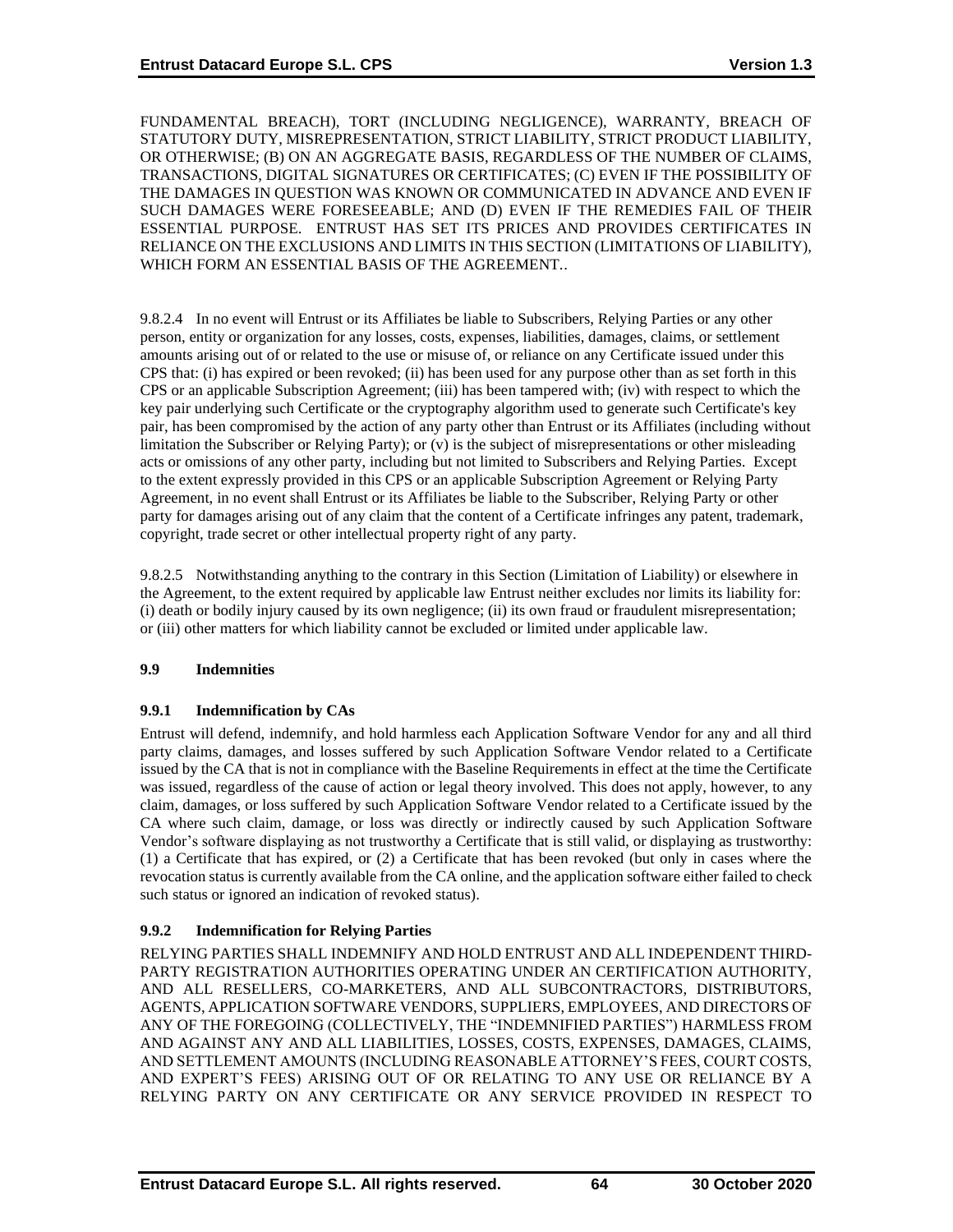CERTIFICATES, INCLUDING (I) LACK OF PROPER VALIDATION OF AN CERTIFICATE BY A RELYING PARTY, (II) RELIANCE BY THE RELYING PARTY ON AN EXPIRED OR REVOKED CERTIFICATE, (III) USE OF AN CERTIFICATE OTHER THAN AS PERMITTED BY THE CPS, THE SUBSCRIPTION AGREEMENT, ANY RELYING PARTY AGREEMENT, AND APPLICABLE LAW, (IV) FAILURE BY A RELYING PARTY TO EXERCISE REASONABLE JUDGMENT IN THE CIRCUMSTANCES IN RELYING ON AN CERTIFICATE, OR (V) ANY CLAIM OR ALLEGATION THAT THE RELIANCE BY A RELYING PARTY ON AN CERTIFICATE OR THE INFORMATION CONTAINED IN AN CERTIFICATE INFRINGES, MISAPPROPRIATES, DILUTES, UNFAIRLY COMPETES WITH, OR OTHERWISE VIOLATES THE RIGHTS INCLUDING INTELLECTUAL PROPERTY RIGHTS OR ANY OTHER RIGHTS OF ANYONE IN ANY JURISDICTION. NOTWITHSTANDING THE FOREGOING, RELYING PARTIES SHALL NOT BE OBLIGATED TO PROVIDE ANY INDEMNIFICATION TO AN INDEMNIFIED PARTY IN RESPECT TO ANY LIABILITIES, LOSSES, COSTS, EXPENSES, DAMAGES, CLAIMS, AND SETTLEMENT AMOUNTS (INCLUDING REASONABLE ATTORNEY'S FEES, COURT COSTS AND EXPERT'S FEES) TO THE EXTENT THAT SUCH LIABILITIES, LOSSES, COSTS, EXPENSES, DAMAGES, CLAIMS, AND SETTLEMENT AMOUNTS (INCLUDING REASONABLE ATTORNEY'S FEES, COURT COSTS, AND EXPERT'S FEES) ARISE OUT OF OR RELATE TO ANY WILLFUL MISCONDUCT BY SUCH INDEMNIFIED PARTY.

## **9.9.3 Indemnification by Subscribers**

UNLESS OTHERWISE SET OUT IN IN A SUBSCRIPTION AGREEMENT SUBSCRIBERS SHALL INDEMNIFY AND HOLD ENTRUST AND ALL INDEPENDENT THIRD-PARTY REGISTRATION AUTHORITIES OPERATING UNDER A CERTIFICATION AUTHORITY, AND ALL RESELLERS, CO-MARKETERS, AND ALL SUBCONTRACTORS, DISTRIBUTORS, AGENTS, APPLICATION SOFTWARE VENDORS, SUPPLIERS, EMPLOYEES, OR DIRECTORS OF ANY OF THE FOREGOING (COLLECTIVELY, THE "INDEMNIFIED PARTIES") HARMLESS FROM AND AGAINST ANY AND ALL LIABILITIES, LOSSES, COSTS, EXPENSES, DAMAGES, CLAIMS, AND SETTLEMENT AMOUNTS (INCLUDING REASONABLE ATTORNEY'S FEES, COURT COSTS, AND EXPERT'S FEES) ARISING OUT OF OR RELATING TO ANY RELIANCE BY A RELYING PARTY ON ANY CERTIFICATE OR ANY SERVICE PROVIDED IN RESPECT TO CERTIFICATES, INCLUDING ANY (I) ERROR, MISREPRESENTATION OR OMISSION MADE BY A SUBSCRIBER IN USING OR APPLYING FOR AN CERTIFICATE, (II) MODIFICATION MADE BY A SUBSCRIBER TO THE INFORMATION CONTAINED IN AN CERTIFICATE, (III) USE OF AN CERTIFICATE OTHER THAN AS PERMITTED BY THE CPS, THE SUBSCRIPTION AGREEMENT, ANY RELYING PARTY AGREEMENT, AND APPLICABLE LAW, (IV) FAILURE BY A SUBSCRIBER TO TAKE THE NECESSARY PRECAUTIONS TO PREVENT LOSS, DISCLOSURE, COMPROMISE OR UNAUTHORIZED USE OF THE PRIVATE KEY CORRESPONDING TO THE PUBLIC KEY IN SUCH SUBSCRIBER'S CERTIFICATE, OR (V) ALLEGATION THAT THE USE OF A SUBSCRIBER'S CERTIFICATE OR THE INFORMATION CONTAINED IN A SUBSCRIBER'S CERTIFICATE INFRINGES, MISAPPROPRIATES, DILUTES, UNFAIRLY COMPETES WITH, OR OTHERWISE VIOLATES THE RIGHTS INCLUDING INTELLECTUAL PROPERTY RIGHTS OR ANY OTHER RIGHTS OF ANYONE IN ANY JURISDICTION. NOTWITHSTANDING THE FOREGOING, A SUBSCRIBER SHALL NOT BE OBLIGATED TO PROVIDE ANY INDEMNIFICATION TO AN INDEMNIFIED PARTY IN RESPECT TO ANY LIABILITIES, LOSSES, COSTS, EXPENSES, DAMAGES, CLAIMS, AND SETTLEMENT AMOUNTS (INCLUDING REASONABLE ATTORNEY'S FEES, COURT COSTS AND EXPERTS FEES) TO THE EXTENT THAT SUCH LIABILITIES, LOSSES, COSTS, EXPENSES, DAMAGES, CLAIMS, AND SETTLEMENT AMOUNTS (INCLUDING REASONABLE ATTORNEY'S FEES, COURT COSTS, AND EXPERT'S FEES) ARISE OUT OF OR RELATE TO ANY WILLFUL MISCONDUCT BY SUCH INDEMNIFIED PARTY.

#### **9.10 Term and Termination**

## **9.10.1 Term**

This CPS will be effective on the date this CPS is published in the Repository and will continue until a newer version of the CPS is published.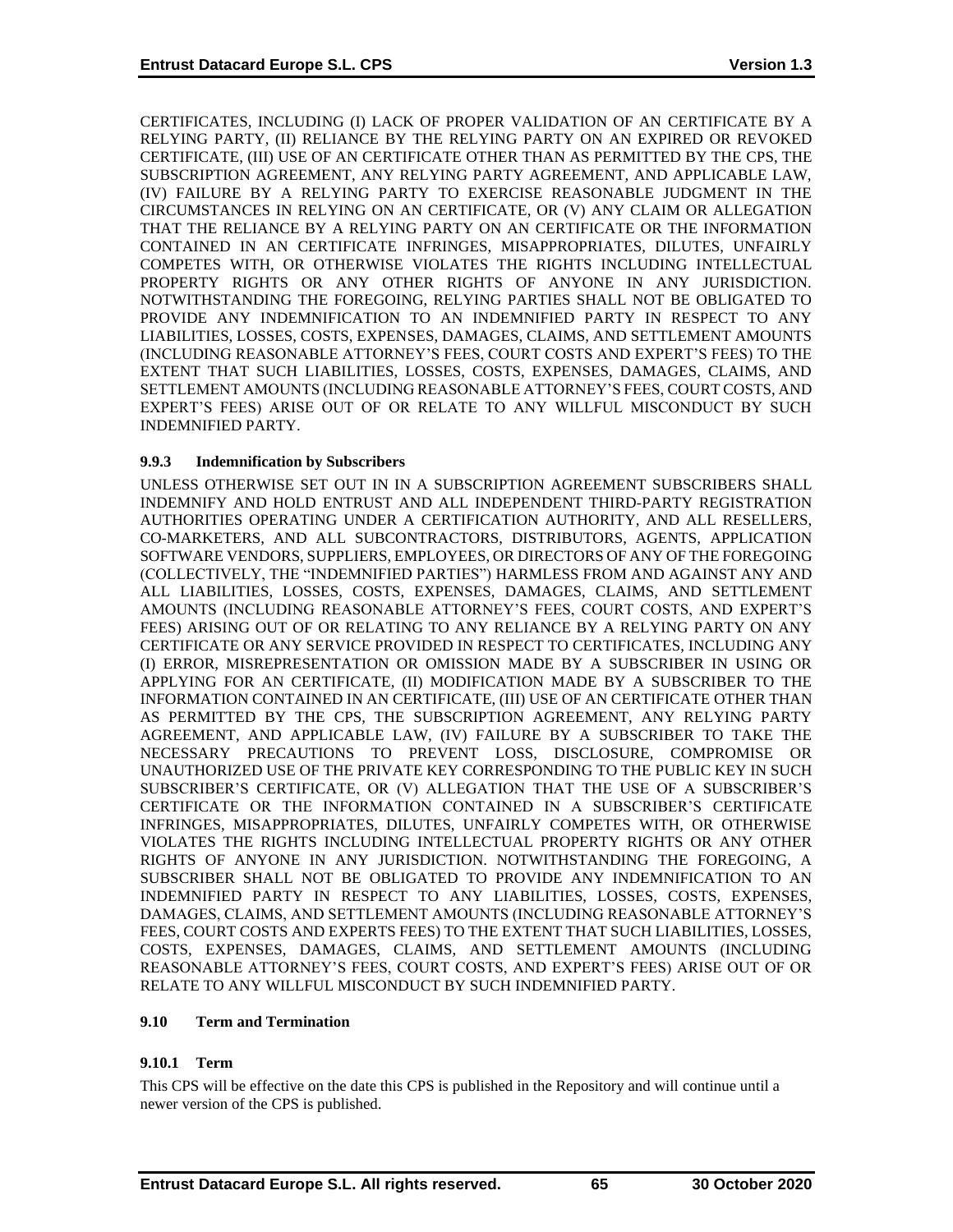## **9.10.2 Termination**

This CPS will remain in effect until replaced by a newer version.

## **9.10.3 Effect of Termination and Survival**

The provisions of sections 1.6, 3.1.6, 5.5, 9.1, 9.3, 9.4, 9.5, 9.7, 9.8, 9.9.2, 9.9.3, 9.10.3, 9.13, 9.14 and 9.16 shall survive termination or expiration of the CPS, any Subscription Agreements, and any Relying Party Agreements. All references to sections that survive termination of the CPS, any Subscription Agreements, and any Relying Party Agreements, shall include all sub-sections of such sections. All payment obligations shall survive any termination or expiration of the CPS, any Subscription Agreements, and any Relying Party Agreements.

#### **9.11 Individual Notices and Communications with Participants**

Unless otherwise set out in in a Subscription Agreement or Relying Party Agreement, any notice to be given to Entrust under this CPS, a Subscription Agreement, or a Relying Party Agreement shall be given in writing to the address specified in §1.5.2 by prepaid receipted mail, overnight courier or email, and shall be effective as follows (i) in the case of courier or email, on the next Business Day, and (ii) in the case of receipted mail, five (5) Business Days following the date of deposit in the mail. Any notice to be given by Entrust under the CPS, any Subscription Agreement, or any Relying Party Agreement shall be given by email or courier to the last address or email address for the Subscriber on file with Entrust. The notice shall become effective on the next Business Day.

#### **9.12 Amendments**

#### **9.12.1 Procedure for Amendment**

Entrust may, in its discretion, modify the CPS and the terms and conditions contained herein from time to time. Entrust shall modify the CPS to stay concurrent with the latest version of the Baseline Requirements, EV SSL Guidelines, and ETSI Guidelines.

## **9.12.2 Notification Mechanism and Period**

Modifications to the CPS shall be published in the Repository. Such modifications shall become effective immediately upon publication in the Repository and remain valid until the duration of such publication. In the event that Entrust makes a significant modification to CPS, the version number of the CPS shall be updated. Unless a Subscriber ceases to use, removes, and requests revocation of such Subscriber's Certificate(s) prior to the date on which an updated version of the CPS becomes effective, such Subscriber shall be deemed to have consented to the terms and conditions of such updated version of the CPS and shall be bound by the terms and conditions of such updated version of the CPS.

## **9.12.3 Circumstances Under which OID must be Changed**

No stipulation.

## **9.13 Dispute Resolution Provisions**

Unless otherwise set out in in a Subscription Agreement or Relying Party Agreement, any disputes between a Subscriber or an Applicant and Entrust or any third-party RAs operating under the CAs, or a Relying Party and Entrust or any third-party RAs operating under the CAs, shall be submitted to mediation in accordance with the Commercial Mediation Rules of the American Arbitration Association which shall take place in English in Ottawa, Ontario. In the event that a resolution to such dispute cannot be achieved through mediation within thirty (30) days, the dispute shall be submitted to binding arbitration. The arbitrator shall have the right to decide all questions of arbitrability. The dispute shall be finally settled by arbitration in accordance with the rules of the American Arbitration Association, as modified by this provision. Such arbitration shall take place in English in Ottawa, Ontario, before a sole arbitrator appointed by the American Arbitration Association (AAA) who shall be appointed by the AAA from its Technology Panel and shall be reasonably knowledgeable in electronic commerce disputes. The arbitrator shall apply the laws of the Province of Ontario, without regard to its conflict of laws provisions, and shall render a written decision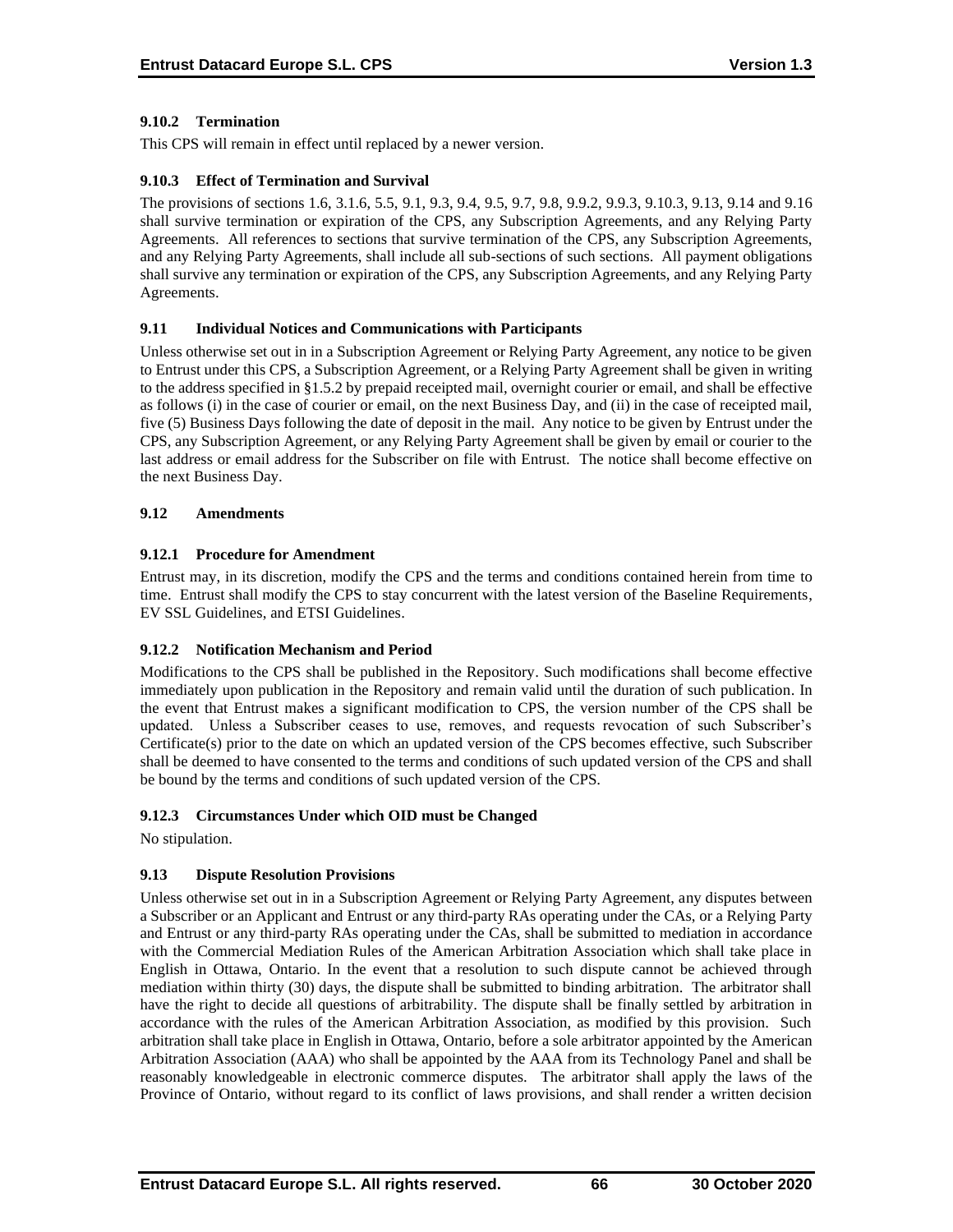within thirty (30) days from the date of close of the arbitration hearing, but no more than one (1) year from the date that the matter was submitted for arbitration. The decision of the arbitrator shall be binding and conclusive and may be entered in any court of competent jurisdiction. In each arbitration, the prevailing party shall be entitled to an award of all or a portion of its costs in such arbitration, including reasonable attorney's fees actually incurred. Nothing in the CPS, or in any Subscription Agreement, or any Relying Party Agreement shall preclude Entrust or any third-party RAs operating under the CAs from applying to any court of competent jurisdiction for temporary or permanent injunctive relief, without breach of this §9.13 and without any abridgment of the powers of the arbitrator, with respect to any (i) alleged Compromise that affects the integrity of an Certificate, or (ii) alleged breach of the terms and conditions of the CPS, any Subscription Agreement, or any Relying Party Agreement. The institution of any arbitration or any action shall not relieve an Applicant, Subscriber or Relying Party of its obligations under the CPS, any Subscription Agreement, or any Relying Party Agreement.

Any and all arbitrations or legal actions in respect to a dispute that is related to an Certificate or any services provided in respect to an Certificate shall be commenced prior to the end of one (1) year after (i) the expiration or revocation of the Certificate in dispute, or (ii) the date of provision of the disputed service or services in respect to the Certificate in dispute, whichever is sooner. If any arbitration or action in respect to a dispute that is related to an Certificate or any service or services provided in respect to an Certificate is not commenced prior to such time, any party seeking to institute such an arbitration or action shall be barred from commencing or proceeding with such arbitration or action.

#### **9.14 Governing Law**

Unless otherwise set out in in a Subscription Agreement or Relying Party Agreement, the laws of the Province of Ontario, Canada,, excluding its conflict of laws rules, shall govern the construction, validity, interpretation, enforceability and performance of the CPS, all Subscription Agreements and all Relying Party Agreements. The application of the United Nations Convention on Contracts for the International Sale of Goods to the CPS, any Subscription Agreements, and any Relying Party Agreements is expressly excluded. Any dispute arising out of or in respect to the CPS, any Subscription Agreement, any Relying Party Agreement, or in respect to any Certificates or any services provided in respect to any Certificates that is not resolved by alternative dispute resolution, shall be brought in the provincial or federal courts sitting in Ottawa, Ontario, and each person, entity, or organization hereby agrees that such courts shall have personal and exclusive jurisdiction over such disputes. In the event that any matter is brought in a provincial or federal court, Applicants, Subscribers, and Relying Parties waive any right that such Applicants, Subscribers, and Relying Parties may have to a jury trial.

#### **9.15 Compliance with Applicable Law**

Certificates and related information may be subject to export, import, and/or use restrictions. Subscribers and Relying Parties acknowledge and agree to use Certificates in compliance with all applicable laws and regulations, including without limitation all applicable export laws and regulations, and all laws and regulations in respect to nuclear, chemical or biological weapons proliferation. Entrust may refuse to issue or may revoke Certificates if in the reasonable opinion of Entrust such issuance or the continued use of such Certificates would violate applicable laws and regulations. Subscribers and Relying Parties shall be responsible for procuring all required licenses and permissions for any export, import, and/or use of Certificates and/or related information. Certain cryptographic techniques, software, hardware, and firmware ("Technology") that may be used in processing or in conjunction with Certificates may be subject to export, import, and/or use restrictions. Subscribers and Relying Parties shall comply with all laws and regulations applicable to a Subscriber's or Relying Party's right to export, import, and/or use such Technology or related information. Subscribers and Relying Parties shall be responsible for procuring all required licenses and permissions for any export, import, and/or use of such Technology or related information.

Entrust shall ensure that it operates in a legal and trustworthy manner. In particular, Entrust shall comply with all the applicable legal requirements (such as the General Data Protection Regulation (GDPR)) by maintaining a competent and licensed legal department staff that is knowledgeable about all applicable laws and regulations, performs ongoing continuing legal education as to new laws and regulations, updates Entrust internal policies and practices (including this CPS) to comply with applicable laws and regulations,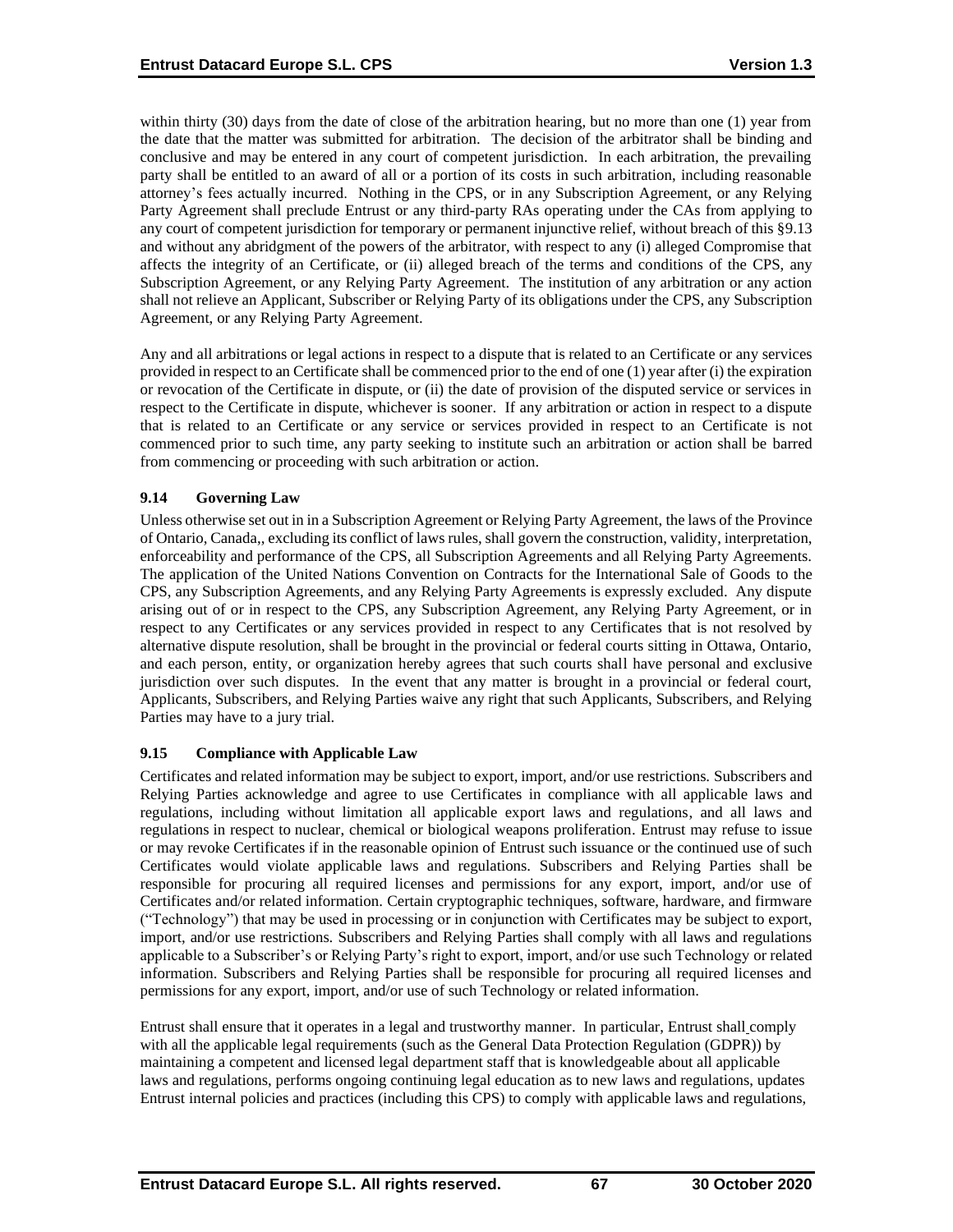and trains other Entrust staff (as applicable) in all new laws and regulations pertaining to their functions and duties.

## **9.16 Miscellaneous Provisions**

#### **9.16.1 Entire Agreement**

No stipulation.

#### **9.16.2 Assignment**

Certificates and the rights granted under the CPS, any Subscription Agreement, or any Relying Party Agreement are personal to the Applicant, Subscriber, or Relying Party that entered into the Subscription Agreement or Relying Party Agreement and cannot be assigned, sold, transferred, or otherwise disposed of, whether voluntarily, involuntarily, by operation of law, or otherwise, without the prior written consent of Entrust or the relevant RA under a CA. Any attempted assignment or transfer without such consent shall be void and shall automatically terminate such Applicant's, Subscriber's or Relying Party's rights under the CPS, any Subscription Agreement, or any Relying Party Agreement. Entrust may assign, sell, transfer, or otherwise dispose of the CPS, any Subscription Agreements, or any Relying Party Agreements together with all of its rights and obligations under the CPS, any Subscription Agreements, and any Relying Party Agreements (i) to an Affiliate, or (ii) as part of a sale, merger, or other transfer of all or substantially all the assets or stock of the business of Entrust to which the CPS, the Subscription Agreements, and Relying Party Agreements relate. Subject to the foregoing limits, this CPS and terms and conditions of any Subscription Agreement, or any Relying Party Agreement shall be binding upon and shall inure to the benefit of permitted successors and assigns of Entrust, any third-party RAs operating under the CAs, Applicants, Subscribers, and Relying Parties, as the case may be.

The CPS, the Subscription Agreements, and the Relying Party Agreements state all of the rights and obligations of the Entrust Group, any Applicant, Subscriber, or Relying Party and any other persons, entities, or organizations in respect to the subject matter hereof and thereof and such rights and obligations shall not be augmented or derogated by any prior agreements, communications, or understandings of any nature whatsoever whether oral or written. The rights and obligations of the Entrust Group may not be modified or waived orally and may be modified only in a writing signed or authenticated by a duly authorized representative of Entrust.

## **9.16.3 Severability**

Whenever possible, each provision of the CPS, any Subscription Agreements, and any Relying Party Agreements shall be interpreted in such a manner as to be effective and valid under applicable law. If the application of any provision of the CPS, any Subscription Agreements, or any Relying Party Agreements or any portion thereof to any particular facts or circumstances shall be held to be invalid or unenforceable by an arbitrator or court of competent jurisdiction, then (i) the validity and enforceability of such provision as applied to any other particular facts or circumstances and the validity of other provisions of the CPS, any Subscription Agreements, or any Relying Party Agreements shall not in any way be affected or impaired thereby, and (ii) such provision shall be enforced to the maximum extent possible so as to effect its intent and it shall be reformed without further action to the extent necessary to make such provision valid and enforceable.

#### **9.16.4 Enforcement**

No stipulation.

## **9.16.5 Force Majeure**

In no event shall the Entrust Group be deemed in default or liable for any loss or damage resulting from the failure or delay in the performance of its obligations under the CPS, any Subscription Agreement, or any Relying Party Agreement, arising out of or caused by, directly or indirectly, a Force Majeure Event. "Force Majeure Event" means any event or circumstance beyond Entrust Group's reasonable control, including but not limited to, floods, fires, hurricanes, earthquakes, tornados, epidemics, pandemics, other acts of God or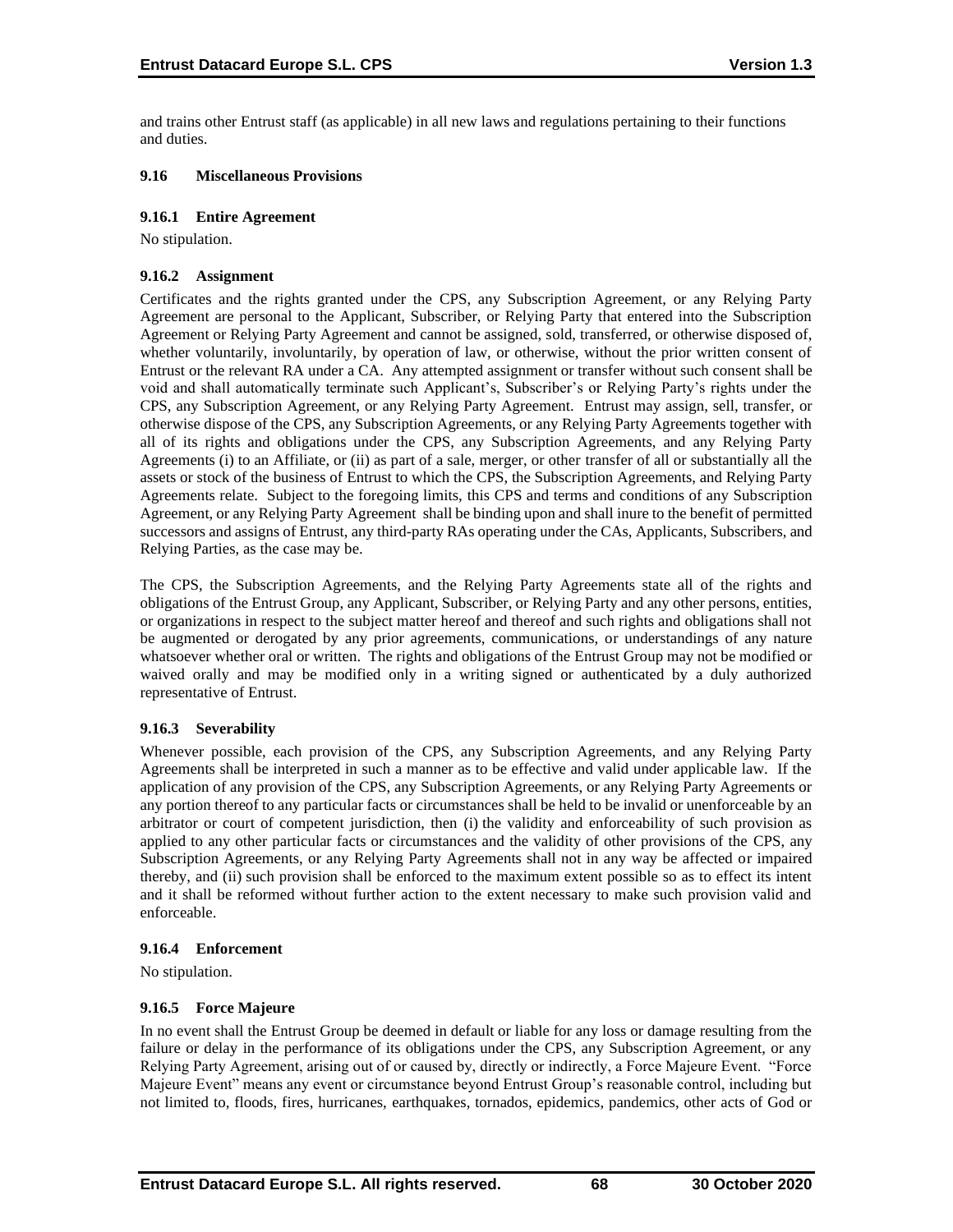nature, strikes and other labor disputes, failure of utility, transportation or communications infrastructures, riots or other acts of civil disorder, acts of war, terrorism (including cyber terrorism), malicious damage, judicial action, lack of or inability to obtain export permits or approvals, acts of government such as expropriation, condemnation, embargo, changes in applicable laws or regulations, and shelter-in-place or similar orders, and acts or defaults of third party suppliers or service providers.

#### **9.17 Other Provisions**

#### **9.17.1 Conflict of Provisions**

In the event of any inconsistency between the provisions of this CPS and the provisions of any Subscription Agreement or any Relying Party Agreement, the terms and conditions of this CPS shall govern.

#### **9.17.2 Fiduciary Relationships**

Nothing contained in this CPS, or in any Subscription Agreement, or any Relying Party Agreement shall be deemed to constitute the Entrust Group as the fiduciary, partner, agent, trustee, or legal representative of any Applicant, Subscriber, Relying Party or any other person, entity, or organization or to create any fiduciary relationship between the Entrust Group and any Subscriber, Applicant, Relying Party or any other person, entity, or organization, for any purpose whatsoever. Nothing in the CPS, or in any Subscription Agreement or any Relying Party Agreement shall confer on any Subscriber, Applicant, Relying Party, or any other third party, any authority to act for, bind, or create or assume any obligation or responsibility, or make any representation on behalf of the Entrust Group.

## **9.17.3 Waiver**

The failure of Entrust to enforce, at any time, any of the provisions of this CPS, a Subscription Agreement with Entrust, or a Relying Party Agreement with Entrust or the failure of Entrust to require, at any time, performance by any Applicant, Subscriber, Relying Party or any other person, entity, or organization of any of the provisions of this CPS, a Subscription Agreement with Entrust, or a Relying Party Agreement with Entrust, shall in no way be construed to be a present or future waiver of such provisions, nor in any way affect the ability of Entrust to enforce each and every such provision thereafter. The express waiver by Entrust of any provision, condition, or requirement of this CPS, a Subscription Agreement with Entrust, or a Relying Party Agreement with Entrust shall not constitute a waiver of any future obligation to comply with such provision, condition, or requirement. The failure of an independent third-party RA or Reseller operating under a CA to enforce, at any time, any of the provisions of a this CPS, any Subscription Agreement with such RA, or any Relying Party Agreement with such RA or the failure to require by such RA, at any time, performance by any Applicant, Subscriber, Relying Party or any other person, entity, or organization of this CPS, any Subscription Agreement with such RA, or any Relying Party Agreement with such RA shall in no way be construed to be a present or future waiver of such provisions, nor in any way affect the ability of such RA to enforce each and every such provision thereafter. The express waiver by a RA of any provision, condition, or requirement of a Subscription Agreement with such RA or a Relying Party Agreement with such RA shall not constitute a waiver of any future obligation to comply with such provision, condition, or requirement.

#### **9.17.4 Interpretation**

All references in this CPS to "section" or "§" refer to the sections of this CPS unless otherwise stated. As used in this CPS, neutral pronouns and any variations thereof shall be deemed to include the feminine and masculine and all terms used in the singular shall be deemed to include the plural, and vice versa, as the context may require. The words "hereof", "herein", and "hereunder" and other words of similar import refer to this CPS as a whole, as the same may from time to time be amended or supplemented, and not to any subdivision contained in this CPS. The word "including" when used herein is not intended to be exclusive and means "including, without limitation".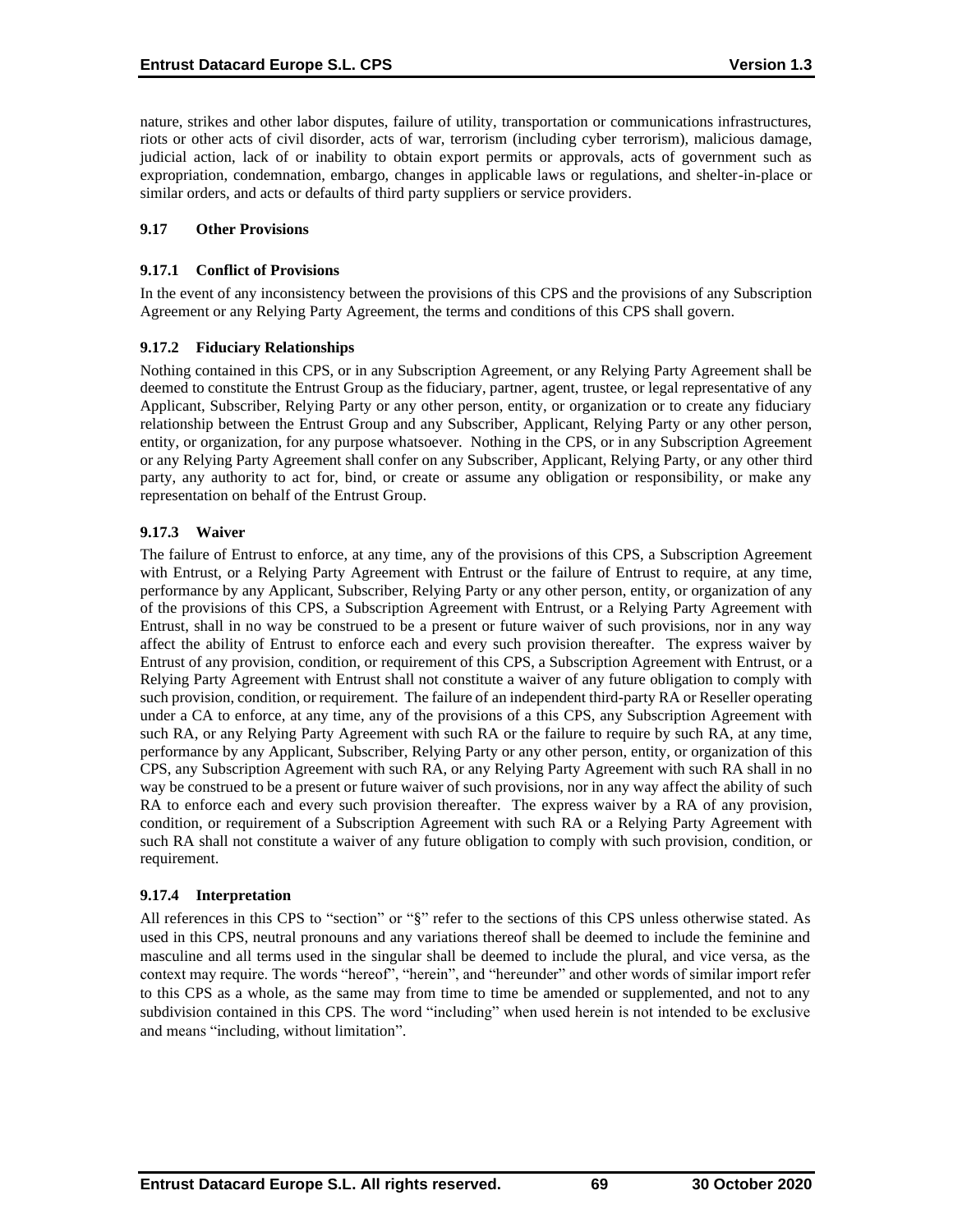# **Appendix A – Certificate Profiles**

#### **Root Certificate**

| <b>Root Certificate Field</b>   | <b>Critical</b><br><b>Extension</b> | <b>Content</b>                                                 |
|---------------------------------|-------------------------------------|----------------------------------------------------------------|
| <b>Issuer</b>                   |                                     | Must match subject                                             |
| Subject                         |                                     | Must contain country Name, organization Name and<br>commonName |
| Extension: subjectKeyIdentifier | Not critical                        | 160-bit SHA-1 hash of subject Public Key per RFC<br>5280       |
| Extension: basicConstraints     | Critical                            | cA is TRUE; pathLenConstraint is not present                   |
| Extension: keyUsage             | Critical                            | key Certsign and cRLSign bits are set                          |

## **Subordinate CA Certificate**

| <b>Field</b>                      | <b>Critical</b><br><b>Extension</b> | <b>Content</b>                                                                                                                                                                                                                            |
|-----------------------------------|-------------------------------------|-------------------------------------------------------------------------------------------------------------------------------------------------------------------------------------------------------------------------------------------|
| Validity: notAfter                |                                     | Not later than the notAfter of the signing certificate                                                                                                                                                                                    |
| Subject                           |                                     | Must contain countryName, organizationName and<br>commonName and may contain<br>organizationIdentifier                                                                                                                                    |
| Extension: subjectKeyIdentifier   | Not critical                        | 160-bit SHA-1 hash of subjectPublicKey per RFC<br>5280                                                                                                                                                                                    |
| Extension: authorityKeyIdentifier | Not critical                        | Matches subject KeyIdentifier of signing certificate                                                                                                                                                                                      |
| Extension: certificatePolicies    | Not critical                        | Must contain at least one set of policyInformation<br>containing at least a policyIdentifier                                                                                                                                              |
| Extension: basicConstraints       | Critical                            | cA is TRUE                                                                                                                                                                                                                                |
| Extension: keyUsage               | Critical                            | keyCertsign and cRLSign bits are set                                                                                                                                                                                                      |
| Extension: extKeyUsage            | Not critical                        | Must be present when associated with public trust<br>roots                                                                                                                                                                                |
| Extension: authorityInfoAccess    | Not critical                        | Must contain one AccessDescription with an<br>accessMethod of caIssuers and a Location of type<br>uniformResourceIdentifier and one<br>AccessDescription with an accessMethod of ocsp and<br>a Location of type uniformResourceIdentifier |
| Extension: cRLDistributionPoints  | Not critical                        | Must have at least one DistributionPoint containing a<br>fullName of type uniformResourceIdentifier                                                                                                                                       |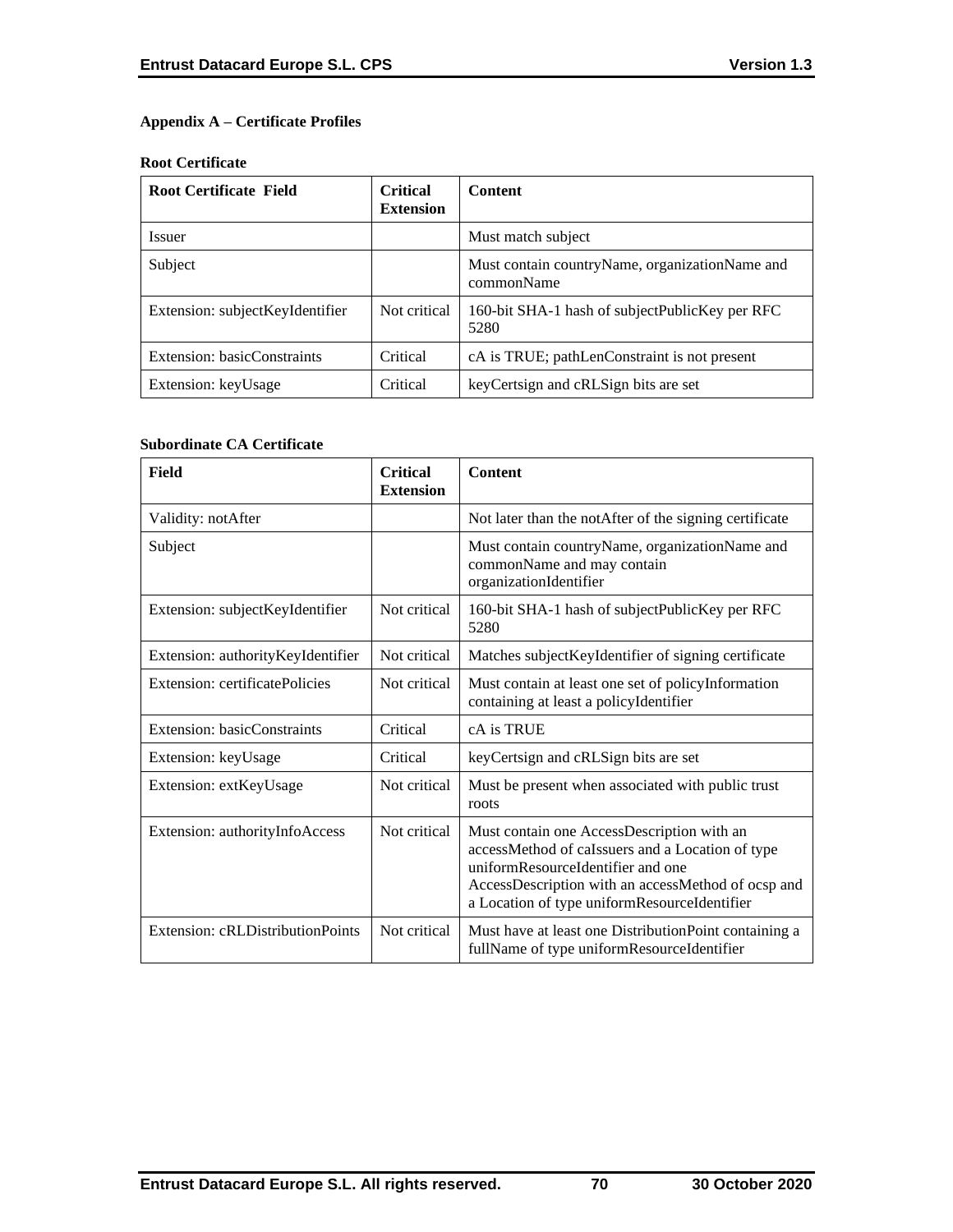|  |  | eIDAS Qualified Signature Certificate |
|--|--|---------------------------------------|
|--|--|---------------------------------------|

| <b>Field</b>                |                 | <b>Value</b>                                                                                             |
|-----------------------------|-----------------|----------------------------------------------------------------------------------------------------------|
| <b>Attributes</b>           |                 |                                                                                                          |
| Version                     |                 | V <sub>3</sub>                                                                                           |
| Serial Number               |                 | Unique number with 64-bit entropy                                                                        |
| <b>Issuer Signature</b>     |                 | $sha-256$                                                                                                |
| Algorithm                   |                 |                                                                                                          |
| <b>Issuer DN</b>            |                 | $CN =$ Entrust Certification Authority – ES QSig1                                                        |
|                             |                 | OrganizationIdentifier = VATES-B81188047                                                                 |
|                             |                 | $O =$ Entrust Datacard Europe, S.L.                                                                      |
|                             |                 | $C = ES$                                                                                                 |
| <b>Validity Period</b>      |                 | notBefore and notAfter are specified                                                                     |
|                             |                 | $\leq$ 3 years                                                                                           |
| Subject DN                  |                 | $CN =$ < common name which is commonly used by the                                                       |
|                             |                 | subject to represent itself>                                                                             |
|                             |                 | serialNumber $(2.5.4.5) = \langle$ randomly generated>                                                   |
|                             |                 | givenName $(2.5.4.42) = \langle$ validated first name>                                                   |
|                             |                 | surname $(2.5.4.4) =$ <validated surname=""></validated>                                                 |
|                             |                 | $OU = corganization unit of subscripter > (optional)$                                                    |
|                             |                 | $Q = \text{full legal name of subscriber}$<br>$L =$ <locality of="" subscriber=""> (optional)</locality> |
|                             |                 | $S = \text{state}$ or province of subscriber > (optional)                                                |
|                             |                 | $C =$ < country of subscriber>                                                                           |
| Subject Public Key Info     |                 | 2048, 3072 or 4096-bit RSA key modulus                                                                   |
|                             |                 | rsaEncryption {1.2.840.113549.1.1.1}                                                                     |
| <b>Extension</b>            | <b>Critical</b> | <b>Value</b>                                                                                             |
| Authority Key Identifier    | No              | Hash of the CA public key                                                                                |
|                             |                 |                                                                                                          |
| Subject Key Identifier      | N <sub>o</sub>  | Hash of the subjectPublicKey in this certificate                                                         |
| Key Usage                   | Yes             | nonRepudiation, digitalSignature                                                                         |
| <b>Extended Key Usage</b>   | N <sub>o</sub>  | Document Signing (1.3.6.1.4.1.311.10.3.12)                                                               |
|                             |                 | Adobe Authentic Documents Trust (1.2.840.113583.1.1.5)                                                   |
| <b>Certificate Policies</b> | N <sub>o</sub>  | [1]Certificate Policy:                                                                                   |
|                             |                 | Policy Identifier= 2.16.840.1.114028.10.1.12.0                                                           |
|                             |                 | [1,1]Policy Qualifier Info:                                                                              |
|                             |                 | Policy Qualifier Id=CPS                                                                                  |
|                             |                 | Qualifier: https://www.entrust.net/rpa                                                                   |
|                             |                 | [2]Certificate Policy:                                                                                   |
|                             |                 | Policy Identifier=0.4.0.194112.1.0                                                                       |
|                             |                 | [3] Certificate Policy:                                                                                  |
|                             |                 | Policy Identifier=2.16.840.1.114028.10.1.6                                                               |
| <b>Basic Constraints</b>    | Yes             | Subject Type = End Entity<br>Path Length Constraint = None                                               |
| Authority Information       |                 | [1] Authority Info Access                                                                                |
| Access                      |                 | Access Method = On-line Certificate Status Protocol                                                      |
|                             |                 | (1.3.6.1.5.5.7.48.1)                                                                                     |
|                             |                 | Alternative Name: uri=http://ocsp.entrust.net                                                            |
|                             |                 | [2] Authority Info Access                                                                                |
|                             |                 | Access Method=Certification Authority Issuer                                                             |
|                             |                 | (1.3.6.1.5.5.7.48.2)                                                                                     |
|                             |                 | Alternative Name: URL= http://aia.entrust.net/esqsig1-                                                   |
|                             |                 | $g4.$ cer                                                                                                |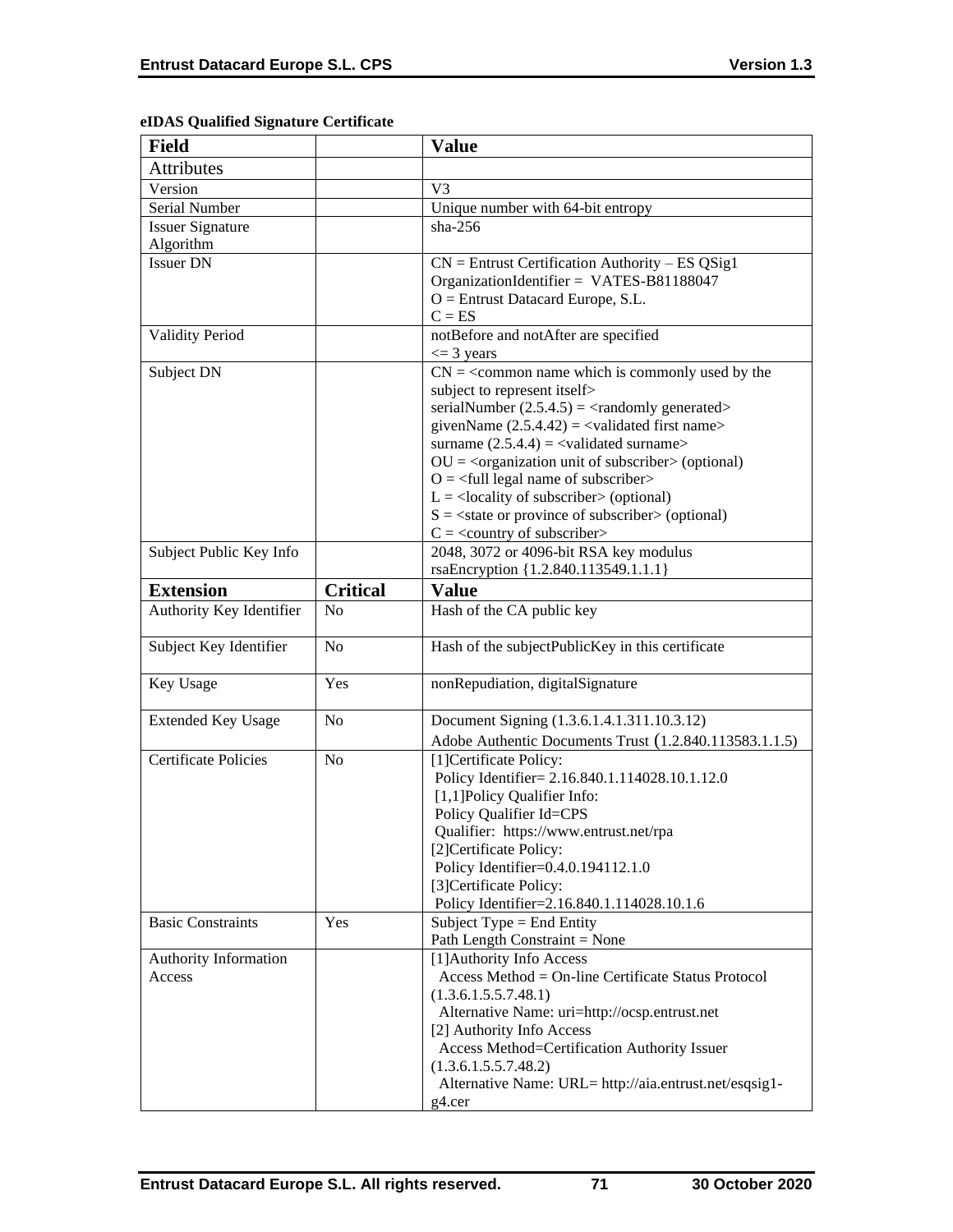| <b>CRL</b> Distribution Points                   | N <sub>0</sub>  | uri: http://crl.entrust.net/esqsig1ca.crl                                                                                                                                               |
|--------------------------------------------------|-----------------|-----------------------------------------------------------------------------------------------------------------------------------------------------------------------------------------|
| Archive Rev Info<br>(1.2.840.113583.1.1.9.2)     | N <sub>0</sub>  | 30 03 02 01 01                                                                                                                                                                          |
| Time-stamp<br>(1.2.840.113583.1.1.9.1)           | No              | $URI = \frac{http://timestamp.entrust.net/TSS/RFC3161sha2TS}{$<br>Authentication = Not Required                                                                                         |
| <b>gcStatements</b>                              | <b>Critical</b> | Value                                                                                                                                                                                   |
| id-etsi-qcs-<br>QcCompliance<br>(0.4.0.1862.1.1) | N <sub>0</sub>  | id-etsi-qcs-1 $(0.4.0.1862.1.1)$<br>esi4-qcStatement-1: Claim that the certificate is an EU<br>Qualified Certificate in accordance with Regulation EU No<br>910/2014                    |
| id-etsi-qcs-QcType<br>(0.4.0.1862.1.6)           | N <sub>0</sub>  | id-etsi-qcs-6 (0.4.0.1862.1.6)<br>esi4-qcStatement-6 : Type of certificate<br>id-etsi-qcs-QcType $1 =$ Certificate for electronic signatures<br>as defined in Regulation EU No 910/2014 |
| id-etsi-qcs-QcPDS<br>(0.4.0.1862.1.5)            | N <sub>0</sub>  | id-etsi-qcs-5 (0.4.0.1862.1.5)<br>URL= http://www.entrust.net/rpa<br>Language $=$ en                                                                                                    |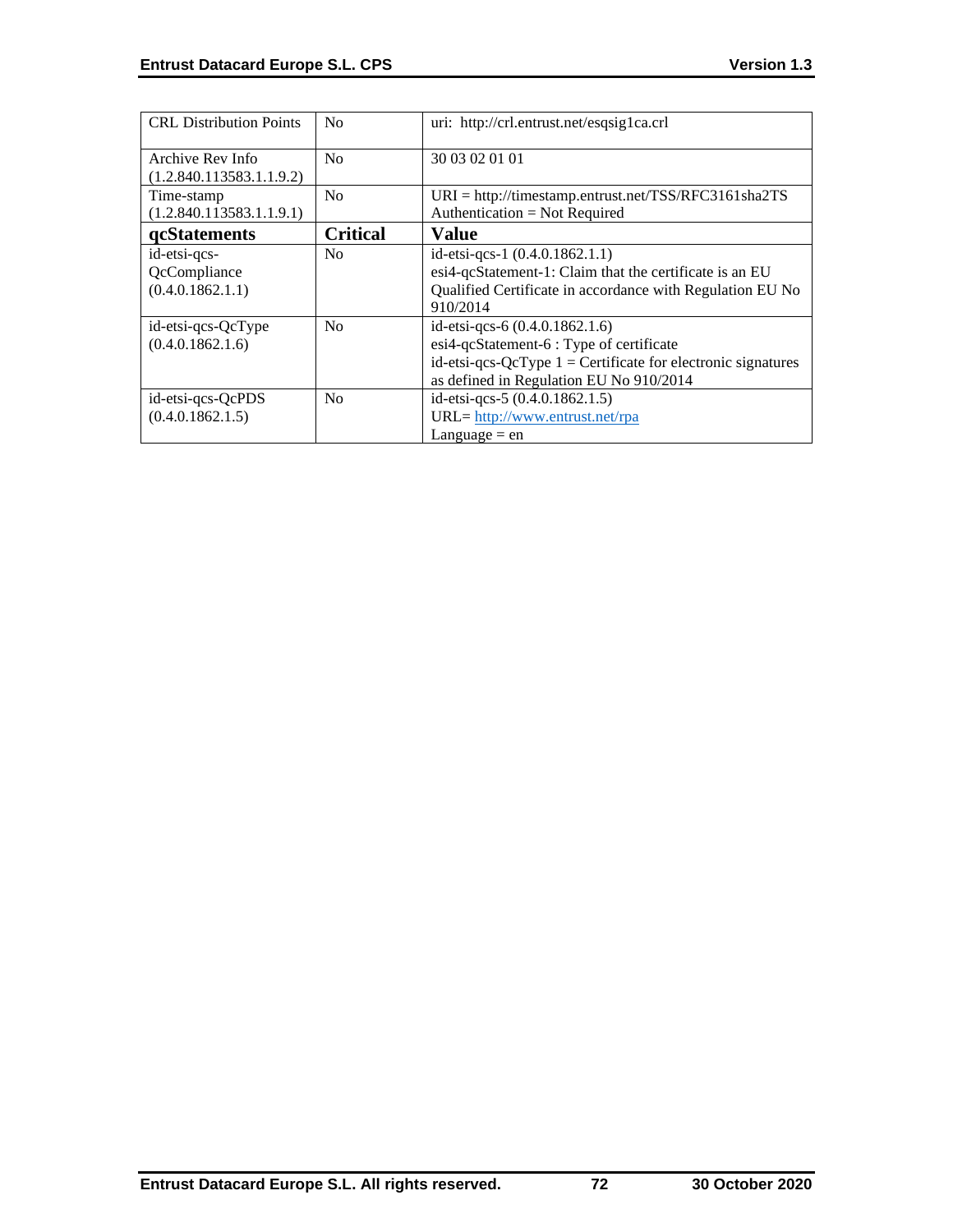| eIDAS Qualified Seal Certificate |  |
|----------------------------------|--|
|----------------------------------|--|

| <b>Field</b>                   |                 | <b>Value</b>                                                                       |
|--------------------------------|-----------------|------------------------------------------------------------------------------------|
| <b>Attributes</b>              |                 |                                                                                    |
| Version                        |                 | V <sub>3</sub>                                                                     |
| Serial Number                  |                 | Unique number to PKI domain                                                        |
| <b>Issuer Signature</b>        |                 | $sha-256$                                                                          |
| Algorithm                      |                 |                                                                                    |
| <b>Issuer DN</b>               |                 | $CN =$ Entrust Certification Authority – ES QSeal1                                 |
|                                |                 | OrganizationIdentifier = VATES-B81188047                                           |
|                                |                 | O = Entrust Datacard Europe, S.L.                                                  |
|                                |                 | $C = ES$                                                                           |
| <b>Validity Period</b>         |                 | notBefore and notAfter are specified                                               |
|                                |                 | $\leq$ 3 years                                                                     |
| Subject DN                     |                 | $CN =$ < common name which is commonly used by the<br>subject to represent itself> |
|                                |                 | $OU = corganization unit of subscripter > (optional)$                              |
|                                |                 | $OrgID = <$ organization identifier>                                               |
|                                |                 | $O = \left\langle \text{full legal name of subscripter} \right\rangle$             |
|                                |                 | $L =$ <locality of="" subscriber=""> (optional)</locality>                         |
|                                |                 | $S = \text{state or province of subscriber} > \text{(optional)}$                   |
|                                |                 | $C = \langle$ country of subscriber>                                               |
| Subject Public Key Info        |                 | 2048, 3072 or 4096-bit RSA key modulus                                             |
|                                |                 | rsaEncryption {1.2.840.113549.1.1.1}                                               |
| <b>Extension</b>               | <b>Critical</b> | <b>Value</b>                                                                       |
| Authority Key Identifier       | N <sub>o</sub>  | Hash of the CA public key                                                          |
| Subject Key Identifier         | No              | Hash of the subjectPublicKey in this certificate                                   |
| Key Usage                      |                 |                                                                                    |
|                                | Yes             | Non Repudiation                                                                    |
|                                | N <sub>o</sub>  |                                                                                    |
| <b>Extended Key Usage</b>      |                 | Document Signing (1.3.6.1.4.1.311.10.3.12)                                         |
| <b>Certificate Policies</b>    | N <sub>o</sub>  | Adobe Authentic Documents Trust (1.2.840.113583.1.1.5)                             |
|                                |                 | [1] Certificate Policy:                                                            |
|                                |                 | Policy Identifier= 2.16.840.1.114028.10.1.12.1<br>[1,1]Policy Qualifier Info:      |
|                                |                 | Policy Qualifier Id=CPS                                                            |
|                                |                 | Qualifier: https://www.entrust.net/rpa                                             |
|                                |                 | [2]Certificate Policy:                                                             |
|                                |                 | Policy Identifier=0.4.0.194112.1.1                                                 |
|                                |                 | [3] Certificate Policy:                                                            |
|                                |                 | Policy Identifier=2.16.840.1.114028.10.1.6 (Optional)                              |
| <b>Basic Constraints</b>       | N <sub>0</sub>  | Subject Type = End Entity                                                          |
|                                |                 | Path Length Constraint = None                                                      |
| Authority Information          |                 | [1] Authority Info Access                                                          |
| Access                         |                 | Access Method = On-line Certificate Status Protocol                                |
|                                |                 | (1.3.6.1.5.5.7.48.1)                                                               |
|                                |                 | Alternative Name: uri=http://ocsp.entrust.net<br>[2] Authority Info Access         |
|                                |                 | Access Method=Certification Authority Issuer                                       |
|                                |                 | (1.3.6.1.5.5.7.48.2)                                                               |
|                                |                 | Alternative Name: URL= http://aia.entrust.net/esqseal1-                            |
| <b>CRL Distribution Points</b> | N <sub>o</sub>  | g4.cer<br>uri: http://crl.entrust.net/esqseal1ca.crl                               |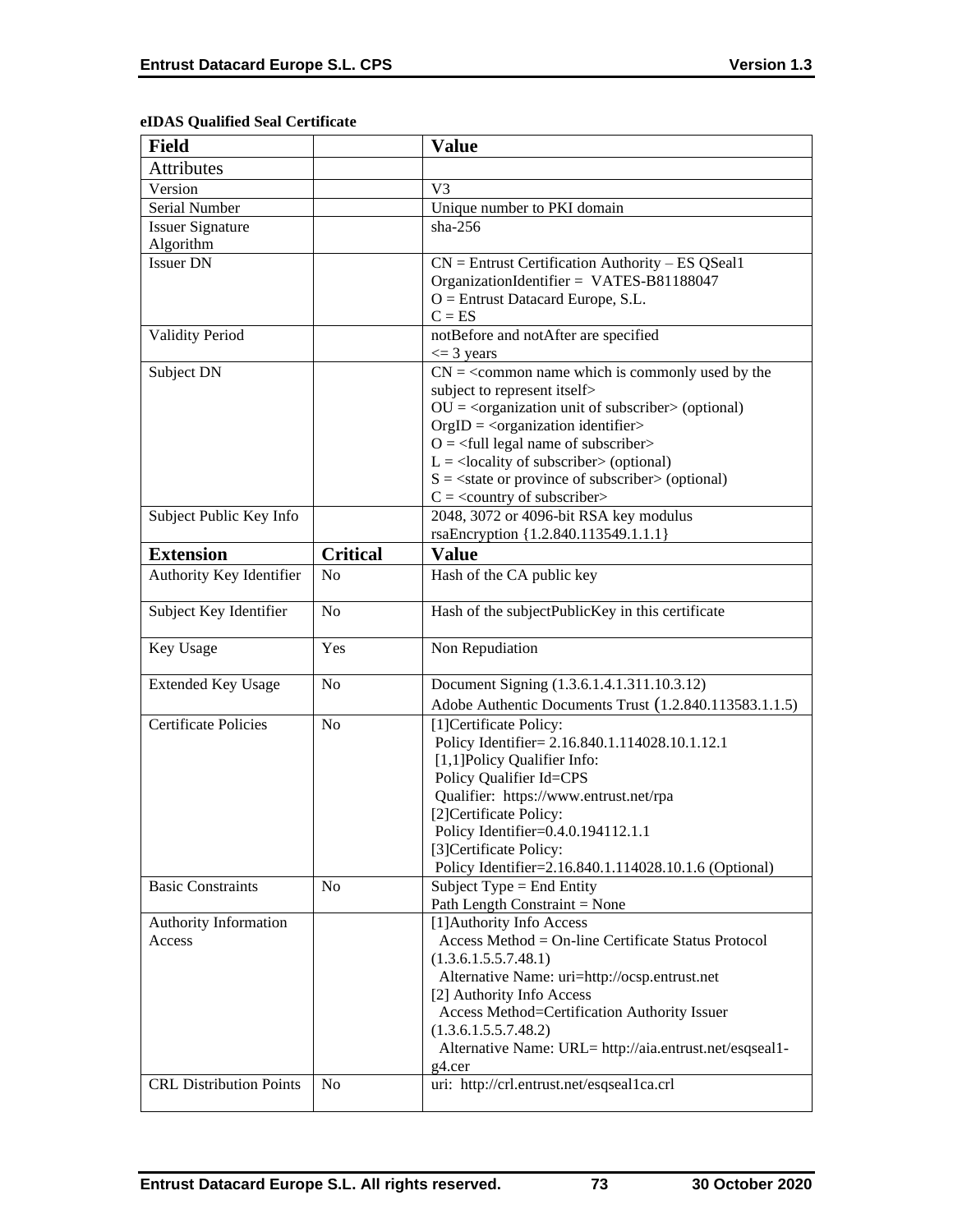| qcStatements       | Critical       | Value                                                        |
|--------------------|----------------|--------------------------------------------------------------|
| id-etsi-qcs-       | N <sub>0</sub> | id-etsi-qcs-1 $(0.4.0.1862.1.1)$                             |
| QcCompliance       |                | esi4-qcStatement-1: Claim that the certificate is an EU      |
| (0.4.0.1862.1.1)   |                | Qualified Certificate in accordance with Regulation EU No    |
|                    |                | 910/2014                                                     |
| id-etsi-qcs-QcType | N <sub>0</sub> | id-etsi-qcs-6 $(0.4.0.1862.1.6)$                             |
| (0.4.0.1862.1.6)   |                | esi4-qcStatement-6 : Type of certificate                     |
|                    |                | id-etsi-qcs-QcType $2$ = Certificate for electronic Seals as |
|                    |                | defined in Regulation EU No 910/2014                         |
| id-etsi-qcs-QcPDS  | No             | id-etsi-qcs-5 (0.4.0.1862.1.5)                               |
| (0.4.0.1862.1.5)   |                | URL= http://www.entrust.net/rpa                              |
|                    |                | Language $=$ en                                              |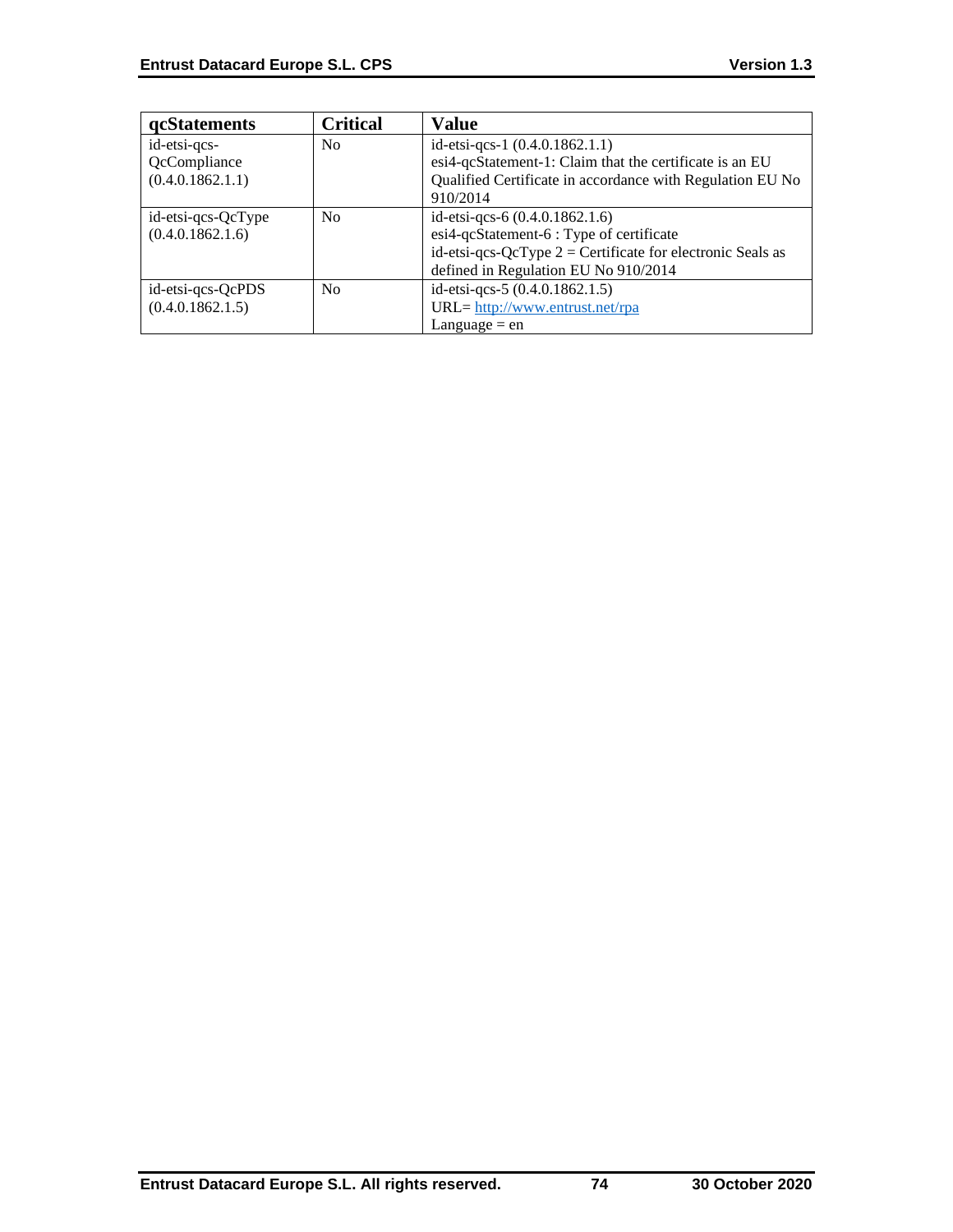# **PSD2 Qualified Seal Certificate**

| <b>Field</b>                   |                 | <b>Value</b>                                                                                                                                  |
|--------------------------------|-----------------|-----------------------------------------------------------------------------------------------------------------------------------------------|
| <b>Attributes</b>              |                 |                                                                                                                                               |
| Version                        |                 | V3                                                                                                                                            |
| Serial Number                  |                 | Unique number to PKI domain                                                                                                                   |
| <b>Issuer Signature</b>        |                 | $sha-256$                                                                                                                                     |
| Algorithm                      |                 |                                                                                                                                               |
| <b>Issuer DN</b>               |                 | $CN =$ Entrust Certification Authority – ES QSeal1                                                                                            |
|                                |                 | OrganizationIdentifier = VATES-B81188047                                                                                                      |
|                                |                 | $O =$ Entrust Datacard Europe, S.L.                                                                                                           |
|                                |                 | $C = ES$                                                                                                                                      |
| <b>Validity Period</b>         |                 | notBefore and notAfter are specified                                                                                                          |
|                                |                 | $\leq$ 3 years                                                                                                                                |
| Subject DN                     |                 | $CN =$ < common name which is commonly used by the                                                                                            |
|                                |                 | subject to represent itself>                                                                                                                  |
|                                |                 | $OU = corganization unit of subscripter > (optional)$                                                                                         |
|                                |                 | $OrgID = <$ organization identifier>                                                                                                          |
|                                |                 | $O = \left\langle \text{full legal name of subscripter} \right\rangle$                                                                        |
|                                |                 | $L =$ <locality of="" subscriber=""> (optional)<br/><math>S = \text{state or province of subscriber} &gt; \text{(optional)}</math></locality> |
|                                |                 | $C = \langle$ country of subscriber>                                                                                                          |
| Subject Public Key Info        |                 | 2048, 3072 or 4096-bit RSA key modulus                                                                                                        |
|                                |                 | rsaEncryption {1.2.840.113549.1.1.1}                                                                                                          |
| <b>Extension</b>               | <b>Critical</b> | <b>Value</b>                                                                                                                                  |
|                                | N <sub>o</sub>  |                                                                                                                                               |
| Authority Key Identifier       |                 | Hash of the CA public key                                                                                                                     |
| Subject Key Identifier         | No              | Hash of the subjectPublicKey in this certificate                                                                                              |
| Key Usage                      | Yes             | Non Repudiation                                                                                                                               |
| <b>Extended Key Usage</b>      | N <sub>0</sub>  | Document Signing (1.3.6.1.4.1.311.10.3.12)                                                                                                    |
|                                |                 | Adobe Authentic Documents Trust (1.2.840.113583.1.1.5)                                                                                        |
| <b>Certificate Policies</b>    | N <sub>o</sub>  | [1] Certificate Policy:                                                                                                                       |
|                                |                 | Policy Identifier= 2.16.840.1.114028.10.1.12.5                                                                                                |
|                                |                 | [1,1]Policy Qualifier Info:                                                                                                                   |
|                                |                 | Policy Qualifier Id=CPS                                                                                                                       |
|                                |                 | Qualifier: https://www.entrust.net/rpa                                                                                                        |
|                                |                 | [2]Certificate Policy:<br>Policy Identifier=0.4.0.194112.1.1                                                                                  |
| <b>Basic Constraints</b>       | N <sub>0</sub>  | Subject Type = End Entity                                                                                                                     |
|                                |                 | Path Length Constraint = None                                                                                                                 |
| Authority Information          |                 | [1] Authority Info Access                                                                                                                     |
| Access                         |                 | Access Method = On-line Certificate Status Protocol                                                                                           |
|                                |                 | (1.3.6.1.5.5.7.48.1)                                                                                                                          |
|                                |                 | Alternative Name: uri=http://ocsp.entrust.net                                                                                                 |
|                                |                 | [2] Authority Info Access                                                                                                                     |
|                                |                 | Access Method=Certification Authority Issuer                                                                                                  |
|                                |                 | (1.3.6.1.5.5.7.48.2)                                                                                                                          |
|                                |                 | Alternative Name: URL= http://aia.entrust.net/esqseal1-                                                                                       |
|                                |                 | $g4.$ cer                                                                                                                                     |
| <b>CRL</b> Distribution Points | N <sub>0</sub>  | uri: http://crl.entrust.net/esqseal1ca.crl                                                                                                    |
| qcStatements                   | <b>Critical</b> | <b>Value</b>                                                                                                                                  |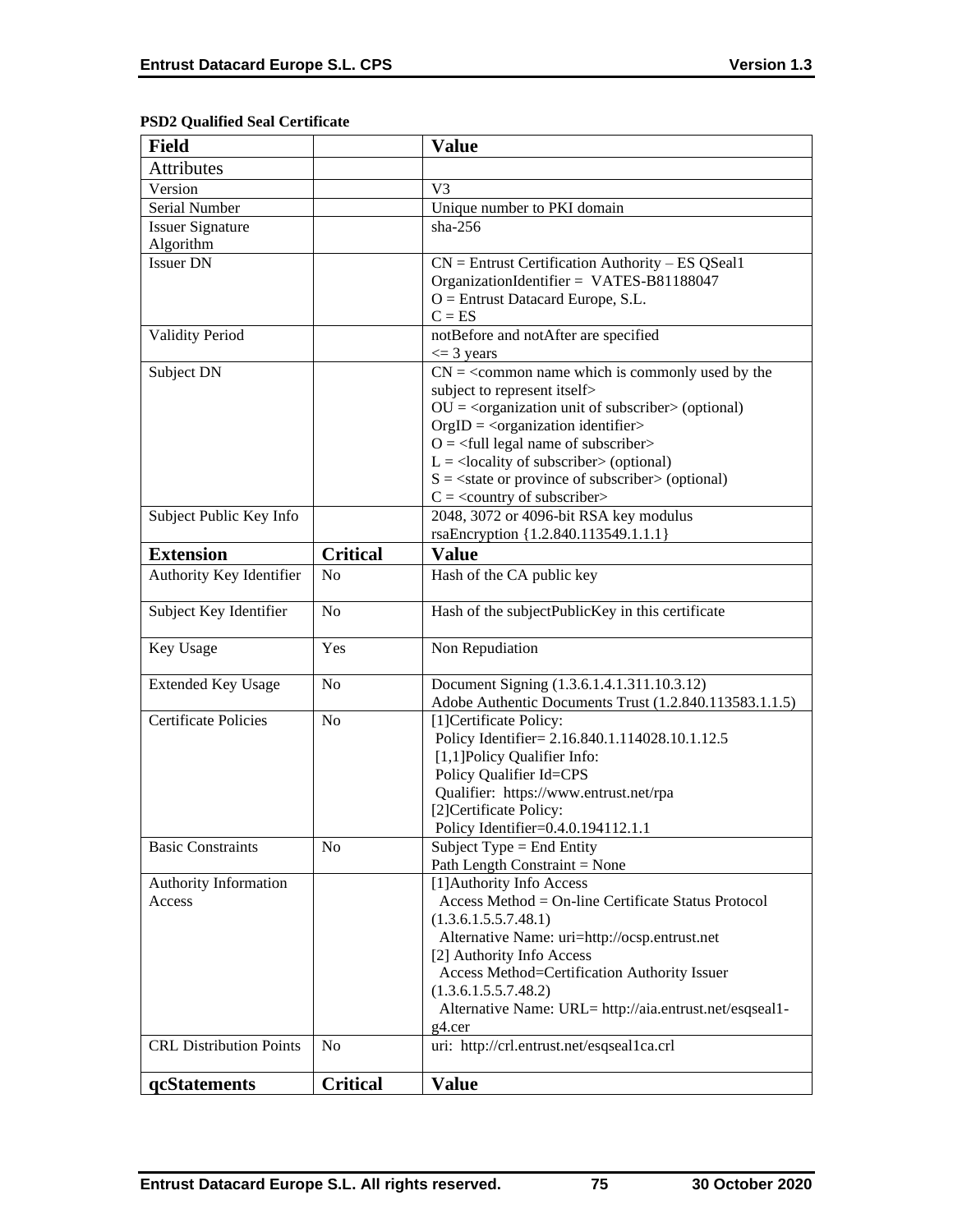| id-etsi-qcs-             | No             | id-etsi-qcs-1 (0.4.0.1862.1.1)                               |
|--------------------------|----------------|--------------------------------------------------------------|
| QcCompliance             |                | esi4-qcStatement-1: Claim that the certificate is an EU      |
| (0.4.0.1862.1.1)         |                | Qualified Certificate in accordance with Regulation EU No    |
|                          |                | 910/2014                                                     |
| id-etsi-qcs-QcType       | No             | id-etsi-qcs-6 (0.4.0.1862.1.6)                               |
| (0.4.0.1862.1.6)         |                | esi4-qcStatement-6 : Type of certificate                     |
|                          |                | id-etsi-qcs-QcType $2 =$ Certificate for electronic Seals as |
|                          |                | defined in Regulation EU No 910/2014                         |
| id-etsi-qcs-QcPDS        | No             | id-etsi-qcs-5 (0.4.0.1862.1.5)                               |
| (0.4.0.1862.1.5)         |                | URL= http://www.entrust.net/rpa                              |
|                          |                | $L$ anguage = $EN$                                           |
| id-etsi-psd2-qcStatement | N <sub>0</sub> | (ONLY for PSD2 per ETSI TS 119 495, 5.1)                     |
| (0.4.0.19495.2)          |                | $PSD2QcType ::= SEQUENCE$                                    |
|                          |                | rolesOfPSP<br>RolesOfPSO,                                    |
|                          |                | nCAName<br>NCAName,                                          |
|                          |                | NCAId<br>nCAId                                               |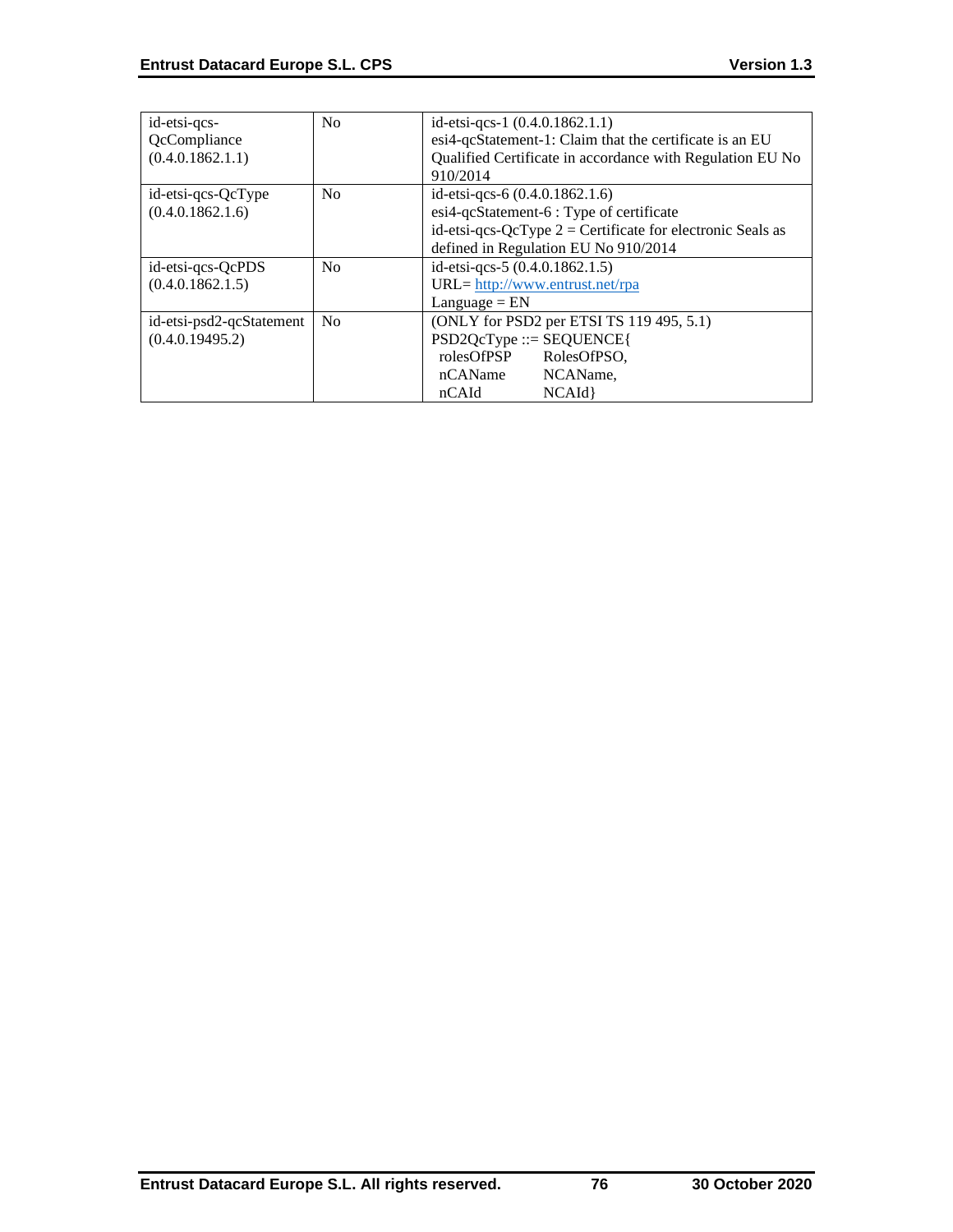| Field                       |                 | <b>Value</b>                                                                                        |
|-----------------------------|-----------------|-----------------------------------------------------------------------------------------------------|
| Attributes                  |                 |                                                                                                     |
| Version                     |                 | V <sub>3</sub>                                                                                      |
| Serial Number               |                 | Unique number to PKI domain                                                                         |
| <b>Issuer Signature</b>     |                 | $sha-256$                                                                                           |
| Algorithm                   |                 |                                                                                                     |
| <b>Issuer DN</b>            |                 | $CN =$ Entrust Certification Authority – QTSP1                                                      |
|                             |                 | OrganizationIdentifier = VATES-B81188047                                                            |
|                             |                 | $O =$ Entrust Datacard Europe, S.L.                                                                 |
|                             |                 | $C = ES$                                                                                            |
| <b>Validity Period</b>      |                 | notBefore and notAfter are specified                                                                |
| Subject DN                  |                 | $CN = <$ DNS name of secure server>                                                                 |
|                             |                 | serialNumber= <registration number="" of="" subscriber=""></registration>                           |
|                             |                 | businessCategory= <ev business="" category=""></ev>                                                 |
|                             |                 | $OU = coequation unit of subscripter > (optional)$                                                  |
|                             |                 | $O = \frac{1}{2}$ legal name of subscriber                                                          |
|                             |                 | jurisdictionOfIncorporationLocalityName (if applicable) =                                           |
|                             |                 | <jurisdiction incorporation="" locality="" of="" of<="" or="" registration="" td=""></jurisdiction> |
|                             |                 | subscriber>                                                                                         |
|                             |                 | jurisdicationOfIncorporationStateOrProvinceName (if                                                 |
|                             |                 | $applicable) = \langle$ jurisdiction of registration or incorporation                               |
|                             |                 | state or province of subscriber>                                                                    |
|                             |                 | jurisdicationOfIncorporationCountry = $\le$ jurisdiction of                                         |
|                             |                 | registration or incorporation country of subscriber>                                                |
|                             |                 | $L =$ <locality of="" subscriber=""> (optional)</locality>                                          |
|                             |                 | $S = \text{state}$ or province of subscriber > (if applicable)                                      |
|                             |                 | $C = \langle$ country of subscriber>                                                                |
| Subject Public Key Info     |                 | 2048, 3072 or 4096-bit RSA key modulus                                                              |
|                             |                 | rsaEncryption {1.2.840.113549.1.1.1}                                                                |
| <b>Extension</b>            | <b>Critical</b> | <b>Value</b>                                                                                        |
| Authority Key Identifier    | N <sub>o</sub>  | Hash of the CA public key                                                                           |
|                             |                 |                                                                                                     |
| Subject Key Identifier      | N <sub>o</sub>  | Hash of the subjectPublicKey in this certificate                                                    |
|                             |                 |                                                                                                     |
|                             |                 |                                                                                                     |
| Subject Alternative         | N <sub>o</sub>  | $DNS$ name(s) of secure server                                                                      |
| Name                        |                 |                                                                                                     |
| Certificate                 | N <sub>o</sub>  | (1.3.6.1.4.1.11129.2.4.2) MAY include two or more                                                   |
| Transparency                |                 | Certificate Transparency proofs from approved CT Logs                                               |
| Key Usage                   | Yes             | Digital Signature                                                                                   |
|                             |                 | Key Encipherment                                                                                    |
| <b>Extended Key Usage</b>   | No              | Server Authentication (1.3.6.1.5.5.7.3.1)                                                           |
|                             |                 | Client Authentication (1.3.6.1.5.5.7.3.2)                                                           |
| <b>Certificate Policies</b> | No              | [1] Certificate Policy:                                                                             |
|                             |                 | Policy Identifier= 2.16.840.1.114028.10.1.12.4                                                      |
|                             |                 | [1,1] Policy Qualifier Info:                                                                        |
|                             |                 | Policy Qualifier Id=CPS                                                                             |
|                             |                 | Qualifier: http://www.entrust.net/rpa                                                               |
|                             |                 | [2] Certificate Policy:                                                                             |
|                             |                 | Policy Identifier=0.4.0.194112.1.4                                                                  |
|                             |                 | [3] Certificate Policy:                                                                             |
|                             |                 | Policy Identifier=2.16.840.1.114028.10.1.2                                                          |
|                             |                 | [4] Certificate Policy:                                                                             |
| <b>Basic Constraints</b>    | N <sub>0</sub>  | Policy Identifier=2.23.140.1.1<br>Subject Type = End Entity                                         |

## **eIDAS Qualified Web Authentication Certificate**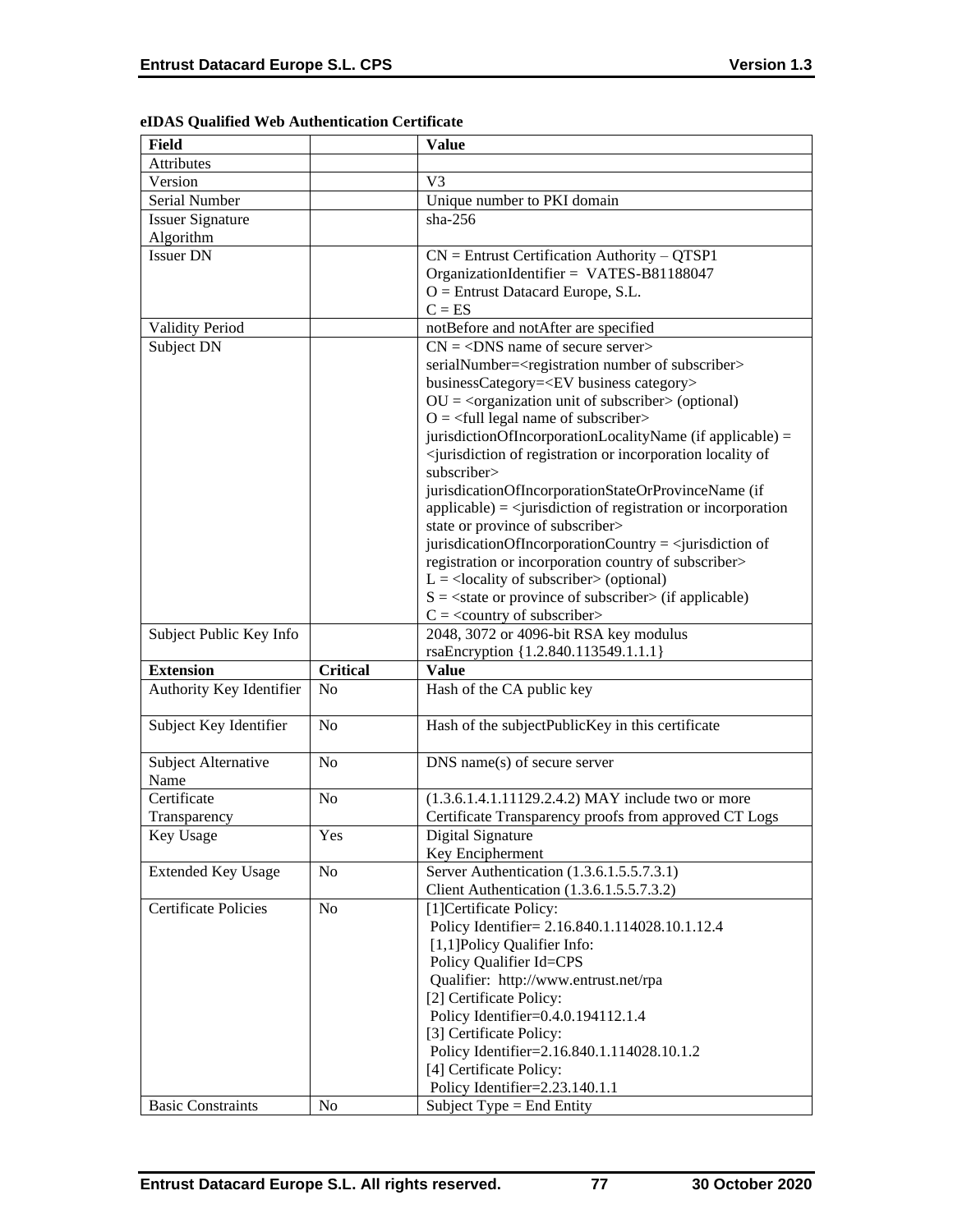|                                |                 | Path Length Constraint = None                             |
|--------------------------------|-----------------|-----------------------------------------------------------|
| <b>Authority Information</b>   |                 | Access Method = $On$ -line Certificate Status Protocol    |
| Access                         |                 | (1.3.6.1.5.5.7.48.1)                                      |
|                                |                 | Alternative Name: URL=http://ocsp.entrust.net             |
|                                |                 | Access Method=Certification Authority Issuer<br>٠         |
|                                |                 | (1.3.6.1.5.5.7.48.2)                                      |
|                                |                 | Alternative Name: URL= http://aia.entrust.net/qtsp1-      |
|                                |                 | chain256.cer                                              |
| <b>CRL Distribution Points</b> | N <sub>o</sub>  | uri: http://crl.entrust.net/qtsp1.crl                     |
|                                |                 |                                                           |
| qcStatements                   | <b>Critical</b> | <b>Value</b>                                              |
| id-etsi-qcs-                   | No              | id-etsi-qcs-1 $(0.4.0.1862.1.1)$                          |
| QcCompliance                   |                 | esi4-qcStatement-1: Claim that the certificate is an EU   |
|                                |                 | Qualified Certificate in accordance with Regulation EU No |
|                                |                 | 910/2014                                                  |
| id-etsi-qcs-QcType             | No              | id-etsi-qcs-6 (0.4.0.1862.1.6)                            |
|                                |                 | esi4-qcStatement-6 : Type of certificate                  |
|                                |                 |                                                           |
|                                |                 | Id-etsi-qct-web $(0.4.0.1862.1.6.3)$                      |
|                                |                 | id-etsi-qcs-QcType $3$ = Certificate for website          |
|                                |                 | authentication as defined in Regulation EU No 910/2014    |
| id-etsi-qcs-QcPDS              |                 |                                                           |
|                                | No              | id-etsi-qcs-5 (0.4.0.1862.1.5)                            |
|                                |                 | URL= http://www.entrust.net/rpa                           |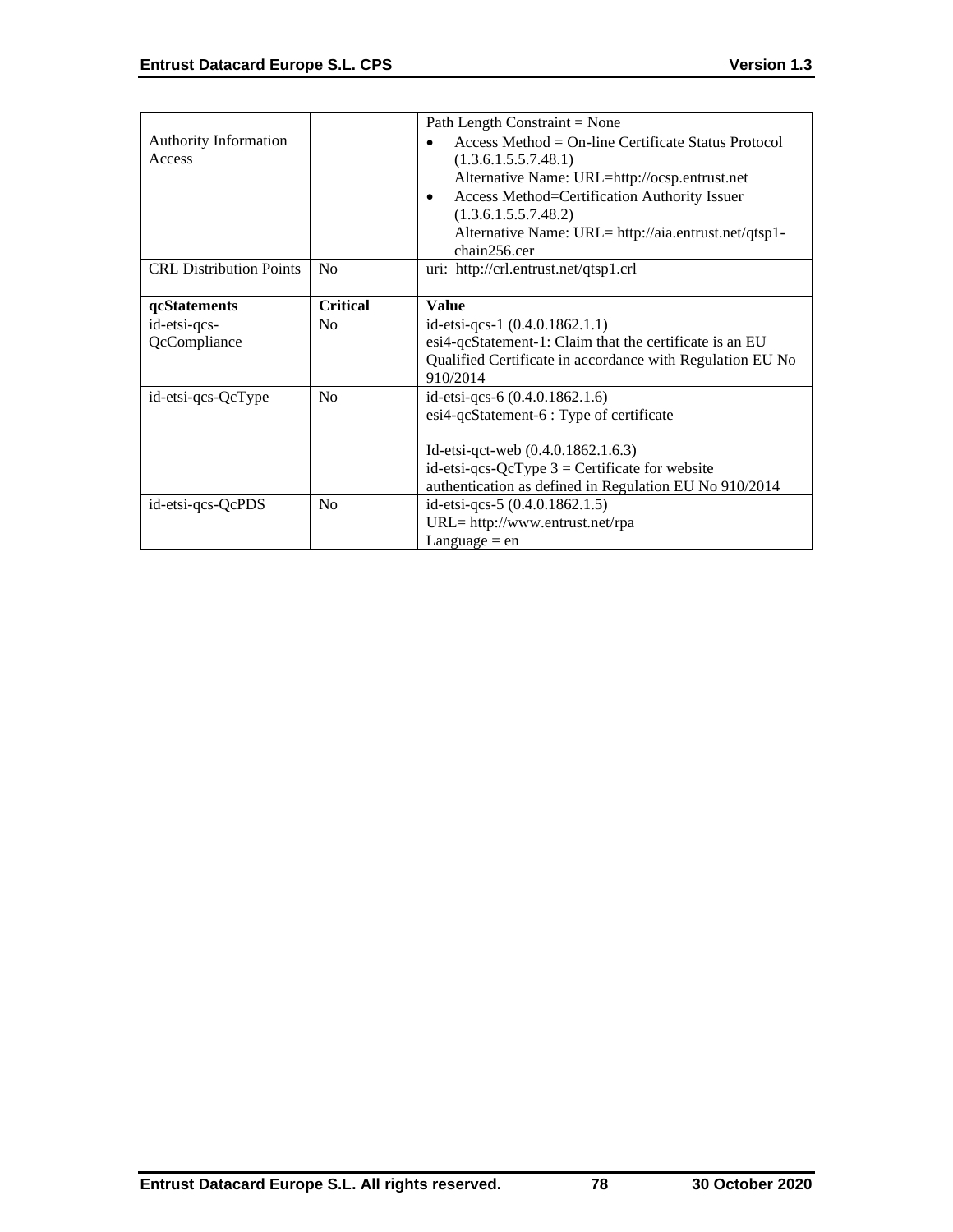| Field                       |                 | <b>Value</b>                                                                                        |
|-----------------------------|-----------------|-----------------------------------------------------------------------------------------------------|
| Attributes                  |                 |                                                                                                     |
| Version                     |                 | V <sub>3</sub>                                                                                      |
| Serial Number               |                 | Unique number to PKI domain                                                                         |
| <b>Issuer Signature</b>     |                 | $sha-256$                                                                                           |
| Algorithm                   |                 |                                                                                                     |
| <b>Issuer DN</b>            |                 | $CN =$ Entrust Certification Authority – QTSP1                                                      |
|                             |                 | OrganizationIdentifier = VATES-B81188047                                                            |
|                             |                 | $O =$ Entrust Datacard Europe, S.L.                                                                 |
|                             |                 | $C = ES$                                                                                            |
| <b>Validity Period</b>      |                 | notBefore and notAfter are specified                                                                |
| Subject DN                  |                 | $CN = <$ DNS name of secure server>                                                                 |
|                             |                 | serialNumber= <registration number="" of="" subscriber=""></registration>                           |
|                             |                 | businessCategory= <ev business="" category=""></ev>                                                 |
|                             |                 | $OU = corganization unit of subscripter > (optional)$                                               |
|                             |                 | OrgID $(2.23.140.3.1)$ = < Organization ID>                                                         |
|                             |                 | $O = \frac{1}{2}$ legal name of subscriber                                                          |
|                             |                 | organizationIdentifier = $\langle$ organization identifier assigned                                 |
|                             |                 | by applicable NCA>                                                                                  |
|                             |                 | <jurisdiction incorporation="" locality="" of="" of<="" or="" registration="" td=""></jurisdiction> |
|                             |                 | subscriber>                                                                                         |
|                             |                 | jurisdictionOfIncorporationLocalityName (if applicable) =                                           |
|                             |                 | jurisdicationOfIncorporationStateOrProvinceName (if                                                 |
|                             |                 | $applicable) = \langle$ invisible in of registration or incorporation                               |
|                             |                 | state or province of subscriber>                                                                    |
|                             |                 | jurisdicationOfIncorporationCountry = $\le$ jurisdiction of                                         |
|                             |                 | registration or incorporation country of subscriber>                                                |
|                             |                 | $L =$ <locality of="" subscriber=""> (optional)</locality>                                          |
|                             |                 | $S = \text{state}$ or province of subscriber $\text{in}$ (if applicable)                            |
|                             |                 | $C = \langle$ country of subscriber>                                                                |
| Subject Public Key Info     |                 | 2048, 3072 or 4096-bit RSA key modulus                                                              |
|                             |                 | rsaEncryption {1.2.840.113549.1.1.1}                                                                |
| <b>Extension</b>            | <b>Critical</b> | <b>Value</b>                                                                                        |
| Authority Key Identifier    | No              | Hash of the CA public key                                                                           |
|                             |                 |                                                                                                     |
| Subject Key Identifier      | N <sub>o</sub>  | Hash of the subjectPublicKey in this certificate                                                    |
|                             |                 |                                                                                                     |
| Subject Alternative Name    | N <sub>o</sub>  | $DNS$ name(s) of secure server                                                                      |
| Certificate Transparency    | No              | (1.3.6.1.4.1.11129.2.4.2) MAY include two or more                                                   |
|                             |                 | Certificate Transparency proofs from approved CT Logs                                               |
| Key Usage                   | Yes             | Digital Signature                                                                                   |
|                             |                 | Key Encipherment                                                                                    |
| <b>Extended Key Usage</b>   | N <sub>0</sub>  | Server Authentication (1.3.6.1.5.5.7.3.1)                                                           |
|                             |                 | Client Authentication (1.3.6.1.5.5.7.3.2)                                                           |
| <b>Certificate Policies</b> | No              | [1] Certificate Policy:                                                                             |
|                             |                 | Policy Identifier= 2.16.840.1.114028.10.1.12.6                                                      |
|                             |                 | [1,1]Policy Qualifier Info:                                                                         |
|                             |                 | Policy Qualifier Id=CPS                                                                             |
|                             |                 | Qualifier: http://www.entrust.net/rpa                                                               |
|                             |                 | [2] Certificate Policy:                                                                             |
|                             |                 | Policy Identifier=0.4.0.194112.1.4                                                                  |
|                             |                 | [3] Certificate Policy                                                                              |
|                             |                 | Policy identifier=2.16.840.1.114028.10.1.2                                                          |
|                             |                 | [4] Certificate Policy:                                                                             |

## **PSD2 Qualified Web Authentication Certificate**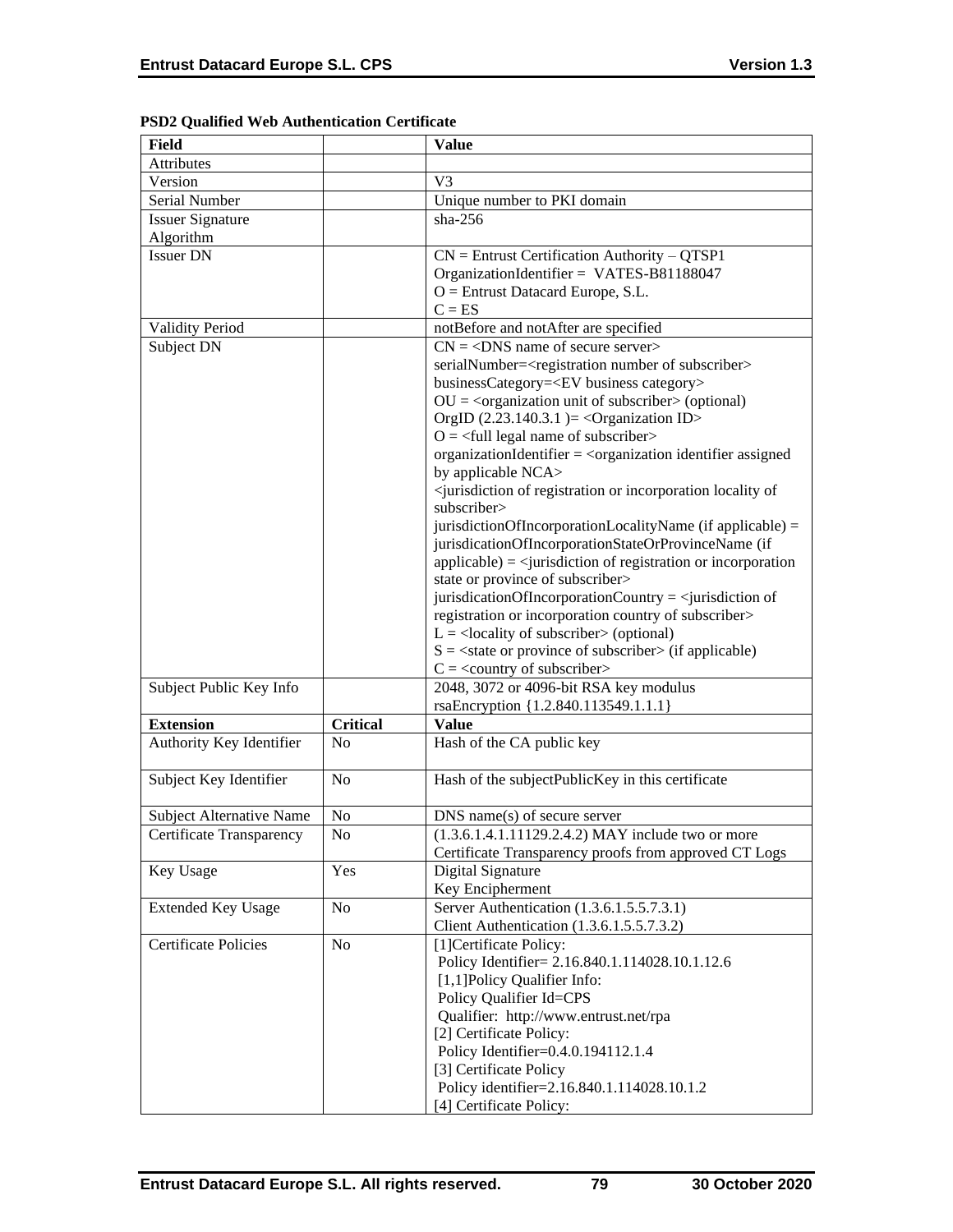|                                 |                 | Policy Identifier=2.23.140.1.1                                              |
|---------------------------------|-----------------|-----------------------------------------------------------------------------|
|                                 |                 | [5] Certificate Policy                                                      |
|                                 |                 | Policy Identifier=0.4.0.19495.3.1                                           |
| <b>Basic Constraints</b>        | N <sub>0</sub>  | Subject Type $=$ End Entity                                                 |
|                                 |                 | Path Length Constraint = None                                               |
| Authority Information<br>Access |                 | Access Method = On-line Certificate Status Protocol<br>(1.3.6.1.5.5.7.48.1) |
|                                 |                 | Alternative Name: URL=http://ocsp.entrust.net                               |
|                                 |                 | Access Method=Certification Authority Issuer<br>$\bullet$                   |
|                                 |                 | (1.3.6.1.5.5.7.48.2)                                                        |
|                                 |                 | Alternative Name: URL= http://aia.entrust.net/qtsp1-                        |
|                                 |                 | chain256.cer                                                                |
| <b>CRL Distribution Points</b>  | N <sub>0</sub>  | uri: http://crl.entrust.net/qtsp1.crl                                       |
| cabfOrganizationIdentifier      | No              | $2.23.140.3.1 =$ Organization ID encoded in compliance                      |
|                                 |                 | with the CAB Forum EV SSL Guidelines                                        |
| qcStatements                    | <b>Critical</b> | <b>Value</b>                                                                |
| id-etsi-qcs-QcCompliance        | N <sub>o</sub>  | id-etsi-qcs-1 (0.4.0.1862.1.1)                                              |
|                                 |                 | esi4-qcStatement-1: Claim that the certificate is an EU                     |
|                                 |                 | Qualified Certificate in accordance with Regulation EU No<br>910/2014       |
| id-etsi-qcs-QcType              | No              | id-etsi-qcs-6 (0.4.0.1862.1.6)                                              |
|                                 |                 | esi4-qcStatement-6 : Type of certificate                                    |
|                                 |                 |                                                                             |
|                                 |                 | Id-etsi-qct-web (0.4.0.1862.1.6.3)                                          |
|                                 |                 | id-etsi-qcs-QcType $3$ = Certificate for website                            |
|                                 |                 | authentication as defined in Regulation EU No 910/2014                      |
| id-etsi-qcs-QcPDS               | N <sub>o</sub>  | id-etsi-qcs-5 (0.4.0.1862.1.5)                                              |
|                                 |                 | URL= http://www.entrust.net/rpa                                             |
|                                 |                 | Language $=$ en                                                             |
| id-etsi-psd2-qcStatement        | N <sub>o</sub>  | Id-etsi-psd2-qcStatement (0.4.0.19495.2)                                    |
|                                 |                 | $PSD2QcType ::= SEQUENCE$                                                   |
|                                 |                 | rolesOfPSP RolesOfPSP,                                                      |
|                                 |                 | nCAName NCAName,<br>nCAId NCAId }                                           |
|                                 |                 |                                                                             |